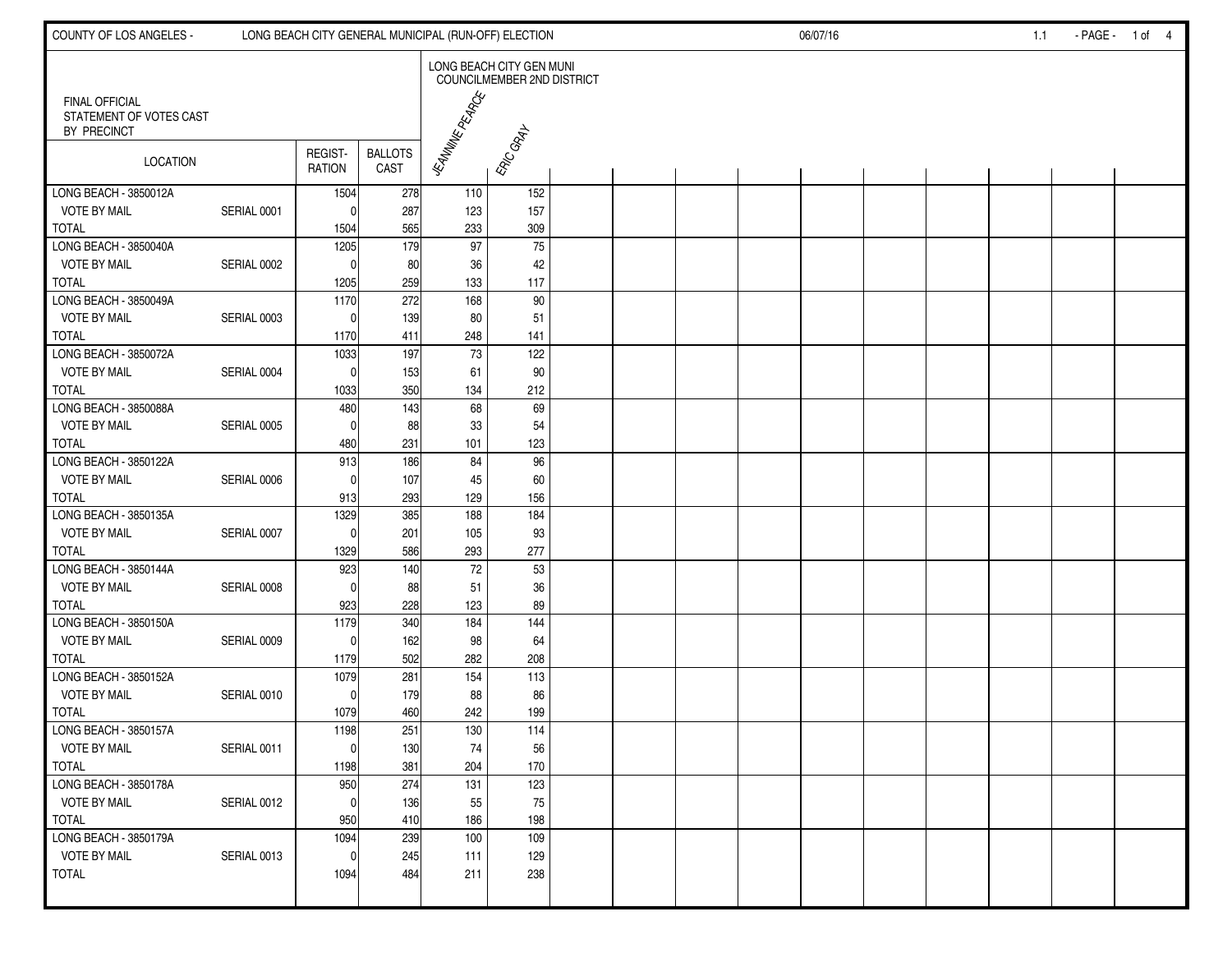| COUNTY OF LOS ANGELES -                                  |             |                          |                        | LONG BEACH CITY GENERAL MUNICIPAL (RUN-OFF) ELECTION |                            |  |  | 06/07/16 |  | 1.2 | - PAGE - 2 of 4 |
|----------------------------------------------------------|-------------|--------------------------|------------------------|------------------------------------------------------|----------------------------|--|--|----------|--|-----|-----------------|
| FINAL OFFICIAL<br>STATEMENT OF VOTES CAST<br>BY PRECINCT |             |                          |                        | LONG BEACH CITY GEN MUNI<br><b>ISANNINE PEARCE</b>   | COUNCILMEMBER 2ND DISTRICT |  |  |          |  |     |                 |
| LOCATION                                                 |             | REGIST-<br><b>RATION</b> | <b>BALLOTS</b><br>CAST |                                                      | ERIC GRAT                  |  |  |          |  |     |                 |
| LONG BEACH - 3850198A                                    |             | 946                      | 226                    | 88                                                   | 116                        |  |  |          |  |     |                 |
| <b>VOTE BY MAIL</b>                                      | SERIAL 0014 | $\Omega$                 | 174                    | 67                                                   | 101                        |  |  |          |  |     |                 |
| <b>TOTAL</b>                                             |             | 946                      | 400                    | 155                                                  | 217                        |  |  |          |  |     |                 |
| LONG BEACH - 3850201A                                    |             | 1017                     | 194                    | 81                                                   | 106                        |  |  |          |  |     |                 |
| <b>VOTE BY MAIL</b>                                      | SERIAL 0015 | $\Omega$                 | 210                    | 101                                                  | 106                        |  |  |          |  |     |                 |
| <b>TOTAL</b>                                             |             | 1017                     | 404                    | 182                                                  | 212                        |  |  |          |  |     |                 |
| LONG BEACH - 3850204A                                    |             | 1478                     | 404                    | 197                                                  | 185                        |  |  |          |  |     |                 |
| VOTE BY MAIL                                             | SERIAL 0016 | $\Omega$                 | 254                    | 112                                                  | 137                        |  |  |          |  |     |                 |
| <b>TOTAL</b>                                             |             | 1478                     | 658                    | 309                                                  | 322                        |  |  |          |  |     |                 |
| LONG BEACH - 3850210A                                    |             | 684                      | 223                    | 86                                                   | 124                        |  |  |          |  |     |                 |
| <b>VOTE BY MAIL</b>                                      | SERIAL 0017 | $\Omega$                 | 182                    | 91                                                   | 89                         |  |  |          |  |     |                 |
| <b>TOTAL</b>                                             |             | 684                      | 405                    | 177                                                  | 213                        |  |  |          |  |     |                 |
| LONG BEACH - 3850211A                                    |             | 1464                     | 476                    | 225                                                  | 219                        |  |  |          |  |     |                 |
| <b>VOTE BY MAIL</b>                                      | SERIAL 0018 | $\Omega$                 | 277                    | 146                                                  | 126                        |  |  |          |  |     |                 |
| <b>TOTAL</b>                                             |             | 1464                     | 753                    | 371                                                  | 345                        |  |  |          |  |     |                 |
| LONG BEACH - 3850227A                                    |             | 1291                     | 369                    | 190                                                  | 157                        |  |  |          |  |     |                 |
| <b>VOTE BY MAIL</b>                                      | SERIAL 0019 | $\Omega$                 | 192                    | 106                                                  | 83                         |  |  |          |  |     |                 |
| <b>TOTAL</b>                                             |             | 1291                     | 561                    | 296                                                  | 240                        |  |  |          |  |     |                 |
| LONG BEACH - 3850229A                                    |             | 911                      | 291                    | 147                                                  | 119                        |  |  |          |  |     |                 |
| <b>VOTE BY MAIL</b>                                      | SERIAL 0020 | $\Omega$                 | 147                    | 77                                                   | 68                         |  |  |          |  |     |                 |
| <b>TOTAL</b>                                             |             | 911                      | 438                    | 224                                                  | 187                        |  |  |          |  |     |                 |
| LONG BEACH - 3850237B                                    |             | 702                      | 213                    | 129                                                  | 79                         |  |  |          |  |     |                 |
| <b>VOTE BY MAIL</b>                                      | SERIAL 0021 | $\mathbf{0}$             | 91                     | 45                                                   | 45                         |  |  |          |  |     |                 |
| <b>TOTAL</b>                                             |             | 702                      | 304                    | 174                                                  | 124                        |  |  |          |  |     |                 |
| LONG BEACH - 3850241A                                    |             | 942                      | 203                    | 120                                                  | $76\,$                     |  |  |          |  |     |                 |
| <b>VOTE BY MAIL</b>                                      | SERIAL 0022 | $\mathbf{0}$             | 122                    | 68                                                   | 53                         |  |  |          |  |     |                 |
| <b>TOTAL</b>                                             |             | 942                      | 325                    | 188                                                  | 129                        |  |  |          |  |     |                 |
| LONG BEACH - 3850361A                                    |             | 851                      | 261                    | 129                                                  | 106                        |  |  |          |  |     |                 |
| <b>VOTE BY MAIL</b>                                      | SERIAL 0023 | $\Omega$                 | 150                    | 75                                                   | 74                         |  |  |          |  |     |                 |
| <b>TOTAL</b>                                             |             | 851                      | 411                    | 204                                                  | 180                        |  |  |          |  |     |                 |
| LONG BEACH - 3850362A                                    |             | 1013                     | 298                    | 121                                                  | 142                        |  |  |          |  |     |                 |
| <b>VOTE BY MAIL</b>                                      | SERIAL 0024 | $\Omega$                 | 143                    | 82                                                   | 59                         |  |  |          |  |     |                 |
| <b>TOTAL</b>                                             |             | 1013                     | 441                    | 203                                                  | 201                        |  |  |          |  |     |                 |
| LONG BEACH - 3850379A                                    |             | 945                      | 172                    | $\overline{75}$                                      | 84                         |  |  |          |  |     |                 |
| <b>VOTE BY MAIL</b>                                      | SERIAL 0025 | $\Omega$                 | 85                     | 54                                                   | 31                         |  |  |          |  |     |                 |
| <b>TOTAL</b>                                             |             | 945                      | 257                    | 129                                                  | 115                        |  |  |          |  |     |                 |
| LONG BEACH - 3850545A                                    |             | 746                      | 160                    | 83                                                   | $72\,$                     |  |  |          |  |     |                 |
| <b>VOTE BY MAIL</b>                                      | SERIAL 0026 | $\mathbf{0}$             | 152                    | 80                                                   | $72\,$                     |  |  |          |  |     |                 |
| <b>TOTAL</b>                                             |             | 746                      | 312                    | 163                                                  | 144                        |  |  |          |  |     |                 |
|                                                          |             |                          |                        |                                                      |                            |  |  |          |  |     |                 |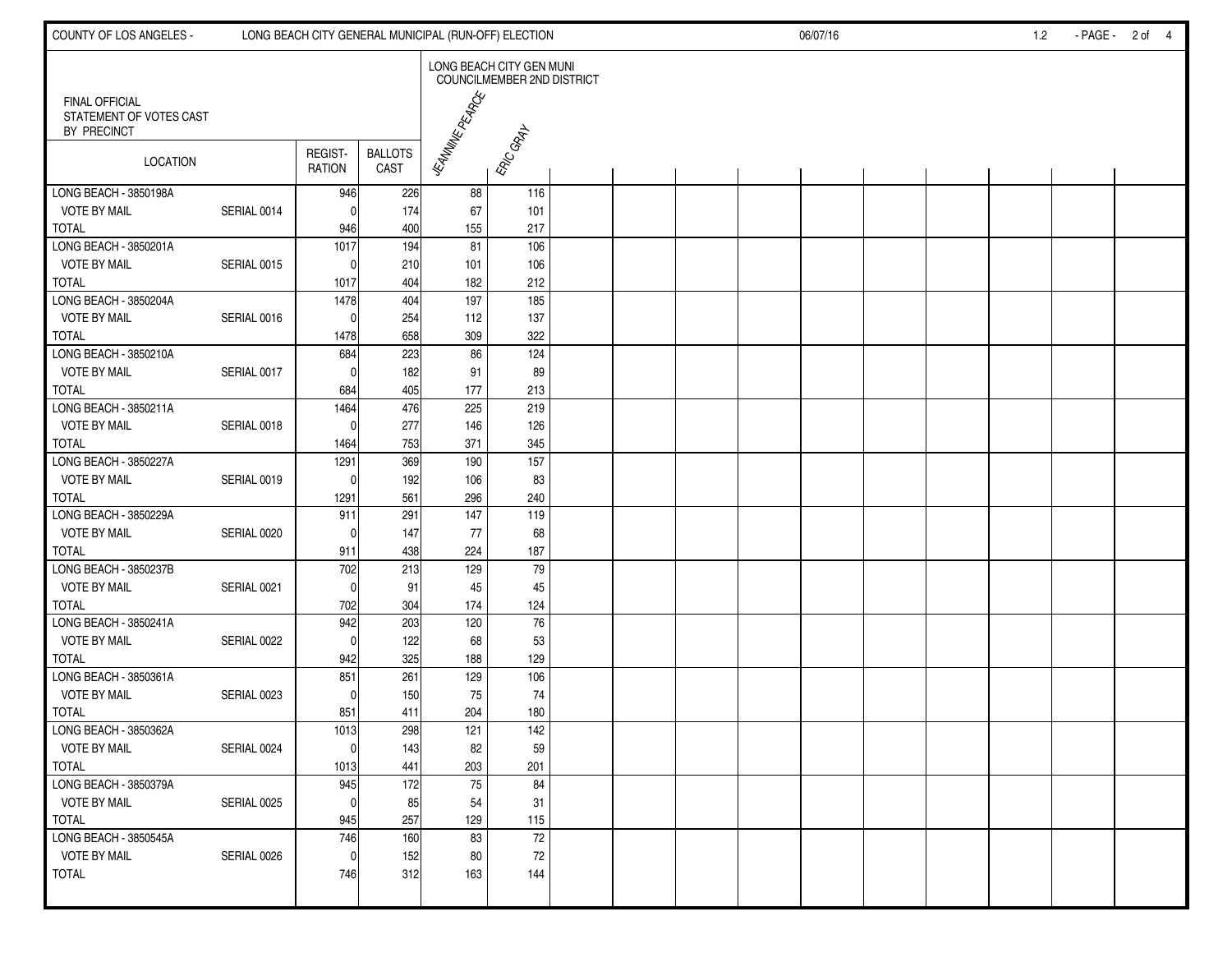| COUNTY OF LOS ANGELES -                                            |             |                          |                        | LONG BEACH CITY GENERAL MUNICIPAL (RUN-OFF) ELECTION |                                                        |  |  | 06/07/16 |  | 1.3 | - PAGE - 3 of 4 |
|--------------------------------------------------------------------|-------------|--------------------------|------------------------|------------------------------------------------------|--------------------------------------------------------|--|--|----------|--|-----|-----------------|
| <b>FINAL OFFICIAL</b><br>STATEMENT OF VOTES CAST<br>BY PRECINCT    |             |                          |                        | EAMINE PEARCE                                        | LONG BEACH CITY GEN MUNI<br>COUNCILMEMBER 2ND DISTRICT |  |  |          |  |     |                 |
| LOCATION                                                           |             | REGIST-<br><b>RATION</b> | <b>BALLOTS</b><br>CAST |                                                      | ERIC GRAY                                              |  |  |          |  |     |                 |
| LONG BEACH - 3850593A<br><b>VOTE BY MAIL</b><br><b>TOTAL</b>       | SERIAL 0027 | 810<br>$\Omega$<br>810   | 194<br>69<br>263       | 105<br>41<br>146                                     | 81<br>27<br>108                                        |  |  |          |  |     |                 |
| LONG BEACH - 3850594A<br><b>VOTE BY MAIL</b><br><b>TOTAL</b>       | SERIAL 0028 | 1340<br>$\Omega$<br>1340 | 283<br>165<br>448      | 149<br>96<br>245                                     | 119<br>68<br>187                                       |  |  |          |  |     |                 |
| BALLOT GROUP 501 - 9990501A<br><b>VOTE BY MAIL</b><br><b>TOTAL</b> | SERIAL 8501 |                          | $\Omega$<br>52<br>52   | $\mathbf 0$<br>21<br>21                              | 0<br>23<br>23                                          |  |  |          |  |     |                 |
|                                                                    |             |                          |                        |                                                      |                                                        |  |  |          |  |     |                 |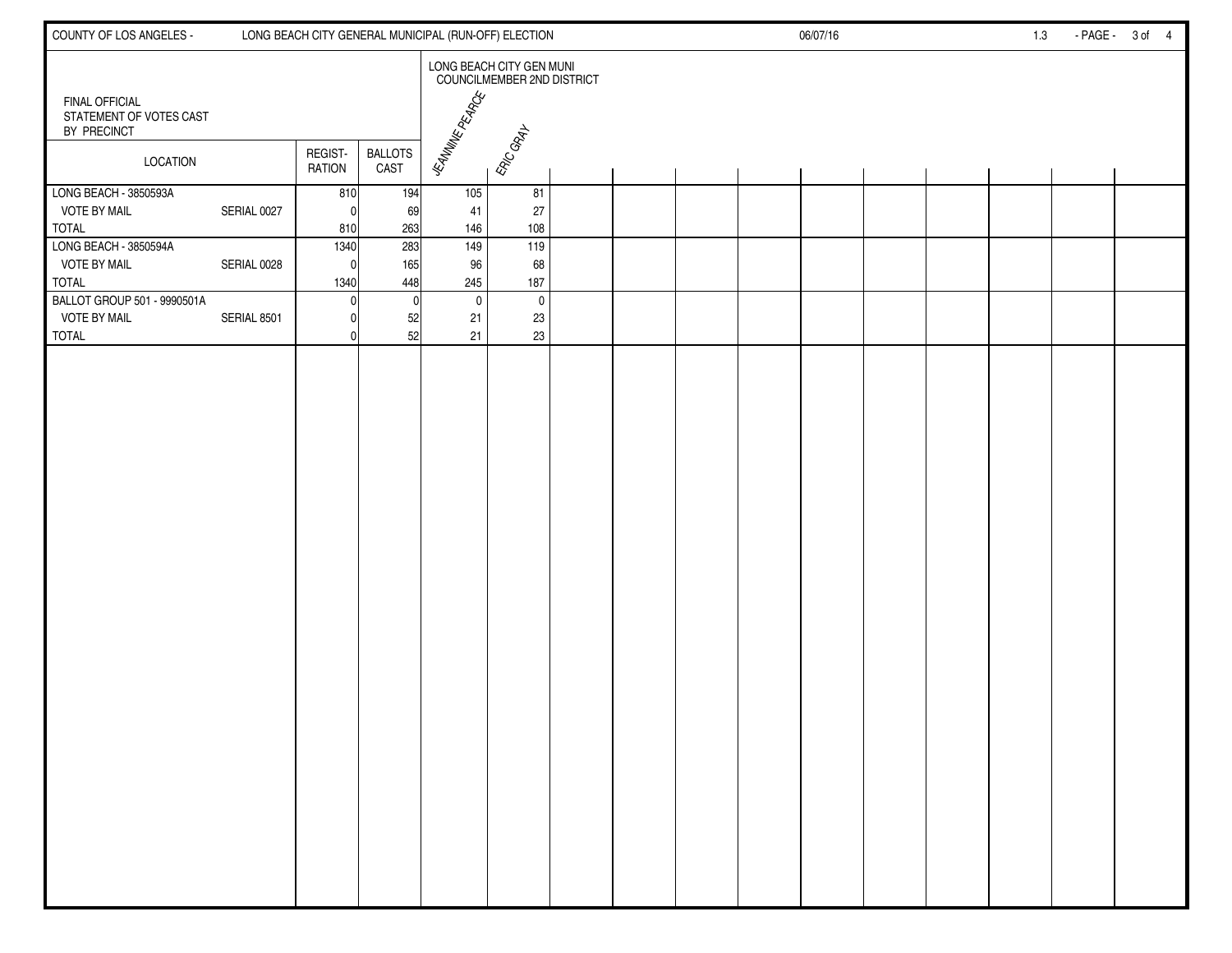| COUNTY OF LOS ANGELES -                                         | LONG BEACH CITY GENERAL MUNICIPAL (RUN-OFF) ELECTION |                        |                    |                                                        |  |  | 06/07/16 |  | 1.4 | - PAGE - 4 of 4 |
|-----------------------------------------------------------------|------------------------------------------------------|------------------------|--------------------|--------------------------------------------------------|--|--|----------|--|-----|-----------------|
| <b>FINAL OFFICIAL</b><br>STATEMENT OF VOTES CAST<br>BY PRECINCT |                                                      |                        | ISAMINE PEARCE     | LONG BEACH CITY GEN MUNI<br>COUNCILMEMBER 2ND DISTRICT |  |  |          |  |     |                 |
| LOCATION                                                        | REGIST-<br><b>RATION</b>                             | <b>BALLOTS</b><br>CAST |                    | ERIC GRAY                                              |  |  |          |  |     |                 |
| PRECINCT TOTAL<br><b>VBM TOTAL</b><br><b>GROUP TOTAL</b>        | 29197                                                | 7132<br>4408<br>52     | 3484<br>2201<br>21 | 3229<br>2132<br>23                                     |  |  |          |  |     |                 |
| <b>GRAND TOTAL</b>                                              | 29197                                                | 11592                  | 5706               | 5384                                                   |  |  |          |  |     |                 |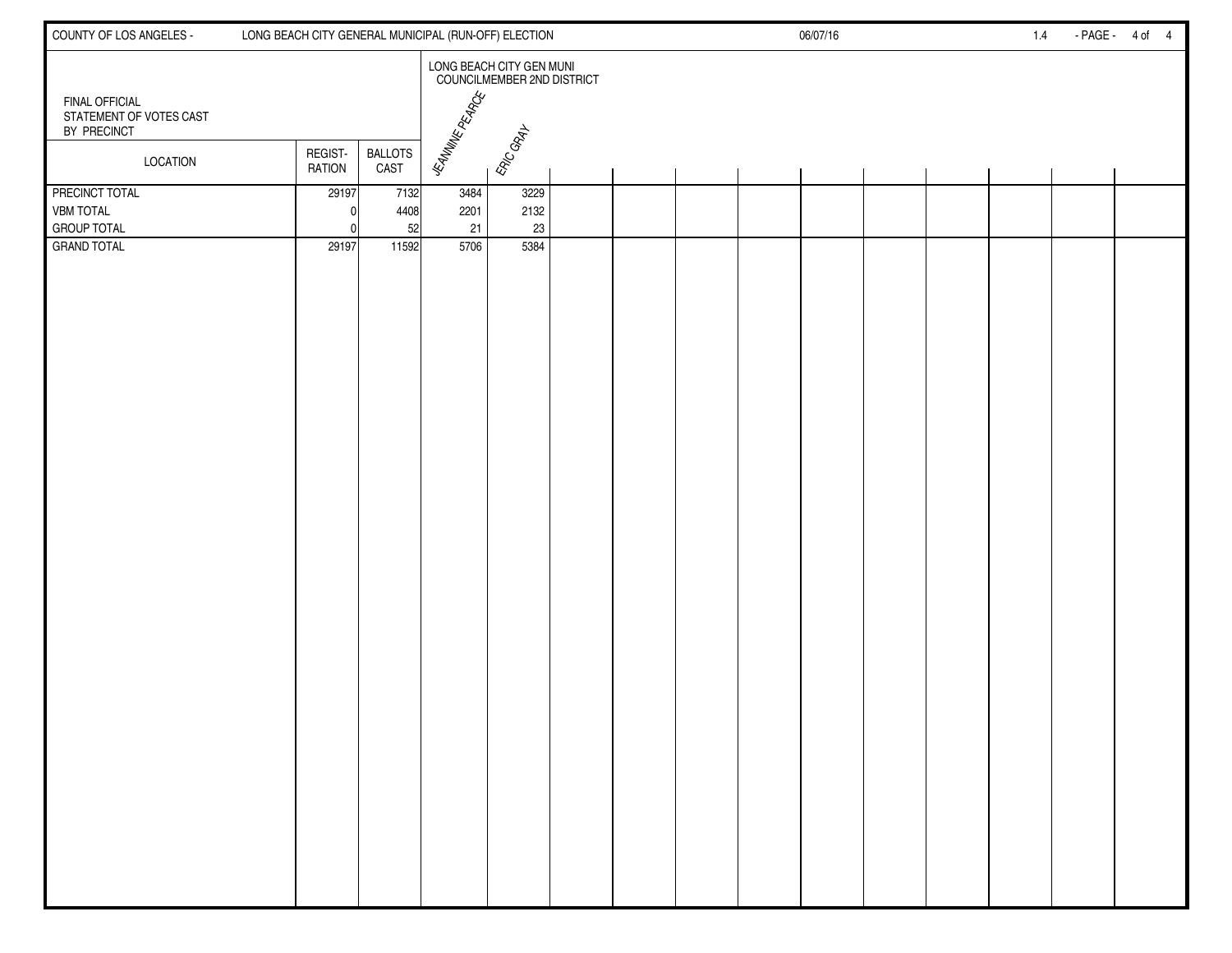| COUNTY OF LOS ANGELES -                                         |             | PRESIDENTIAL PRIMARY ELECTION |                        |                          |                      |  |  | 06/07/16 |  | 102.1 | - PAGE - 7951 of 9155 |  |
|-----------------------------------------------------------------|-------------|-------------------------------|------------------------|--------------------------|----------------------|--|--|----------|--|-------|-----------------------|--|
|                                                                 |             |                               |                        | <b>MEASURE A</b>         | LONG BEACH CITY MUNI |  |  |          |  |       |                       |  |
| <b>FINAL OFFICIAL</b><br>STATEMENT OF VOTES CAST<br>BY PRECINCT |             |                               |                        |                          |                      |  |  |          |  |       |                       |  |
| LOCATION                                                        |             | REGIST-<br><b>RATION</b>      | <b>BALLOTS</b><br>CAST | $\overline{\mathscr{K}}$ | $\hat{\mathcal{S}}$  |  |  |          |  |       |                       |  |
| LONG BEACH - 3850001A                                           |             | 1080                          | 233                    | 159                      | 36                   |  |  |          |  |       |                       |  |
| <b>VOTE BY MAIL</b>                                             | SERIAL 1358 | $\Omega$                      | 98                     | 78                       | 12                   |  |  |          |  |       |                       |  |
| <b>TOTAL</b>                                                    |             | 1080                          | 331                    | 237                      | 48                   |  |  |          |  |       |                       |  |
| LONG BEACH - 3850001C*                                          |             |                               |                        | $\mathbf{0}$             | $\pmb{0}$            |  |  |          |  |       |                       |  |
| <b>VOTE BY MAIL</b>                                             | SERIAL 6066 |                               |                        |                          | 0                    |  |  |          |  |       |                       |  |
| <b>TOTAL</b>                                                    |             |                               | 2                      | $\mathbf{1}$             | 0                    |  |  |          |  |       |                       |  |
| LONG BEACH - 3850003A                                           |             | 353                           | 50                     | 31                       | $\overline{7}$       |  |  |          |  |       |                       |  |
| <b>VOTE BY MAIL</b>                                             | SERIAL 1359 | $\Omega$                      |                        | $\overline{c}$           | $\sqrt{2}$           |  |  |          |  |       |                       |  |
| <b>TOTAL</b>                                                    |             | 353                           | 54                     | 33                       | 9                    |  |  |          |  |       |                       |  |
| LONG BEACH - 3850004A                                           |             | 1211                          | 331                    | 189                      | 84                   |  |  |          |  |       |                       |  |
| <b>VOTE BY MAIL</b>                                             | SERIAL 1360 | $\cap$                        | 105                    | $72\,$                   | 24                   |  |  |          |  |       |                       |  |
| <b>TOTAL</b>                                                    |             | 1211                          | 436                    | 261                      | 108                  |  |  |          |  |       |                       |  |
| LONG BEACH - 3850005A                                           |             | 1052                          | 282                    | 176                      | 79                   |  |  |          |  |       |                       |  |
| <b>VOTE BY MAIL</b>                                             | SERIAL 1361 | $\mathbf{0}$                  | 68                     | 51                       | 13                   |  |  |          |  |       |                       |  |
| <b>TOTAL</b>                                                    |             | 1052                          | 350                    | 227                      | 92                   |  |  |          |  |       |                       |  |
| LONG BEACH - 3850007A                                           |             | 1294                          | 237                    | 156                      | 51                   |  |  |          |  |       |                       |  |
| <b>VOTE BY MAIL</b>                                             | SERIAL 1362 | $\Omega$                      | 180                    | 127                      | 33                   |  |  |          |  |       |                       |  |
| <b>TOTAL</b>                                                    |             | 1294                          | 417                    | 283                      | 84                   |  |  |          |  |       |                       |  |
| LONG BEACH - 3850008A                                           |             | 1409                          | 419                    | 288                      | 86                   |  |  |          |  |       |                       |  |
| <b>VOTE BY MAIL</b>                                             | SERIAL 1363 | $\Omega$                      | 129                    | 74                       | 40                   |  |  |          |  |       |                       |  |
| <b>TOTAL</b>                                                    |             | 1409                          | 548                    | 362                      | 126                  |  |  |          |  |       |                       |  |
| LONG BEACH - 3850009A                                           |             | 1120                          | 296                    | 185                      | 70                   |  |  |          |  |       |                       |  |
| <b>VOTE BY MAIL</b>                                             | SERIAL 1364 | $\Omega$                      | 96                     | 60                       | 27                   |  |  |          |  |       |                       |  |
| <b>TOTAL</b>                                                    |             | 1120                          | 392                    | 245                      | 97                   |  |  |          |  |       |                       |  |
| LONG BEACH - 3850010A                                           |             | 1336                          | 320                    | 215                      | 65                   |  |  |          |  |       |                       |  |
| <b>VOTE BY MAIL</b>                                             | SERIAL 1365 | $\mathbf{0}$                  | 110                    | 70                       | 30                   |  |  |          |  |       |                       |  |
| <b>TOTAL</b><br>LONG BEACH - 3850012A                           |             | 1336                          | 430                    | 285                      | 95                   |  |  |          |  |       |                       |  |
|                                                                 |             | 1504                          | 328                    | 179                      | 111                  |  |  |          |  |       |                       |  |
| VOTE BY MAIL                                                    | SERIAL 1366 | $\Omega$                      | 301<br>629             | 177<br>356               | 102<br>213           |  |  |          |  |       |                       |  |
| TOTAL                                                           |             | 1504                          |                        |                          |                      |  |  |          |  |       |                       |  |
| LONG BEACH - 3850013A<br><b>VOTE BY MAIL</b>                    | SERIAL 1367 | 1227<br>$\Omega$              | 212                    | 139                      | 56                   |  |  |          |  |       |                       |  |
| <b>TOTAL</b>                                                    |             | 1227                          | 122<br>334             | 71<br>210                | 38<br>94             |  |  |          |  |       |                       |  |
| LONG BEACH - 3850015A                                           |             | 1089                          | 202                    | 143                      | $\overline{38}$      |  |  |          |  |       |                       |  |
| <b>VOTE BY MAIL</b>                                             | SERIAL 1368 | $\Omega$                      | 86                     | 61                       | 18                   |  |  |          |  |       |                       |  |
| <b>TOTAL</b>                                                    |             | 1089                          | 288                    | 204                      | 56                   |  |  |          |  |       |                       |  |
| LONG BEACH - 3850016A                                           |             | 1174                          | 261                    | 159                      | 71                   |  |  |          |  |       |                       |  |
| <b>VOTE BY MAIL</b>                                             | SERIAL 1369 | $\mathbf{0}$                  | 150                    | 100                      | 38                   |  |  |          |  |       |                       |  |
| <b>TOTAL</b>                                                    |             | 1174                          | 411                    | 259                      | 109                  |  |  |          |  |       |                       |  |
|                                                                 |             |                               |                        |                          |                      |  |  |          |  |       |                       |  |
|                                                                 |             |                               |                        |                          |                      |  |  |          |  |       |                       |  |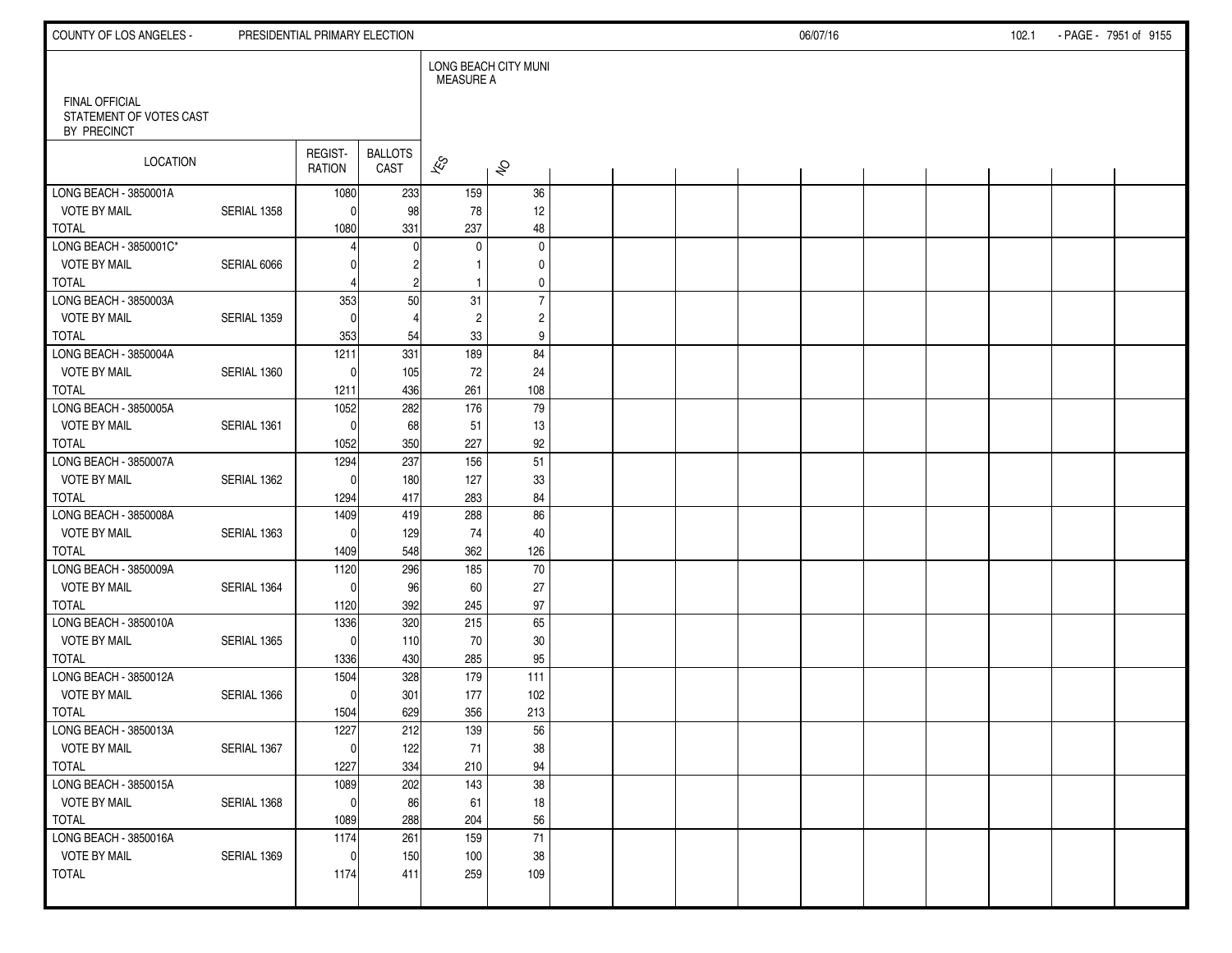| COUNTY OF LOS ANGELES -                                         |             | PRESIDENTIAL PRIMARY ELECTION |                        |                                          |                     |  |  | 06/07/16 |  | 102.2 | - PAGE - 7952 of 9155 |  |
|-----------------------------------------------------------------|-------------|-------------------------------|------------------------|------------------------------------------|---------------------|--|--|----------|--|-------|-----------------------|--|
|                                                                 |             |                               |                        | LONG BEACH CITY MUNI<br><b>MEASURE A</b> |                     |  |  |          |  |       |                       |  |
| <b>FINAL OFFICIAL</b><br>STATEMENT OF VOTES CAST<br>BY PRECINCT |             |                               |                        |                                          |                     |  |  |          |  |       |                       |  |
| LOCATION                                                        |             | REGIST-<br><b>RATION</b>      | <b>BALLOTS</b><br>CAST | $\overline{\mathscr{K}}$                 | $\hat{\mathcal{S}}$ |  |  |          |  |       |                       |  |
| LONG BEACH - 3850017B                                           |             | 911                           | 162                    | 92                                       | 47                  |  |  |          |  |       |                       |  |
| <b>VOTE BY MAIL</b>                                             | SERIAL 1370 | $\Omega$                      | 84                     | 56                                       | 20                  |  |  |          |  |       |                       |  |
| <b>TOTAL</b>                                                    |             | 911                           | 246                    | 148                                      | 67                  |  |  |          |  |       |                       |  |
| LONG BEACH - 3850020A                                           |             | 1061                          | 233                    | 156                                      | 50                  |  |  |          |  |       |                       |  |
| <b>VOTE BY MAIL</b>                                             | SERIAL 1371 | $\Omega$                      | 113                    | 70                                       | 30                  |  |  |          |  |       |                       |  |
| <b>TOTAL</b>                                                    |             | 1061                          | 346                    | 226                                      | 80                  |  |  |          |  |       |                       |  |
| LONG BEACH - 3850020B                                           |             | 851                           | 211                    | 146                                      | 46                  |  |  |          |  |       |                       |  |
| <b>VOTE BY MAIL</b>                                             | SERIAL 1372 | $\Omega$                      | 95                     | 57                                       | 32                  |  |  |          |  |       |                       |  |
| <b>TOTAL</b>                                                    |             | 851                           | 306                    | 203                                      | ${\bf 78}$          |  |  |          |  |       |                       |  |
| LONG BEACH - 3850021B                                           |             | 799                           | 199                    | 129                                      | 39                  |  |  |          |  |       |                       |  |
| <b>VOTE BY MAIL</b>                                             | SERIAL 1373 | $\Omega$                      | 51                     | 40                                       | 3                   |  |  |          |  |       |                       |  |
| <b>TOTAL</b>                                                    |             | 799                           | 250                    | 169                                      | 42                  |  |  |          |  |       |                       |  |
| LONG BEACH - 3850024A                                           |             | 1160                          | 261                    | 162                                      | 75                  |  |  |          |  |       |                       |  |
| <b>VOTE BY MAIL</b>                                             | SERIAL 1374 | $\mathbf{0}$                  | 127                    | 85                                       | 38                  |  |  |          |  |       |                       |  |
| <b>TOTAL</b>                                                    |             | 1160                          | 388                    | 247                                      | 113                 |  |  |          |  |       |                       |  |
| LONG BEACH - 3850025A                                           |             | 1054                          | 125                    | 78                                       | 31                  |  |  |          |  |       |                       |  |
| <b>VOTE BY MAIL</b>                                             | SERIAL 1375 | $\Omega$                      | 85                     | 53                                       | 16                  |  |  |          |  |       |                       |  |
| <b>TOTAL</b>                                                    |             | 1054                          | 210                    | 131                                      | 47                  |  |  |          |  |       |                       |  |
| LONG BEACH - 3850026A                                           |             | 899                           | 245                    | 153                                      | 66                  |  |  |          |  |       |                       |  |
| <b>VOTE BY MAIL</b>                                             | SERIAL 1376 | $\Omega$                      | 66                     | 40                                       | 21                  |  |  |          |  |       |                       |  |
| <b>TOTAL</b>                                                    |             | 899                           | 311                    | 193                                      | 87                  |  |  |          |  |       |                       |  |
| LONG BEACH - 3850027D                                           |             | 706                           | 164                    | 96                                       | 50                  |  |  |          |  |       |                       |  |
| <b>VOTE BY MAIL</b>                                             | SERIAL 1377 | $\Omega$                      | 47                     | 30                                       | 12                  |  |  |          |  |       |                       |  |
| <b>TOTAL</b>                                                    |             | 706                           | 211                    | 126                                      | 62                  |  |  |          |  |       |                       |  |
| LONG BEACH - 3850029A                                           |             | 753                           | 142                    | 92                                       | $41$                |  |  |          |  |       |                       |  |
| <b>VOTE BY MAIL</b>                                             | SERIAL 1378 | $\mathbf{0}$                  | 86                     | 59                                       | 24                  |  |  |          |  |       |                       |  |
| <b>TOTAL</b>                                                    |             | 753                           | 228                    | 151                                      | 65                  |  |  |          |  |       |                       |  |
| LONG BEACH - 3850030A                                           |             | 1262                          | 315                    | 187                                      | 80                  |  |  |          |  |       |                       |  |
| VOTE BY MAIL                                                    | SERIAL 1379 | $\Omega$                      | 149                    | 102                                      | 32                  |  |  |          |  |       |                       |  |
| TOTAL                                                           |             | 1262                          | 464                    | 289                                      | 112                 |  |  |          |  |       |                       |  |
| LONG BEACH - 3850031B                                           |             | 747                           | 151                    | 91                                       | 36                  |  |  |          |  |       |                       |  |
| <b>VOTE BY MAIL</b>                                             | SERIAL 1380 | $\Omega$                      | 76                     | 48                                       | 18                  |  |  |          |  |       |                       |  |
| <b>TOTAL</b>                                                    |             | 747                           | 227                    | 139                                      | 54                  |  |  |          |  |       |                       |  |
| LONG BEACH - 3850032A                                           |             | 658                           | 128                    | 86                                       | $\overline{26}$     |  |  |          |  |       |                       |  |
| <b>VOTE BY MAIL</b>                                             | SERIAL 1381 | $\Omega$                      | 32                     | 24                                       | 5                   |  |  |          |  |       |                       |  |
| <b>TOTAL</b>                                                    |             | 658                           | 160                    | 110                                      | 31<br>43            |  |  |          |  |       |                       |  |
| LONG BEACH - 3850032B                                           |             | 1012                          | 218                    | 146                                      |                     |  |  |          |  |       |                       |  |
| <b>VOTE BY MAIL</b>                                             | SERIAL 1382 | $\mathbf{0}$                  | 86                     | 61                                       | 19                  |  |  |          |  |       |                       |  |
| <b>TOTAL</b>                                                    |             | 1012                          | 304                    | 207                                      | 62                  |  |  |          |  |       |                       |  |
|                                                                 |             |                               |                        |                                          |                     |  |  |          |  |       |                       |  |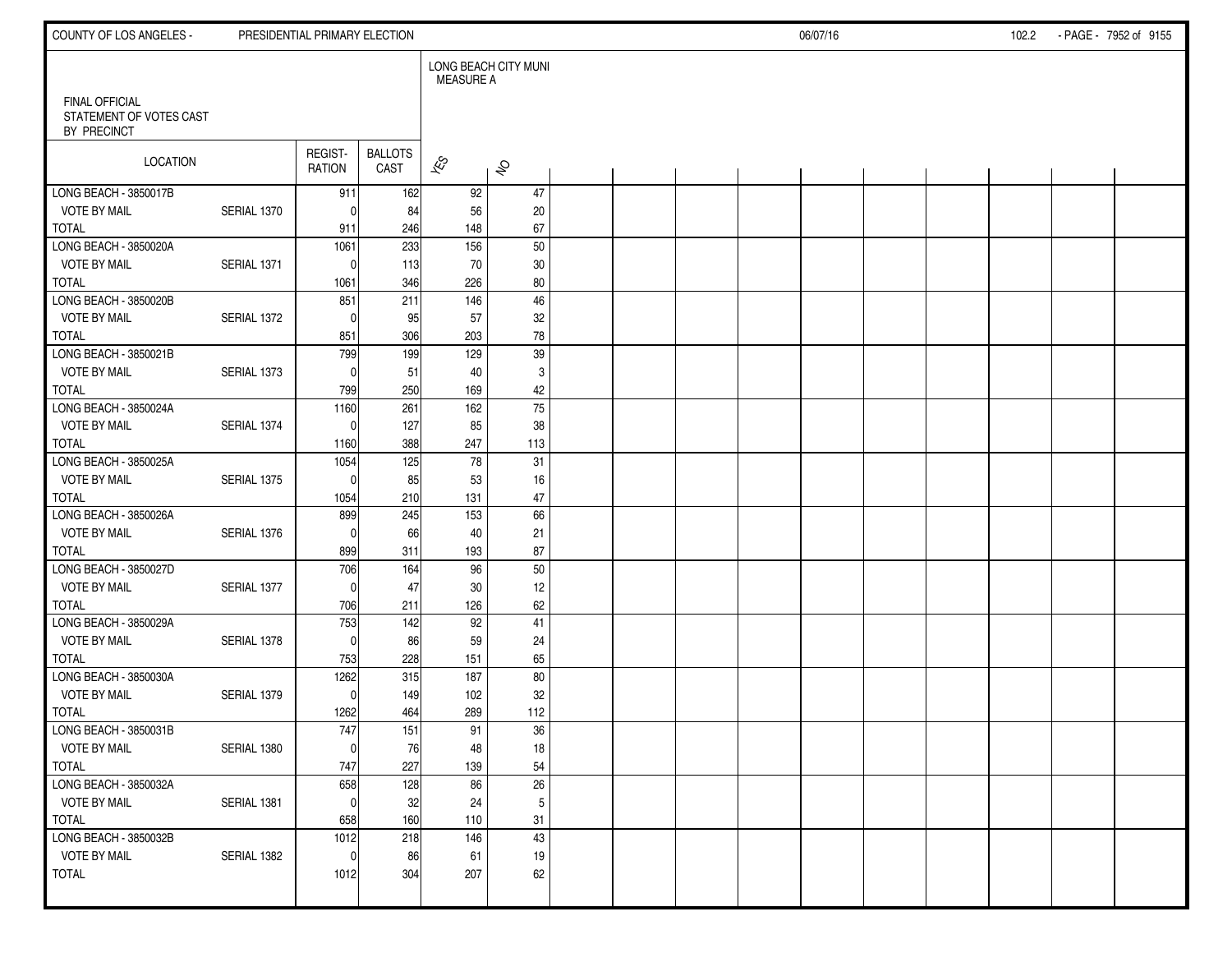| COUNTY OF LOS ANGELES -                                         |             | PRESIDENTIAL PRIMARY ELECTION |                        |                          |                      |  |  | 06/07/16 |  | 102.3 | - PAGE - 7953 of 9155 |  |
|-----------------------------------------------------------------|-------------|-------------------------------|------------------------|--------------------------|----------------------|--|--|----------|--|-------|-----------------------|--|
|                                                                 |             |                               |                        | <b>MEASURE A</b>         | LONG BEACH CITY MUNI |  |  |          |  |       |                       |  |
| <b>FINAL OFFICIAL</b><br>STATEMENT OF VOTES CAST<br>BY PRECINCT |             |                               |                        |                          |                      |  |  |          |  |       |                       |  |
| LOCATION                                                        |             | REGIST-<br><b>RATION</b>      | <b>BALLOTS</b><br>CAST | $\overline{\mathscr{K}}$ | $\hat{\mathcal{S}}$  |  |  |          |  |       |                       |  |
| LONG BEACH - 3850033A                                           |             | 778                           | 187                    | 104                      | 58                   |  |  |          |  |       |                       |  |
| <b>VOTE BY MAIL</b>                                             | SERIAL 1383 | $\Omega$                      | 87                     | 43                       | 35                   |  |  |          |  |       |                       |  |
| <b>TOTAL</b>                                                    |             | 778                           | 274                    | 147                      | 93                   |  |  |          |  |       |                       |  |
| LONG BEACH - 3850034A                                           |             | 1096                          | 197                    | 128                      | 47                   |  |  |          |  |       |                       |  |
| <b>VOTE BY MAIL</b>                                             | SERIAL 1384 | $\Omega$                      | 92                     | 55                       | 19                   |  |  |          |  |       |                       |  |
| <b>TOTAL</b>                                                    |             | 1096                          | 289                    | 183                      | 66                   |  |  |          |  |       |                       |  |
| LONG BEACH - 3850035A                                           |             | 851                           | 236                    | 118                      | 87                   |  |  |          |  |       |                       |  |
| <b>VOTE BY MAIL</b>                                             | SERIAL 1385 | $\Omega$                      | 105                    | 55                       | 37                   |  |  |          |  |       |                       |  |
| <b>TOTAL</b>                                                    |             | 851                           | 341                    | 173                      | 124                  |  |  |          |  |       |                       |  |
| LONG BEACH - 3850035F*                                          |             | 43                            | $\Omega$               | $\mathbf 0$              | $\mathbf 0$          |  |  |          |  |       |                       |  |
| <b>VOTE BY MAIL</b>                                             | SERIAL 6068 | $\Omega$                      | 15                     | 9                        | 6                    |  |  |          |  |       |                       |  |
| <b>TOTAL</b>                                                    |             | 43                            | 15                     | 9                        | 6                    |  |  |          |  |       |                       |  |
| LONG BEACH - 3850036A                                           |             | 931                           | 237                    | 137                      | 70                   |  |  |          |  |       |                       |  |
| <b>VOTE BY MAIL</b>                                             | SERIAL 1386 | $\mathbf{0}$                  | 158                    | 96                       | 45                   |  |  |          |  |       |                       |  |
| <b>TOTAL</b>                                                    |             | 931                           | 395                    | 233                      | 115                  |  |  |          |  |       |                       |  |
| LONG BEACH - 3850037A                                           |             | 1287                          | 254                    | 179                      | $52\,$               |  |  |          |  |       |                       |  |
| <b>VOTE BY MAIL</b>                                             | SERIAL 1387 | $\mathbf{0}$                  | 78                     | 49                       | 19                   |  |  |          |  |       |                       |  |
| <b>TOTAL</b>                                                    |             | 1287                          | 332                    | 228                      | $71$                 |  |  |          |  |       |                       |  |
| LONG BEACH - 3850038A                                           |             | 972                           | 156                    | 116                      | 17                   |  |  |          |  |       |                       |  |
| <b>VOTE BY MAIL</b>                                             | SERIAL 1388 | $\Omega$                      | 67                     | 48                       | 10                   |  |  |          |  |       |                       |  |
| <b>TOTAL</b>                                                    |             | 972                           | 223                    | 164                      | 27                   |  |  |          |  |       |                       |  |
| LONG BEACH - 3850039A                                           |             | 957                           | 169                    | 119                      | 33                   |  |  |          |  |       |                       |  |
| <b>VOTE BY MAIL</b>                                             | SERIAL 1389 | $\Omega$                      | 66                     | 40                       | 17                   |  |  |          |  |       |                       |  |
| <b>TOTAL</b>                                                    |             | 957                           | 235                    | 159                      | 50                   |  |  |          |  |       |                       |  |
| LONG BEACH - 3850040A                                           |             | 1205                          | 186                    | 117                      | 39                   |  |  |          |  |       |                       |  |
| <b>VOTE BY MAIL</b>                                             | SERIAL 1390 | $\mathbf{0}$                  | 80                     | 52                       | 20                   |  |  |          |  |       |                       |  |
| <b>TOTAL</b>                                                    |             | 1205                          | 266                    | 169                      | 59                   |  |  |          |  |       |                       |  |
| LONG BEACH - 3850041A                                           |             | 707                           | 132                    | 86                       | 34                   |  |  |          |  |       |                       |  |
| <b>VOTE BY MAIL</b>                                             | SERIAL 1391 | $\Omega$                      | 54                     | 37                       | 13                   |  |  |          |  |       |                       |  |
| TOTAL                                                           |             | 707                           | 186                    | 123                      | 47                   |  |  |          |  |       |                       |  |
| LONG BEACH - 3850042A                                           |             | 869                           | 187                    | 113                      | 47                   |  |  |          |  |       |                       |  |
| <b>VOTE BY MAIL</b><br><b>TOTAL</b>                             | SERIAL 1392 | $\Omega$                      | 144<br>331             | 77                       | 56<br>103            |  |  |          |  |       |                       |  |
| LONG BEACH - 3850043A                                           |             | 869<br>955                    | 227                    | 190<br>120               | $\overline{78}$      |  |  |          |  |       |                       |  |
| <b>VOTE BY MAIL</b>                                             | SERIAL 1393 | $\Omega$                      |                        |                          |                      |  |  |          |  |       |                       |  |
| <b>TOTAL</b>                                                    |             | 955                           | 130<br>357             | 67<br>187                | 48<br>126            |  |  |          |  |       |                       |  |
| LONG BEACH - 3850044D                                           |             | 1078                          | 331                    | 175                      | 126                  |  |  |          |  |       |                       |  |
| <b>VOTE BY MAIL</b>                                             | SERIAL 1394 | $\cap$                        | 265                    | 126                      | 117                  |  |  |          |  |       |                       |  |
| <b>TOTAL</b>                                                    |             | 1078                          | 596                    | 301                      | 243                  |  |  |          |  |       |                       |  |
|                                                                 |             |                               |                        |                          |                      |  |  |          |  |       |                       |  |
|                                                                 |             |                               |                        |                          |                      |  |  |          |  |       |                       |  |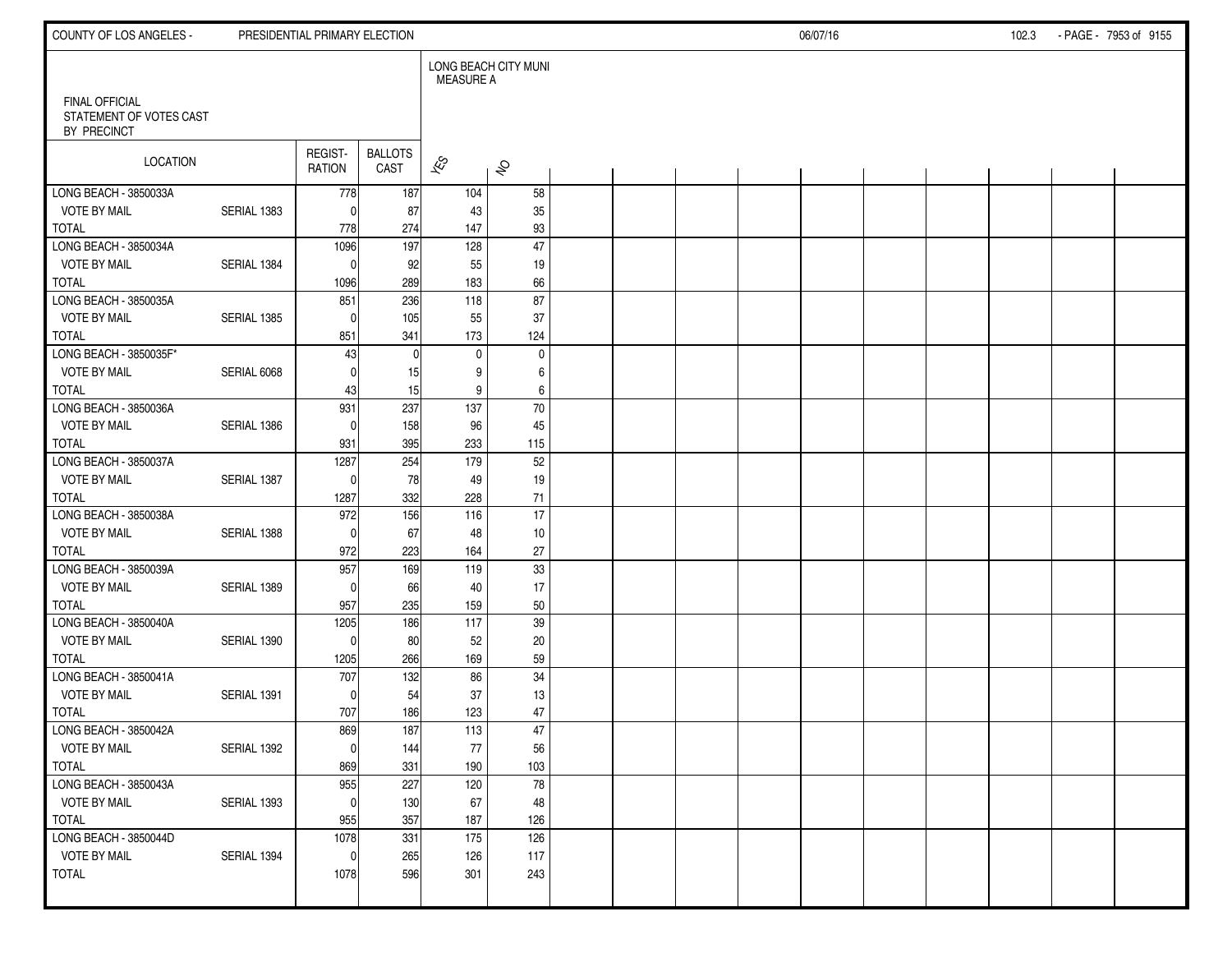| COUNTY OF LOS ANGELES -                          |             | PRESIDENTIAL PRIMARY ELECTION |                        |                                          |                          |  |  | 06/07/16 |  | 102.4 | - PAGE 7954 of 9155 |  |
|--------------------------------------------------|-------------|-------------------------------|------------------------|------------------------------------------|--------------------------|--|--|----------|--|-------|---------------------|--|
| <b>FINAL OFFICIAL</b><br>STATEMENT OF VOTES CAST |             |                               |                        | LONG BEACH CITY MUNI<br><b>MEASURE A</b> |                          |  |  |          |  |       |                     |  |
| BY PRECINCT                                      |             |                               |                        |                                          |                          |  |  |          |  |       |                     |  |
| LOCATION                                         |             | REGIST-<br><b>RATION</b>      | <b>BALLOTS</b><br>CAST | $\overline{\mathscr{K}}$                 | $\hat{\mathcal{S}}$      |  |  |          |  |       |                     |  |
| LONG BEACH - 3850045A*                           |             | 0                             | 0                      | 0                                        | 0                        |  |  |          |  |       |                     |  |
| <b>VOTE BY MAIL</b>                              | SERIAL 6070 | $\Omega$                      |                        | 1                                        | 0                        |  |  |          |  |       |                     |  |
| <b>TOTAL</b>                                     |             | $\Omega$                      |                        | 1                                        | 0                        |  |  |          |  |       |                     |  |
| LONG BEACH - 3850045B                            |             | 406                           | 114                    | 64                                       | 36                       |  |  |          |  |       |                     |  |
| <b>VOTE BY MAIL</b>                              | SERIAL 1395 | $\Omega$                      | 68                     | 48                                       | 14                       |  |  |          |  |       |                     |  |
| <b>TOTAL</b>                                     |             | 406                           | 182                    | 112                                      | $50\,$                   |  |  |          |  |       |                     |  |
| LONG BEACH - 3850045C*                           |             |                               |                        | $\mathbf 0$                              | $\pmb{0}$                |  |  |          |  |       |                     |  |
| <b>VOTE BY MAIL</b>                              | SERIAL 6071 | $\Omega$                      |                        | 1                                        | 0                        |  |  |          |  |       |                     |  |
| <b>TOTAL</b>                                     |             | 0                             |                        | $\mathbf{1}$                             | 0                        |  |  |          |  |       |                     |  |
| LONG BEACH - 3850045H                            |             | 553                           | 170                    | 87                                       | 70                       |  |  |          |  |       |                     |  |
| <b>VOTE BY MAIL</b>                              | SERIAL 1396 | $\Omega$                      | 79                     | 44                                       | 29                       |  |  |          |  |       |                     |  |
| <b>TOTAL</b>                                     |             | 553                           | 249                    | 131                                      | 99                       |  |  |          |  |       |                     |  |
| LONG BEACH - 3850045J*                           |             | 26                            | 0                      | 0                                        | $\mathsf{O}\xspace$      |  |  |          |  |       |                     |  |
| <b>VOTE BY MAIL</b>                              | SERIAL 6072 | $\mathbf{0}$                  |                        | 4                                        | $\overline{\mathbf{c}}$  |  |  |          |  |       |                     |  |
| <b>TOTAL</b><br>LONG BEACH - 3850046A            |             | 26<br>765                     | 9<br>154               | 4                                        | $\overline{c}$<br>$30\,$ |  |  |          |  |       |                     |  |
|                                                  |             | $\Omega$                      |                        | 112                                      |                          |  |  |          |  |       |                     |  |
| <b>VOTE BY MAIL</b><br><b>TOTAL</b>              | SERIAL 1397 |                               | 50                     | 29                                       | 13                       |  |  |          |  |       |                     |  |
| LONG BEACH - 3850047A                            |             | 765<br>1337                   | 204<br>224             | 141<br>151                               | 43<br>51                 |  |  |          |  |       |                     |  |
| <b>VOTE BY MAIL</b>                              | SERIAL 1398 | 0                             | 106                    | 66                                       | $28\,$                   |  |  |          |  |       |                     |  |
| <b>TOTAL</b>                                     |             | 1337                          | 330                    | 217                                      | 79                       |  |  |          |  |       |                     |  |
| LONG BEACH - 3850048A                            |             | 794                           | 252                    | 132                                      | 111                      |  |  |          |  |       |                     |  |
| <b>VOTE BY MAIL</b>                              | SERIAL 1399 | $\Omega$                      | 162                    | 81                                       | 63                       |  |  |          |  |       |                     |  |
| <b>TOTAL</b>                                     |             | 794                           | 414                    | 213                                      | 174                      |  |  |          |  |       |                     |  |
| LONG BEACH - 3850049A                            |             | 1170                          | 289                    | 177                                      | 57                       |  |  |          |  |       |                     |  |
| <b>VOTE BY MAIL</b>                              | SERIAL 1400 | $\mathbf{0}$                  | 153                    | 86                                       | 52                       |  |  |          |  |       |                     |  |
| <b>TOTAL</b>                                     |             | 1170                          | 442                    | 263                                      | 109                      |  |  |          |  |       |                     |  |
| LONG BEACH - 3850052A                            |             | 804                           | 267                    | 128                                      | 113                      |  |  |          |  |       |                     |  |
| <b>VOTE BY MAIL</b>                              | SERIAL 1401 | $\Omega$                      | 172                    | 85                                       | $72\,$                   |  |  |          |  |       |                     |  |
| TOTAL                                            |             | 804                           | 439                    | 213                                      | 185                      |  |  |          |  |       |                     |  |
| LONG BEACH - 3850052C*                           |             | 19                            | 01                     | 0                                        | 0                        |  |  |          |  |       |                     |  |
| <b>VOTE BY MAIL</b>                              | SERIAL 6073 | $\Omega$                      |                        |                                          | $\overline{7}$           |  |  |          |  |       |                     |  |
| <b>TOTAL</b>                                     |             | 19                            | 8                      | 1                                        | $\overline{7}$           |  |  |          |  |       |                     |  |
| LONG BEACH - 3850053A                            |             | 1133                          | 223                    | 118                                      | $\overline{75}$          |  |  |          |  |       |                     |  |
| <b>VOTE BY MAIL</b>                              | SERIAL 1402 | $\mathbf 0$                   | 215                    | 135                                      | 61                       |  |  |          |  |       |                     |  |
| <b>TOTAL</b>                                     |             | 1133                          | 438                    | 253                                      | 136                      |  |  |          |  |       |                     |  |
| LONG BEACH - 3850055A                            |             | 992                           | 236                    | 133                                      | 83                       |  |  |          |  |       |                     |  |
| <b>VOTE BY MAIL</b>                              | SERIAL 1403 | $\Omega$                      | 177                    | 84                                       | 76                       |  |  |          |  |       |                     |  |
| <b>TOTAL</b>                                     |             | 992                           | 413                    | 217                                      | 159                      |  |  |          |  |       |                     |  |
|                                                  |             |                               |                        |                                          |                          |  |  |          |  |       |                     |  |
|                                                  |             |                               |                        |                                          |                          |  |  |          |  |       |                     |  |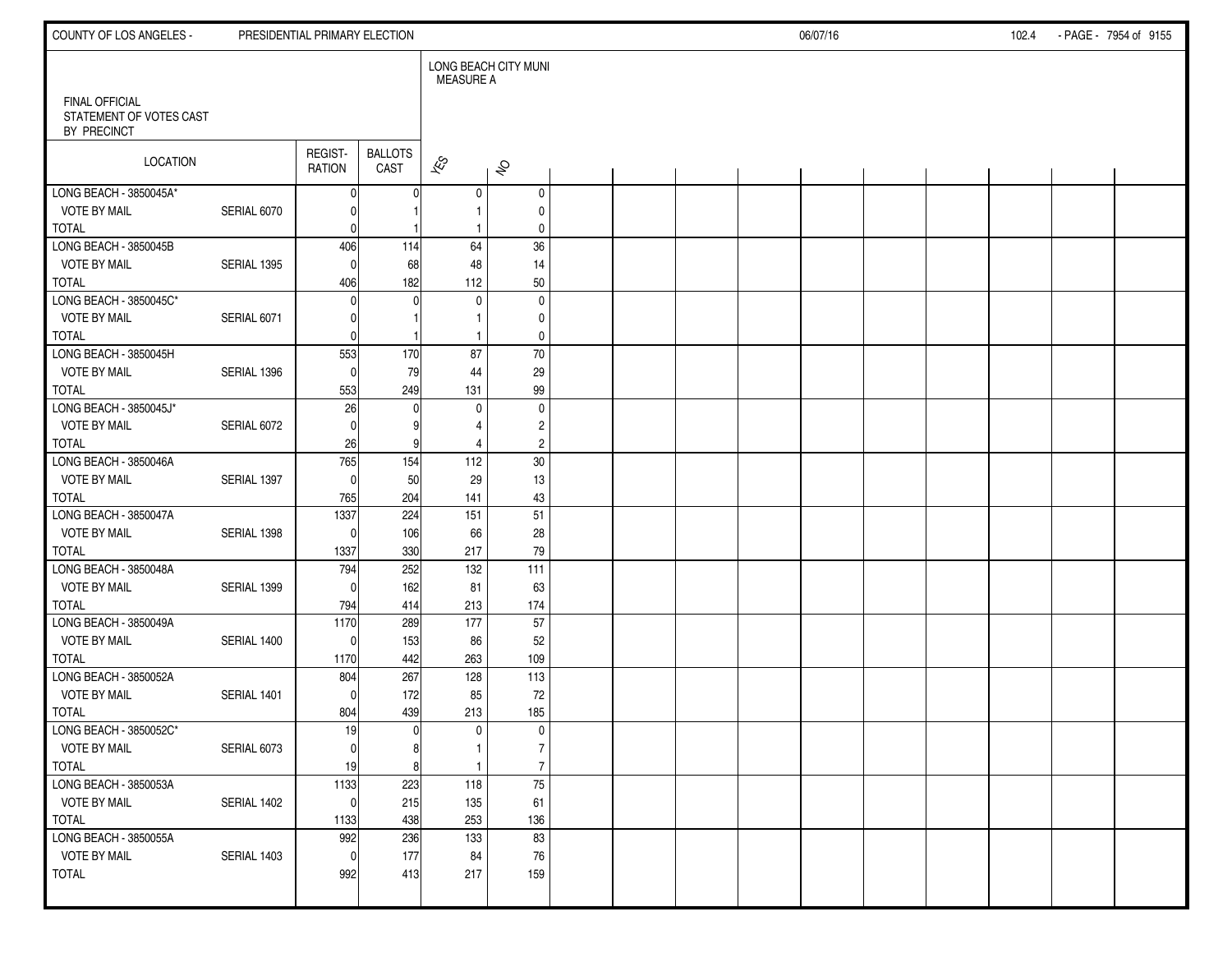| COUNTY OF LOS ANGELES -                                         |             | PRESIDENTIAL PRIMARY ELECTION |                        |                          |                      |  |  | 06/07/16 |  | 102.5 | - PAGE - 7955 of 9155 |  |
|-----------------------------------------------------------------|-------------|-------------------------------|------------------------|--------------------------|----------------------|--|--|----------|--|-------|-----------------------|--|
|                                                                 |             |                               |                        | <b>MEASURE A</b>         | LONG BEACH CITY MUNI |  |  |          |  |       |                       |  |
| <b>FINAL OFFICIAL</b><br>STATEMENT OF VOTES CAST<br>BY PRECINCT |             |                               |                        |                          |                      |  |  |          |  |       |                       |  |
| LOCATION                                                        |             | REGIST-<br><b>RATION</b>      | <b>BALLOTS</b><br>CAST | $\overline{\mathscr{K}}$ | $\hat{\mathcal{S}}$  |  |  |          |  |       |                       |  |
| LONG BEACH - 3850057C                                           |             | 712                           | 189                    | 133                      | 32                   |  |  |          |  |       |                       |  |
| <b>VOTE BY MAIL</b>                                             | SERIAL 1404 | $\Omega$                      | 89                     | 57                       | 20                   |  |  |          |  |       |                       |  |
| <b>TOTAL</b>                                                    |             | 712                           | 278                    | 190                      | $52\,$               |  |  |          |  |       |                       |  |
| LONG BEACH - 3850058A                                           |             | 612                           | 126                    | 90                       | 24                   |  |  |          |  |       |                       |  |
| <b>VOTE BY MAIL</b>                                             | SERIAL 1405 | $\Omega$                      | 38                     | 21                       | 14                   |  |  |          |  |       |                       |  |
| <b>TOTAL</b>                                                    |             | 612                           | 164                    | 111                      | 38                   |  |  |          |  |       |                       |  |
| LONG BEACH - 3850060A                                           |             | 1262                          | 237                    | 146                      | 67                   |  |  |          |  |       |                       |  |
| <b>VOTE BY MAIL</b>                                             | SERIAL 1406 | $\Omega$                      | 108                    | 67                       | 29                   |  |  |          |  |       |                       |  |
| <b>TOTAL</b>                                                    |             | 1262                          | 345                    | 213                      | 96                   |  |  |          |  |       |                       |  |
| LONG BEACH - 3850065A                                           |             | 932                           | 260                    | 111                      | 129                  |  |  |          |  |       |                       |  |
| <b>VOTE BY MAIL</b>                                             | SERIAL 1407 | $\Omega$                      | 237                    | 85                       | 132                  |  |  |          |  |       |                       |  |
| <b>TOTAL</b>                                                    |             | 932                           | 497                    | 196                      | 261                  |  |  |          |  |       |                       |  |
| LONG BEACH - 3850067B                                           |             | 1092                          | 359                    | 145                      | 190                  |  |  |          |  |       |                       |  |
| <b>VOTE BY MAIL</b>                                             | SERIAL 1408 | $\mathbf{0}$                  | 233                    | 93                       | 116                  |  |  |          |  |       |                       |  |
| <b>TOTAL</b>                                                    |             | 1092                          | 592                    | 238                      | 306                  |  |  |          |  |       |                       |  |
| LONG BEACH - 3850069B                                           |             | 621                           | 165                    | 99                       | 44                   |  |  |          |  |       |                       |  |
| <b>VOTE BY MAIL</b>                                             | SERIAL 1409 | $\Omega$                      | 89                     | 53                       | 24                   |  |  |          |  |       |                       |  |
| <b>TOTAL</b>                                                    |             | 621                           | 254                    | 152                      | 68                   |  |  |          |  |       |                       |  |
| LONG BEACH - 3850070A                                           |             | 969                           | 304                    | 150                      | 124                  |  |  |          |  |       |                       |  |
| <b>VOTE BY MAIL</b>                                             | SERIAL 1410 | $\Omega$                      | 189                    | 90                       | 76                   |  |  |          |  |       |                       |  |
| <b>TOTAL</b>                                                    |             | 969                           | 493                    | 240                      | 200                  |  |  |          |  |       |                       |  |
| LONG BEACH - 3850071A                                           |             | 898                           | 289                    | 153                      | 110                  |  |  |          |  |       |                       |  |
| <b>VOTE BY MAIL</b>                                             | SERIAL 1411 | $\Omega$                      | 140                    | 77                       | 39                   |  |  |          |  |       |                       |  |
| <b>TOTAL</b>                                                    |             | 898                           | 429                    | 230                      | 149                  |  |  |          |  |       |                       |  |
| LONG BEACH - 3850072A                                           |             | 1033                          | 247                    | 143                      | 70                   |  |  |          |  |       |                       |  |
| <b>VOTE BY MAIL</b>                                             | SERIAL 1412 | $\mathbf{0}$                  | 172                    | 101                      | 54                   |  |  |          |  |       |                       |  |
| <b>TOTAL</b>                                                    |             | 1033                          | 419                    | 244                      | 124                  |  |  |          |  |       |                       |  |
| LONG BEACH - 3850075A                                           |             | 945                           | 280                    | 142                      | 107                  |  |  |          |  |       |                       |  |
| <b>VOTE BY MAIL</b>                                             | SERIAL 1413 | $\Omega$                      | 173                    | 86                       | 75                   |  |  |          |  |       |                       |  |
| TOTAL                                                           |             | 945                           | 453                    | 228                      | 182                  |  |  |          |  |       |                       |  |
| LONG BEACH - 3850076A                                           |             | 938                           | 198                    | 122                      | 56                   |  |  |          |  |       |                       |  |
| <b>VOTE BY MAIL</b>                                             | SERIAL 1414 | $\Omega$                      | 152                    | 79                       | 56                   |  |  |          |  |       |                       |  |
| <b>TOTAL</b>                                                    |             | 938                           | 350                    | 201                      | 112                  |  |  |          |  |       |                       |  |
| LONG BEACH - 3850082A                                           |             | 1259                          | 379                    | 202                      | 159                  |  |  |          |  |       |                       |  |
| <b>VOTE BY MAIL</b>                                             | SERIAL 1415 | $\Omega$                      | 274                    | 139                      | 108                  |  |  |          |  |       |                       |  |
| <b>TOTAL</b>                                                    |             | 1259                          | 653                    | 341                      | 267                  |  |  |          |  |       |                       |  |
| LONG BEACH - 3850082B*                                          |             | 55                            | ∩                      | $\mathbf 0$              | $\mathbf 0$          |  |  |          |  |       |                       |  |
| <b>VOTE BY MAIL</b>                                             | SERIAL 6075 | $\Omega$                      |                        | 5                        |                      |  |  |          |  |       |                       |  |
| <b>TOTAL</b>                                                    |             | 55                            |                        | 5                        |                      |  |  |          |  |       |                       |  |
|                                                                 |             |                               |                        |                          |                      |  |  |          |  |       |                       |  |
|                                                                 |             |                               |                        |                          |                      |  |  |          |  |       |                       |  |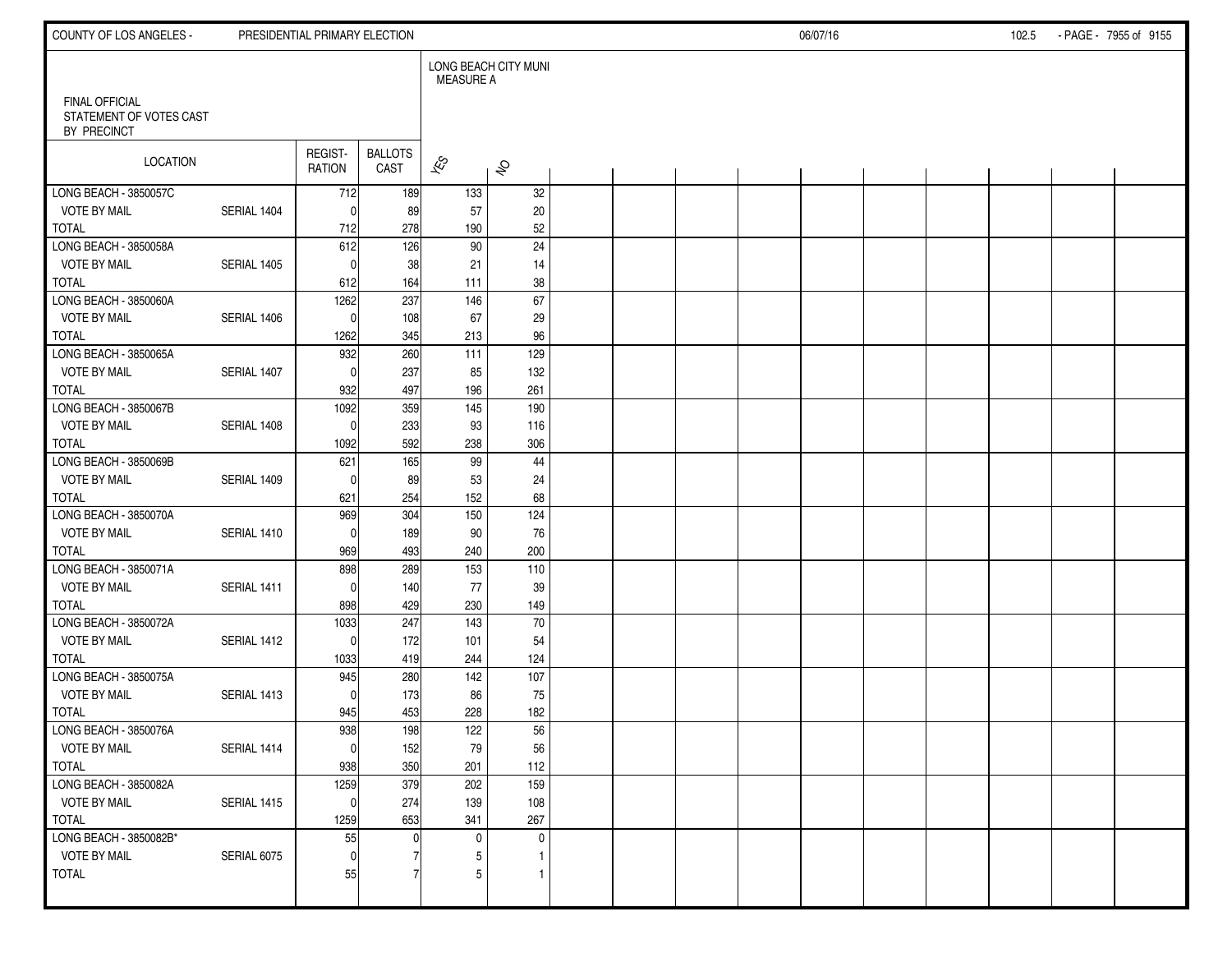| LONG BEACH CITY MUNI<br><b>MEASURE A</b><br><b>FINAL OFFICIAL</b><br>STATEMENT OF VOTES CAST<br>BY PRECINCT<br>REGIST-<br><b>BALLOTS</b><br>LOCATION<br>$\overline{\mathcal{K}}$ S<br>$\hat{\mathcal{S}}$<br>CAST<br>RATION<br>LONG BEACH - 3850084A<br>387<br>1211<br>184<br>163<br><b>VOTE BY MAIL</b><br>SERIAL 1416<br>272<br>136<br>117<br>$\Omega$<br><b>TOTAL</b><br>1211<br>659<br>320<br>280<br>LONG BEACH - 3850085B<br>1085<br>347<br>174<br>147<br><b>VOTE BY MAIL</b><br>SERIAL 1417<br>271<br>125<br>120<br>$\Omega$<br><b>TOTAL</b><br>1085<br>299<br>267<br>618<br>54<br>71<br>LONG BEACH - 3850088A<br>480<br>147<br><b>VOTE BY MAIL</b><br>34<br>SERIAL 1418<br>94<br>$\Omega$<br>51<br><b>TOTAL</b><br>88<br>480<br>241<br>122<br>27<br>1127<br>156<br>LONG BEACH - 3850091A<br>110<br><b>VOTE BY MAIL</b><br>$33\,$<br>SERIAL 1419<br>94<br>52<br>$\Omega$<br>162<br>60<br><b>TOTAL</b><br>1127<br>250<br>$\pmb{0}$<br>LONG BEACH - 3850091C*<br>94<br>$\mathbf 0$<br>$\mathbf{0}$<br><b>VOTE BY MAIL</b><br>SERIAL 6077<br>5<br>6<br>$\mathbf 0$<br>11<br><b>TOTAL</b><br>11<br>$5\,$<br>94<br>6<br>LONG BEACH - 3850092A<br>983<br>271<br>176<br>61<br><b>VOTE BY MAIL</b><br>27<br>SERIAL 1420<br>109<br>63<br>$\Omega$<br><b>TOTAL</b><br>239<br>983<br>380<br>88<br>LONG BEACH - 3850093A<br>711<br>98<br>69<br>186<br><b>VOTE BY MAIL</b><br>37<br>SERIAL 1421<br>$\mathbf{0}$<br>110<br>61<br><b>TOTAL</b><br>296<br>106<br>711<br>159 |
|-------------------------------------------------------------------------------------------------------------------------------------------------------------------------------------------------------------------------------------------------------------------------------------------------------------------------------------------------------------------------------------------------------------------------------------------------------------------------------------------------------------------------------------------------------------------------------------------------------------------------------------------------------------------------------------------------------------------------------------------------------------------------------------------------------------------------------------------------------------------------------------------------------------------------------------------------------------------------------------------------------------------------------------------------------------------------------------------------------------------------------------------------------------------------------------------------------------------------------------------------------------------------------------------------------------------------------------------------------------------------------------------------------------------------------------------------------------------|
|                                                                                                                                                                                                                                                                                                                                                                                                                                                                                                                                                                                                                                                                                                                                                                                                                                                                                                                                                                                                                                                                                                                                                                                                                                                                                                                                                                                                                                                                   |
|                                                                                                                                                                                                                                                                                                                                                                                                                                                                                                                                                                                                                                                                                                                                                                                                                                                                                                                                                                                                                                                                                                                                                                                                                                                                                                                                                                                                                                                                   |
|                                                                                                                                                                                                                                                                                                                                                                                                                                                                                                                                                                                                                                                                                                                                                                                                                                                                                                                                                                                                                                                                                                                                                                                                                                                                                                                                                                                                                                                                   |
|                                                                                                                                                                                                                                                                                                                                                                                                                                                                                                                                                                                                                                                                                                                                                                                                                                                                                                                                                                                                                                                                                                                                                                                                                                                                                                                                                                                                                                                                   |
|                                                                                                                                                                                                                                                                                                                                                                                                                                                                                                                                                                                                                                                                                                                                                                                                                                                                                                                                                                                                                                                                                                                                                                                                                                                                                                                                                                                                                                                                   |
|                                                                                                                                                                                                                                                                                                                                                                                                                                                                                                                                                                                                                                                                                                                                                                                                                                                                                                                                                                                                                                                                                                                                                                                                                                                                                                                                                                                                                                                                   |
|                                                                                                                                                                                                                                                                                                                                                                                                                                                                                                                                                                                                                                                                                                                                                                                                                                                                                                                                                                                                                                                                                                                                                                                                                                                                                                                                                                                                                                                                   |
|                                                                                                                                                                                                                                                                                                                                                                                                                                                                                                                                                                                                                                                                                                                                                                                                                                                                                                                                                                                                                                                                                                                                                                                                                                                                                                                                                                                                                                                                   |
|                                                                                                                                                                                                                                                                                                                                                                                                                                                                                                                                                                                                                                                                                                                                                                                                                                                                                                                                                                                                                                                                                                                                                                                                                                                                                                                                                                                                                                                                   |
|                                                                                                                                                                                                                                                                                                                                                                                                                                                                                                                                                                                                                                                                                                                                                                                                                                                                                                                                                                                                                                                                                                                                                                                                                                                                                                                                                                                                                                                                   |
|                                                                                                                                                                                                                                                                                                                                                                                                                                                                                                                                                                                                                                                                                                                                                                                                                                                                                                                                                                                                                                                                                                                                                                                                                                                                                                                                                                                                                                                                   |
|                                                                                                                                                                                                                                                                                                                                                                                                                                                                                                                                                                                                                                                                                                                                                                                                                                                                                                                                                                                                                                                                                                                                                                                                                                                                                                                                                                                                                                                                   |
|                                                                                                                                                                                                                                                                                                                                                                                                                                                                                                                                                                                                                                                                                                                                                                                                                                                                                                                                                                                                                                                                                                                                                                                                                                                                                                                                                                                                                                                                   |
|                                                                                                                                                                                                                                                                                                                                                                                                                                                                                                                                                                                                                                                                                                                                                                                                                                                                                                                                                                                                                                                                                                                                                                                                                                                                                                                                                                                                                                                                   |
|                                                                                                                                                                                                                                                                                                                                                                                                                                                                                                                                                                                                                                                                                                                                                                                                                                                                                                                                                                                                                                                                                                                                                                                                                                                                                                                                                                                                                                                                   |
|                                                                                                                                                                                                                                                                                                                                                                                                                                                                                                                                                                                                                                                                                                                                                                                                                                                                                                                                                                                                                                                                                                                                                                                                                                                                                                                                                                                                                                                                   |
|                                                                                                                                                                                                                                                                                                                                                                                                                                                                                                                                                                                                                                                                                                                                                                                                                                                                                                                                                                                                                                                                                                                                                                                                                                                                                                                                                                                                                                                                   |
|                                                                                                                                                                                                                                                                                                                                                                                                                                                                                                                                                                                                                                                                                                                                                                                                                                                                                                                                                                                                                                                                                                                                                                                                                                                                                                                                                                                                                                                                   |
|                                                                                                                                                                                                                                                                                                                                                                                                                                                                                                                                                                                                                                                                                                                                                                                                                                                                                                                                                                                                                                                                                                                                                                                                                                                                                                                                                                                                                                                                   |
|                                                                                                                                                                                                                                                                                                                                                                                                                                                                                                                                                                                                                                                                                                                                                                                                                                                                                                                                                                                                                                                                                                                                                                                                                                                                                                                                                                                                                                                                   |
|                                                                                                                                                                                                                                                                                                                                                                                                                                                                                                                                                                                                                                                                                                                                                                                                                                                                                                                                                                                                                                                                                                                                                                                                                                                                                                                                                                                                                                                                   |
|                                                                                                                                                                                                                                                                                                                                                                                                                                                                                                                                                                                                                                                                                                                                                                                                                                                                                                                                                                                                                                                                                                                                                                                                                                                                                                                                                                                                                                                                   |
|                                                                                                                                                                                                                                                                                                                                                                                                                                                                                                                                                                                                                                                                                                                                                                                                                                                                                                                                                                                                                                                                                                                                                                                                                                                                                                                                                                                                                                                                   |
| LONG BEACH - 3850097A<br>197<br>126<br>25<br>1128                                                                                                                                                                                                                                                                                                                                                                                                                                                                                                                                                                                                                                                                                                                                                                                                                                                                                                                                                                                                                                                                                                                                                                                                                                                                                                                                                                                                                 |
| <b>VOTE BY MAIL</b><br>SERIAL 1422<br>74<br>18<br>107<br>$\Omega$                                                                                                                                                                                                                                                                                                                                                                                                                                                                                                                                                                                                                                                                                                                                                                                                                                                                                                                                                                                                                                                                                                                                                                                                                                                                                                                                                                                                 |
| 304<br>200<br>43<br><b>TOTAL</b><br>1128                                                                                                                                                                                                                                                                                                                                                                                                                                                                                                                                                                                                                                                                                                                                                                                                                                                                                                                                                                                                                                                                                                                                                                                                                                                                                                                                                                                                                          |
| LONG BEACH - 3850099A<br>60<br>254<br>1132<br>158                                                                                                                                                                                                                                                                                                                                                                                                                                                                                                                                                                                                                                                                                                                                                                                                                                                                                                                                                                                                                                                                                                                                                                                                                                                                                                                                                                                                                 |
| <b>VOTE BY MAIL</b><br>102<br>25<br>SERIAL 1423<br>$\mathbf{0}$<br>64                                                                                                                                                                                                                                                                                                                                                                                                                                                                                                                                                                                                                                                                                                                                                                                                                                                                                                                                                                                                                                                                                                                                                                                                                                                                                                                                                                                             |
| 1132<br>356<br>222<br>85<br><b>TOTAL</b>                                                                                                                                                                                                                                                                                                                                                                                                                                                                                                                                                                                                                                                                                                                                                                                                                                                                                                                                                                                                                                                                                                                                                                                                                                                                                                                                                                                                                          |
| LONG BEACH - 3850100A<br>44<br>846<br>147<br>218<br><b>VOTE BY MAIL</b><br>SERIAL 1424<br>$\Omega$                                                                                                                                                                                                                                                                                                                                                                                                                                                                                                                                                                                                                                                                                                                                                                                                                                                                                                                                                                                                                                                                                                                                                                                                                                                                                                                                                                |
| 77<br>14<br>56<br>203<br>58<br>846<br>295                                                                                                                                                                                                                                                                                                                                                                                                                                                                                                                                                                                                                                                                                                                                                                                                                                                                                                                                                                                                                                                                                                                                                                                                                                                                                                                                                                                                                         |
| TOTAL<br>LONG BEACH - 3850101A<br>1003<br>232<br>137<br>60                                                                                                                                                                                                                                                                                                                                                                                                                                                                                                                                                                                                                                                                                                                                                                                                                                                                                                                                                                                                                                                                                                                                                                                                                                                                                                                                                                                                        |
| 14<br><b>VOTE BY MAIL</b><br>SERIAL 1425<br>$\Omega$<br>108<br>85                                                                                                                                                                                                                                                                                                                                                                                                                                                                                                                                                                                                                                                                                                                                                                                                                                                                                                                                                                                                                                                                                                                                                                                                                                                                                                                                                                                                 |
| $74$<br>340<br>222<br><b>TOTAL</b><br>1003                                                                                                                                                                                                                                                                                                                                                                                                                                                                                                                                                                                                                                                                                                                                                                                                                                                                                                                                                                                                                                                                                                                                                                                                                                                                                                                                                                                                                        |
| 66<br>283<br>LONG BEACH - 3850102A<br>1252<br>204                                                                                                                                                                                                                                                                                                                                                                                                                                                                                                                                                                                                                                                                                                                                                                                                                                                                                                                                                                                                                                                                                                                                                                                                                                                                                                                                                                                                                 |
| 77<br><b>VOTE BY MAIL</b><br>SERIAL 1426<br>52<br>20<br>$\mathbf{0}$                                                                                                                                                                                                                                                                                                                                                                                                                                                                                                                                                                                                                                                                                                                                                                                                                                                                                                                                                                                                                                                                                                                                                                                                                                                                                                                                                                                              |
| 1252<br>360<br>256<br>86<br><b>TOTAL</b>                                                                                                                                                                                                                                                                                                                                                                                                                                                                                                                                                                                                                                                                                                                                                                                                                                                                                                                                                                                                                                                                                                                                                                                                                                                                                                                                                                                                                          |
| 43<br>LONG BEACH - 3850103A<br>1056<br>238<br>168                                                                                                                                                                                                                                                                                                                                                                                                                                                                                                                                                                                                                                                                                                                                                                                                                                                                                                                                                                                                                                                                                                                                                                                                                                                                                                                                                                                                                 |
| $30\,$<br><b>VOTE BY MAIL</b><br>SERIAL 1427<br>117<br>71<br>$\mathbf{0}$                                                                                                                                                                                                                                                                                                                                                                                                                                                                                                                                                                                                                                                                                                                                                                                                                                                                                                                                                                                                                                                                                                                                                                                                                                                                                                                                                                                         |
| $73\,$<br><b>TOTAL</b><br>1056<br>355<br>239                                                                                                                                                                                                                                                                                                                                                                                                                                                                                                                                                                                                                                                                                                                                                                                                                                                                                                                                                                                                                                                                                                                                                                                                                                                                                                                                                                                                                      |
|                                                                                                                                                                                                                                                                                                                                                                                                                                                                                                                                                                                                                                                                                                                                                                                                                                                                                                                                                                                                                                                                                                                                                                                                                                                                                                                                                                                                                                                                   |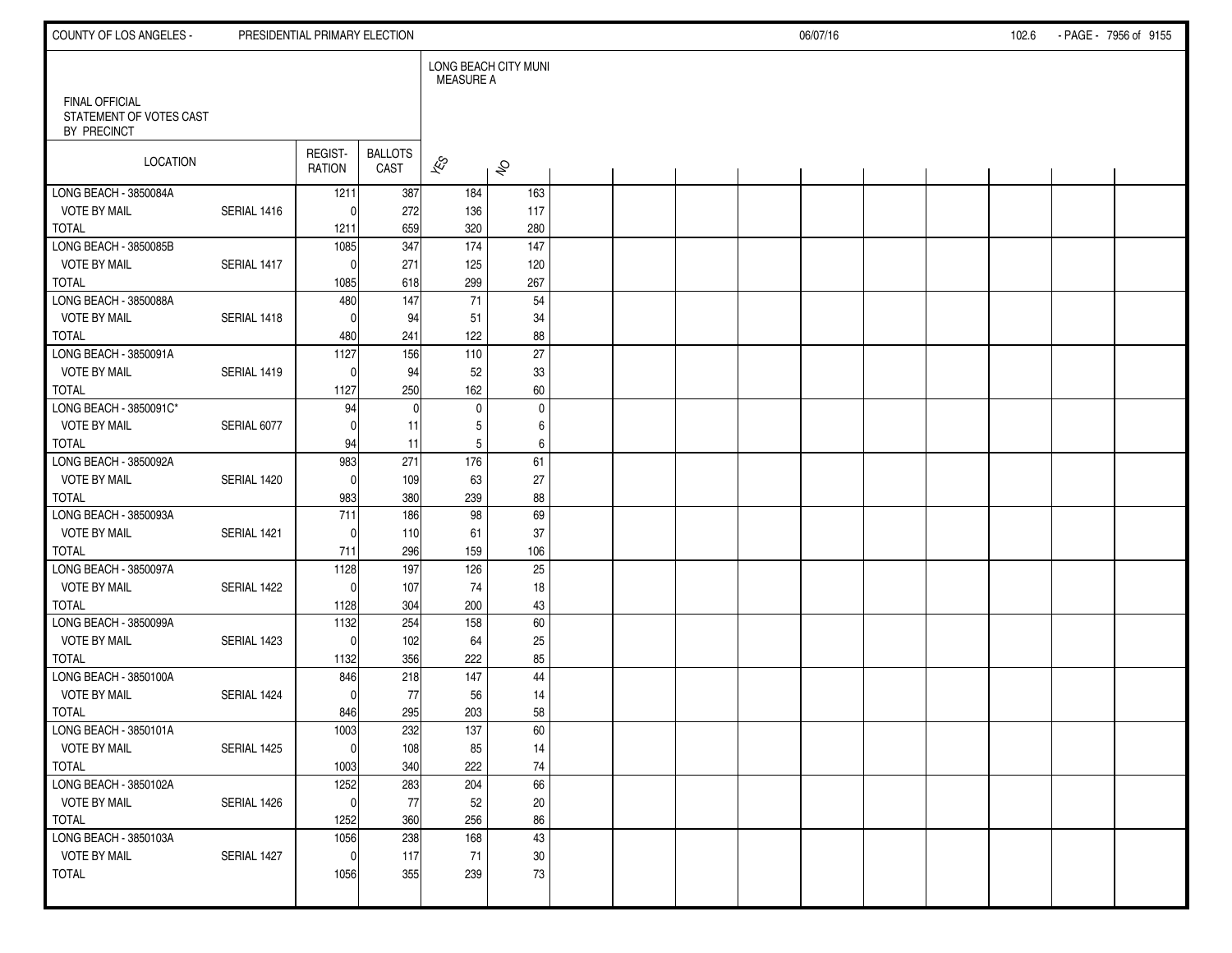| COUNTY OF LOS ANGELES -                                         |             | PRESIDENTIAL PRIMARY ELECTION |                        |                          |                      |  |  | 06/07/16 |  | 102.7 | - PAGE 7957 of 9155 |  |
|-----------------------------------------------------------------|-------------|-------------------------------|------------------------|--------------------------|----------------------|--|--|----------|--|-------|---------------------|--|
|                                                                 |             |                               |                        | <b>MEASURE A</b>         | LONG BEACH CITY MUNI |  |  |          |  |       |                     |  |
| <b>FINAL OFFICIAL</b><br>STATEMENT OF VOTES CAST<br>BY PRECINCT |             |                               |                        |                          |                      |  |  |          |  |       |                     |  |
| LOCATION                                                        |             | REGIST-<br><b>RATION</b>      | <b>BALLOTS</b><br>CAST | $\overline{\mathscr{K}}$ | $\hat{\mathcal{S}}$  |  |  |          |  |       |                     |  |
| LONG BEACH - 3850108A                                           |             | 819                           | 170                    | 122                      | 37                   |  |  |          |  |       |                     |  |
| <b>VOTE BY MAIL</b>                                             | SERIAL 1428 | $\Omega$                      | 161                    | 94                       | 56                   |  |  |          |  |       |                     |  |
| <b>TOTAL</b>                                                    |             | 819                           | 331                    | 216                      | 93                   |  |  |          |  |       |                     |  |
| LONG BEACH - 3850110A                                           |             | 610                           | 141                    | 82                       | 47                   |  |  |          |  |       |                     |  |
| <b>VOTE BY MAIL</b>                                             | SERIAL 1429 | $\Omega$                      | 78                     | 48                       | 20                   |  |  |          |  |       |                     |  |
| <b>TOTAL</b>                                                    |             | 610                           | 219                    | 130                      | 67                   |  |  |          |  |       |                     |  |
| LONG BEACH - 3850110B*                                          |             |                               |                        | $\mathbf 0$              | $\pmb{0}$            |  |  |          |  |       |                     |  |
| <b>VOTE BY MAIL</b>                                             | SERIAL 6078 |                               |                        | $\mathbf 0$              | $\mathbf 0$          |  |  |          |  |       |                     |  |
| <b>TOTAL</b>                                                    |             |                               |                        | $\mathbf 0$              | $\pmb{0}$            |  |  |          |  |       |                     |  |
| LONG BEACH - 3850113B                                           |             | 1062                          | 160                    | 109                      | 25                   |  |  |          |  |       |                     |  |
| <b>VOTE BY MAIL</b>                                             | SERIAL 1430 | $\Omega$                      | 91                     | 67                       | 8                    |  |  |          |  |       |                     |  |
| <b>TOTAL</b>                                                    |             | 1062                          | 251                    | 176                      | $33\,$               |  |  |          |  |       |                     |  |
| LONG BEACH - 3850113D*                                          |             | 28                            |                        | $\mathbf 0$              | $\mathbf 0$          |  |  |          |  |       |                     |  |
| <b>VOTE BY MAIL</b>                                             | SERIAL 6079 | $\mathbf{0}$                  |                        | 0                        | 0                    |  |  |          |  |       |                     |  |
| <b>TOTAL</b>                                                    |             | 28                            |                        | $\mathbf 0$              | $\mathbf 0$          |  |  |          |  |       |                     |  |
| LONG BEACH - 3850117A                                           |             | 1327                          | 242                    | 150                      | 60                   |  |  |          |  |       |                     |  |
| <b>VOTE BY MAIL</b>                                             | SERIAL 1431 | $\mathbf{0}$                  | 136                    | 82                       | 35                   |  |  |          |  |       |                     |  |
| <b>TOTAL</b>                                                    |             | 1327                          | 378                    | 232                      | 95                   |  |  |          |  |       |                     |  |
| LONG BEACH - 3850120A                                           |             | 979                           | 247                    | 150                      | 73                   |  |  |          |  |       |                     |  |
| <b>VOTE BY MAIL</b>                                             | SERIAL 1432 | $\Omega$                      | 210                    | 120                      | 66                   |  |  |          |  |       |                     |  |
| <b>TOTAL</b>                                                    |             | 979                           | 457                    | 270                      | 139<br>58            |  |  |          |  |       |                     |  |
| LONG BEACH - 3850122A                                           |             | 913                           | 211                    | 130                      |                      |  |  |          |  |       |                     |  |
| <b>VOTE BY MAIL</b>                                             | SERIAL 1433 | $\Omega$                      | 119                    | 77                       | 26                   |  |  |          |  |       |                     |  |
| <b>TOTAL</b>                                                    |             | 913                           | 330                    | 207                      | 84<br>55             |  |  |          |  |       |                     |  |
| LONG BEACH - 3850123A<br><b>VOTE BY MAIL</b>                    |             | 966<br>$\mathbf{0}$           | 226                    | 134                      |                      |  |  |          |  |       |                     |  |
| <b>TOTAL</b>                                                    | SERIAL 1434 | 966                           | $72\,$<br>298          | 56<br>190                | 12<br>67             |  |  |          |  |       |                     |  |
| LONG BEACH - 3850128A                                           |             | 616                           | 151                    | 99                       | 37                   |  |  |          |  |       |                     |  |
| VOTE BY MAIL                                                    | SERIAL 1435 | $\Omega$                      | 63                     | 40                       | 20                   |  |  |          |  |       |                     |  |
|                                                                 |             | 616                           | 214                    | 139                      | 57                   |  |  |          |  |       |                     |  |
| TOTAL<br>LONG BEACH - 3850134A                                  |             | 971                           | 146                    | 94                       | 30                   |  |  |          |  |       |                     |  |
| <b>VOTE BY MAIL</b>                                             | SERIAL 1436 | $\Omega$                      | 40                     | 26                       | $\overline{7}$       |  |  |          |  |       |                     |  |
| <b>TOTAL</b>                                                    |             | 971                           | 186                    | 120                      | 37                   |  |  |          |  |       |                     |  |
| LONG BEACH - 3850135A                                           |             | 1329                          | 387                    | 215                      | 121                  |  |  |          |  |       |                     |  |
| <b>VOTE BY MAIL</b>                                             | SERIAL 1437 | $\Omega$                      | 214                    | 137                      | 58                   |  |  |          |  |       |                     |  |
| <b>TOTAL</b>                                                    |             | 1329                          | 601                    | 352                      | 179                  |  |  |          |  |       |                     |  |
| LONG BEACH - 3850136A                                           |             | 662                           | 114                    | 75                       | 26                   |  |  |          |  |       |                     |  |
| <b>VOTE BY MAIL</b>                                             | SERIAL 1438 | $\mathbf{0}$                  | 28                     | 18                       | $\overline{7}$       |  |  |          |  |       |                     |  |
| <b>TOTAL</b>                                                    |             | 662                           | 142                    | 93                       | $33\,$               |  |  |          |  |       |                     |  |
|                                                                 |             |                               |                        |                          |                      |  |  |          |  |       |                     |  |
|                                                                 |             |                               |                        |                          |                      |  |  |          |  |       |                     |  |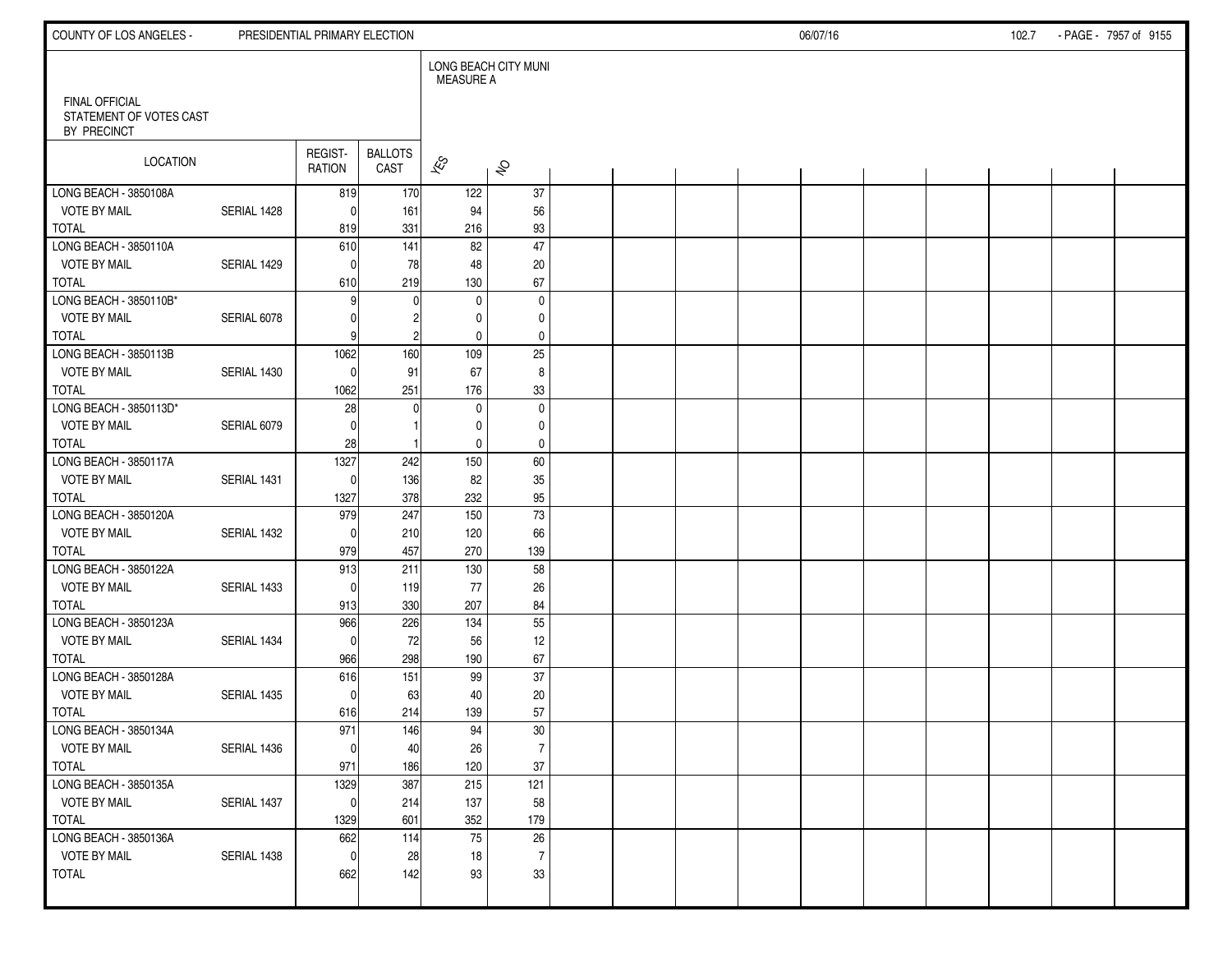| COUNTY OF LOS ANGELES -                |             | PRESIDENTIAL PRIMARY ELECTION |                        |                                          |                     |  |  | 06/07/16 |  | 102.8 | - PAGE - 7958 of 9155 |  |
|----------------------------------------|-------------|-------------------------------|------------------------|------------------------------------------|---------------------|--|--|----------|--|-------|-----------------------|--|
| <b>FINAL OFFICIAL</b>                  |             |                               |                        | LONG BEACH CITY MUNI<br><b>MEASURE A</b> |                     |  |  |          |  |       |                       |  |
| STATEMENT OF VOTES CAST<br>BY PRECINCT |             |                               |                        |                                          |                     |  |  |          |  |       |                       |  |
| LOCATION                               |             | REGIST-<br><b>RATION</b>      | <b>BALLOTS</b><br>CAST | $\approx$                                | $\hat{\mathcal{S}}$ |  |  |          |  |       |                       |  |
| LONG BEACH - 3850137A                  |             | 1247                          | 231                    | 157                                      | 34                  |  |  |          |  |       |                       |  |
| <b>VOTE BY MAIL</b>                    | SERIAL 1439 | $\Omega$                      | 102                    | 76                                       | 10                  |  |  |          |  |       |                       |  |
| <b>TOTAL</b>                           |             | 1247                          | 333                    | 233                                      | 44                  |  |  |          |  |       |                       |  |
| LONG BEACH - 3850138A                  |             | 664                           | 98                     | 72                                       | $10$                |  |  |          |  |       |                       |  |
| <b>VOTE BY MAIL</b>                    | SERIAL 1440 | $\Omega$                      | 30                     | 19                                       | 5                   |  |  |          |  |       |                       |  |
| <b>TOTAL</b>                           |             | 664                           | 128                    | 91                                       | 15                  |  |  |          |  |       |                       |  |
| LONG BEACH - 3850144A                  |             | 923                           | 171                    | 126                                      | 27                  |  |  |          |  |       |                       |  |
| <b>VOTE BY MAIL</b>                    | SERIAL 1441 | $\Omega$                      | 92                     | 58                                       | 29                  |  |  |          |  |       |                       |  |
| <b>TOTAL</b>                           |             | 923                           | 263                    | 184                                      | 56                  |  |  |          |  |       |                       |  |
| LONG BEACH - 3850145A                  |             | 964                           | 150                    | 106                                      | 24                  |  |  |          |  |       |                       |  |
| <b>VOTE BY MAIL</b>                    | SERIAL 1442 | $\Omega$                      | 52                     | 40                                       | 10                  |  |  |          |  |       |                       |  |
| <b>TOTAL</b>                           |             | 964                           | 202                    | 146                                      | 34                  |  |  |          |  |       |                       |  |
| LONG BEACH - 3850146A                  |             | 1105                          | 170                    | 110                                      | 41                  |  |  |          |  |       |                       |  |
| <b>VOTE BY MAIL</b>                    | SERIAL 1443 | $\Omega$                      | 91                     | 64                                       | 13                  |  |  |          |  |       |                       |  |
| <b>TOTAL</b>                           |             | 1105                          | 261                    | 174                                      | 54                  |  |  |          |  |       |                       |  |
| LONG BEACH - 3850147A*                 |             | 133                           | $\mathbf{0}$           | $\mathbf 0$                              | $\mathbf 0$         |  |  |          |  |       |                       |  |
| <b>VOTE BY MAIL</b>                    | SERIAL 6080 | $\Omega$                      | 40                     | 20                                       | 16                  |  |  |          |  |       |                       |  |
| <b>TOTAL</b>                           |             | 133                           | 40                     | $20\,$                                   | $16$                |  |  |          |  |       |                       |  |
| LONG BEACH - 3850147B                  |             | 793                           | 225                    | 106                                      | 94                  |  |  |          |  |       |                       |  |
| <b>VOTE BY MAIL</b>                    | SERIAL 1444 | $\Omega$                      | 131                    | 44                                       | 73                  |  |  |          |  |       |                       |  |
| <b>TOTAL</b>                           |             | 793                           | 356                    | 150                                      | 167                 |  |  |          |  |       |                       |  |
| LONG BEACH - 3850150A                  |             | 1179                          | 356                    | 186                                      | 113                 |  |  |          |  |       |                       |  |
| <b>VOTE BY MAIL</b>                    | SERIAL 1445 | $\Omega$                      | 162                    | 99                                       | 49                  |  |  |          |  |       |                       |  |
| <b>TOTAL</b>                           |             | 1179                          | 518                    | 285                                      | 162                 |  |  |          |  |       |                       |  |
| LONG BEACH - 3850151A                  |             | 1190                          | 196                    | 119                                      | 53                  |  |  |          |  |       |                       |  |
| <b>VOTE BY MAIL</b>                    | SERIAL 1446 | $\Omega$                      | 68                     | 38                                       | 17                  |  |  |          |  |       |                       |  |
| <b>TOTAL</b>                           |             | 1190                          | 264                    | 157                                      | $70\,$              |  |  |          |  |       |                       |  |
| LONG BEACH - 3850151C                  |             | 842                           | 146                    | 98                                       | 18                  |  |  |          |  |       |                       |  |
| <b>VOTE BY MAIL</b>                    | SERIAL 1447 | $\Omega$                      | 51                     | 35                                       | 8                   |  |  |          |  |       |                       |  |
| TOTAL                                  |             | 842                           | 197                    | 133                                      | $26\,$              |  |  |          |  |       |                       |  |
| LONG BEACH - 3850152A                  |             | 1079                          | 287                    | 171                                      | 85                  |  |  |          |  |       |                       |  |
| <b>VOTE BY MAIL</b>                    | SERIAL 1448 | $\Omega$                      | 195                    | 128                                      | 42                  |  |  |          |  |       |                       |  |
| <b>TOTAL</b>                           |             | 1079                          | 482                    | 299                                      | 127                 |  |  |          |  |       |                       |  |
| LONG BEACH - 3850153A                  |             | 1096                          | 384                    | 180                                      | 165                 |  |  |          |  |       |                       |  |
| <b>VOTE BY MAIL</b>                    | SERIAL 1449 | $\Omega$                      | 246                    | 100                                      | 134                 |  |  |          |  |       |                       |  |
| <b>TOTAL</b>                           |             | 1096                          | 630                    | 280                                      | 299                 |  |  |          |  |       |                       |  |
| LONG BEACH - 3850154B                  |             | 559                           | 77                     | 50                                       | 11                  |  |  |          |  |       |                       |  |
| <b>VOTE BY MAIL</b>                    | SERIAL 1450 | $\Omega$                      | 35                     | 26                                       | 6                   |  |  |          |  |       |                       |  |
| <b>TOTAL</b>                           |             | 559                           | 112                    | $76\,$                                   | 17                  |  |  |          |  |       |                       |  |
|                                        |             |                               |                        |                                          |                     |  |  |          |  |       |                       |  |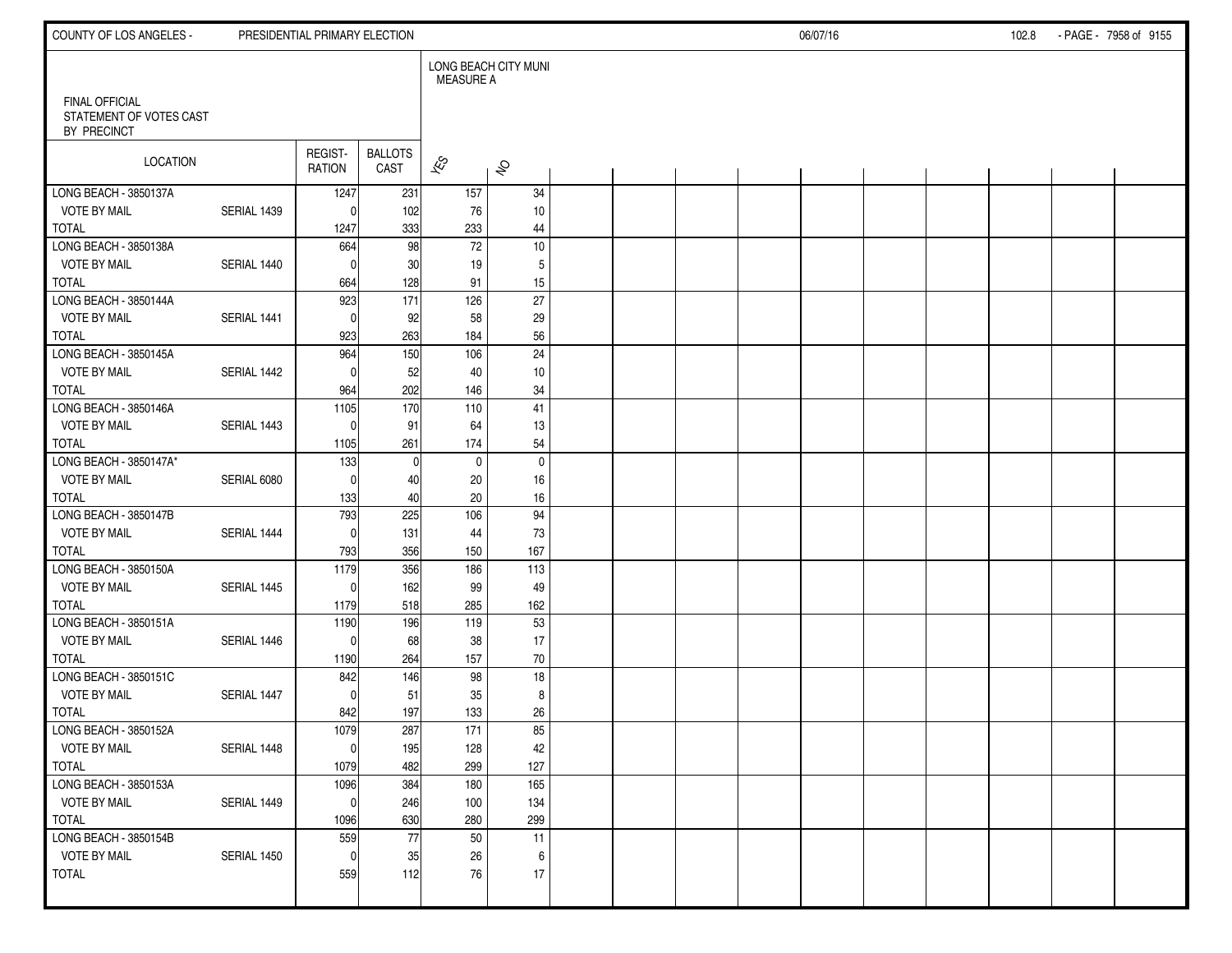| COUNTY OF LOS ANGELES -                |             | PRESIDENTIAL PRIMARY ELECTION |                        |                                          |                     |  |  | 06/07/16 |  | 102.9 | - PAGE - 7959 of 9155 |  |
|----------------------------------------|-------------|-------------------------------|------------------------|------------------------------------------|---------------------|--|--|----------|--|-------|-----------------------|--|
| <b>FINAL OFFICIAL</b>                  |             |                               |                        | LONG BEACH CITY MUNI<br><b>MEASURE A</b> |                     |  |  |          |  |       |                       |  |
| STATEMENT OF VOTES CAST<br>BY PRECINCT |             |                               |                        |                                          |                     |  |  |          |  |       |                       |  |
| LOCATION                               |             | REGIST-<br>RATION             | <b>BALLOTS</b><br>CAST | $\overline{\mathcal{K}}$ S               | $\hat{\mathcal{S}}$ |  |  |          |  |       |                       |  |
| LONG BEACH - 3850156A                  |             | 446                           | 71                     | 50                                       | $\overline{17}$     |  |  |          |  |       |                       |  |
| <b>VOTE BY MAIL</b>                    | SERIAL 1451 | $\Omega$                      | 23                     | 13                                       | $\overline{7}$      |  |  |          |  |       |                       |  |
| <b>TOTAL</b>                           |             | 446                           | 94                     | 63                                       | 24                  |  |  |          |  |       |                       |  |
| LONG BEACH - 3850157A                  |             | 1198                          | 277                    | 165                                      | 72                  |  |  |          |  |       |                       |  |
| <b>VOTE BY MAIL</b>                    | SERIAL 1452 | $\Omega$                      | 142                    | 83                                       | 43                  |  |  |          |  |       |                       |  |
| <b>TOTAL</b>                           |             | 1198                          | 419                    | 248                                      | 115                 |  |  |          |  |       |                       |  |
| LONG BEACH - 3850158A                  |             | 1039                          | 189                    | 127                                      | 44                  |  |  |          |  |       |                       |  |
| <b>VOTE BY MAIL</b>                    | SERIAL 1453 | $\mathbf{0}$                  | 102                    | 57                                       | $35\,$              |  |  |          |  |       |                       |  |
| <b>TOTAL</b>                           |             | 1039                          | 291                    | 184                                      | 79                  |  |  |          |  |       |                       |  |
| LONG BEACH - 3850159A                  |             | 863                           | 184                    | 113                                      | 50                  |  |  |          |  |       |                       |  |
| <b>VOTE BY MAIL</b>                    | SERIAL 1454 | $\Omega$                      | 79                     | 54                                       | 14                  |  |  |          |  |       |                       |  |
| <b>TOTAL</b>                           |             | 863                           | 263                    | 167                                      | 64                  |  |  |          |  |       |                       |  |
| LONG BEACH - 3850163A                  |             | 979                           | 230                    | 134                                      | 64                  |  |  |          |  |       |                       |  |
| <b>VOTE BY MAIL</b>                    | SERIAL 1455 | $\mathbf{0}$                  | 167                    | 103                                      | 37                  |  |  |          |  |       |                       |  |
| <b>TOTAL</b>                           |             | 979                           | 397                    | 237                                      | 101                 |  |  |          |  |       |                       |  |
| LONG BEACH - 3850164A                  |             | 889                           | 119                    | 80                                       | 25                  |  |  |          |  |       |                       |  |
| <b>VOTE BY MAIL</b>                    | SERIAL 1456 | $\Omega$                      | 84                     | 50                                       | 19                  |  |  |          |  |       |                       |  |
| <b>TOTAL</b>                           |             | 889                           | 203                    | 130                                      | 44                  |  |  |          |  |       |                       |  |
| LONG BEACH - 3850166B                  |             | 1154                          | 205                    | 137                                      | 37                  |  |  |          |  |       |                       |  |
| <b>VOTE BY MAIL</b>                    | SERIAL 1457 | $\Omega$                      | 95                     | 52                                       | $20\,$              |  |  |          |  |       |                       |  |
| <b>TOTAL</b>                           |             | 1154                          | 300                    | 189                                      | 57                  |  |  |          |  |       |                       |  |
| LONG BEACH - 3850170A                  |             | 689                           | 199                    | 130                                      | 43                  |  |  |          |  |       |                       |  |
| <b>VOTE BY MAIL</b>                    | SERIAL 1458 | $\Omega$                      | 38                     | 25                                       | 10                  |  |  |          |  |       |                       |  |
| <b>TOTAL</b>                           |             | 689                           | 237                    | 155                                      | 53                  |  |  |          |  |       |                       |  |
| LONG BEACH - 3850170B                  |             | 789                           | 125                    | 89                                       | 21                  |  |  |          |  |       |                       |  |
| <b>VOTE BY MAIL</b>                    | SERIAL 1459 | $\mathbf{0}$                  | 47                     | 29                                       | 12                  |  |  |          |  |       |                       |  |
| <b>TOTAL</b><br>LONG BEACH - 3850171A  |             | 789                           | 172                    | 118                                      | $33\,$<br>$34\,$    |  |  |          |  |       |                       |  |
| <b>VOTE BY MAIL</b>                    | SERIAL 1460 | 1226<br>$\Omega$              | 194                    | 138                                      | 17                  |  |  |          |  |       |                       |  |
|                                        |             |                               | 122<br>316             | 99<br>237                                | 51                  |  |  |          |  |       |                       |  |
| TOTAL<br>LONG BEACH - 3850175A         |             | 1226                          |                        |                                          |                     |  |  |          |  |       |                       |  |
| <b>VOTE BY MAIL</b>                    | SERIAL 1461 | 862<br>$\Omega$               | 182<br>100             | 109<br>56                                | 40<br>28            |  |  |          |  |       |                       |  |
| <b>TOTAL</b>                           |             | 862                           | 282                    | 165                                      | 68                  |  |  |          |  |       |                       |  |
| LONG BEACH - 3850178A                  |             | 950                           | 282                    | 166                                      | $80\,$              |  |  |          |  |       |                       |  |
| <b>VOTE BY MAIL</b>                    | SERIAL 1462 | $\mathbf{0}$                  | 142                    | 78                                       | 46                  |  |  |          |  |       |                       |  |
| <b>TOTAL</b>                           |             | 950                           | 424                    | 244                                      | 126                 |  |  |          |  |       |                       |  |
| LONG BEACH - 3850179A                  |             | 1094                          | 244                    | 130                                      | 83                  |  |  |          |  |       |                       |  |
| <b>VOTE BY MAIL</b>                    | SERIAL 1463 | $\mathbf{0}$                  | 251                    | 130                                      | 101                 |  |  |          |  |       |                       |  |
| <b>TOTAL</b>                           |             | 1094                          | 495                    | 260                                      | 184                 |  |  |          |  |       |                       |  |
|                                        |             |                               |                        |                                          |                     |  |  |          |  |       |                       |  |
|                                        |             |                               |                        |                                          |                     |  |  |          |  |       |                       |  |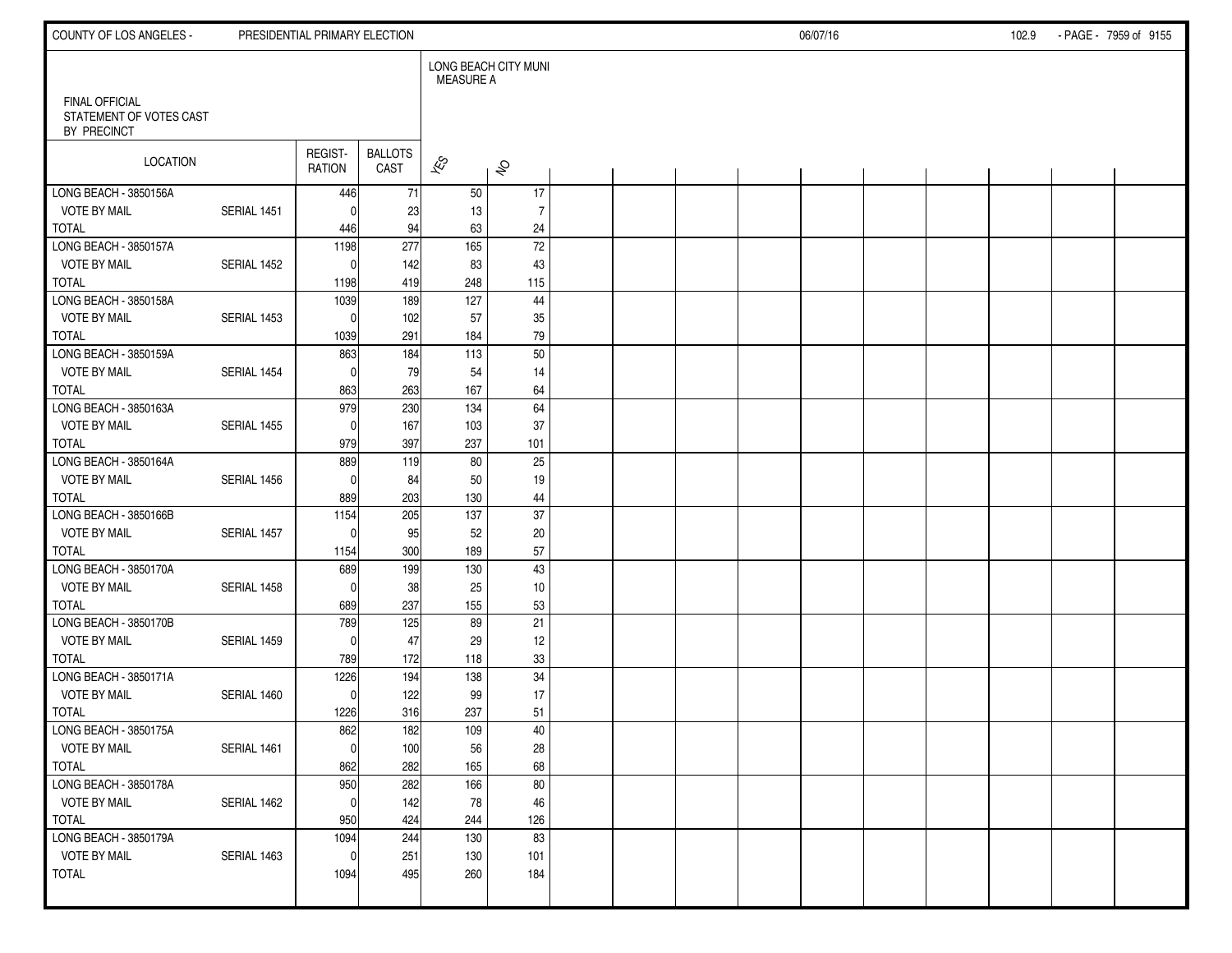| COUNTY OF LOS ANGELES -                |             | PRESIDENTIAL PRIMARY ELECTION |                        |                                          |                     |  |  | 06/07/16 |  | 102.10 - PAGE - 7960 of 9155 |  |
|----------------------------------------|-------------|-------------------------------|------------------------|------------------------------------------|---------------------|--|--|----------|--|------------------------------|--|
| <b>FINAL OFFICIAL</b>                  |             |                               |                        | LONG BEACH CITY MUNI<br><b>MEASURE A</b> |                     |  |  |          |  |                              |  |
| STATEMENT OF VOTES CAST<br>BY PRECINCT |             |                               |                        |                                          |                     |  |  |          |  |                              |  |
| LOCATION                               |             | REGIST-<br>RATION             | <b>BALLOTS</b><br>CAST | $\overline{\mathcal{K}}$ S               | $\hat{\mathcal{S}}$ |  |  |          |  |                              |  |
| LONG BEACH - 3850184A                  |             | 816                           | 188                    | 113                                      | 56                  |  |  |          |  |                              |  |
| <b>VOTE BY MAIL</b>                    | SERIAL 1464 | $\Omega$                      | 171                    | 85                                       | 63                  |  |  |          |  |                              |  |
| <b>TOTAL</b>                           |             | 816                           | 359                    | 198                                      | 119                 |  |  |          |  |                              |  |
| LONG BEACH - 3850185A                  |             | 907                           | 142                    | 89                                       | 25                  |  |  |          |  |                              |  |
| <b>VOTE BY MAIL</b>                    | SERIAL 1465 | $\Omega$                      | 77                     | 53                                       | 19                  |  |  |          |  |                              |  |
| <b>TOTAL</b>                           |             | 907                           | 219                    | 142                                      | 44                  |  |  |          |  |                              |  |
| LONG BEACH - 3850190A                  |             | 795                           | 190                    | 143                                      | 29                  |  |  |          |  |                              |  |
| <b>VOTE BY MAIL</b>                    | SERIAL 1466 | $\mathbf{0}$                  | 73                     | 50                                       | 15                  |  |  |          |  |                              |  |
| <b>TOTAL</b>                           |             | 795                           | 263                    | 193                                      | 44                  |  |  |          |  |                              |  |
| LONG BEACH - 3850198A                  |             | 946                           | 254                    | 133                                      | 78                  |  |  |          |  |                              |  |
| <b>VOTE BY MAIL</b>                    | SERIAL 1467 | $\Omega$                      | 189                    | 106                                      | 61                  |  |  |          |  |                              |  |
| <b>TOTAL</b>                           |             | 946                           | 443                    | 239                                      | 139                 |  |  |          |  |                              |  |
| LONG BEACH - 3850200A                  |             | 876                           | 195                    | 121                                      | $52\,$              |  |  |          |  |                              |  |
| <b>VOTE BY MAIL</b>                    | SERIAL 1468 | $\Omega$                      | 84                     | 43                                       | $33\,$              |  |  |          |  |                              |  |
| <b>TOTAL</b>                           |             | 876                           | 279                    | 164                                      | 85                  |  |  |          |  |                              |  |
| LONG BEACH - 3850201A                  |             | 1017                          | 208                    | 110                                      | 69                  |  |  |          |  |                              |  |
| <b>VOTE BY MAIL</b>                    | SERIAL 1469 | $\Omega$                      | 228                    | 126                                      | 82                  |  |  |          |  |                              |  |
| <b>TOTAL</b>                           |             | 1017                          | 436                    | 236                                      | 151                 |  |  |          |  |                              |  |
| LONG BEACH - 3850202A                  |             | 1016                          | 241                    | 154                                      | 55                  |  |  |          |  |                              |  |
| <b>VOTE BY MAIL</b>                    | SERIAL 1470 | $\Omega$                      | 134                    | 94                                       | 27                  |  |  |          |  |                              |  |
| <b>TOTAL</b><br>LONG BEACH - 3850204A  |             | 1016                          | 375                    | 248<br>233                               | 82<br>128           |  |  |          |  |                              |  |
| <b>VOTE BY MAIL</b>                    | SERIAL 1471 | 1478<br>$\Omega$              | 405                    | 158                                      |                     |  |  |          |  |                              |  |
|                                        |             |                               | 264                    | 391                                      | 84<br>212           |  |  |          |  |                              |  |
| <b>TOTAL</b><br>LONG BEACH - 3850208A* |             | 1478<br>310                   | 669<br>$\mathbf{0}$    | $\mathbf 0$                              | $\mathbf 0$         |  |  |          |  |                              |  |
| <b>VOTE BY MAIL</b>                    | SERIAL 6081 | $\mathbf{0}$                  | 54                     | 35                                       | 14                  |  |  |          |  |                              |  |
| <b>TOTAL</b>                           |             | 310                           | 54                     | 35                                       | 14                  |  |  |          |  |                              |  |
| LONG BEACH - 3850209B                  |             | 999                           | 299                    | 153                                      | 106                 |  |  |          |  |                              |  |
| <b>VOTE BY MAIL</b>                    | SERIAL 1472 | $\Omega$                      | 249                    | 125                                      | 96                  |  |  |          |  |                              |  |
|                                        |             | 999                           | 548                    | 278                                      | 202                 |  |  |          |  |                              |  |
| TOTAL<br>LONG BEACH - 3850210A         |             | 684                           | 229                    | 126                                      | 80                  |  |  |          |  |                              |  |
| <b>VOTE BY MAIL</b>                    | SERIAL 1473 | $\Omega$                      | 194                    | 106                                      | 68                  |  |  |          |  |                              |  |
| <b>TOTAL</b>                           |             | 684                           | 423                    | 232                                      | 148                 |  |  |          |  |                              |  |
| LONG BEACH - 3850211A                  |             | 1464                          | 492                    | 260                                      | 174                 |  |  |          |  |                              |  |
| <b>VOTE BY MAIL</b>                    | SERIAL 1474 | $\mathbf 0$                   | 295                    | 182                                      | 77                  |  |  |          |  |                              |  |
| <b>TOTAL</b>                           |             | 1464                          | 787                    | 442                                      | 251                 |  |  |          |  |                              |  |
| LONG BEACH - 3850212A                  |             | 855                           | 235                    | 122                                      | $90\,$              |  |  |          |  |                              |  |
| <b>VOTE BY MAIL</b>                    | SERIAL 1475 | $\Omega$                      | 165                    | 100                                      | $52\,$              |  |  |          |  |                              |  |
| <b>TOTAL</b>                           |             | 855                           | 400                    | 222                                      | 142                 |  |  |          |  |                              |  |
|                                        |             |                               |                        |                                          |                     |  |  |          |  |                              |  |
|                                        |             |                               |                        |                                          |                     |  |  |          |  |                              |  |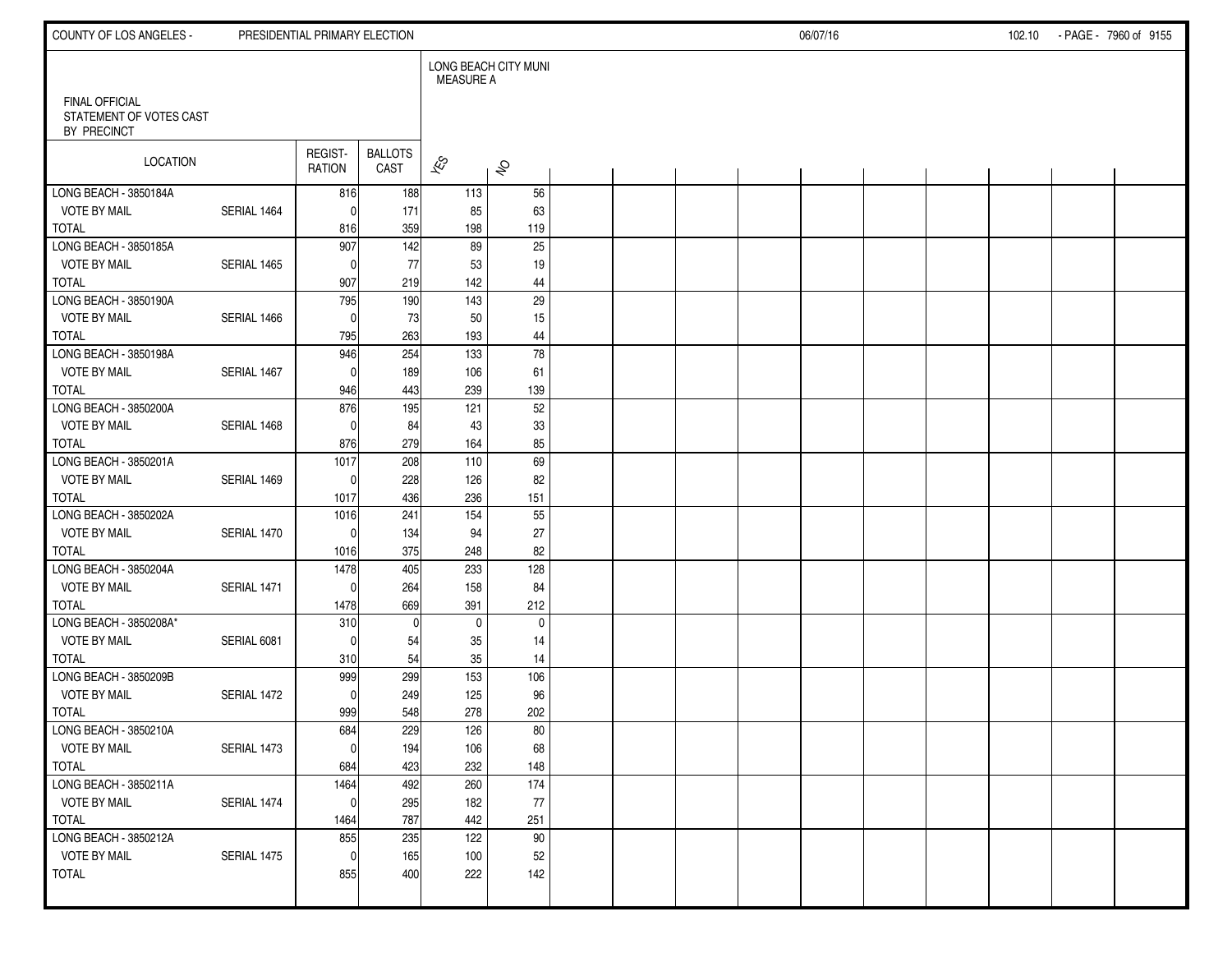| COUNTY OF LOS ANGELES -                                         |             | PRESIDENTIAL PRIMARY ELECTION |                        |                                          |                     |  |  | 06/07/16 |  | 102.11 - PAGE - 7961 of 9155 |  |
|-----------------------------------------------------------------|-------------|-------------------------------|------------------------|------------------------------------------|---------------------|--|--|----------|--|------------------------------|--|
|                                                                 |             |                               |                        | LONG BEACH CITY MUNI<br><b>MEASURE A</b> |                     |  |  |          |  |                              |  |
| <b>FINAL OFFICIAL</b><br>STATEMENT OF VOTES CAST<br>BY PRECINCT |             |                               |                        |                                          |                     |  |  |          |  |                              |  |
| LOCATION                                                        |             | REGIST-<br>RATION             | <b>BALLOTS</b><br>CAST | $\overline{\mathcal{K}}$ S               | $\hat{\mathcal{S}}$ |  |  |          |  |                              |  |
| LONG BEACH - 3850213A                                           |             | 895                           | 203                    | 96                                       | 90                  |  |  |          |  |                              |  |
| <b>VOTE BY MAIL</b>                                             | SERIAL 1476 | $\Omega$                      | 265                    | 134                                      | 111                 |  |  |          |  |                              |  |
| <b>TOTAL</b>                                                    |             | 895                           | 468                    | 230                                      | 201                 |  |  |          |  |                              |  |
| LONG BEACH - 3850215B                                           |             | 1475                          | 335                    | 143                                      | 163                 |  |  |          |  |                              |  |
| <b>VOTE BY MAIL</b>                                             | SERIAL 1477 | $\Omega$                      | 517                    | 252                                      | 226                 |  |  |          |  |                              |  |
| <b>TOTAL</b>                                                    |             | 1475                          | 852                    | 395                                      | 389                 |  |  |          |  |                              |  |
| LONG BEACH - 3850216A                                           |             | 1275                          | 419                    | 192                                      | 201                 |  |  |          |  |                              |  |
| <b>VOTE BY MAIL</b>                                             | SERIAL 1478 | $\Omega$                      | 302                    | 130                                      | 153                 |  |  |          |  |                              |  |
| <b>TOTAL</b>                                                    |             | 1275                          | 721                    | 322                                      | 354                 |  |  |          |  |                              |  |
| LONG BEACH - 3850220A                                           |             | 401                           | 77                     | 56                                       | 14                  |  |  |          |  |                              |  |
| <b>VOTE BY MAIL</b>                                             | SERIAL 1479 | $\Omega$                      | 30                     | 19                                       | 10                  |  |  |          |  |                              |  |
| <b>TOTAL</b>                                                    |             | 401                           | 107                    | 75                                       | 24                  |  |  |          |  |                              |  |
| LONG BEACH - 3850222B                                           |             | 934                           | 264                    | 149                                      | 93                  |  |  |          |  |                              |  |
| <b>VOTE BY MAIL</b>                                             | SERIAL 1480 | $\Omega$                      | 216                    | 124                                      | 71                  |  |  |          |  |                              |  |
| <b>TOTAL</b><br>LONG BEACH - 3850223A                           |             | 934                           | 480                    | 273                                      | 164                 |  |  |          |  |                              |  |
|                                                                 |             | 963                           | 352                    | 180                                      | 142                 |  |  |          |  |                              |  |
| <b>VOTE BY MAIL</b><br><b>TOTAL</b>                             | SERIAL 1481 | $\Omega$                      | 223                    | 116<br>296                               | 81                  |  |  |          |  |                              |  |
| LONG BEACH - 3850226B*                                          |             | 963                           | 575                    | $\mathbf 0$                              | 223<br>$\mathsf{O}$ |  |  |          |  |                              |  |
| <b>VOTE BY MAIL</b>                                             | SERIAL 6082 | 0                             |                        | 0                                        |                     |  |  |          |  |                              |  |
| <b>TOTAL</b>                                                    |             |                               |                        | 0                                        | 0<br>0              |  |  |          |  |                              |  |
| LONG BEACH - 3850227A                                           |             | 1291                          | 373                    | 218                                      | 101                 |  |  |          |  |                              |  |
| <b>VOTE BY MAIL</b>                                             | SERIAL 1482 | $\Omega$                      | 203                    | 117                                      | 67                  |  |  |          |  |                              |  |
| <b>TOTAL</b>                                                    |             | 1291                          | 576                    | 335                                      | 168                 |  |  |          |  |                              |  |
| LONG BEACH - 3850229A                                           |             | 911                           | 306                    | 169                                      | 101                 |  |  |          |  |                              |  |
| <b>VOTE BY MAIL</b>                                             | SERIAL 1483 | $\Omega$                      | 150                    | 105                                      | 33                  |  |  |          |  |                              |  |
| <b>TOTAL</b>                                                    |             | 911                           | 456                    | 274                                      | 134                 |  |  |          |  |                              |  |
| LONG BEACH - 3850237B                                           |             | 702                           | 230                    | 127                                      | 79                  |  |  |          |  |                              |  |
| <b>VOTE BY MAIL</b>                                             | SERIAL 1484 | $\Omega$                      | 94                     | 53                                       | 33                  |  |  |          |  |                              |  |
| TOTAL                                                           |             | 702                           | 324                    | 180                                      | 112                 |  |  |          |  |                              |  |
| LONG BEACH - 3850239B                                           |             | 1030                          | 170                    | 110                                      | 40                  |  |  |          |  |                              |  |
| <b>VOTE BY MAIL</b>                                             | SERIAL 1485 | $\Omega$                      | 152                    | 89                                       | 48                  |  |  |          |  |                              |  |
| <b>TOTAL</b>                                                    |             | 1030                          | 322                    | 199                                      | 88                  |  |  |          |  |                              |  |
| LONG BEACH - 3850241A                                           |             | 942                           | 205                    | 121                                      | 57                  |  |  |          |  |                              |  |
| <b>VOTE BY MAIL</b>                                             | SERIAL 1486 | $\mathbf{0}$                  | 121                    | 84                                       | 28                  |  |  |          |  |                              |  |
| <b>TOTAL</b>                                                    |             | 942                           | 326                    | 205                                      | 85                  |  |  |          |  |                              |  |
| LONG BEACH - 3850242A                                           |             | 967                           | 244                    | 141                                      | 79                  |  |  |          |  |                              |  |
| <b>VOTE BY MAIL</b>                                             | SERIAL 1487 | $\mathbf{0}$                  | 199                    | 99                                       | $80\,$              |  |  |          |  |                              |  |
| <b>TOTAL</b>                                                    |             | 967                           | 443                    | 240                                      | 159                 |  |  |          |  |                              |  |
|                                                                 |             |                               |                        |                                          |                     |  |  |          |  |                              |  |
|                                                                 |             |                               |                        |                                          |                     |  |  |          |  |                              |  |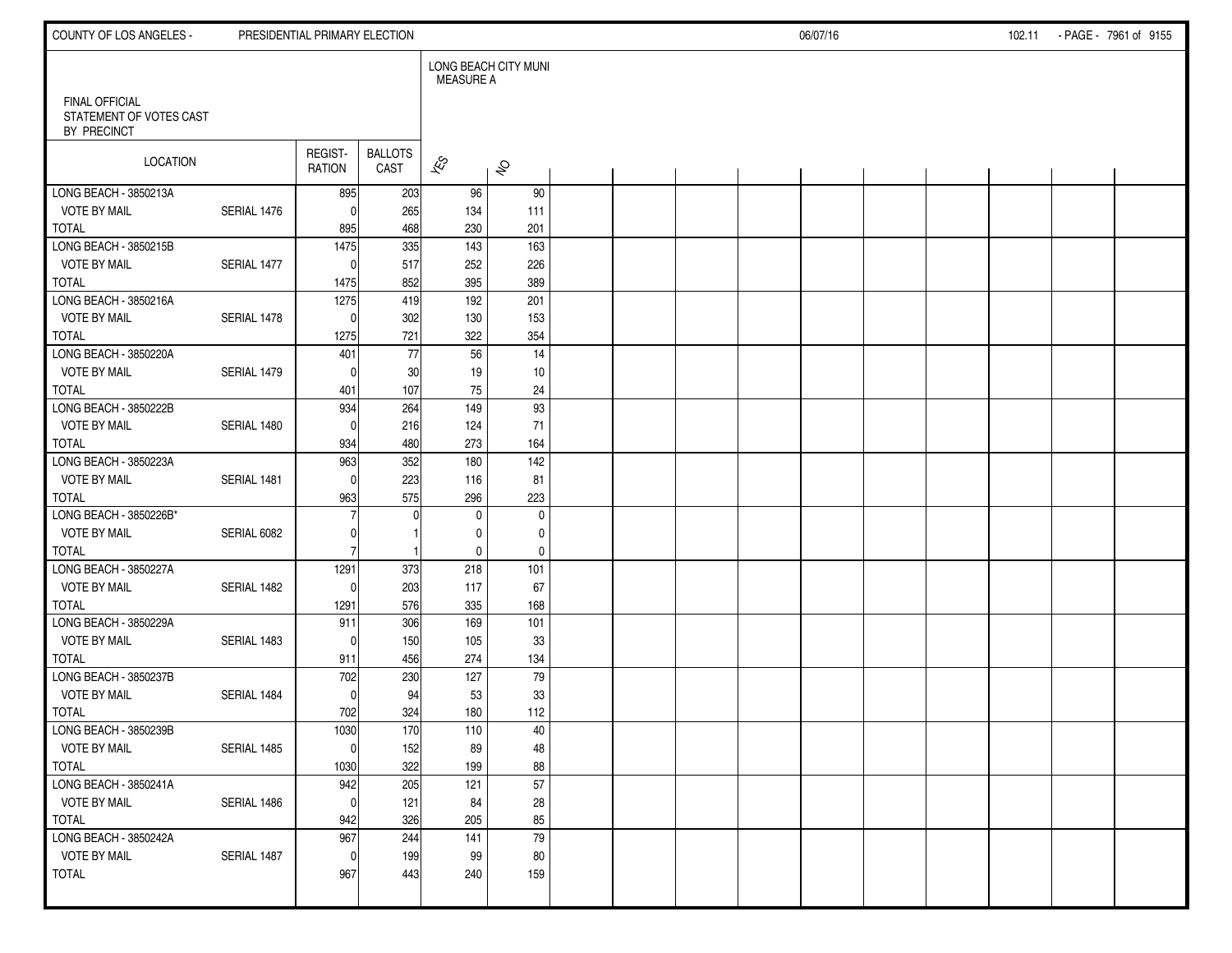| COUNTY OF LOS ANGELES -                                         |             | PRESIDENTIAL PRIMARY ELECTION |                        |                                          |                     |  |  | 06/07/16 |  | 102.12 - PAGE - 7962 of 9155 |  |
|-----------------------------------------------------------------|-------------|-------------------------------|------------------------|------------------------------------------|---------------------|--|--|----------|--|------------------------------|--|
|                                                                 |             |                               |                        | LONG BEACH CITY MUNI<br><b>MEASURE A</b> |                     |  |  |          |  |                              |  |
| <b>FINAL OFFICIAL</b><br>STATEMENT OF VOTES CAST<br>BY PRECINCT |             |                               |                        |                                          |                     |  |  |          |  |                              |  |
| LOCATION                                                        |             | REGIST-<br>RATION             | <b>BALLOTS</b><br>CAST | $\overline{\mathcal{K}}$ S               | $\hat{\mathcal{S}}$ |  |  |          |  |                              |  |
| LONG BEACH - 3850244A                                           |             | 622                           | 99                     | 67                                       | 26                  |  |  |          |  |                              |  |
| <b>VOTE BY MAIL</b>                                             | SERIAL 1488 | $\Omega$                      | 70                     | 50                                       | 12                  |  |  |          |  |                              |  |
| <b>TOTAL</b>                                                    |             | 622                           | 169                    | 117                                      | $38\,$              |  |  |          |  |                              |  |
| LONG BEACH - 3850246A                                           |             | 1321                          | 211                    | 138                                      | $47\,$              |  |  |          |  |                              |  |
| <b>VOTE BY MAIL</b>                                             | SERIAL 1489 | $\Omega$                      | 215                    | 141                                      | 50                  |  |  |          |  |                              |  |
| <b>TOTAL</b>                                                    |             | 1321                          | 426                    | 279                                      | 97                  |  |  |          |  |                              |  |
| LONG BEACH - 3850247A                                           |             | 1096                          | 211                    | 132                                      | 53                  |  |  |          |  |                              |  |
| <b>VOTE BY MAIL</b>                                             | SERIAL 1490 | $\Omega$                      | 94                     | 70                                       | $20\,$              |  |  |          |  |                              |  |
| <b>TOTAL</b>                                                    |             | 1096                          | 305                    | 202                                      | 73                  |  |  |          |  |                              |  |
| LONG BEACH - 3850248A                                           |             | 786                           | 247                    | 128                                      | 97                  |  |  |          |  |                              |  |
| <b>VOTE BY MAIL</b>                                             | SERIAL 1491 | $\Omega$                      | 158                    | 100                                      | 44                  |  |  |          |  |                              |  |
| <b>TOTAL</b>                                                    |             | 786                           | 405                    | 228                                      | 141                 |  |  |          |  |                              |  |
| LONG BEACH - 3850249A                                           |             | 972                           | 254                    | 154                                      | 66                  |  |  |          |  |                              |  |
| <b>VOTE BY MAIL</b>                                             | SERIAL 1492 | $\mathbf{0}$                  | 134                    | 77                                       | $36\,$              |  |  |          |  |                              |  |
| <b>TOTAL</b>                                                    |             | 972                           | 388                    | 231                                      | 102                 |  |  |          |  |                              |  |
| LONG BEACH - 3850251A                                           |             | 930                           | 312                    | 184                                      | 103                 |  |  |          |  |                              |  |
| <b>VOTE BY MAIL</b>                                             | SERIAL 1493 | $\Omega$                      | 163                    | 90                                       | 51                  |  |  |          |  |                              |  |
| <b>TOTAL</b>                                                    |             | 930                           | 475                    | 274                                      | 154                 |  |  |          |  |                              |  |
| LONG BEACH - 3850254A                                           |             | 1333                          | 438                    | 150                                      | 258                 |  |  |          |  |                              |  |
| <b>VOTE BY MAIL</b>                                             | SERIAL 1494 | $\Omega$                      | 412                    | 156                                      | 228                 |  |  |          |  |                              |  |
| <b>TOTAL</b>                                                    |             | 1333                          | 850                    | 306                                      | 486                 |  |  |          |  |                              |  |
| LONG BEACH - 3850255A                                           |             | 1404                          | 350                    | 137                                      | 181                 |  |  |          |  |                              |  |
| <b>VOTE BY MAIL</b>                                             | SERIAL 1495 | $\Omega$                      | 454                    | 175                                      | 244                 |  |  |          |  |                              |  |
| <b>TOTAL</b>                                                    |             | 1404                          | 804                    | 312                                      | 425                 |  |  |          |  |                              |  |
| LONG BEACH - 3850256A                                           |             | 869<br>$\mathbf{0}$           | 253                    | 109                                      | 120                 |  |  |          |  |                              |  |
| <b>VOTE BY MAIL</b>                                             | SERIAL 1496 | 869                           | 216<br>469             | 121                                      | 80<br>200           |  |  |          |  |                              |  |
| <b>TOTAL</b><br>LONG BEACH - 3850259A                           |             | 935                           | 272                    | 230<br>127                               | 126                 |  |  |          |  |                              |  |
| <b>VOTE BY MAIL</b>                                             | SERIAL 1497 | $\Omega$                      | 296                    | 135                                      | 129                 |  |  |          |  |                              |  |
|                                                                 |             | 935                           | 568                    | 262                                      | 255                 |  |  |          |  |                              |  |
| TOTAL<br>LONG BEACH - 3850262A                                  |             | 1460                          | 474                    | 224                                      | 205                 |  |  |          |  |                              |  |
| <b>VOTE BY MAIL</b>                                             | SERIAL 1498 | $\Omega$                      | 349                    | 176                                      | 152                 |  |  |          |  |                              |  |
| <b>TOTAL</b>                                                    |             | 1460                          | 823                    | 400                                      | 357                 |  |  |          |  |                              |  |
| LONG BEACH - 3850264A                                           |             | 833                           | 208                    | 108                                      | 72                  |  |  |          |  |                              |  |
| <b>VOTE BY MAIL</b>                                             | SERIAL 1499 | $\mathbf 0$                   | 173                    | 86                                       | 62                  |  |  |          |  |                              |  |
| <b>TOTAL</b>                                                    |             | 833                           | 381                    | 194                                      | 134                 |  |  |          |  |                              |  |
| LONG BEACH - 3850270A                                           |             | 859                           | 210                    | 129                                      | 66                  |  |  |          |  |                              |  |
| <b>VOTE BY MAIL</b>                                             | SERIAL 1500 | $\mathbf 0$                   | 157                    | 75                                       | 60                  |  |  |          |  |                              |  |
| <b>TOTAL</b>                                                    |             | 859                           | 367                    | 204                                      | 126                 |  |  |          |  |                              |  |
|                                                                 |             |                               |                        |                                          |                     |  |  |          |  |                              |  |
|                                                                 |             |                               |                        |                                          |                     |  |  |          |  |                              |  |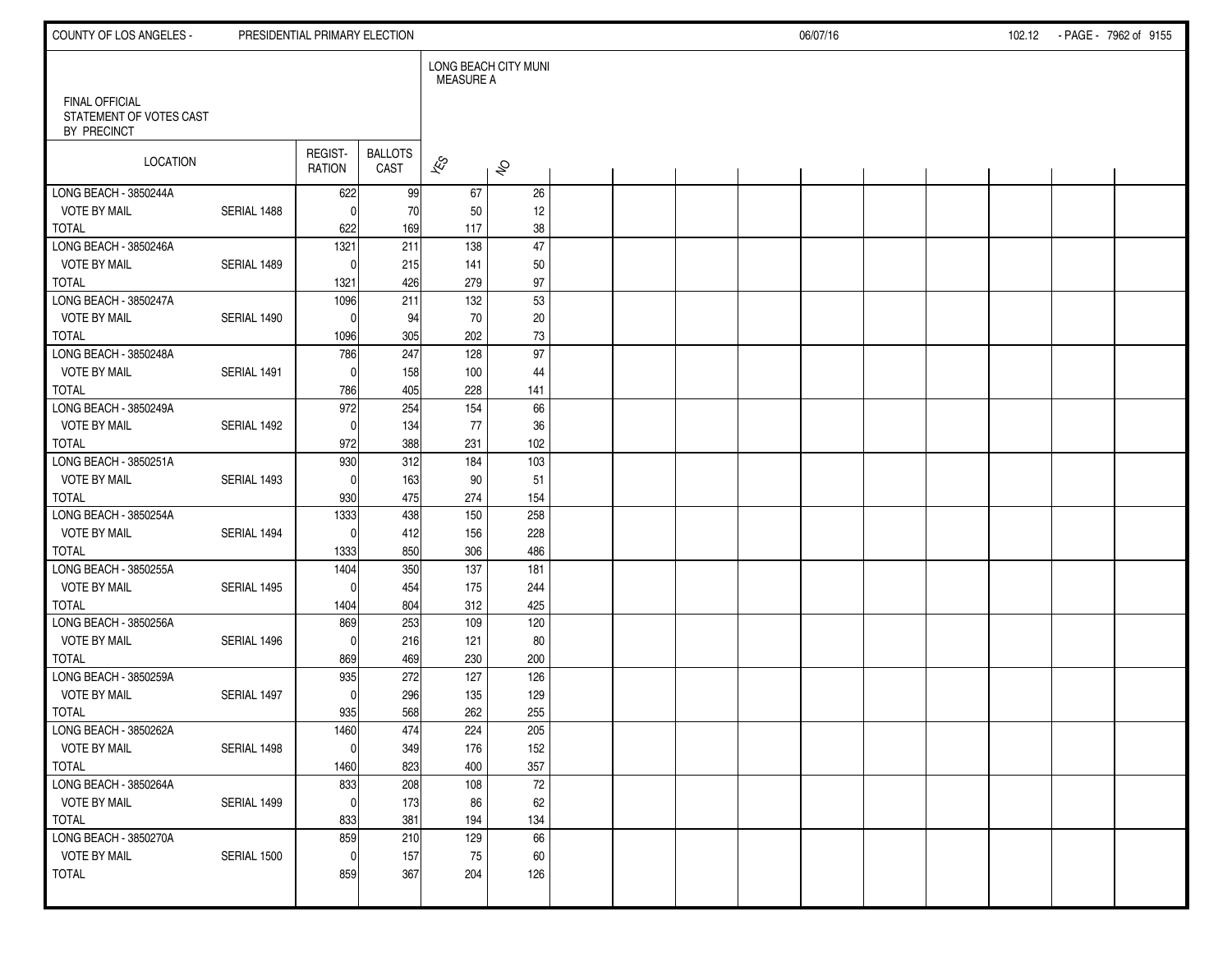| COUNTY OF LOS ANGELES -                |             | PRESIDENTIAL PRIMARY ELECTION |                        |                                          |                     |  |  | 06/07/16 |  | 102.13 - PAGE - 7963 of 9155 |  |
|----------------------------------------|-------------|-------------------------------|------------------------|------------------------------------------|---------------------|--|--|----------|--|------------------------------|--|
| <b>FINAL OFFICIAL</b>                  |             |                               |                        | LONG BEACH CITY MUNI<br><b>MEASURE A</b> |                     |  |  |          |  |                              |  |
| STATEMENT OF VOTES CAST<br>BY PRECINCT |             |                               |                        |                                          |                     |  |  |          |  |                              |  |
| LOCATION                               |             | REGIST-<br>RATION             | <b>BALLOTS</b><br>CAST | $\overline{\mathcal{K}}$ S               | $\hat{\mathcal{S}}$ |  |  |          |  |                              |  |
| LONG BEACH - 3850271A                  |             | 1091                          | 307                    | 142                                      | 147                 |  |  |          |  |                              |  |
| <b>VOTE BY MAIL</b>                    | SERIAL 1501 | $\Omega$                      | 244                    | 107                                      | 103                 |  |  |          |  |                              |  |
| <b>TOTAL</b>                           |             | 1091                          | 551                    | 249                                      | 250                 |  |  |          |  |                              |  |
| LONG BEACH - 3850272A                  |             | 1067                          | 288                    | 140                                      | 130                 |  |  |          |  |                              |  |
| <b>VOTE BY MAIL</b>                    | SERIAL 1502 | $\Omega$                      | 213                    | 98                                       | 98                  |  |  |          |  |                              |  |
| <b>TOTAL</b>                           |             | 1067                          | 501                    | 238                                      | 228                 |  |  |          |  |                              |  |
| LONG BEACH - 3850274A*                 |             | 342                           | $\mathbf 0$            | $\mathbf 0$                              | $\mathbf 0$         |  |  |          |  |                              |  |
| <b>VOTE BY MAIL</b>                    | SERIAL 6084 | $\Omega$                      | 73                     | 33                                       | 31                  |  |  |          |  |                              |  |
| <b>TOTAL</b>                           |             | 342                           | 73                     | 33                                       | 31                  |  |  |          |  |                              |  |
| LONG BEACH - 3850275A                  |             | 1174                          | 324                    | 141                                      | 163                 |  |  |          |  |                              |  |
| <b>VOTE BY MAIL</b>                    | SERIAL 1503 | $\Omega$                      | 305                    | 131                                      | 143                 |  |  |          |  |                              |  |
| <b>TOTAL</b>                           |             | 1174                          | 629                    | 272                                      | 306                 |  |  |          |  |                              |  |
| LONG BEACH - 3850276A                  |             | 1196                          | 344                    | 121                                      | 191                 |  |  |          |  |                              |  |
| <b>VOTE BY MAIL</b>                    | SERIAL 1504 | $\Omega$                      | 303                    | 137                                      | 144                 |  |  |          |  |                              |  |
| <b>TOTAL</b>                           |             | 1196                          | 647                    | 258                                      | 335                 |  |  |          |  |                              |  |
| LONG BEACH - 3850280A                  |             | 1226                          | 354                    | 148                                      | 177                 |  |  |          |  |                              |  |
| <b>VOTE BY MAIL</b>                    | SERIAL 1505 | $\Omega$                      | 384                    | 176                                      | 169                 |  |  |          |  |                              |  |
| <b>TOTAL</b>                           |             | 1226                          | 738                    | 324                                      | 346                 |  |  |          |  |                              |  |
| LONG BEACH - 3850285A                  |             | 1080                          | 306                    | 146                                      | 135                 |  |  |          |  |                              |  |
| <b>VOTE BY MAIL</b>                    | SERIAL 1506 | $\Omega$                      | 278                    | 125                                      | 132                 |  |  |          |  |                              |  |
| <b>TOTAL</b>                           |             | 1080                          | 584                    | 271                                      | 267                 |  |  |          |  |                              |  |
| LONG BEACH - 3850286A                  |             | 1544                          | 241                    | 172                                      | 41                  |  |  |          |  |                              |  |
| <b>VOTE BY MAIL</b>                    | SERIAL 1507 | $\Omega$                      | 193                    | 137                                      | 25                  |  |  |          |  |                              |  |
| <b>TOTAL</b>                           |             | 1544                          | 434                    | 309                                      | 66                  |  |  |          |  |                              |  |
| LONG BEACH - 3850287A                  |             | 863<br>$\Omega$               | 250                    | 115                                      | 116                 |  |  |          |  |                              |  |
| <b>VOTE BY MAIL</b>                    | SERIAL 1508 |                               | 231                    | 117                                      | 89                  |  |  |          |  |                              |  |
| <b>TOTAL</b><br>LONG BEACH - 3850290A  |             | 863                           | 481                    | 232                                      | 205                 |  |  |          |  |                              |  |
| <b>VOTE BY MAIL</b>                    | SERIAL 1509 | 1218<br>$\Omega$              | 296                    | 143                                      | 122                 |  |  |          |  |                              |  |
|                                        |             |                               | 337                    | 157<br>300                               | 154<br>276          |  |  |          |  |                              |  |
| TOTAL<br>LONG BEACH - 3850292A         |             | 1218                          | 633                    |                                          |                     |  |  |          |  |                              |  |
| <b>VOTE BY MAIL</b>                    | SERIAL 1510 | 638<br>$\Omega$               | 176<br>181             | 82<br>73                                 | 80<br>$90\,$        |  |  |          |  |                              |  |
| <b>TOTAL</b>                           |             | 638                           | 357                    | 155                                      | 170                 |  |  |          |  |                              |  |
| LONG BEACH - 3850294A                  |             | 1082                          | 339                    | 149                                      | 166                 |  |  |          |  |                              |  |
| <b>VOTE BY MAIL</b>                    | SERIAL 1511 | $\mathbf 0$                   | 188                    | 86                                       | 79                  |  |  |          |  |                              |  |
| <b>TOTAL</b>                           |             | 1082                          | 527                    | 235                                      | 245                 |  |  |          |  |                              |  |
| LONG BEACH - 3850295A                  |             | 1197                          | 362                    | 132                                      | 199                 |  |  |          |  |                              |  |
| <b>VOTE BY MAIL</b>                    | SERIAL 1512 | $\mathbf 0$                   | 282                    | 119                                      | 131                 |  |  |          |  |                              |  |
| <b>TOTAL</b>                           |             | 1197                          | 644                    | 251                                      | 330                 |  |  |          |  |                              |  |
|                                        |             |                               |                        |                                          |                     |  |  |          |  |                              |  |
|                                        |             |                               |                        |                                          |                     |  |  |          |  |                              |  |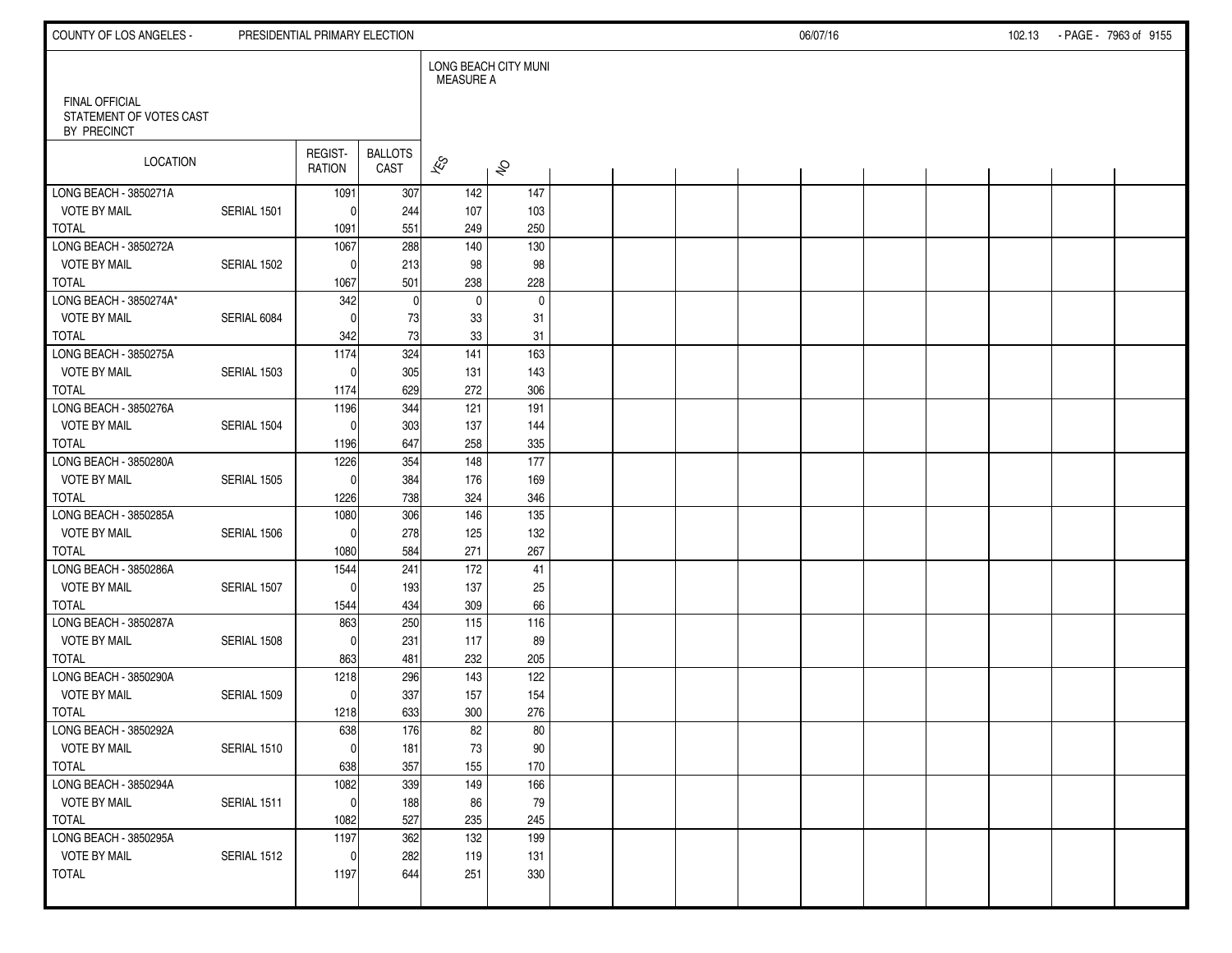| COUNTY OF LOS ANGELES -                      |             | PRESIDENTIAL PRIMARY ELECTION |                        |                                          |                     |  |  | 06/07/16 |  | 102.14 - PAGE - 7964 of 9155 |  |
|----------------------------------------------|-------------|-------------------------------|------------------------|------------------------------------------|---------------------|--|--|----------|--|------------------------------|--|
| <b>FINAL OFFICIAL</b>                        |             |                               |                        | LONG BEACH CITY MUNI<br><b>MEASURE A</b> |                     |  |  |          |  |                              |  |
| STATEMENT OF VOTES CAST<br>BY PRECINCT       |             |                               |                        |                                          |                     |  |  |          |  |                              |  |
| LOCATION                                     |             | REGIST-<br>RATION             | <b>BALLOTS</b><br>CAST | $\overline{\mathcal{K}}$ S               | $\hat{\mathcal{S}}$ |  |  |          |  |                              |  |
| LONG BEACH - 3850296A                        |             | 1425                          | 230                    | 153                                      | 41                  |  |  |          |  |                              |  |
| <b>VOTE BY MAIL</b>                          | SERIAL 1513 | $\Omega$                      | 61                     | 47                                       | 5                   |  |  |          |  |                              |  |
| <b>TOTAL</b>                                 |             | 1425                          | 291                    | 200                                      | 46                  |  |  |          |  |                              |  |
| LONG BEACH - 3850302A                        |             | 1413                          | 499                    | 199                                      | 264                 |  |  |          |  |                              |  |
| <b>VOTE BY MAIL</b>                          | SERIAL 1514 | $\Omega$                      | 357                    | 138                                      | 201                 |  |  |          |  |                              |  |
| <b>TOTAL</b>                                 |             | 1413                          | 856                    | 337                                      | 465                 |  |  |          |  |                              |  |
| LONG BEACH - 3850305A                        |             | 1448                          | 454                    | 178                                      | 236                 |  |  |          |  |                              |  |
| <b>VOTE BY MAIL</b>                          | SERIAL 1515 | $\Omega$                      | 348                    | 131                                      | 186                 |  |  |          |  |                              |  |
| <b>TOTAL</b>                                 |             | 1448                          | 802                    | 309                                      | 422                 |  |  |          |  |                              |  |
| LONG BEACH - 3850307A                        |             | 443                           | 79                     | 52                                       | 17                  |  |  |          |  |                              |  |
| <b>VOTE BY MAIL</b>                          | SERIAL 1516 | $\mathbf{0}$                  | 72                     | 43                                       | 18                  |  |  |          |  |                              |  |
| <b>TOTAL</b>                                 |             | 443                           | 151                    | 95                                       | $35\,$              |  |  |          |  |                              |  |
| LONG BEACH - 3850308A                        |             | 1046                          | 332                    | 196                                      | 104                 |  |  |          |  |                              |  |
| <b>VOTE BY MAIL</b>                          | SERIAL 1517 | $\Omega$                      | 234                    | 129                                      | 85                  |  |  |          |  |                              |  |
| <b>TOTAL</b>                                 |             | 1046                          | 566                    | 325                                      | 189                 |  |  |          |  |                              |  |
| LONG BEACH - 3850309A                        |             | 858                           | 272                    | 146                                      | $90\,$              |  |  |          |  |                              |  |
| <b>VOTE BY MAIL</b>                          | SERIAL 1518 | $\Omega$                      | 209                    | 122                                      | 75                  |  |  |          |  |                              |  |
| <b>TOTAL</b>                                 |             | 858                           | 481                    | 268                                      | 165                 |  |  |          |  |                              |  |
| LONG BEACH - 3850316A                        |             | 1268                          | 368                    | 160                                      | 181                 |  |  |          |  |                              |  |
| <b>VOTE BY MAIL</b>                          | SERIAL 1519 | $\Omega$                      | 294                    | 118                                      | 156                 |  |  |          |  |                              |  |
| <b>TOTAL</b><br>LONG BEACH - 3850319A        |             | 1268                          | 662<br>272             | 278<br>124                               | 337                 |  |  |          |  |                              |  |
|                                              |             | 851                           |                        |                                          | 116                 |  |  |          |  |                              |  |
| <b>VOTE BY MAIL</b>                          | SERIAL 1520 | $\Omega$                      | 166                    | 74                                       | 74                  |  |  |          |  |                              |  |
| <b>TOTAL</b>                                 |             | 851                           | 438                    | 198                                      | 190                 |  |  |          |  |                              |  |
| LONG BEACH - 3850321A<br><b>VOTE BY MAIL</b> | SERIAL 1521 | 1525<br>$\Omega$              | 501                    | 202<br>140                               | 261<br>173          |  |  |          |  |                              |  |
|                                              |             | 1525                          | 346<br>847             | 342                                      | 434                 |  |  |          |  |                              |  |
| <b>TOTAL</b><br>LONG BEACH - 3850323A        |             | 559                           | 103                    | 67                                       | $18$                |  |  |          |  |                              |  |
| <b>VOTE BY MAIL</b>                          | SERIAL 1522 | $\Omega$                      | 62                     | 44                                       | 14                  |  |  |          |  |                              |  |
|                                              |             | 559                           | 165                    | 111                                      | $32\,$              |  |  |          |  |                              |  |
| TOTAL<br>LONG BEACH - 3850324A               |             | 1188                          | 363                    | 176                                      | 154                 |  |  |          |  |                              |  |
| <b>VOTE BY MAIL</b>                          | SERIAL 1523 | $\Omega$                      | 242                    | 120                                      | 95                  |  |  |          |  |                              |  |
| <b>TOTAL</b>                                 |             | 1188                          | 605                    | 296                                      | 249                 |  |  |          |  |                              |  |
| LONG BEACH - 3850328A                        |             | 1475                          | 448                    | 183                                      | 223                 |  |  |          |  |                              |  |
| <b>VOTE BY MAIL</b>                          | SERIAL 1524 | $\mathbf 0$                   | 315                    | 140                                      | 155                 |  |  |          |  |                              |  |
| <b>TOTAL</b>                                 |             | 1475                          | 763                    | 323                                      | 378                 |  |  |          |  |                              |  |
| LONG BEACH - 3850333A                        |             | 1585                          | 257                    | 177                                      | 43                  |  |  |          |  |                              |  |
| <b>VOTE BY MAIL</b>                          | SERIAL 1525 | $\mathbf{0}$                  | 187                    | 120                                      | 48                  |  |  |          |  |                              |  |
| <b>TOTAL</b>                                 |             | 1585                          | 444                    | 297                                      | 91                  |  |  |          |  |                              |  |
|                                              |             |                               |                        |                                          |                     |  |  |          |  |                              |  |
|                                              |             |                               |                        |                                          |                     |  |  |          |  |                              |  |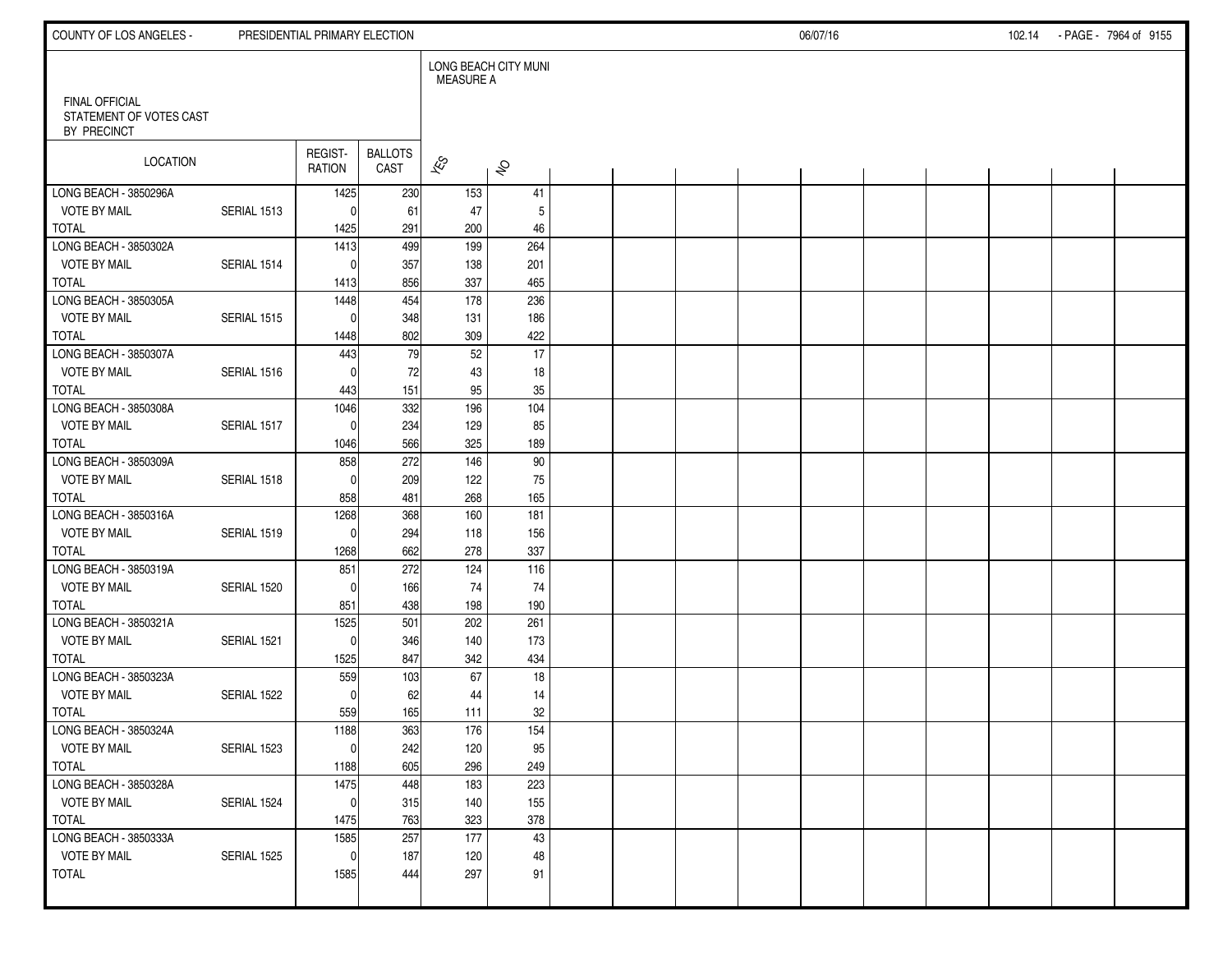| COUNTY OF LOS ANGELES -                                         |             | PRESIDENTIAL PRIMARY ELECTION |                        |                                          |                     |  |  | 06/07/16 |  | 102.15 - PAGE - 7965 of 9155 |  |
|-----------------------------------------------------------------|-------------|-------------------------------|------------------------|------------------------------------------|---------------------|--|--|----------|--|------------------------------|--|
|                                                                 |             |                               |                        | LONG BEACH CITY MUNI<br><b>MEASURE A</b> |                     |  |  |          |  |                              |  |
| <b>FINAL OFFICIAL</b><br>STATEMENT OF VOTES CAST<br>BY PRECINCT |             |                               |                        |                                          |                     |  |  |          |  |                              |  |
| LOCATION                                                        |             | REGIST-<br>RATION             | <b>BALLOTS</b><br>CAST | $\overline{\mathcal{K}}$ S               | $\hat{\mathcal{S}}$ |  |  |          |  |                              |  |
| LONG BEACH - 3850335A                                           |             | 1055                          | 348                    | 130                                      | 192                 |  |  |          |  |                              |  |
| <b>VOTE BY MAIL</b>                                             | SERIAL 1526 | $\Omega$                      | 265                    | 120                                      | 123                 |  |  |          |  |                              |  |
| <b>TOTAL</b>                                                    |             | 1055                          | 613                    | 250                                      | 315                 |  |  |          |  |                              |  |
| LONG BEACH - 3850337A                                           |             | 1499                          | 473                    | 199                                      | 228                 |  |  |          |  |                              |  |
| <b>VOTE BY MAIL</b>                                             | SERIAL 1527 | $\Omega$                      | 362                    | 169                                      | 170                 |  |  |          |  |                              |  |
| <b>TOTAL</b>                                                    |             | 1499                          | 835                    | 368                                      | 398                 |  |  |          |  |                              |  |
| LONG BEACH - 3850338A*                                          |             |                               |                        | $\mathbf 0$                              | $\mathsf{O}$        |  |  |          |  |                              |  |
| <b>VOTE BY MAIL</b>                                             | SERIAL 6085 | n                             |                        | 0                                        | $\overline{c}$      |  |  |          |  |                              |  |
| <b>TOTAL</b>                                                    |             | 9                             |                        | $\pmb{0}$                                | $\overline{c}$      |  |  |          |  |                              |  |
| LONG BEACH - 3850345A                                           |             | 1098                          | 216                    | 137                                      | 59                  |  |  |          |  |                              |  |
| <b>VOTE BY MAIL</b>                                             | SERIAL 1528 | $\Omega$                      | 94                     | 54                                       | $30\,$              |  |  |          |  |                              |  |
| <b>TOTAL</b>                                                    |             | 1098                          | 310                    | 191                                      | 89                  |  |  |          |  |                              |  |
| LONG BEACH - 3850346A                                           |             | 935                           | 289                    | 116                                      | 155                 |  |  |          |  |                              |  |
| <b>VOTE BY MAIL</b>                                             | SERIAL 1529 | $\Omega$                      | 180                    | 76                                       | 94                  |  |  |          |  |                              |  |
| <b>TOTAL</b>                                                    |             | 935                           | 469                    | 192                                      | 249                 |  |  |          |  |                              |  |
| LONG BEACH - 3850348A                                           |             | 872                           | 303                    | 137                                      | 144                 |  |  |          |  |                              |  |
| <b>VOTE BY MAIL</b>                                             | SERIAL 1530 | $\Omega$                      | 164                    | 88                                       | 62                  |  |  |          |  |                              |  |
| <b>TOTAL</b>                                                    |             | 872                           | 467                    | 225                                      | 206                 |  |  |          |  |                              |  |
| LONG BEACH - 3850349A                                           |             | 1234                          | 377                    | 152                                      | 199                 |  |  |          |  |                              |  |
| <b>VOTE BY MAIL</b>                                             | SERIAL 1531 | $\Omega$                      | 257                    | 98                                       | 137                 |  |  |          |  |                              |  |
| <b>TOTAL</b>                                                    |             | 1234                          | 634                    | 250                                      | 336                 |  |  |          |  |                              |  |
| LONG BEACH - 3850351A                                           |             | 979                           | 339                    | 153                                      | 154                 |  |  |          |  |                              |  |
| <b>VOTE BY MAIL</b>                                             | SERIAL 1532 | $\Omega$                      | 207                    | 100                                      | 86                  |  |  |          |  |                              |  |
| <b>TOTAL</b>                                                    |             | 979                           | 546                    | 253                                      | 240                 |  |  |          |  |                              |  |
| LONG BEACH - 3850356A                                           |             | 1272                          | 396                    | 154                                      | 193                 |  |  |          |  |                              |  |
| VOTE BY MAIL                                                    | SERIAL 1533 | $\Omega$                      | 284                    | 131                                      | 134                 |  |  |          |  |                              |  |
| <b>TOTAL</b><br>LONG BEACH - 3850361A                           |             | 1272                          | 680                    | 285                                      | 327                 |  |  |          |  |                              |  |
| <b>VOTE BY MAIL</b>                                             | SERIAL 1534 | 851<br>$\Omega$               | 270<br>145             | 145<br>95                                | 89<br>41            |  |  |          |  |                              |  |
|                                                                 |             | 851                           | 415                    | 240                                      | 130                 |  |  |          |  |                              |  |
| TOTAL<br>LONG BEACH - 3850362A                                  |             |                               | 311                    | 175                                      |                     |  |  |          |  |                              |  |
| <b>VOTE BY MAIL</b>                                             | SERIAL 1535 | 1013<br>$\Omega$              | 164                    | 103                                      | 90<br>42            |  |  |          |  |                              |  |
| <b>TOTAL</b>                                                    |             | 1013                          | 475                    | 278                                      | 132                 |  |  |          |  |                              |  |
| LONG BEACH - 3850364A                                           |             | 1332                          | 167                    | 106                                      | 42                  |  |  |          |  |                              |  |
| <b>VOTE BY MAIL</b>                                             | SERIAL 1536 | $\mathbf 0$                   | 114                    | 73                                       | 29                  |  |  |          |  |                              |  |
| <b>TOTAL</b>                                                    |             | 1332                          | 281                    | 179                                      | 71                  |  |  |          |  |                              |  |
| LONG BEACH - 3850366A                                           |             | 932                           | 289                    | 105                                      | 163                 |  |  |          |  |                              |  |
| <b>VOTE BY MAIL</b>                                             | SERIAL 1537 | $\Omega$                      | 198                    | 86                                       | 99                  |  |  |          |  |                              |  |
| <b>TOTAL</b>                                                    |             | 932                           | 487                    | 191                                      | 262                 |  |  |          |  |                              |  |
|                                                                 |             |                               |                        |                                          |                     |  |  |          |  |                              |  |
|                                                                 |             |                               |                        |                                          |                     |  |  |          |  |                              |  |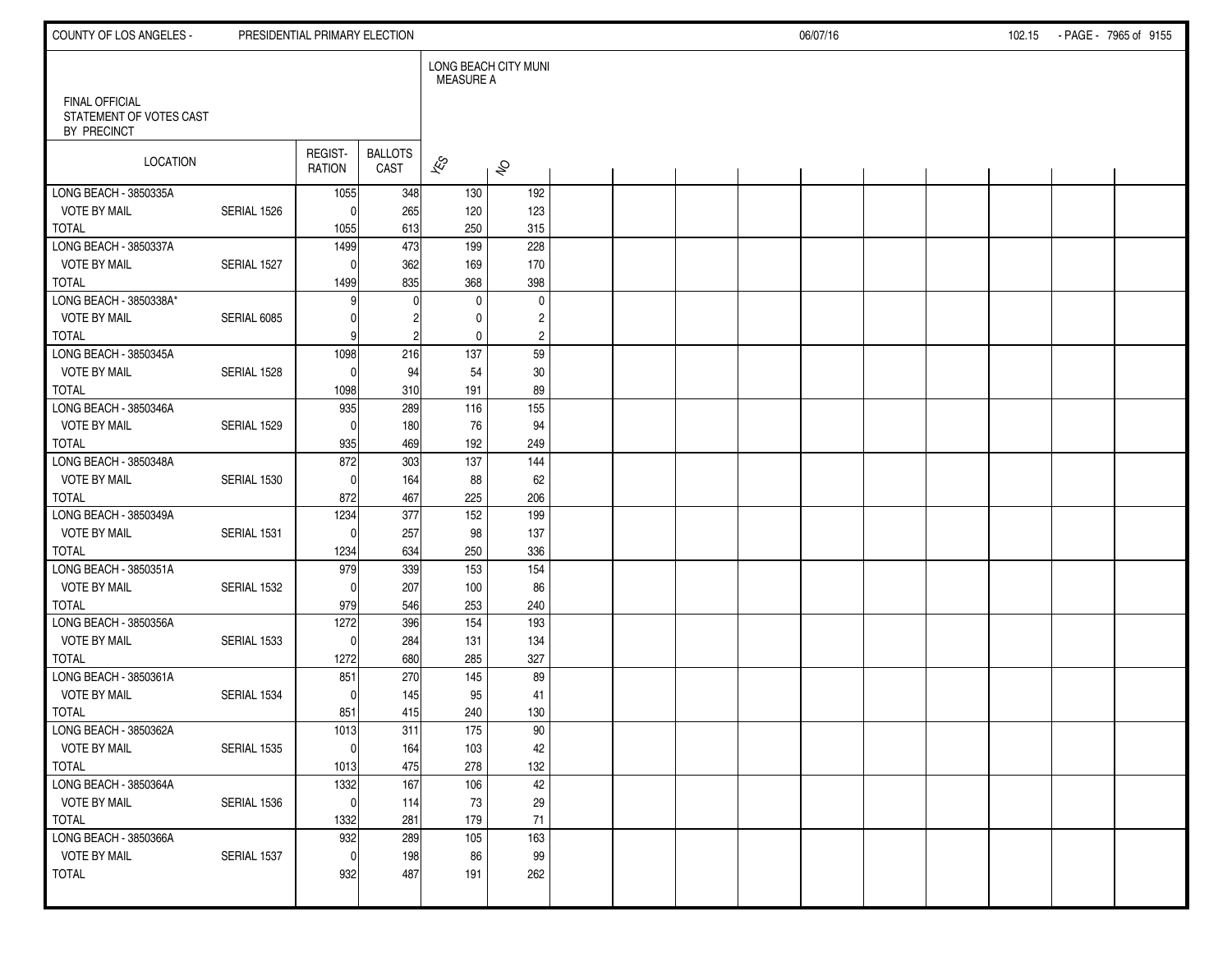| COUNTY OF LOS ANGELES -                      |             | PRESIDENTIAL PRIMARY ELECTION |                        |                                          |                     |  |  | 06/07/16 |  | 102.16 - PAGE - 7966 of 9155 |  |
|----------------------------------------------|-------------|-------------------------------|------------------------|------------------------------------------|---------------------|--|--|----------|--|------------------------------|--|
| <b>FINAL OFFICIAL</b>                        |             |                               |                        | LONG BEACH CITY MUNI<br><b>MEASURE A</b> |                     |  |  |          |  |                              |  |
| STATEMENT OF VOTES CAST<br>BY PRECINCT       |             |                               |                        |                                          |                     |  |  |          |  |                              |  |
| LOCATION                                     |             | REGIST-<br>RATION             | <b>BALLOTS</b><br>CAST | $\overline{\mathcal{K}}$ S               | $\hat{\mathcal{S}}$ |  |  |          |  |                              |  |
| LONG BEACH - 3850367A                        |             | 693                           | 193                    | 84                                       | 90                  |  |  |          |  |                              |  |
| <b>VOTE BY MAIL</b>                          | SERIAL 1538 | $\Omega$                      | 146                    | 56                                       | 78                  |  |  |          |  |                              |  |
| <b>TOTAL</b>                                 |             | 693                           | 339                    | 140                                      | 168                 |  |  |          |  |                              |  |
| LONG BEACH - 3850368A                        |             | 973                           | 197                    | 128                                      | 45                  |  |  |          |  |                              |  |
| <b>VOTE BY MAIL</b>                          | SERIAL 1539 | $\Omega$                      | 120                    | 78                                       | 25                  |  |  |          |  |                              |  |
| <b>TOTAL</b>                                 |             | 973                           | 317                    | 206                                      | $70\,$              |  |  |          |  |                              |  |
| LONG BEACH - 3850370C                        |             | 1377                          | 423                    | 191                                      | 194                 |  |  |          |  |                              |  |
| <b>VOTE BY MAIL</b>                          | SERIAL 1540 | $\Omega$                      | 282                    | 114                                      | 149                 |  |  |          |  |                              |  |
| <b>TOTAL</b>                                 |             | 1377                          | 705                    | 305                                      | 343                 |  |  |          |  |                              |  |
| LONG BEACH - 3850372A                        |             | 1423                          | 503                    | 186                                      | 266                 |  |  |          |  |                              |  |
| <b>VOTE BY MAIL</b>                          | SERIAL 1541 | $\Omega$                      | 253                    | 92                                       | 149                 |  |  |          |  |                              |  |
| <b>TOTAL</b>                                 |             | 1423                          | 756                    | 278                                      | 415                 |  |  |          |  |                              |  |
| LONG BEACH - 3850373A                        |             | 1154                          | 380                    | 176                                      | 171                 |  |  |          |  |                              |  |
| <b>VOTE BY MAIL</b>                          | SERIAL 1542 | $\Omega$                      | 210                    | 82                                       | 110                 |  |  |          |  |                              |  |
| <b>TOTAL</b>                                 |             | 1154                          | 590                    | 258                                      | 281                 |  |  |          |  |                              |  |
| LONG BEACH - 3850374A                        |             | 1191                          | 331                    | 136                                      | 167                 |  |  |          |  |                              |  |
| <b>VOTE BY MAIL</b>                          | SERIAL 1543 | $\Omega$                      | 268                    | 104                                      | 141                 |  |  |          |  |                              |  |
| <b>TOTAL</b>                                 |             | 1191                          | 599                    | 240                                      | 308                 |  |  |          |  |                              |  |
| LONG BEACH - 3850378A                        |             | 1418                          | 386                    | 193                                      | 163                 |  |  |          |  |                              |  |
| <b>VOTE BY MAIL</b>                          | SERIAL 1544 | $\Omega$                      | 210                    | 98                                       | 94                  |  |  |          |  |                              |  |
| <b>TOTAL</b>                                 |             | 1418                          | 596                    | 291                                      | 257                 |  |  |          |  |                              |  |
| LONG BEACH - 3850379A                        |             | 945                           | 184                    | 107                                      | 46                  |  |  |          |  |                              |  |
| <b>VOTE BY MAIL</b>                          | SERIAL 1545 | $\Omega$                      | 78                     | 54                                       | 16                  |  |  |          |  |                              |  |
| <b>TOTAL</b>                                 |             | 945                           | 262                    | 161                                      | 62                  |  |  |          |  |                              |  |
| LONG BEACH - 3850380A                        |             | 434                           | 101                    | 66                                       | $20\,$              |  |  |          |  |                              |  |
| VOTE BY MAIL                                 | SERIAL 1546 | $\mathbf{0}$                  | 71                     | 39                                       | 21                  |  |  |          |  |                              |  |
| <b>TOTAL</b><br>LONG BEACH - 3850384A        |             | 434                           | 172                    | 105                                      | 41                  |  |  |          |  |                              |  |
| <b>VOTE BY MAIL</b>                          | SERIAL 1547 | 922<br>$\Omega$               | 188                    | 114                                      | $52\,$              |  |  |          |  |                              |  |
|                                              |             | 922                           | 111                    | 73<br>187                                | 27<br>79            |  |  |          |  |                              |  |
| TOTAL                                        |             |                               | 299                    |                                          |                     |  |  |          |  |                              |  |
| LONG BEACH - 3850386C<br><b>VOTE BY MAIL</b> | SERIAL 1548 | 994<br>$\Omega$               | 248<br>97              | 164                                      | 59                  |  |  |          |  |                              |  |
| <b>TOTAL</b>                                 |             | 994                           |                        | 51                                       | 33<br>92            |  |  |          |  |                              |  |
| LONG BEACH - 3850395A                        |             | 868                           | 345<br>149             | 215<br>87                                | 40                  |  |  |          |  |                              |  |
| <b>VOTE BY MAIL</b>                          | SERIAL 1549 | $\mathbf{0}$                  | 92                     | 62                                       | 24                  |  |  |          |  |                              |  |
| <b>TOTAL</b>                                 |             | 868                           | 241                    | 149                                      | 64                  |  |  |          |  |                              |  |
| LONG BEACH - 3850396A                        |             | 940                           | 140                    | 92                                       | 33                  |  |  |          |  |                              |  |
| <b>VOTE BY MAIL</b>                          | SERIAL 1550 | $\mathbf{0}$                  | 93                     | 56                                       | 25                  |  |  |          |  |                              |  |
| <b>TOTAL</b>                                 |             | 940                           | 233                    | 148                                      | 58                  |  |  |          |  |                              |  |
|                                              |             |                               |                        |                                          |                     |  |  |          |  |                              |  |
|                                              |             |                               |                        |                                          |                     |  |  |          |  |                              |  |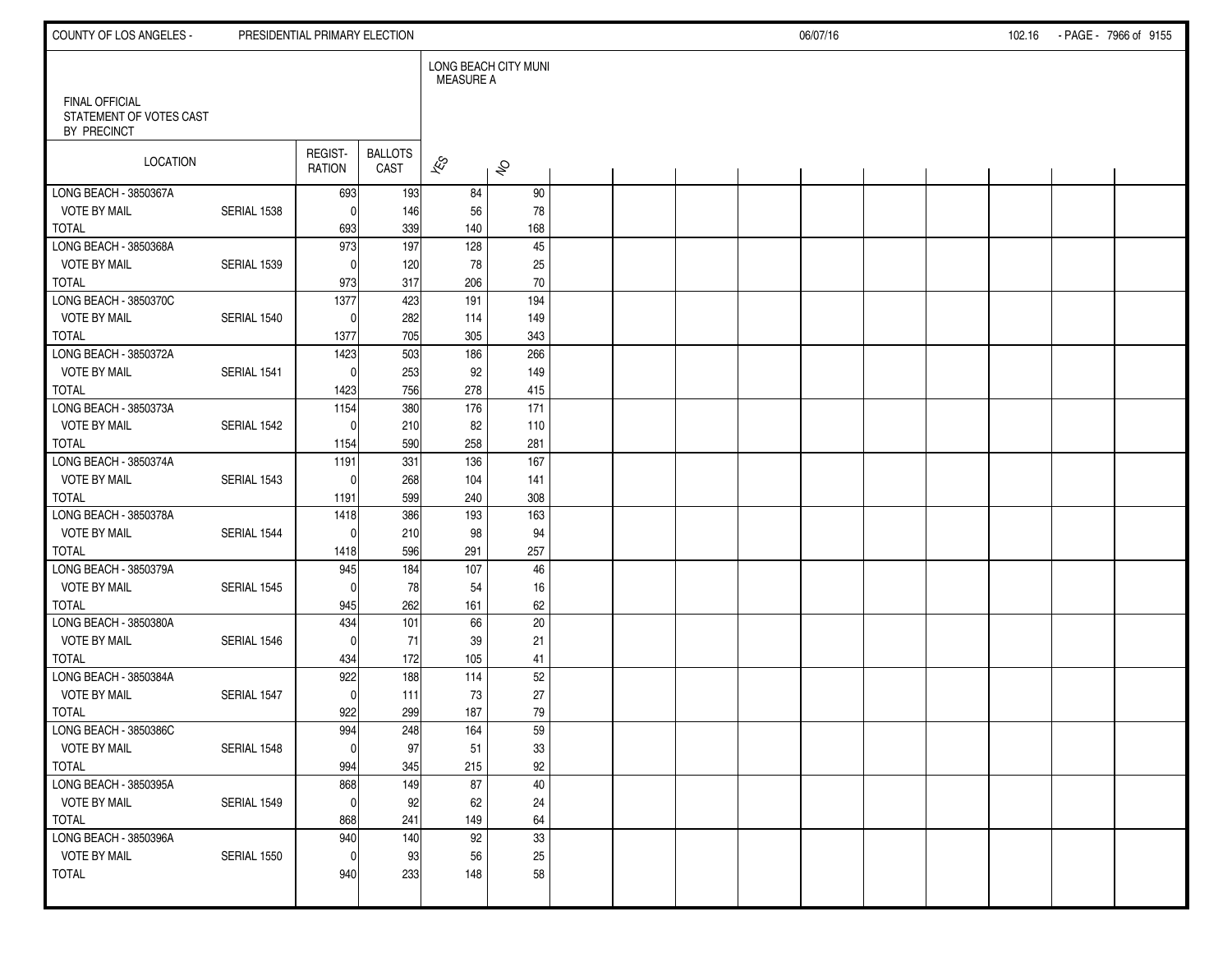| COUNTY OF LOS ANGELES -                       |             | PRESIDENTIAL PRIMARY ELECTION |                        |                                          |                     |  |  | 06/07/16 |  | 102.17 - PAGE - 7967 of 9155 |  |
|-----------------------------------------------|-------------|-------------------------------|------------------------|------------------------------------------|---------------------|--|--|----------|--|------------------------------|--|
| <b>FINAL OFFICIAL</b>                         |             |                               |                        | LONG BEACH CITY MUNI<br><b>MEASURE A</b> |                     |  |  |          |  |                              |  |
| STATEMENT OF VOTES CAST<br>BY PRECINCT        |             |                               |                        |                                          |                     |  |  |          |  |                              |  |
| LOCATION                                      |             | REGIST-<br>RATION             | <b>BALLOTS</b><br>CAST | $\overline{\mathcal{K}}$ S               | $\hat{\mathcal{S}}$ |  |  |          |  |                              |  |
| LONG BEACH - 3850399A                         |             | 1104                          | 338                    | 130                                      | 174                 |  |  |          |  |                              |  |
| <b>VOTE BY MAIL</b>                           | SERIAL 1551 | $\Omega$                      | 241                    | 98                                       | 120                 |  |  |          |  |                              |  |
| <b>TOTAL</b>                                  |             | 1104                          | 579                    | 228                                      | 294                 |  |  |          |  |                              |  |
| LONG BEACH - 3850400A                         |             | 996                           | 182                    | 118                                      | 44                  |  |  |          |  |                              |  |
| <b>VOTE BY MAIL</b>                           | SERIAL 1552 | $\Omega$                      | 135                    | 91                                       | 30                  |  |  |          |  |                              |  |
| <b>TOTAL</b>                                  |             | 996                           | 317                    | 209                                      | $74$                |  |  |          |  |                              |  |
| LONG BEACH - 3850402A                         |             | 1281                          | 321                    | 195                                      | 95                  |  |  |          |  |                              |  |
| <b>VOTE BY MAIL</b>                           | SERIAL 1553 | $\Omega$                      | 118                    | 61                                       | 43                  |  |  |          |  |                              |  |
| <b>TOTAL</b>                                  |             | 1281                          | 439                    | 256                                      | 138                 |  |  |          |  |                              |  |
| LONG BEACH - 3850415A                         |             | 1128                          | 183                    | 114                                      | 34                  |  |  |          |  |                              |  |
| <b>VOTE BY MAIL</b>                           | SERIAL 1554 | $\Omega$                      | 86                     | 66                                       | 12                  |  |  |          |  |                              |  |
| <b>TOTAL</b>                                  |             | 1128                          | 269                    | 180                                      | 46                  |  |  |          |  |                              |  |
| LONG BEACH - 3850418A*<br><b>VOTE BY MAIL</b> | SERIAL 6089 |                               |                        | $\mathbf 0$                              | $\pmb{0}$           |  |  |          |  |                              |  |
| <b>TOTAL</b>                                  |             |                               |                        | $\mathbf{1}$                             | 0<br>0              |  |  |          |  |                              |  |
| LONG BEACH - 3850445A                         |             | 1232                          | 328                    | 129                                      | 157                 |  |  |          |  |                              |  |
| <b>VOTE BY MAIL</b>                           | SERIAL 1555 | $\Omega$                      | 377                    | 159                                      | 196                 |  |  |          |  |                              |  |
| <b>TOTAL</b>                                  |             | 1232                          | 705                    | 288                                      | 353                 |  |  |          |  |                              |  |
| LONG BEACH - 3850447A                         |             | 1552                          | 465                    | 166                                      | 255                 |  |  |          |  |                              |  |
| <b>VOTE BY MAIL</b>                           | SERIAL 1556 | $\Omega$                      | 356                    | 134                                      | 184                 |  |  |          |  |                              |  |
| <b>TOTAL</b>                                  |             | 1552                          | 821                    | 300                                      | 439                 |  |  |          |  |                              |  |
| LONG BEACH - 3850469A*                        |             | 294                           | $\mathbf{0}$           | $\mathbf 0$                              | $\mathbf 0$         |  |  |          |  |                              |  |
| <b>VOTE BY MAIL</b>                           | SERIAL 6090 | $\Omega$                      | 163                    | 72                                       | 75                  |  |  |          |  |                              |  |
| <b>TOTAL</b>                                  |             | 294                           | 163                    | $72\,$                                   | 75                  |  |  |          |  |                              |  |
| LONG BEACH - 3850481A                         |             | 819                           | 189                    | 85                                       | 82                  |  |  |          |  |                              |  |
| <b>VOTE BY MAIL</b>                           | SERIAL 1557 | $\mathbf{0}$                  | 212                    | 80                                       | 104                 |  |  |          |  |                              |  |
| <b>TOTAL</b>                                  |             | 819                           | 401                    | 165                                      | 186                 |  |  |          |  |                              |  |
| LONG BEACH - 3850517A                         |             | 784                           | 210                    | 144                                      | 49                  |  |  |          |  |                              |  |
| <b>VOTE BY MAIL</b>                           | SERIAL 1558 | $\Omega$                      | 122                    | 76                                       | 33                  |  |  |          |  |                              |  |
| TOTAL                                         |             | 784                           | 332                    | 220                                      | 82                  |  |  |          |  |                              |  |
| LONG BEACH - 3850530A                         |             | 892                           | 148                    | 76                                       | 53                  |  |  |          |  |                              |  |
| <b>VOTE BY MAIL</b>                           | SERIAL 1559 | $\Omega$                      | 128                    | 66                                       | 45                  |  |  |          |  |                              |  |
| <b>TOTAL</b>                                  |             | 892                           | 276                    | 142                                      | 98                  |  |  |          |  |                              |  |
| LONG BEACH - 3850533A                         |             | 924                           | 239                    | 141                                      | 85                  |  |  |          |  |                              |  |
| <b>VOTE BY MAIL</b>                           | SERIAL 1560 | $\mathbf{0}$                  | 200                    | 123                                      | 59                  |  |  |          |  |                              |  |
| <b>TOTAL</b>                                  |             | 924                           | 439                    | 264                                      | 144                 |  |  |          |  |                              |  |
| LONG BEACH - 3850535A                         |             | 877                           | 267                    | 121                                      | 126                 |  |  |          |  |                              |  |
| <b>VOTE BY MAIL</b>                           | SERIAL 1561 | $\mathbf 0$                   | 182                    | 71                                       | 95                  |  |  |          |  |                              |  |
| <b>TOTAL</b>                                  |             | 877                           | 449                    | 192                                      | 221                 |  |  |          |  |                              |  |
|                                               |             |                               |                        |                                          |                     |  |  |          |  |                              |  |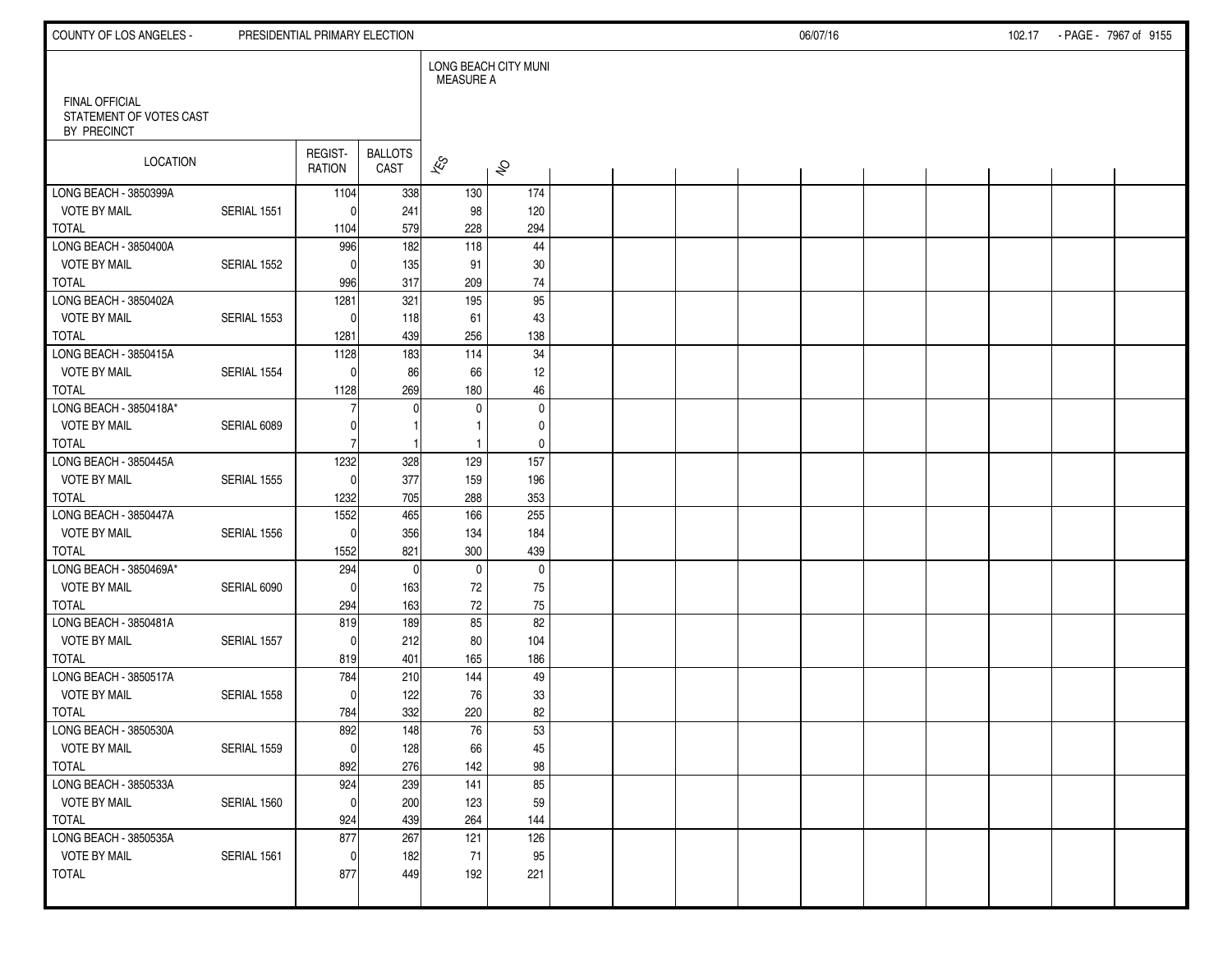| COUNTY OF LOS ANGELES -                |             | PRESIDENTIAL PRIMARY ELECTION |                        |                                          |                     |  |  | 06/07/16 |  | 102.18 - PAGE - 7968 of 9155 |  |
|----------------------------------------|-------------|-------------------------------|------------------------|------------------------------------------|---------------------|--|--|----------|--|------------------------------|--|
| <b>FINAL OFFICIAL</b>                  |             |                               |                        | LONG BEACH CITY MUNI<br><b>MEASURE A</b> |                     |  |  |          |  |                              |  |
| STATEMENT OF VOTES CAST<br>BY PRECINCT |             |                               |                        |                                          |                     |  |  |          |  |                              |  |
| LOCATION                               |             | REGIST-<br>RATION             | <b>BALLOTS</b><br>CAST | $\overline{\mathcal{K}}$ S               | $\hat{\mathcal{S}}$ |  |  |          |  |                              |  |
| LONG BEACH - 3850539A                  |             | 1132                          | 339                    | 152                                      | 173                 |  |  |          |  |                              |  |
| <b>VOTE BY MAIL</b>                    | SERIAL 1562 | $\Omega$                      | 267                    | 114                                      | 133                 |  |  |          |  |                              |  |
| <b>TOTAL</b>                           |             | 1132                          | 606                    | 266                                      | 306                 |  |  |          |  |                              |  |
| LONG BEACH - 3850545A                  |             | 746                           | 175                    | 108                                      | 48                  |  |  |          |  |                              |  |
| <b>VOTE BY MAIL</b>                    | SERIAL 1563 | $\Omega$                      | 152                    | 89                                       | 52                  |  |  |          |  |                              |  |
| <b>TOTAL</b>                           |             | 746                           | 327                    | 197                                      | 100                 |  |  |          |  |                              |  |
| LONG BEACH - 3850546A                  |             | 544                           | 125                    | 69                                       | 31                  |  |  |          |  |                              |  |
| <b>VOTE BY MAIL</b>                    | SERIAL 1564 | $\Omega$                      | 53                     | 34                                       | 11                  |  |  |          |  |                              |  |
| <b>TOTAL</b>                           |             | 544                           | 178                    | 103                                      | 42                  |  |  |          |  |                              |  |
| LONG BEACH - 3850547A                  |             | 1075                          | 252                    | 165                                      | 65                  |  |  |          |  |                              |  |
| <b>VOTE BY MAIL</b>                    | SERIAL 1565 | $\Omega$                      | 116                    | 56                                       | 49                  |  |  |          |  |                              |  |
| <b>TOTAL</b>                           |             | 1075                          | 368                    | 221                                      | 114                 |  |  |          |  |                              |  |
| LONG BEACH - 3850549A                  |             | 1569                          | 369                    | 212                                      | 122                 |  |  |          |  |                              |  |
| <b>VOTE BY MAIL</b>                    | SERIAL 1566 | $\Omega$                      | 351                    | 157                                      | 163                 |  |  |          |  |                              |  |
| <b>TOTAL</b><br>LONG BEACH - 3850552A  |             | 1569                          | 720                    | 369                                      | 285                 |  |  |          |  |                              |  |
|                                        |             | 693                           | 126                    | 80                                       | 30                  |  |  |          |  |                              |  |
| <b>VOTE BY MAIL</b><br><b>TOTAL</b>    | SERIAL 1567 | $\Omega$                      | 89                     | 65                                       | 16                  |  |  |          |  |                              |  |
| LONG BEACH - 3850552B                  |             | 693<br>851                    | 215<br>211             | 145<br>140                               | 46<br>54            |  |  |          |  |                              |  |
| <b>VOTE BY MAIL</b>                    | SERIAL 1568 | $\Omega$                      |                        |                                          |                     |  |  |          |  |                              |  |
|                                        |             | 851                           | 102<br>313             | 60                                       | 24<br>78            |  |  |          |  |                              |  |
| <b>TOTAL</b><br>LONG BEACH - 3850553A  |             | 1106                          | 243                    | 200<br>145                               | 61                  |  |  |          |  |                              |  |
| <b>VOTE BY MAIL</b>                    | SERIAL 1569 | $\Omega$                      | 84                     | 46                                       | 24                  |  |  |          |  |                              |  |
| <b>TOTAL</b>                           |             | 1106                          | 327                    | 191                                      | 85                  |  |  |          |  |                              |  |
| LONG BEACH - 3850554A                  |             | 1132                          | 230                    | 143                                      | 54                  |  |  |          |  |                              |  |
| VOTE BY MAIL                           | SERIAL 1570 | $\Omega$                      | 131                    | 82                                       | $36\,$              |  |  |          |  |                              |  |
| <b>TOTAL</b>                           |             | 1132                          | 361                    | 225                                      | $90\,$              |  |  |          |  |                              |  |
| LONG BEACH - 3850555A                  |             | 785                           | 141                    | 87                                       | 43                  |  |  |          |  |                              |  |
| <b>VOTE BY MAIL</b>                    | SERIAL 1571 | $\Omega$                      | 75                     | 42                                       | 26                  |  |  |          |  |                              |  |
| TOTAL                                  |             | 785                           | 216                    | 129                                      | 69                  |  |  |          |  |                              |  |
| LONG BEACH - 3850559A                  |             | 1356                          | 383                    | 203                                      | 135                 |  |  |          |  |                              |  |
| <b>VOTE BY MAIL</b>                    | SERIAL 1572 | $\mathbf{0}$                  | 234                    | 109                                      | 101                 |  |  |          |  |                              |  |
| <b>TOTAL</b>                           |             | 1356                          | 617                    | 312                                      | 236                 |  |  |          |  |                              |  |
| LONG BEACH - 3850562A                  |             | 1149                          | 397                    | 182                                      | 191                 |  |  |          |  |                              |  |
| <b>VOTE BY MAIL</b>                    | SERIAL 1573 | $\mathbf 0$                   | 283                    | 120                                      | 137                 |  |  |          |  |                              |  |
| <b>TOTAL</b>                           |             | 1149                          | 680                    | 302                                      | 328                 |  |  |          |  |                              |  |
| LONG BEACH - 3850563A                  |             | 1318                          | 338                    | 173                                      | 140                 |  |  |          |  |                              |  |
| <b>VOTE BY MAIL</b>                    | SERIAL 1574 | $\mathbf 0$                   | 293                    | 117                                      | 140                 |  |  |          |  |                              |  |
| <b>TOTAL</b>                           |             | 1318                          | 631                    | 290                                      | 280                 |  |  |          |  |                              |  |
|                                        |             |                               |                        |                                          |                     |  |  |          |  |                              |  |
|                                        |             |                               |                        |                                          |                     |  |  |          |  |                              |  |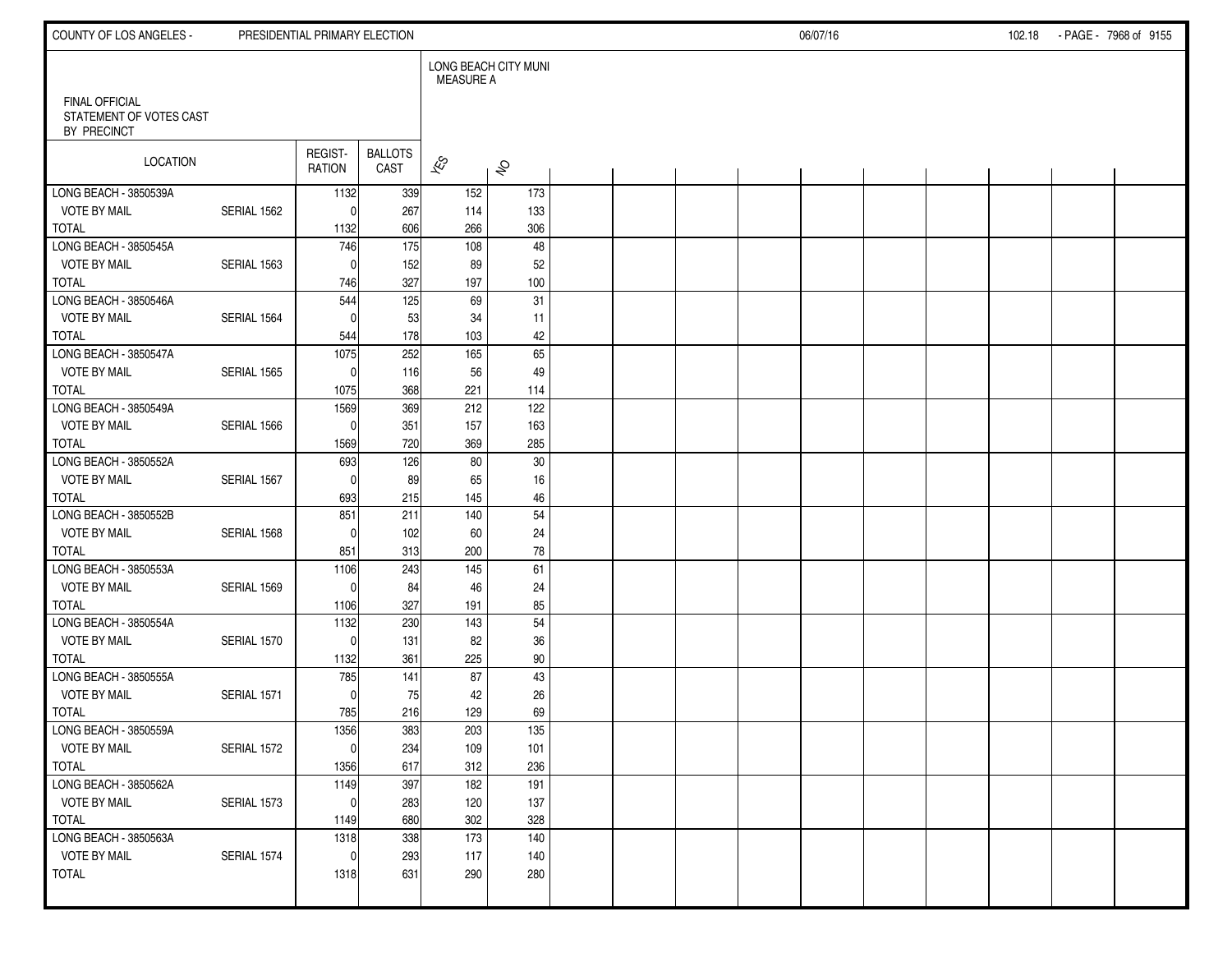| COUNTY OF LOS ANGELES -                                         |             | PRESIDENTIAL PRIMARY ELECTION |                        |                                          |                     |  |  | 06/07/16 |  | 102.19 - PAGE - 7969 of 9155 |  |
|-----------------------------------------------------------------|-------------|-------------------------------|------------------------|------------------------------------------|---------------------|--|--|----------|--|------------------------------|--|
|                                                                 |             |                               |                        | LONG BEACH CITY MUNI<br><b>MEASURE A</b> |                     |  |  |          |  |                              |  |
| <b>FINAL OFFICIAL</b><br>STATEMENT OF VOTES CAST<br>BY PRECINCT |             |                               |                        |                                          |                     |  |  |          |  |                              |  |
| LOCATION                                                        |             | REGIST-<br>RATION             | <b>BALLOTS</b><br>CAST | $\overline{\mathscr{K}}$                 | $\hat{\mathcal{S}}$ |  |  |          |  |                              |  |
| LONG BEACH - 3850564B                                           |             | 1068                          | 272                    | 154                                      | 82                  |  |  |          |  |                              |  |
| <b>VOTE BY MAIL</b>                                             | SERIAL 1575 | $\Omega$                      | 158                    | 94                                       | $52\,$              |  |  |          |  |                              |  |
| <b>TOTAL</b>                                                    |             | 1068                          | 430                    | 248                                      | 134                 |  |  |          |  |                              |  |
| LONG BEACH - 3850568A                                           |             | 977                           | 298                    | 184                                      | 82                  |  |  |          |  |                              |  |
| <b>VOTE BY MAIL</b>                                             | SERIAL 1576 | $\Omega$                      | 159                    | 90                                       | $52\,$              |  |  |          |  |                              |  |
| <b>TOTAL</b>                                                    |             | 977                           | 457                    | 274                                      | 134                 |  |  |          |  |                              |  |
| LONG BEACH - 3850572A                                           |             | 1047                          | 243                    | 144                                      | 79                  |  |  |          |  |                              |  |
| <b>VOTE BY MAIL</b>                                             | SERIAL 1577 | $\Omega$                      | 127                    | 73                                       | 42                  |  |  |          |  |                              |  |
| <b>TOTAL</b>                                                    |             | 1047                          | 370                    | 217                                      | 121                 |  |  |          |  |                              |  |
| LONG BEACH - 3850577A                                           |             | 1215                          | 185                    | 123                                      | 34                  |  |  |          |  |                              |  |
| <b>VOTE BY MAIL</b>                                             | SERIAL 1578 | $\Omega$                      | 115                    | 77                                       | 29                  |  |  |          |  |                              |  |
| <b>TOTAL</b>                                                    |             | 1215                          | 300                    | 200                                      | 63                  |  |  |          |  |                              |  |
| LONG BEACH - 3850591A                                           |             | 992                           | 244                    | 145                                      | $\overline{57}$     |  |  |          |  |                              |  |
| <b>VOTE BY MAIL</b>                                             | SERIAL 1579 | $\mathbf{0}$                  | 114                    | 68                                       | $36\,$              |  |  |          |  |                              |  |
| <b>TOTAL</b>                                                    |             | 992                           | 358                    | 213                                      | 93                  |  |  |          |  |                              |  |
| LONG BEACH - 3850593A                                           |             | 810                           | 215                    | 136                                      | 46                  |  |  |          |  |                              |  |
| <b>VOTE BY MAIL</b>                                             | SERIAL 1580 | $\Omega$                      | 70                     | 42                                       | 25                  |  |  |          |  |                              |  |
| <b>TOTAL</b>                                                    |             | 810                           | 285                    | 178                                      | 71                  |  |  |          |  |                              |  |
| LONG BEACH - 3850594A                                           |             | 1340                          | 343                    | 204                                      | $\overline{76}$     |  |  |          |  |                              |  |
| <b>VOTE BY MAIL</b>                                             | SERIAL 1581 | $\Omega$                      | 168                    | 92                                       | 54                  |  |  |          |  |                              |  |
| <b>TOTAL</b><br>LONG BEACH - 3850611C                           |             | 1340                          | 511                    | 296                                      | 130                 |  |  |          |  |                              |  |
|                                                                 |             | 696<br>$\Omega$               | 90                     | 56                                       | 22                  |  |  |          |  |                              |  |
| <b>VOTE BY MAIL</b>                                             | SERIAL 1582 |                               | 71                     | 42                                       | 23                  |  |  |          |  |                              |  |
| <b>TOTAL</b>                                                    |             | 696                           | 161                    | 98                                       | 45<br>58            |  |  |          |  |                              |  |
| LONG BEACH - 3850612A<br><b>VOTE BY MAIL</b>                    | SERIAL 1583 | 813<br>$\mathbf{0}$           | 200                    | 123                                      |                     |  |  |          |  |                              |  |
|                                                                 |             |                               | 108                    | 63                                       | 27<br>85            |  |  |          |  |                              |  |
| <b>TOTAL</b><br>LONG BEACH - 3850613A                           |             | 813<br>704                    | 308<br>140             | 186<br>86                                | $39\,$              |  |  |          |  |                              |  |
| <b>VOTE BY MAIL</b>                                             | SERIAL 1584 | $\Omega$                      | 65                     | 43                                       | 15                  |  |  |          |  |                              |  |
|                                                                 |             | 704                           | 205                    | 129                                      | 54                  |  |  |          |  |                              |  |
| TOTAL<br>LONG BEACH - 3850614A                                  |             | 1136                          | 280                    | 166                                      | 65                  |  |  |          |  |                              |  |
| <b>VOTE BY MAIL</b>                                             | SERIAL 1585 | $\Omega$                      | 99                     | 54                                       | $32\,$              |  |  |          |  |                              |  |
| <b>TOTAL</b>                                                    |             | 1136                          | 379                    | 220                                      | $97\,$              |  |  |          |  |                              |  |
| LONG BEACH - 3850616A                                           |             | 1025                          | 202                    | 131                                      | 45                  |  |  |          |  |                              |  |
| <b>VOTE BY MAIL</b>                                             | SERIAL 1586 | $\mathbf{0}$                  | 169                    | 96                                       | 53                  |  |  |          |  |                              |  |
| <b>TOTAL</b>                                                    |             | 1025                          | 371                    | 227                                      | 98                  |  |  |          |  |                              |  |
| LONG BEACH - 3850617A                                           |             | 860                           | 221                    | 128                                      | $\overline{72}$     |  |  |          |  |                              |  |
| <b>VOTE BY MAIL</b>                                             | SERIAL 1587 | $\mathbf 0$                   | 158                    | 94                                       | $47\,$              |  |  |          |  |                              |  |
| <b>TOTAL</b>                                                    |             | 860                           | 379                    | 222                                      | 119                 |  |  |          |  |                              |  |
|                                                                 |             |                               |                        |                                          |                     |  |  |          |  |                              |  |
|                                                                 |             |                               |                        |                                          |                     |  |  |          |  |                              |  |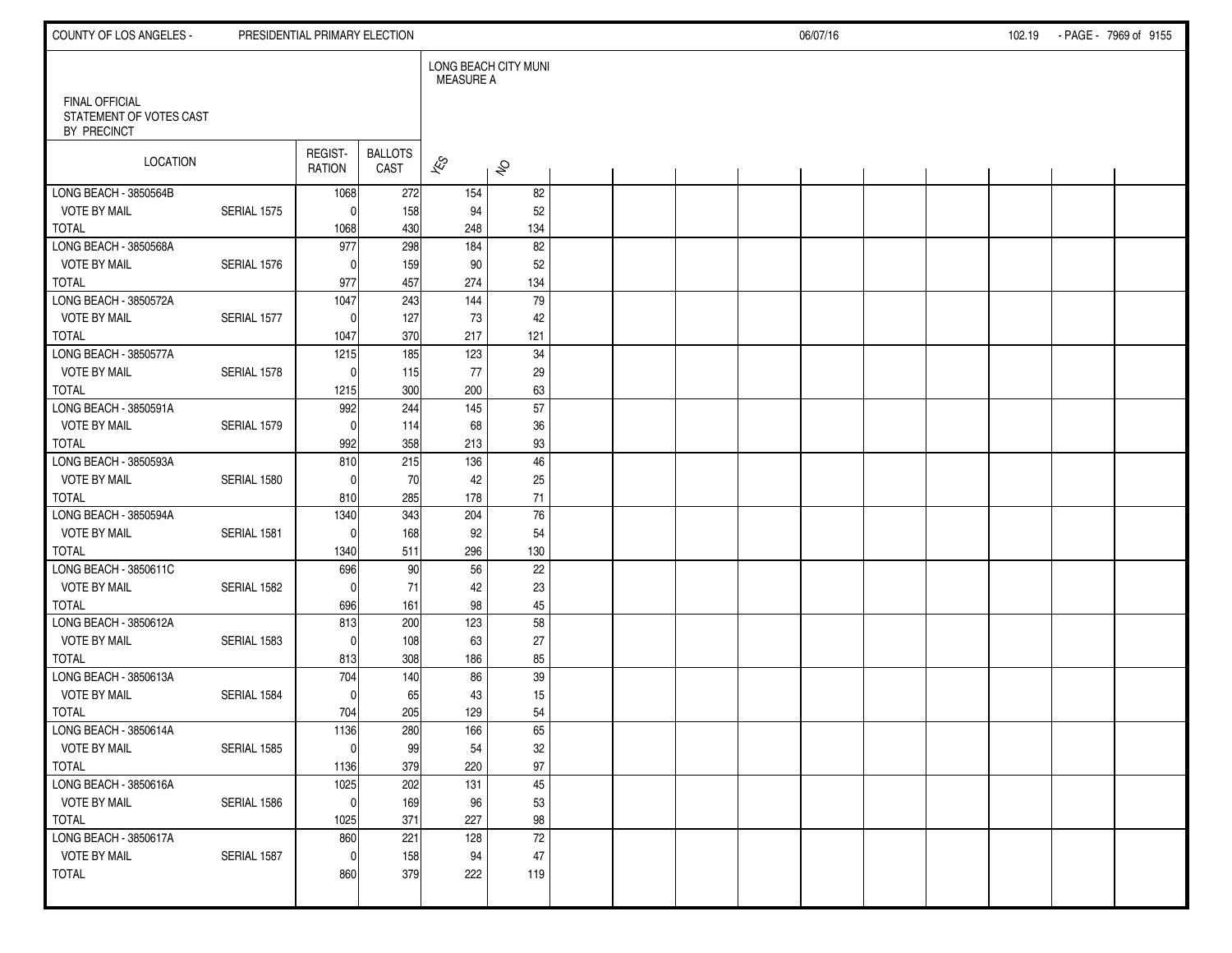| COUNTY OF LOS ANGELES -                                         |             | PRESIDENTIAL PRIMARY ELECTION |                        |                                          |                     |  |  | 06/07/16 |  | 102.20 | - PAGE - 7970 of 9155 |  |
|-----------------------------------------------------------------|-------------|-------------------------------|------------------------|------------------------------------------|---------------------|--|--|----------|--|--------|-----------------------|--|
|                                                                 |             |                               |                        | LONG BEACH CITY MUNI<br><b>MEASURE A</b> |                     |  |  |          |  |        |                       |  |
| <b>FINAL OFFICIAL</b><br>STATEMENT OF VOTES CAST<br>BY PRECINCT |             |                               |                        |                                          |                     |  |  |          |  |        |                       |  |
| LOCATION                                                        |             | REGIST-<br>RATION             | <b>BALLOTS</b><br>CAST | $\overline{\mathcal{K}}$ S               | $\hat{\mathcal{S}}$ |  |  |          |  |        |                       |  |
| LONG BEACH - 3850618A                                           |             | 921                           | 228                    | 143                                      | 51                  |  |  |          |  |        |                       |  |
| <b>VOTE BY MAIL</b>                                             | SERIAL 1588 | $\Omega$                      | 125                    | 84                                       | 30                  |  |  |          |  |        |                       |  |
| <b>TOTAL</b>                                                    |             | 921                           | 353                    | 227                                      | 81                  |  |  |          |  |        |                       |  |
| LONG BEACH - 3850620A                                           |             | 1147                          | 330                    | 180                                      | 110                 |  |  |          |  |        |                       |  |
| <b>VOTE BY MAIL</b>                                             | SERIAL 1589 | $\Omega$                      | 163                    | 96                                       | 46                  |  |  |          |  |        |                       |  |
| <b>TOTAL</b>                                                    |             | 1147                          | 493                    | 276                                      | 156                 |  |  |          |  |        |                       |  |
| LONG BEACH - 3850621A                                           |             | 843                           | 221                    | 138                                      | 56                  |  |  |          |  |        |                       |  |
| <b>VOTE BY MAIL</b>                                             | SERIAL 1590 | $\Omega$                      | 102                    | 70                                       | 24                  |  |  |          |  |        |                       |  |
| <b>TOTAL</b>                                                    |             | 843                           | 323                    | 208                                      | 80                  |  |  |          |  |        |                       |  |
| LONG BEACH - 3850624A                                           |             | 865                           | 175                    | 111                                      | 32                  |  |  |          |  |        |                       |  |
| <b>VOTE BY MAIL</b>                                             | SERIAL 1591 | $\Omega$                      | 106                    | 55                                       | 37                  |  |  |          |  |        |                       |  |
| <b>TOTAL</b>                                                    |             | 865                           | 281                    | 166                                      | 69                  |  |  |          |  |        |                       |  |
| LONG BEACH - 3850625A                                           |             | 1149                          | 203                    | 137                                      | 45                  |  |  |          |  |        |                       |  |
| <b>VOTE BY MAIL</b>                                             | SERIAL 1592 | $\Omega$                      | 187                    | 99                                       | $70\,$              |  |  |          |  |        |                       |  |
| <b>TOTAL</b>                                                    |             | 1149                          | 390                    | 236                                      | 115                 |  |  |          |  |        |                       |  |
| LONG BEACH - 3850630A                                           |             | 1307                          | 431                    | 168                                      | 220                 |  |  |          |  |        |                       |  |
| <b>VOTE BY MAIL</b>                                             | SERIAL 1593 | $\Omega$                      | 288                    | 129                                      | 138                 |  |  |          |  |        |                       |  |
| <b>TOTAL</b>                                                    |             | 1307                          | 719                    | 297                                      | 358                 |  |  |          |  |        |                       |  |
| LONG BEACH - 3850632B                                           |             | 832                           | 247                    | 97                                       | 131                 |  |  |          |  |        |                       |  |
| <b>VOTE BY MAIL</b>                                             | SERIAL 1594 | $\Omega$                      | 133                    | 51                                       | $76\,$              |  |  |          |  |        |                       |  |
| <b>TOTAL</b>                                                    |             | 832                           | 380                    | 148                                      | 207                 |  |  |          |  |        |                       |  |
| LONG BEACH - 3850636A                                           |             | 957                           | 276                    | 127                                      | 114                 |  |  |          |  |        |                       |  |
| <b>VOTE BY MAIL</b>                                             | SERIAL 1595 | $\Omega$                      | 186                    | 72                                       | 97                  |  |  |          |  |        |                       |  |
| <b>TOTAL</b>                                                    |             | 957                           | 462                    | 199                                      | 211                 |  |  |          |  |        |                       |  |
| LONG BEACH - 3850637A                                           |             | 813                           | 260                    | 116                                      | 115                 |  |  |          |  |        |                       |  |
| <b>VOTE BY MAIL</b>                                             | SERIAL 1596 | $\mathbf{0}$                  | 183                    | 84                                       | 81                  |  |  |          |  |        |                       |  |
| <b>TOTAL</b>                                                    |             | 813                           | 443                    | 200                                      | 196                 |  |  |          |  |        |                       |  |
| LONG BEACH - 3850639A                                           |             | 1006                          | 355                    | 139                                      | 180                 |  |  |          |  |        |                       |  |
| <b>VOTE BY MAIL</b>                                             | SERIAL 1597 | $\Omega$                      | 205                    | 96                                       | 89                  |  |  |          |  |        |                       |  |
| TOTAL                                                           |             | 1006                          | 560                    | 235                                      | 269                 |  |  |          |  |        |                       |  |
| LONG BEACH - 3850645A                                           |             | 729                           | 28                     | 20                                       | 3                   |  |  |          |  |        |                       |  |
| <b>VOTE BY MAIL</b>                                             | SERIAL 1598 | $\Omega$                      | 9                      | $\overline{7}$                           | $\mathbf{1}$        |  |  |          |  |        |                       |  |
| <b>TOTAL</b>                                                    |             | 729                           | 37                     | 27                                       | 4                   |  |  |          |  |        |                       |  |
| LONG BEACH - 3850648A                                           |             | 1461                          | 436                    | 187                                      | 213                 |  |  |          |  |        |                       |  |
| <b>VOTE BY MAIL</b>                                             | SERIAL 1599 | $\mathbf 0$                   | 354                    | 150                                      | 176                 |  |  |          |  |        |                       |  |
| <b>TOTAL</b><br>LONG BEACH - 3850650A                           |             | 1461                          | 790                    | 337                                      | 389                 |  |  |          |  |        |                       |  |
|                                                                 |             | 808                           | 203                    | 86                                       | 93                  |  |  |          |  |        |                       |  |
| <b>VOTE BY MAIL</b>                                             | SERIAL 1600 | $\mathbf 0$                   | 173                    | 84                                       | 81                  |  |  |          |  |        |                       |  |
| <b>TOTAL</b>                                                    |             | 808                           | 376                    | 170                                      | 174                 |  |  |          |  |        |                       |  |
|                                                                 |             |                               |                        |                                          |                     |  |  |          |  |        |                       |  |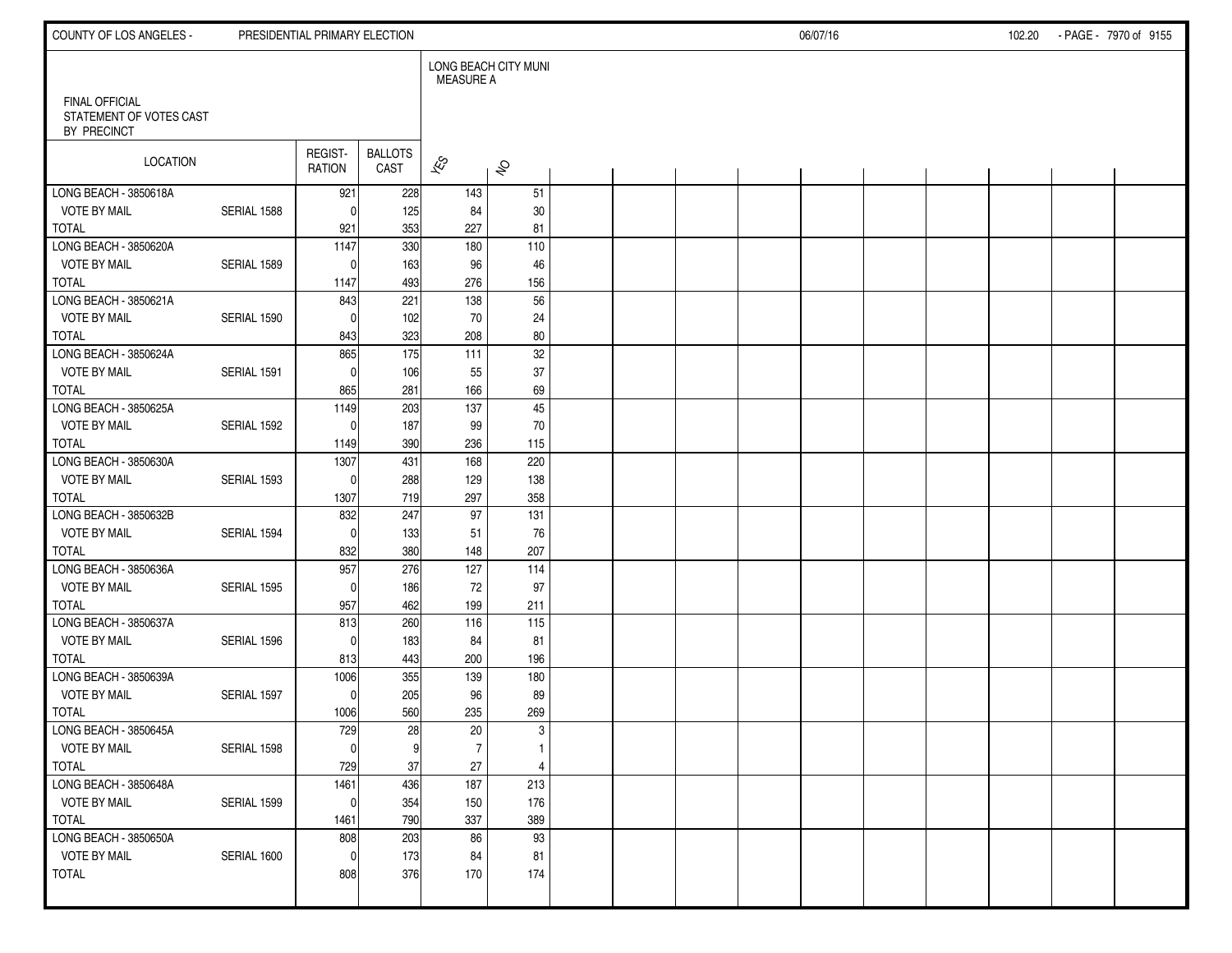| COUNTY OF LOS ANGELES -                            |             | PRESIDENTIAL PRIMARY ELECTION |                        |                                          |                     |  |  | 06/07/16 |  | 102.21 - PAGE - 7971 of 9155 |  |
|----------------------------------------------------|-------------|-------------------------------|------------------------|------------------------------------------|---------------------|--|--|----------|--|------------------------------|--|
| <b>FINAL OFFICIAL</b>                              |             |                               |                        | LONG BEACH CITY MUNI<br><b>MEASURE A</b> |                     |  |  |          |  |                              |  |
| STATEMENT OF VOTES CAST<br>BY PRECINCT             |             |                               |                        |                                          |                     |  |  |          |  |                              |  |
| LOCATION                                           |             | REGIST-<br><b>RATION</b>      | <b>BALLOTS</b><br>CAST | $\overline{\mathscr{K}}$                 | $\hat{\mathcal{S}}$ |  |  |          |  |                              |  |
| LONG BEACH - 3850660A                              |             | 1225                          | 295                    | 191                                      | 73                  |  |  |          |  |                              |  |
| <b>VOTE BY MAIL</b>                                | SERIAL 1601 | $\Omega$                      | 96                     | 60                                       | 23                  |  |  |          |  |                              |  |
| <b>TOTAL</b>                                       |             | 1225                          | 391                    | 251                                      | 96                  |  |  |          |  |                              |  |
| LONG BEACH - 3850671A                              |             | 1173                          | 247                    | 178                                      | 43                  |  |  |          |  |                              |  |
| VOTE BY MAIL                                       | SERIAL 1602 | $\Omega$                      | 118                    | 75                                       | $33\,$              |  |  |          |  |                              |  |
| <b>TOTAL</b>                                       |             | 1173                          | 365                    | 253                                      | $76\,$              |  |  |          |  |                              |  |
| LONG BEACH - 3850671C*                             |             | 19                            | <sup>0</sup>           | $\mathbf 0$                              | $\pmb{0}$           |  |  |          |  |                              |  |
| <b>VOTE BY MAIL</b>                                | SERIAL 6093 | $\Omega$                      |                        | 0                                        | 0                   |  |  |          |  |                              |  |
| <b>TOTAL</b>                                       |             | 19                            |                        | 0                                        | 0                   |  |  |          |  |                              |  |
| LONG BEACH - 3850687A                              |             | 1067                          | 131                    | 78                                       | 31                  |  |  |          |  |                              |  |
| <b>VOTE BY MAIL</b>                                | SERIAL 1603 | $\Omega$                      | 51                     | 40                                       | 8                   |  |  |          |  |                              |  |
| <b>TOTAL</b>                                       |             | 1067                          | 182                    | 118                                      | $39\,$              |  |  |          |  |                              |  |
| LONG BEACH - 3850688A                              |             | 1090                          | 252                    | 117                                      | $111$               |  |  |          |  |                              |  |
| <b>VOTE BY MAIL</b>                                | SERIAL 1604 | $\Omega$                      | 361                    | 168                                      | 163                 |  |  |          |  |                              |  |
| <b>TOTAL</b>                                       |             | 1090                          | 613                    | 285                                      | 274                 |  |  |          |  |                              |  |
| LONG BEACH - 3850701A                              |             | 878                           | 193                    | 128                                      | $37\,$              |  |  |          |  |                              |  |
| <b>VOTE BY MAIL</b>                                | SERIAL 1605 | $\Omega$                      | 99                     | 74                                       | 21                  |  |  |          |  |                              |  |
| <b>TOTAL</b>                                       |             | 878                           | 292                    | 202                                      | 58                  |  |  |          |  |                              |  |
| LONG BEACH - 3850702A                              |             | 1376                          | 203                    | 127                                      | 43                  |  |  |          |  |                              |  |
| <b>VOTE BY MAIL</b>                                | SERIAL 1606 | $\Omega$                      | 73                     | 56                                       | 15                  |  |  |          |  |                              |  |
| <b>TOTAL</b>                                       |             | 1376                          | 276                    | 183                                      | 58                  |  |  |          |  |                              |  |
| BALLOT GROUP 166 - 9990166A                        |             | O                             |                        | $\mathbf 0$                              | $\pmb{0}$           |  |  |          |  |                              |  |
| <b>VOTE BY MAIL</b>                                | SERIAL 8166 |                               |                        |                                          | 0                   |  |  |          |  |                              |  |
| <b>TOTAL</b>                                       |             |                               |                        | $\mathbf{1}$                             | 0                   |  |  |          |  |                              |  |
| BALLOT GROUP 169 - 9990169A                        |             |                               | <sup>0</sup>           | $\mathbf 0$                              | $\pmb{0}$           |  |  |          |  |                              |  |
| <b>VOTE BY MAIL</b>                                | SERIAL 8169 | O                             |                        | $\overline{2}$                           | 0                   |  |  |          |  |                              |  |
| <b>TOTAL</b>                                       |             | O                             | 2                      | $\overline{c}$                           | 0                   |  |  |          |  |                              |  |
| BALLOT GROUP 182 - 9990182A<br><b>VOTE BY MAIL</b> | SERIAL 8182 |                               | $\Omega$               | $\mathbf 0$                              | 0                   |  |  |          |  |                              |  |
|                                                    |             |                               | 24                     | 14                                       | 9                   |  |  |          |  |                              |  |
| TOTAL                                              |             |                               | 24                     | 14                                       | 9                   |  |  |          |  |                              |  |
| BALLOT GROUP 188 - 9990188A<br><b>VOTE BY MAIL</b> | SERIAL 8188 |                               |                        | 0                                        | 0<br>0              |  |  |          |  |                              |  |
| <b>TOTAL</b>                                       |             |                               |                        | 1                                        | 0                   |  |  |          |  |                              |  |
| BALLOT GROUP 204 - 9990204A                        |             |                               | $\Omega$               | $\mathbf 0$                              | $\pmb{0}$           |  |  |          |  |                              |  |
| <b>VOTE BY MAIL</b>                                | SERIAL 8204 |                               | 12                     | 5                                        | 5                   |  |  |          |  |                              |  |
| <b>TOTAL</b>                                       |             |                               | 12                     | 5                                        | 5                   |  |  |          |  |                              |  |
| BALLOT GROUP 205 - 9990205A                        |             |                               | <sup>0</sup>           | $\mathbf 0$                              | $\pmb{0}$           |  |  |          |  |                              |  |
| <b>VOTE BY MAIL</b>                                | SERIAL 8205 |                               |                        |                                          | 0                   |  |  |          |  |                              |  |
| <b>TOTAL</b>                                       |             |                               |                        |                                          | 0                   |  |  |          |  |                              |  |
|                                                    |             |                               |                        |                                          |                     |  |  |          |  |                              |  |
|                                                    |             |                               |                        |                                          |                     |  |  |          |  |                              |  |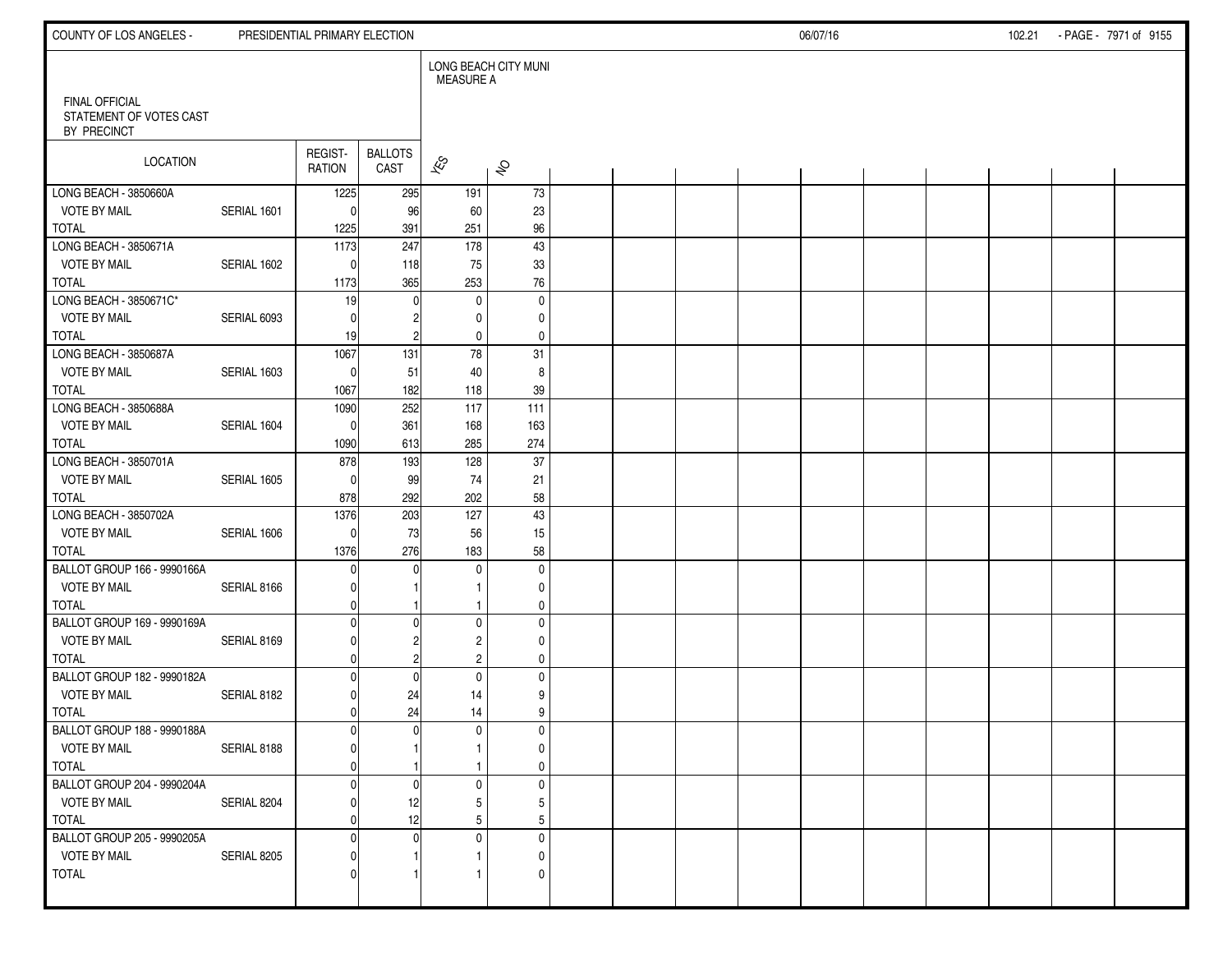| <b>COUNTY OF LOS ANGELES -</b>                                  |             | PRESIDENTIAL PRIMARY ELECTION |                |                             |                      |  |  | 06/07/16 |  | 102.22 - PAGE - 7972 of 9155 |  |
|-----------------------------------------------------------------|-------------|-------------------------------|----------------|-----------------------------|----------------------|--|--|----------|--|------------------------------|--|
|                                                                 |             |                               |                | <b>MEASURE A</b>            | LONG BEACH CITY MUNI |  |  |          |  |                              |  |
| <b>FINAL OFFICIAL</b><br>STATEMENT OF VOTES CAST<br>BY PRECINCT |             |                               |                |                             |                      |  |  |          |  |                              |  |
|                                                                 |             | REGIST-                       | <b>BALLOTS</b> |                             |                      |  |  |          |  |                              |  |
| <b>LOCATION</b>                                                 |             | <b>RATION</b>                 | CAST           | $\mathscr{E}_{\mathcal{S}}$ | $\hat{\mathcal{S}}$  |  |  |          |  |                              |  |
| BALLOT GROUP 206 - 9990206A                                     |             | 0l                            |                | 0                           | 0                    |  |  |          |  |                              |  |
| <b>VOTE BY MAIL</b>                                             | SERIAL 8206 |                               |                | 0                           |                      |  |  |          |  |                              |  |
| <b>TOTAL</b>                                                    |             |                               |                | 0                           |                      |  |  |          |  |                              |  |
| BALLOT GROUP 208 - 9990208A<br><b>VOTE BY MAIL</b>              |             |                               |                | 0<br>1                      | $\pmb{0}$            |  |  |          |  |                              |  |
| <b>TOTAL</b>                                                    | SERIAL 8208 |                               |                | 1                           |                      |  |  |          |  |                              |  |
| BALLOT GROUP 209 - 9990209A                                     |             |                               |                | 0                           | $\pmb{0}$            |  |  |          |  |                              |  |
| <b>VOTE BY MAIL</b>                                             | SERIAL 8209 |                               | 18             | 8                           | 4                    |  |  |          |  |                              |  |
| <b>TOTAL</b>                                                    |             |                               | 18             | 8                           | 4                    |  |  |          |  |                              |  |
| BALLOT GROUP 214 - 9990214A                                     |             |                               |                | 0                           | $\pmb{0}$            |  |  |          |  |                              |  |
| <b>VOTE BY MAIL</b>                                             | SERIAL 8214 |                               |                | 4                           | $\mathbf{0}$         |  |  |          |  |                              |  |
| TOTAL                                                           |             |                               |                | 4                           | 0                    |  |  |          |  |                              |  |
| BALLOT GROUP 219 - 9990219A                                     |             | 01                            |                | $\mathbf 0$                 | $\pmb{0}$            |  |  |          |  |                              |  |
| <b>VOTE BY MAIL</b>                                             | SERIAL 8219 |                               |                | $\overline{c}$              | 0                    |  |  |          |  |                              |  |
| TOTAL                                                           |             |                               |                | $\overline{c}$              | 0                    |  |  |          |  |                              |  |
|                                                                 |             |                               |                |                             |                      |  |  |          |  |                              |  |
|                                                                 |             |                               |                |                             |                      |  |  |          |  |                              |  |
|                                                                 |             |                               |                |                             |                      |  |  |          |  |                              |  |
|                                                                 |             |                               |                |                             |                      |  |  |          |  |                              |  |
|                                                                 |             |                               |                |                             |                      |  |  |          |  |                              |  |
|                                                                 |             |                               |                |                             |                      |  |  |          |  |                              |  |
|                                                                 |             |                               |                |                             |                      |  |  |          |  |                              |  |
|                                                                 |             |                               |                |                             |                      |  |  |          |  |                              |  |
|                                                                 |             |                               |                |                             |                      |  |  |          |  |                              |  |
|                                                                 |             |                               |                |                             |                      |  |  |          |  |                              |  |
|                                                                 |             |                               |                |                             |                      |  |  |          |  |                              |  |
|                                                                 |             |                               |                |                             |                      |  |  |          |  |                              |  |
|                                                                 |             |                               |                |                             |                      |  |  |          |  |                              |  |
|                                                                 |             |                               |                |                             |                      |  |  |          |  |                              |  |
|                                                                 |             |                               |                |                             |                      |  |  |          |  |                              |  |
|                                                                 |             |                               |                |                             |                      |  |  |          |  |                              |  |
|                                                                 |             |                               |                |                             |                      |  |  |          |  |                              |  |
|                                                                 |             |                               |                |                             |                      |  |  |          |  |                              |  |
|                                                                 |             |                               |                |                             |                      |  |  |          |  |                              |  |
|                                                                 |             |                               |                |                             |                      |  |  |          |  |                              |  |
|                                                                 |             |                               |                |                             |                      |  |  |          |  |                              |  |
|                                                                 |             |                               |                |                             |                      |  |  |          |  |                              |  |
|                                                                 |             |                               |                |                             |                      |  |  |          |  |                              |  |
|                                                                 |             |                               |                |                             |                      |  |  |          |  |                              |  |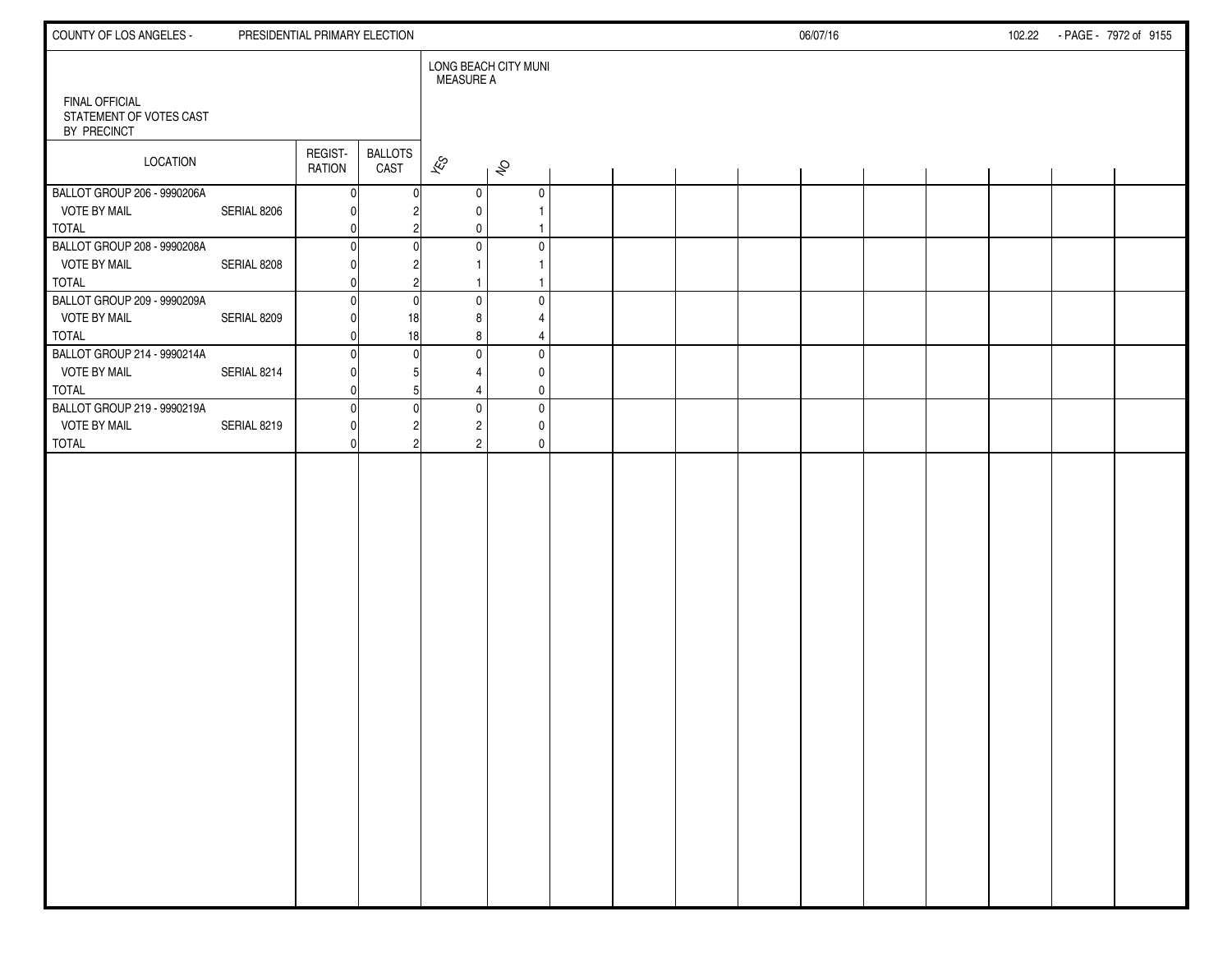| COUNTY OF LOS ANGELES -                          | PRESIDENTIAL PRIMARY ELECTION |                        |                     |                      |  |  | 06/07/16 |  | 102.23 | - PAGE - 7973 of 9155 |
|--------------------------------------------------|-------------------------------|------------------------|---------------------|----------------------|--|--|----------|--|--------|-----------------------|
| <b>FINAL OFFICIAL</b><br>STATEMENT OF VOTES CAST |                               |                        | <b>MEASURE A</b>    | LONG BEACH CITY MUNI |  |  |          |  |        |                       |
| BY PRECINCT                                      |                               |                        |                     |                      |  |  |          |  |        |                       |
| <b>LOCATION</b>                                  | REGIST-<br><b>RATION</b>      | <b>BALLOTS</b><br>CAST | $\hat{\mathcal{K}}$ | $\hat{\mathcal{S}}$  |  |  |          |  |        |                       |
| PRECINCT TOTAL                                   | 253424                        | 61896                  | 33894               | 21233                |  |  |          |  |        |                       |
| <b>VBM TOTAL</b>                                 | 0                             | 39701                  | 20995               | 14879                |  |  |          |  |        |                       |
|                                                  |                               |                        |                     |                      |  |  |          |  |        |                       |
| <b>GROUP TOTAL</b><br><b>GRAND TOTAL</b>         | 253424                        | 70<br>101667           | 39<br>54928         | 20<br>36132          |  |  |          |  |        |                       |
|                                                  |                               |                        |                     |                      |  |  |          |  |        |                       |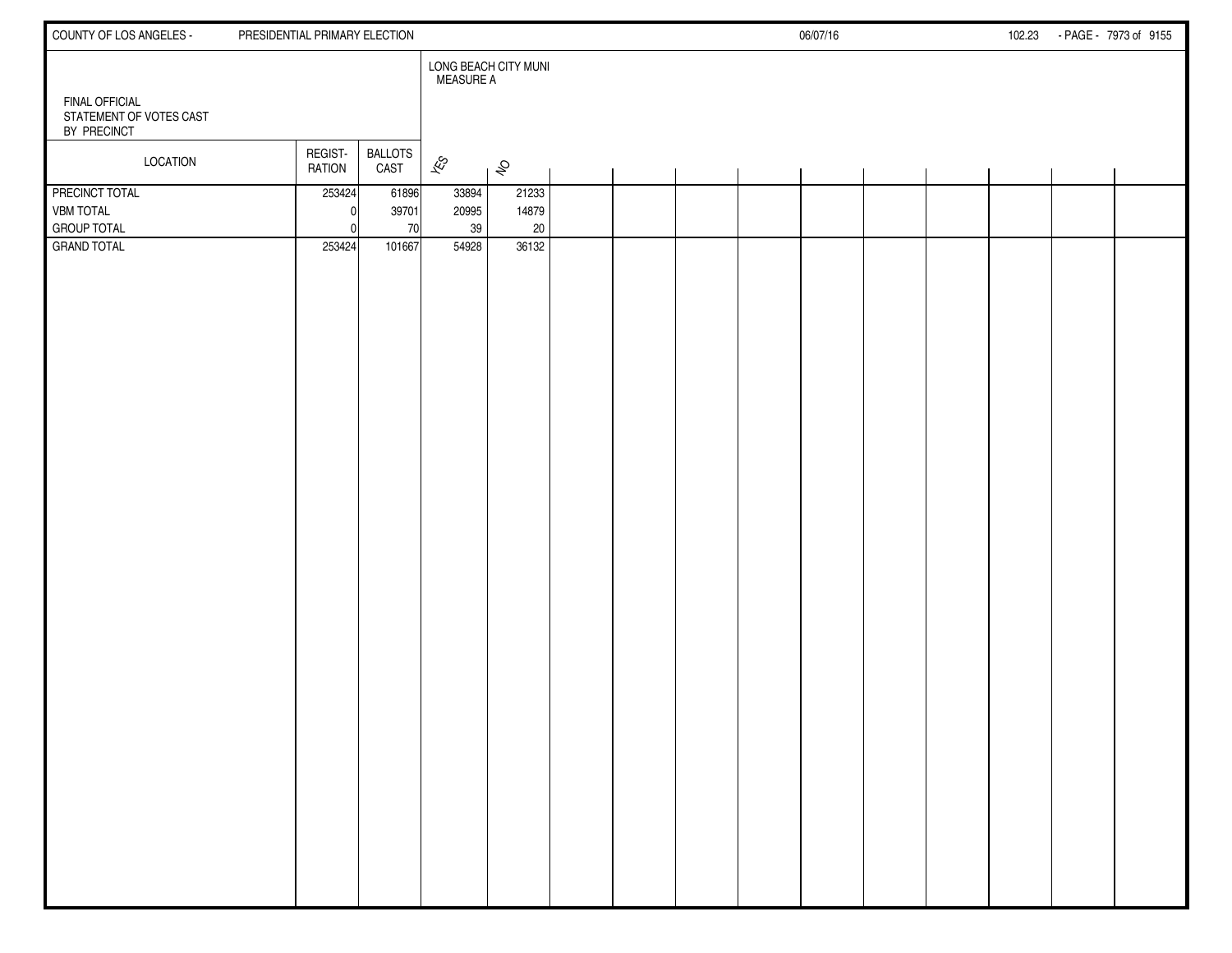| COUNTY OF LOS ANGELES -                      |             | PRESIDENTIAL PRIMARY ELECTION |                        |                                          |                     |  |  | 06/07/16 |  | 103.1 | - PAGE - 7974 of 9155 |  |
|----------------------------------------------|-------------|-------------------------------|------------------------|------------------------------------------|---------------------|--|--|----------|--|-------|-----------------------|--|
| <b>FINAL OFFICIAL</b>                        |             |                               |                        | LONG BEACH CITY MUNI<br><b>MEASURE B</b> |                     |  |  |          |  |       |                       |  |
| STATEMENT OF VOTES CAST<br>BY PRECINCT       |             |                               |                        |                                          |                     |  |  |          |  |       |                       |  |
| LOCATION                                     |             | REGIST-<br>RATION             | <b>BALLOTS</b><br>CAST | $\overline{\mathcal{K}}$ S               | $\hat{\mathcal{S}}$ |  |  |          |  |       |                       |  |
| LONG BEACH - 3850001A                        |             | 1080                          | 233                    | 153                                      | 43                  |  |  |          |  |       |                       |  |
| <b>VOTE BY MAIL</b>                          | SERIAL 1358 | $\Omega$                      | 98                     | 75                                       | 13                  |  |  |          |  |       |                       |  |
| <b>TOTAL</b>                                 |             | 1080                          | 331                    | 228                                      | 56                  |  |  |          |  |       |                       |  |
| LONG BEACH - 3850001C*                       |             |                               |                        | 0                                        | 0                   |  |  |          |  |       |                       |  |
| <b>VOTE BY MAIL</b>                          | SERIAL 6066 |                               |                        |                                          | 0                   |  |  |          |  |       |                       |  |
| <b>TOTAL</b>                                 |             |                               |                        | $\mathbf{1}$                             | 0                   |  |  |          |  |       |                       |  |
| LONG BEACH - 3850003A                        |             | 353                           | 50                     | 25                                       | 12                  |  |  |          |  |       |                       |  |
| <b>VOTE BY MAIL</b>                          | SERIAL 1359 | $\Omega$                      |                        | $\mathbf{1}$                             | 3                   |  |  |          |  |       |                       |  |
| <b>TOTAL</b>                                 |             | 353                           | 54                     | 26                                       | 15                  |  |  |          |  |       |                       |  |
| LONG BEACH - 3850004A                        |             | 1211                          | 331                    | 181                                      | 102                 |  |  |          |  |       |                       |  |
| <b>VOTE BY MAIL</b>                          | SERIAL 1360 | $\Omega$                      | 105                    | 59                                       | 37                  |  |  |          |  |       |                       |  |
| <b>TOTAL</b>                                 |             | 1211                          | 436                    | 240                                      | 139                 |  |  |          |  |       |                       |  |
| LONG BEACH - 3850005A                        |             | 1052                          | 282                    | 161                                      | 92                  |  |  |          |  |       |                       |  |
| <b>VOTE BY MAIL</b>                          | SERIAL 1361 | $\Omega$                      | 68                     | 44                                       | 20                  |  |  |          |  |       |                       |  |
| <b>TOTAL</b>                                 |             | 1052                          | 350                    | 205                                      | 112                 |  |  |          |  |       |                       |  |
| LONG BEACH - 3850007A                        |             | 1294                          | 237                    | 148                                      | 54                  |  |  |          |  |       |                       |  |
| <b>VOTE BY MAIL</b>                          | SERIAL 1362 | $\Omega$                      | 180                    | 118                                      | 43                  |  |  |          |  |       |                       |  |
| <b>TOTAL</b>                                 |             | 1294                          | 417                    | 266                                      | 97                  |  |  |          |  |       |                       |  |
| LONG BEACH - 3850008A                        |             | 1409                          | 419                    | 266                                      | 109                 |  |  |          |  |       |                       |  |
| <b>VOTE BY MAIL</b>                          | SERIAL 1363 | $\Omega$                      | 129                    | 73                                       | 44                  |  |  |          |  |       |                       |  |
| <b>TOTAL</b>                                 |             | 1409                          | 548                    | 339                                      | 153                 |  |  |          |  |       |                       |  |
| LONG BEACH - 3850009A                        |             | 1120                          | 296                    | 173                                      | 75                  |  |  |          |  |       |                       |  |
| <b>VOTE BY MAIL</b>                          | SERIAL 1364 | $\Omega$                      | 96                     | 59                                       | 29                  |  |  |          |  |       |                       |  |
| <b>TOTAL</b>                                 |             | 1120                          | 392                    | 232                                      | 104<br>76           |  |  |          |  |       |                       |  |
| LONG BEACH - 3850010A<br><b>VOTE BY MAIL</b> |             | 1336<br>$\mathbf{0}$          | 320                    | 197                                      |                     |  |  |          |  |       |                       |  |
|                                              | SERIAL 1365 |                               | 110<br>430             | 71                                       | 30<br>106           |  |  |          |  |       |                       |  |
| <b>TOTAL</b><br>LONG BEACH - 3850012A        |             | 1336                          | 328                    | 268<br>177                               | 112                 |  |  |          |  |       |                       |  |
| <b>VOTE BY MAIL</b>                          | SERIAL 1366 | 1504<br>$\Omega$              | 301                    | 162                                      | 116                 |  |  |          |  |       |                       |  |
|                                              |             | 1504                          | 629                    | 339                                      | 228                 |  |  |          |  |       |                       |  |
| TOTAL<br>LONG BEACH - 3850013A               |             |                               |                        |                                          |                     |  |  |          |  |       |                       |  |
| <b>VOTE BY MAIL</b>                          | SERIAL 1367 | 1227<br>$\Omega$              | 212<br>122             | 130<br>75                                | 61<br>34            |  |  |          |  |       |                       |  |
| <b>TOTAL</b>                                 |             | 1227                          | 334                    | 205                                      | 95                  |  |  |          |  |       |                       |  |
| LONG BEACH - 3850015A                        |             | 1089                          | 202                    | 130                                      | 45                  |  |  |          |  |       |                       |  |
| <b>VOTE BY MAIL</b>                          | SERIAL 1368 | $\mathbf 0$                   | 86                     | 56                                       | 23                  |  |  |          |  |       |                       |  |
| <b>TOTAL</b>                                 |             | 1089                          | 288                    | 186                                      | 68                  |  |  |          |  |       |                       |  |
| LONG BEACH - 3850016A                        |             | 1174                          | 261                    | 153                                      | $\overline{71}$     |  |  |          |  |       |                       |  |
| <b>VOTE BY MAIL</b>                          | SERIAL 1369 | $\mathbf 0$                   | 150                    | 91                                       | 47                  |  |  |          |  |       |                       |  |
| <b>TOTAL</b>                                 |             | 1174                          | 411                    | 244                                      | 118                 |  |  |          |  |       |                       |  |
|                                              |             |                               |                        |                                          |                     |  |  |          |  |       |                       |  |
|                                              |             |                               |                        |                                          |                     |  |  |          |  |       |                       |  |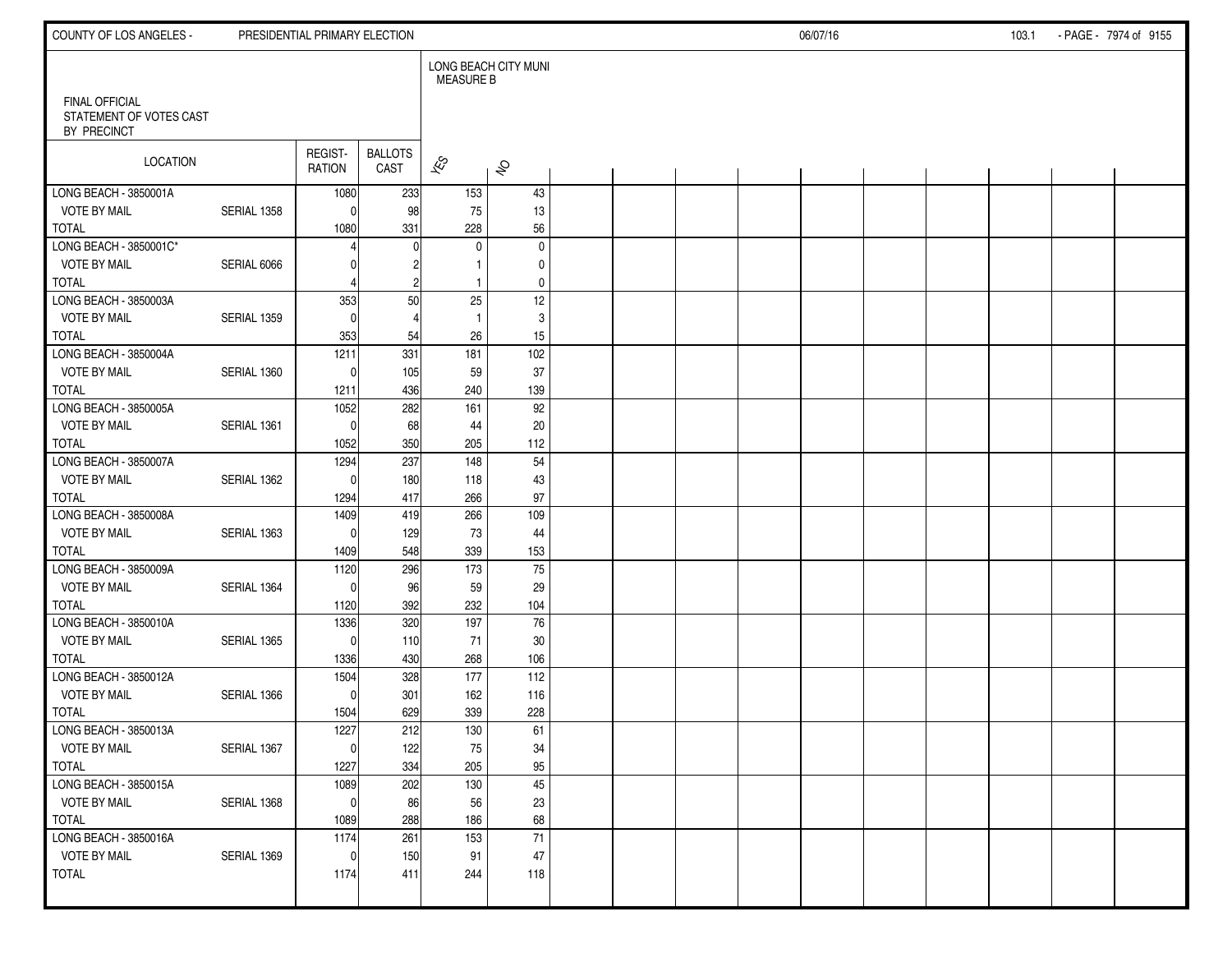| COUNTY OF LOS ANGELES -                          |             | PRESIDENTIAL PRIMARY ELECTION |                        |                                          |                     |  |  | 06/07/16 |  | 103.2 | - PAGE - 7975 of 9155 |  |
|--------------------------------------------------|-------------|-------------------------------|------------------------|------------------------------------------|---------------------|--|--|----------|--|-------|-----------------------|--|
| <b>FINAL OFFICIAL</b><br>STATEMENT OF VOTES CAST |             |                               |                        | LONG BEACH CITY MUNI<br><b>MEASURE B</b> |                     |  |  |          |  |       |                       |  |
| BY PRECINCT                                      |             |                               |                        |                                          |                     |  |  |          |  |       |                       |  |
| LOCATION                                         |             | REGIST-<br>RATION             | <b>BALLOTS</b><br>CAST | $\overline{\mathcal{K}}$ S               | $\hat{\mathcal{S}}$ |  |  |          |  |       |                       |  |
| LONG BEACH - 3850017B                            |             | 911                           | 162                    | 88                                       | 50                  |  |  |          |  |       |                       |  |
| <b>VOTE BY MAIL</b>                              | SERIAL 1370 | $\Omega$                      | 84                     | 55                                       | 21                  |  |  |          |  |       |                       |  |
| <b>TOTAL</b>                                     |             | 911                           | 246                    | 143                                      | 71                  |  |  |          |  |       |                       |  |
| LONG BEACH - 3850020A                            |             | 1061                          | 233                    | 149                                      | 52                  |  |  |          |  |       |                       |  |
| <b>VOTE BY MAIL</b>                              | SERIAL 1371 | $\Omega$                      | 113                    | 55                                       | 40                  |  |  |          |  |       |                       |  |
| <b>TOTAL</b>                                     |             | 1061                          | 346                    | 204                                      | 92                  |  |  |          |  |       |                       |  |
| LONG BEACH - 3850020B                            |             | 851                           | 211                    | 128                                      | 63                  |  |  |          |  |       |                       |  |
| <b>VOTE BY MAIL</b>                              | SERIAL 1372 | $\Omega$                      | 95                     | 45                                       | 40                  |  |  |          |  |       |                       |  |
| <b>TOTAL</b>                                     |             | 851                           | 306                    | 173                                      | 103                 |  |  |          |  |       |                       |  |
| LONG BEACH - 3850021B                            |             | 799                           | 199                    | 119                                      | 47                  |  |  |          |  |       |                       |  |
| <b>VOTE BY MAIL</b>                              | SERIAL 1373 | $\Omega$                      | 51                     | 33                                       | 9                   |  |  |          |  |       |                       |  |
| <b>TOTAL</b>                                     |             | 799                           | 250                    | 152                                      | 56                  |  |  |          |  |       |                       |  |
| LONG BEACH - 3850024A                            |             | 1160                          | 261                    | 153                                      | 86                  |  |  |          |  |       |                       |  |
| <b>VOTE BY MAIL</b>                              | SERIAL 1374 | $\Omega$                      | 127                    | 81                                       | 42                  |  |  |          |  |       |                       |  |
| <b>TOTAL</b>                                     |             | 1160                          | 388                    | 234                                      | 128                 |  |  |          |  |       |                       |  |
| LONG BEACH - 3850025A                            |             | 1054                          | 125                    | 74                                       | 34                  |  |  |          |  |       |                       |  |
| <b>VOTE BY MAIL</b>                              | SERIAL 1375 | $\Omega$                      | 85                     | 55                                       | 17                  |  |  |          |  |       |                       |  |
| <b>TOTAL</b>                                     |             | 1054                          | 210                    | 129                                      | 51                  |  |  |          |  |       |                       |  |
| LONG BEACH - 3850026A                            |             | 899                           | 245                    | 142                                      | 68                  |  |  |          |  |       |                       |  |
| <b>VOTE BY MAIL</b>                              | SERIAL 1376 | $\Omega$                      | 66                     | 38                                       | 22                  |  |  |          |  |       |                       |  |
| <b>TOTAL</b>                                     |             | 899                           | 311                    | 180                                      | 90                  |  |  |          |  |       |                       |  |
| LONG BEACH - 3850027D                            |             | 706                           | 164                    | 93                                       | 51                  |  |  |          |  |       |                       |  |
| <b>VOTE BY MAIL</b>                              | SERIAL 1377 | $\Omega$                      | 47                     | 26                                       | 16                  |  |  |          |  |       |                       |  |
| <b>TOTAL</b>                                     |             | 706                           | 211                    | 119                                      | 67                  |  |  |          |  |       |                       |  |
| LONG BEACH - 3850029A                            |             | 753<br>$\Omega$               | 142                    | 94                                       | 38                  |  |  |          |  |       |                       |  |
| <b>VOTE BY MAIL</b>                              | SERIAL 1378 | 753                           | 86<br>228              | 52<br>146                                | 29                  |  |  |          |  |       |                       |  |
| <b>TOTAL</b><br>LONG BEACH - 3850030A            |             | 1262                          | 315                    | 167                                      | 67<br>89            |  |  |          |  |       |                       |  |
| <b>VOTE BY MAIL</b>                              | SERIAL 1379 | $\Omega$                      | 149                    | 94                                       | 37                  |  |  |          |  |       |                       |  |
|                                                  |             | 1262                          | 464                    | 261                                      | 126                 |  |  |          |  |       |                       |  |
| TOTAL<br>LONG BEACH - 3850031B                   |             | 747                           | 151                    | 95                                       | 35                  |  |  |          |  |       |                       |  |
| <b>VOTE BY MAIL</b>                              | SERIAL 1380 | $\Omega$                      | 76                     | 46                                       | 19                  |  |  |          |  |       |                       |  |
| <b>TOTAL</b>                                     |             | 747                           | 227                    | 141                                      | 54                  |  |  |          |  |       |                       |  |
| LONG BEACH - 3850032A                            |             | 658                           | 128                    | 81                                       | 31                  |  |  |          |  |       |                       |  |
| <b>VOTE BY MAIL</b>                              | SERIAL 1381 | $\Omega$                      | 32                     | 22                                       | $\overline{7}$      |  |  |          |  |       |                       |  |
| <b>TOTAL</b>                                     |             | 658                           | 160                    | 103                                      | $38\,$              |  |  |          |  |       |                       |  |
| LONG BEACH - 3850032B                            |             | 1012                          | 218                    | 132                                      | 56                  |  |  |          |  |       |                       |  |
| <b>VOTE BY MAIL</b>                              | SERIAL 1382 | $\mathbf{0}$                  | 86                     | 55                                       | 23                  |  |  |          |  |       |                       |  |
| <b>TOTAL</b>                                     |             | 1012                          | 304                    | 187                                      | 79                  |  |  |          |  |       |                       |  |
|                                                  |             |                               |                        |                                          |                     |  |  |          |  |       |                       |  |
|                                                  |             |                               |                        |                                          |                     |  |  |          |  |       |                       |  |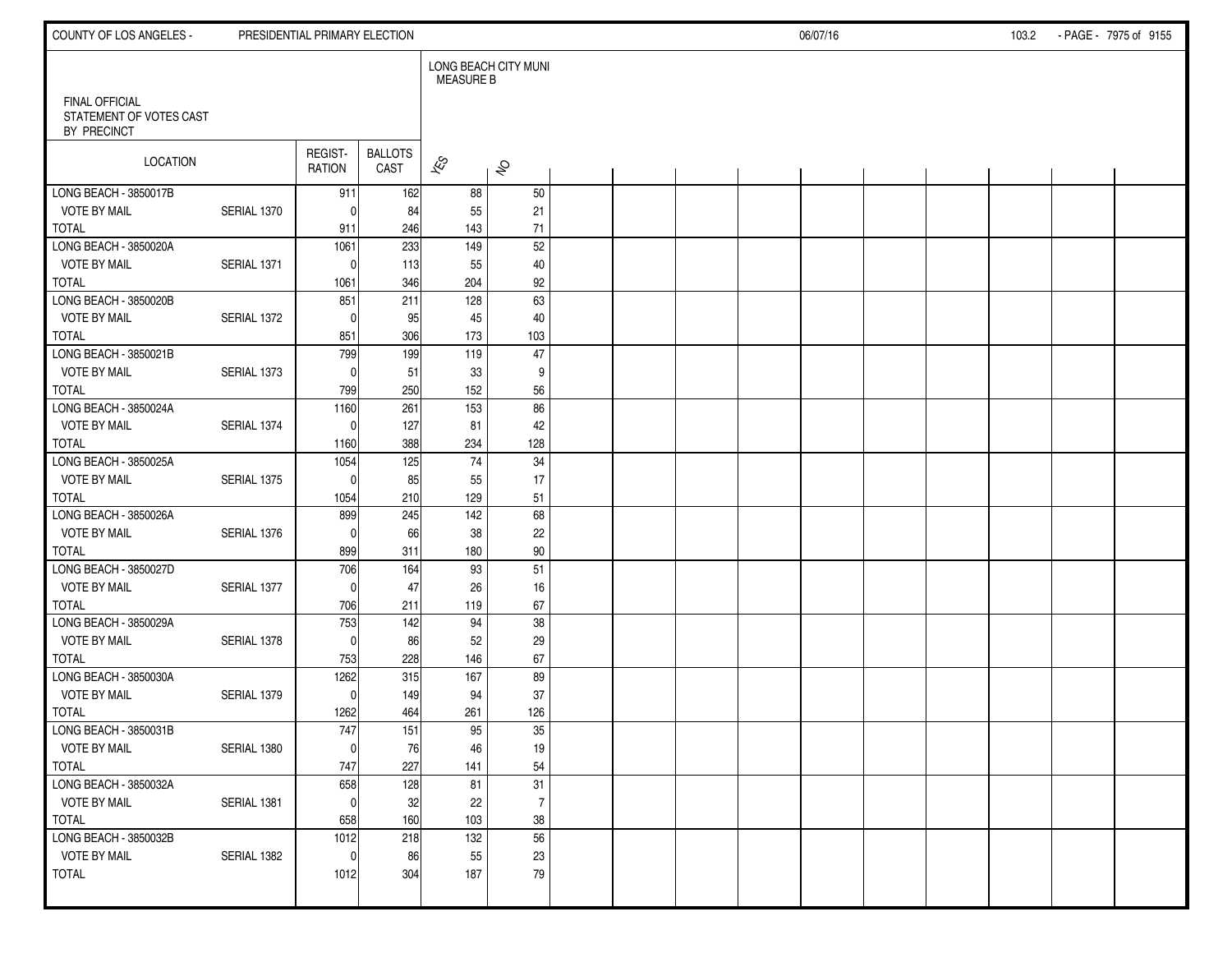| COUNTY OF LOS ANGELES -                                         |             | PRESIDENTIAL PRIMARY ELECTION |                        |                          |                      |  |  | 06/07/16 |  | 103.3 | - PAGE - 7976 of 9155 |  |
|-----------------------------------------------------------------|-------------|-------------------------------|------------------------|--------------------------|----------------------|--|--|----------|--|-------|-----------------------|--|
|                                                                 |             |                               |                        | <b>MEASURE B</b>         | LONG BEACH CITY MUNI |  |  |          |  |       |                       |  |
| <b>FINAL OFFICIAL</b><br>STATEMENT OF VOTES CAST<br>BY PRECINCT |             |                               |                        |                          |                      |  |  |          |  |       |                       |  |
| LOCATION                                                        |             | REGIST-<br>RATION             | <b>BALLOTS</b><br>CAST | $\overline{\mathscr{K}}$ | $\hat{\mathcal{S}}$  |  |  |          |  |       |                       |  |
| LONG BEACH - 3850033A                                           |             | 778                           | 187                    | 86                       | 76                   |  |  |          |  |       |                       |  |
| <b>VOTE BY MAIL</b>                                             | SERIAL 1383 | $\Omega$                      | 87                     | 43                       | 35                   |  |  |          |  |       |                       |  |
| <b>TOTAL</b>                                                    |             | 778                           | 274                    | 129                      | 111                  |  |  |          |  |       |                       |  |
| LONG BEACH - 3850034A                                           |             | 1096                          | 197                    | 115                      | 52                   |  |  |          |  |       |                       |  |
| <b>VOTE BY MAIL</b>                                             | SERIAL 1384 | $\Omega$                      | 92                     | 54                       | 22                   |  |  |          |  |       |                       |  |
| <b>TOTAL</b>                                                    |             | 1096                          | 289                    | 169                      | 74                   |  |  |          |  |       |                       |  |
| LONG BEACH - 3850035A                                           |             | 851                           | 236                    | 111                      | 93                   |  |  |          |  |       |                       |  |
| <b>VOTE BY MAIL</b>                                             | SERIAL 1385 | $\Omega$                      | 105                    | 44                       | 47                   |  |  |          |  |       |                       |  |
| <b>TOTAL</b>                                                    |             | 851                           | 341                    | 155                      | 140                  |  |  |          |  |       |                       |  |
| LONG BEACH - 3850035F*                                          |             | 43                            | $\Omega$               | $\mathbf 0$              | $\mathbf 0$          |  |  |          |  |       |                       |  |
| <b>VOTE BY MAIL</b>                                             | SERIAL 6068 | $\Omega$                      | 15                     | 10                       | 5                    |  |  |          |  |       |                       |  |
| <b>TOTAL</b>                                                    |             | 43                            | 15                     | $10\,$                   | 5                    |  |  |          |  |       |                       |  |
| LONG BEACH - 3850036A                                           |             | 931                           | 237                    | 128                      | 72                   |  |  |          |  |       |                       |  |
| <b>VOTE BY MAIL</b>                                             | SERIAL 1386 | $\mathbf{0}$                  | 158                    | 94                       | 43                   |  |  |          |  |       |                       |  |
| <b>TOTAL</b>                                                    |             | 931                           | 395                    | 222                      | 115                  |  |  |          |  |       |                       |  |
| LONG BEACH - 3850037A                                           |             | 1287                          | 254                    | 154                      | $72\,$               |  |  |          |  |       |                       |  |
| <b>VOTE BY MAIL</b>                                             | SERIAL 1387 | $\mathbf{0}$                  | 78                     | 40                       | 26                   |  |  |          |  |       |                       |  |
| <b>TOTAL</b>                                                    |             | 1287                          | 332                    | 194                      | 98                   |  |  |          |  |       |                       |  |
| LONG BEACH - 3850038A                                           |             | 972                           | 156                    | 110                      | 22                   |  |  |          |  |       |                       |  |
| <b>VOTE BY MAIL</b>                                             | SERIAL 1388 | $\Omega$                      | 67                     | 47                       | 11                   |  |  |          |  |       |                       |  |
| <b>TOTAL</b>                                                    |             | 972                           | 223                    | 157                      | $33\,$               |  |  |          |  |       |                       |  |
| LONG BEACH - 3850039A                                           |             | 957                           | 169                    | 116                      | $\overline{36}$      |  |  |          |  |       |                       |  |
| <b>VOTE BY MAIL</b>                                             | SERIAL 1389 | $\Omega$                      | 66                     | 35                       | 22                   |  |  |          |  |       |                       |  |
| <b>TOTAL</b>                                                    |             | 957                           | 235                    | 151                      | 58                   |  |  |          |  |       |                       |  |
| LONG BEACH - 3850040A                                           |             | 1205                          | 186                    | 106                      | 49                   |  |  |          |  |       |                       |  |
| <b>VOTE BY MAIL</b>                                             | SERIAL 1390 | $\mathbf{0}$                  | 80                     | 45                       | 26                   |  |  |          |  |       |                       |  |
| <b>TOTAL</b><br>LONG BEACH - 3850041A                           |             | 1205                          | 266                    | 151                      | 75                   |  |  |          |  |       |                       |  |
| VOTE BY MAIL                                                    | SERIAL 1391 | 707<br>$\Omega$               | 132                    | 75                       | 40                   |  |  |          |  |       |                       |  |
|                                                                 |             |                               | 54<br>186              | 33                       | 15                   |  |  |          |  |       |                       |  |
| TOTAL                                                           |             | 707                           |                        | 108                      | 55                   |  |  |          |  |       |                       |  |
| LONG BEACH - 3850042A<br><b>VOTE BY MAIL</b>                    | SERIAL 1392 | 869<br>$\Omega$               | 187<br>144             | 104                      | 56<br>57             |  |  |          |  |       |                       |  |
| <b>TOTAL</b>                                                    |             |                               | 331                    | $72\,$<br>176            | 113                  |  |  |          |  |       |                       |  |
| LONG BEACH - 3850043A                                           |             | 869<br>955                    | 227                    | 113                      | 86                   |  |  |          |  |       |                       |  |
| <b>VOTE BY MAIL</b>                                             | SERIAL 1393 | $\Omega$                      | 130                    | 62                       | 52                   |  |  |          |  |       |                       |  |
| <b>TOTAL</b>                                                    |             | 955                           | 357                    | 175                      | 138                  |  |  |          |  |       |                       |  |
| LONG BEACH - 3850044D                                           |             | 1078                          | 331                    | 174                      | 125                  |  |  |          |  |       |                       |  |
| <b>VOTE BY MAIL</b>                                             | SERIAL 1394 | $\cap$                        | 265                    | 118                      | 130                  |  |  |          |  |       |                       |  |
| <b>TOTAL</b>                                                    |             | 1078                          | 596                    | 292                      | 255                  |  |  |          |  |       |                       |  |
|                                                                 |             |                               |                        |                          |                      |  |  |          |  |       |                       |  |
|                                                                 |             |                               |                        |                          |                      |  |  |          |  |       |                       |  |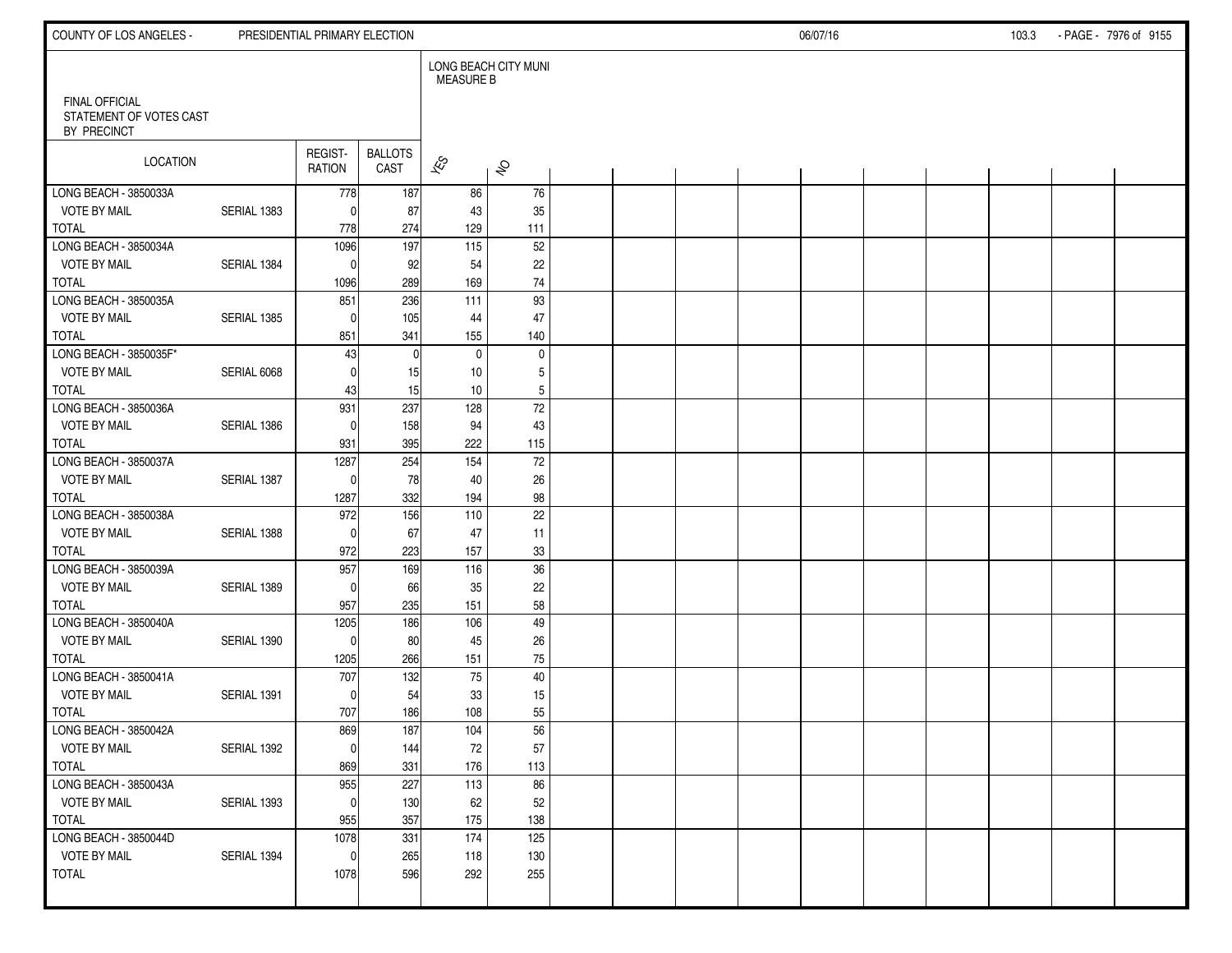| COUNTY OF LOS ANGELES -                          |             | PRESIDENTIAL PRIMARY ELECTION |                        |                                          |                              |  |  | 06/07/16 |  | 103.4 | - PAGE 7977 of 9155 |  |
|--------------------------------------------------|-------------|-------------------------------|------------------------|------------------------------------------|------------------------------|--|--|----------|--|-------|---------------------|--|
| <b>FINAL OFFICIAL</b><br>STATEMENT OF VOTES CAST |             |                               |                        | LONG BEACH CITY MUNI<br><b>MEASURE B</b> |                              |  |  |          |  |       |                     |  |
| BY PRECINCT                                      |             |                               |                        |                                          |                              |  |  |          |  |       |                     |  |
| LOCATION                                         |             | REGIST-<br><b>RATION</b>      | <b>BALLOTS</b><br>CAST | $\overline{\mathcal{K}}$ S               | $\hat{\mathcal{S}}$          |  |  |          |  |       |                     |  |
| LONG BEACH - 3850045A*                           |             | 0                             | 0                      | 0                                        | 0                            |  |  |          |  |       |                     |  |
| <b>VOTE BY MAIL</b>                              | SERIAL 6070 | O                             |                        | 1                                        | 0                            |  |  |          |  |       |                     |  |
| <b>TOTAL</b>                                     |             | $\Omega$                      |                        | $\mathbf{1}$                             | 0                            |  |  |          |  |       |                     |  |
| LONG BEACH - 3850045B                            |             | 406                           | 114                    | 56                                       | 45                           |  |  |          |  |       |                     |  |
| <b>VOTE BY MAIL</b>                              | SERIAL 1395 | $\Omega$                      | 68                     | 42                                       | 17                           |  |  |          |  |       |                     |  |
| <b>TOTAL</b>                                     |             | 406                           | 182                    | 98                                       | 62                           |  |  |          |  |       |                     |  |
| LONG BEACH - 3850045C*<br><b>VOTE BY MAIL</b>    |             | $\Omega$                      |                        | $\mathbf 0$                              | $\pmb{0}$                    |  |  |          |  |       |                     |  |
| <b>TOTAL</b>                                     | SERIAL 6071 | 0                             |                        | 0<br>0                                   | $\mathbf{1}$<br>$\mathbf{1}$ |  |  |          |  |       |                     |  |
| LONG BEACH - 3850045H                            |             | 553                           | 170                    | 78                                       | 77                           |  |  |          |  |       |                     |  |
| <b>VOTE BY MAIL</b>                              | SERIAL 1396 | $\Omega$                      | 79                     | 37                                       | $35\,$                       |  |  |          |  |       |                     |  |
| <b>TOTAL</b>                                     |             | 553                           | 249                    | 115                                      | 112                          |  |  |          |  |       |                     |  |
| LONG BEACH - 3850045J*                           |             | 26                            | 0                      | $\mathbf 0$                              | $\mathbf 0$                  |  |  |          |  |       |                     |  |
| <b>VOTE BY MAIL</b>                              | SERIAL 6072 | $\mathbf{0}$                  |                        | 3                                        | 3                            |  |  |          |  |       |                     |  |
| <b>TOTAL</b>                                     |             | 26                            | 9                      | 3                                        | 3                            |  |  |          |  |       |                     |  |
| LONG BEACH - 3850046A                            |             | 765                           | 154                    | 99                                       | 43                           |  |  |          |  |       |                     |  |
| <b>VOTE BY MAIL</b>                              | SERIAL 1397 | $\Omega$                      | 50                     | 28                                       | 13                           |  |  |          |  |       |                     |  |
| <b>TOTAL</b>                                     |             | 765                           | 204                    | 127                                      | 56                           |  |  |          |  |       |                     |  |
| LONG BEACH - 3850047A                            |             | 1337                          | 224                    | 144                                      | 48                           |  |  |          |  |       |                     |  |
| <b>VOTE BY MAIL</b>                              | SERIAL 1398 | 0                             | 106                    | 62                                       | $33\,$                       |  |  |          |  |       |                     |  |
| <b>TOTAL</b>                                     |             | 1337                          | 330                    | 206                                      | 81                           |  |  |          |  |       |                     |  |
| LONG BEACH - 3850048A                            |             | 794                           | 252                    | 133                                      | 106                          |  |  |          |  |       |                     |  |
| <b>VOTE BY MAIL</b>                              | SERIAL 1399 | $\Omega$                      | 162                    | 90                                       | 52                           |  |  |          |  |       |                     |  |
| <b>TOTAL</b>                                     |             | 794                           | 414                    | 223                                      | 158                          |  |  |          |  |       |                     |  |
| LONG BEACH - 3850049A                            |             | 1170                          | 289                    | 162                                      | 77                           |  |  |          |  |       |                     |  |
| <b>VOTE BY MAIL</b>                              | SERIAL 1400 | $\mathbf{0}$                  | 153                    | 78                                       | 58                           |  |  |          |  |       |                     |  |
| <b>TOTAL</b>                                     |             | 1170                          | 442                    | 240                                      | 135                          |  |  |          |  |       |                     |  |
| LONG BEACH - 3850052A                            |             | 804                           | 267                    | 124                                      | 117                          |  |  |          |  |       |                     |  |
| <b>VOTE BY MAIL</b>                              | SERIAL 1401 | $\Omega$                      | 172                    | 76                                       | 79                           |  |  |          |  |       |                     |  |
| TOTAL                                            |             | 804                           | 439<br>01              | 200                                      | 196                          |  |  |          |  |       |                     |  |
| LONG BEACH - 3850052C*<br><b>VOTE BY MAIL</b>    | SERIAL 6073 | 19<br>$\Omega$                |                        | 0<br>$\overline{c}$                      | 0<br>6                       |  |  |          |  |       |                     |  |
| <b>TOTAL</b>                                     |             | 19                            | 8                      | $\overline{c}$                           | 6                            |  |  |          |  |       |                     |  |
| LONG BEACH - 3850053A                            |             | 1133                          | 223                    | 129                                      | 65                           |  |  |          |  |       |                     |  |
| <b>VOTE BY MAIL</b>                              | SERIAL 1402 | $\mathbf{0}$                  | 215                    | 115                                      | 75                           |  |  |          |  |       |                     |  |
| <b>TOTAL</b>                                     |             | 1133                          | 438                    | 244                                      | 140                          |  |  |          |  |       |                     |  |
| LONG BEACH - 3850055A                            |             | 992                           | 236                    | 120                                      | 94                           |  |  |          |  |       |                     |  |
| <b>VOTE BY MAIL</b>                              | SERIAL 1403 | $\Omega$                      | 177                    | 83                                       | 76                           |  |  |          |  |       |                     |  |
| <b>TOTAL</b>                                     |             | 992                           | 413                    | 203                                      | 170                          |  |  |          |  |       |                     |  |
|                                                  |             |                               |                        |                                          |                              |  |  |          |  |       |                     |  |
|                                                  |             |                               |                        |                                          |                              |  |  |          |  |       |                     |  |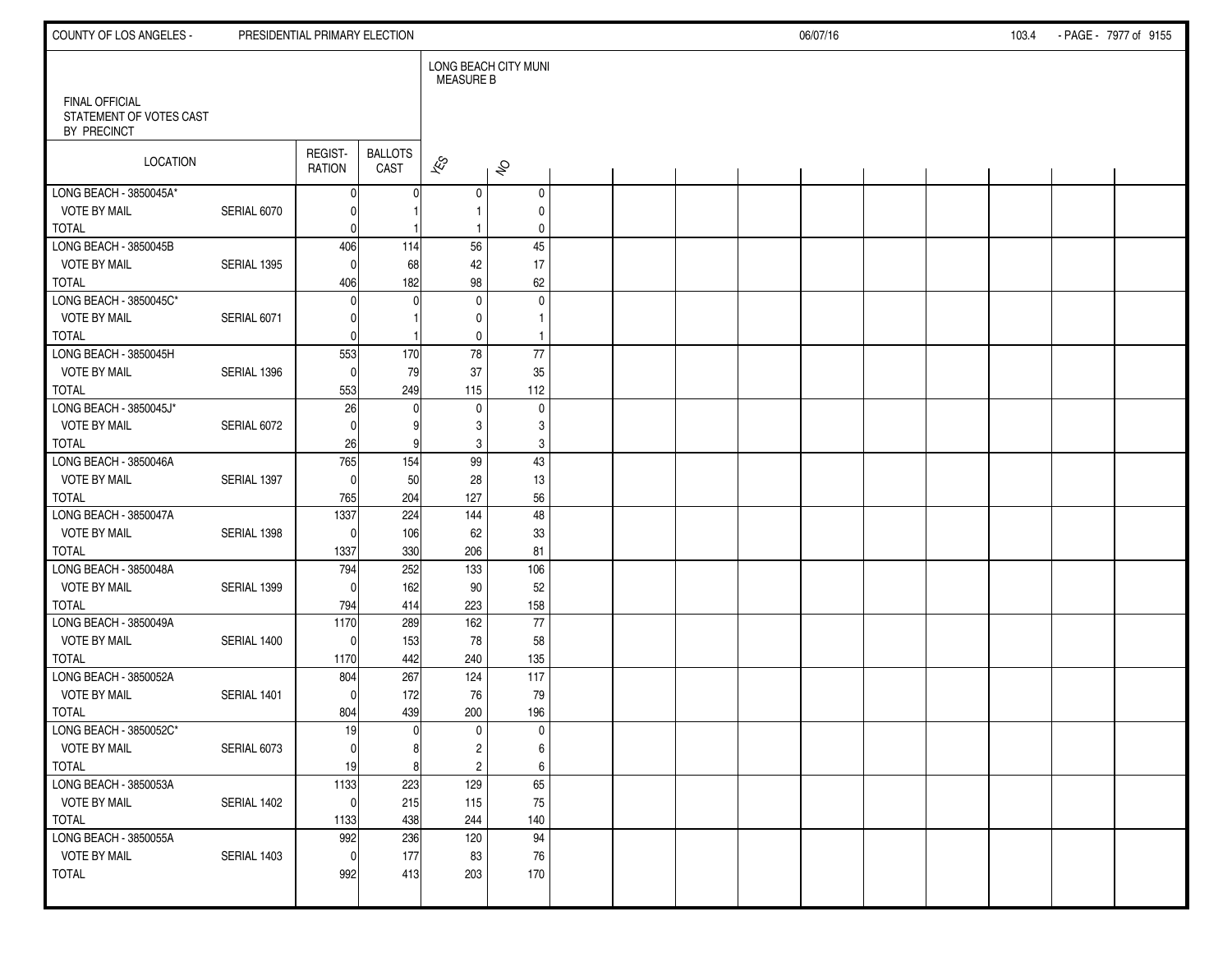| COUNTY OF LOS ANGELES -                          |             | PRESIDENTIAL PRIMARY ELECTION |                        |                  |                      |  |  | 06/07/16 |  | 103.5 | - PAGE - 7978 of 9155 |  |
|--------------------------------------------------|-------------|-------------------------------|------------------------|------------------|----------------------|--|--|----------|--|-------|-----------------------|--|
| <b>FINAL OFFICIAL</b><br>STATEMENT OF VOTES CAST |             |                               |                        | <b>MEASURE B</b> | LONG BEACH CITY MUNI |  |  |          |  |       |                       |  |
| BY PRECINCT                                      |             |                               |                        |                  |                      |  |  |          |  |       |                       |  |
| LOCATION                                         |             | REGIST-<br><b>RATION</b>      | <b>BALLOTS</b><br>CAST | $\approx$        | $\hat{\mathcal{S}}$  |  |  |          |  |       |                       |  |
| LONG BEACH - 3850057C                            |             | 712                           | 189                    | 125              | 40                   |  |  |          |  |       |                       |  |
| <b>VOTE BY MAIL</b>                              | SERIAL 1404 | $\Omega$                      | 89                     | 48               | 30                   |  |  |          |  |       |                       |  |
| <b>TOTAL</b>                                     |             | 712                           | 278                    | 173              | 70                   |  |  |          |  |       |                       |  |
| LONG BEACH - 3850058A                            |             | 612                           | 126                    | 84               | 27                   |  |  |          |  |       |                       |  |
| <b>VOTE BY MAIL</b>                              | SERIAL 1405 | $\Omega$                      | 38                     | 19               | 16                   |  |  |          |  |       |                       |  |
| <b>TOTAL</b>                                     |             | 612                           | 164                    | 103              | 43                   |  |  |          |  |       |                       |  |
| LONG BEACH - 3850060A                            |             | 1262                          | 237                    | 137              | 80                   |  |  |          |  |       |                       |  |
| <b>VOTE BY MAIL</b>                              | SERIAL 1406 | $\mathbf{0}$                  | 108                    | 68               | 28                   |  |  |          |  |       |                       |  |
| <b>TOTAL</b>                                     |             | 1262                          | 345                    | 205              | 108                  |  |  |          |  |       |                       |  |
| LONG BEACH - 3850065A                            |             | 932                           | 260                    | 102              | 135                  |  |  |          |  |       |                       |  |
| <b>VOTE BY MAIL</b>                              | SERIAL 1407 | $\Omega$                      | 237                    | 91               | 128                  |  |  |          |  |       |                       |  |
| <b>TOTAL</b>                                     |             | 932                           | 497                    | 193              | 263                  |  |  |          |  |       |                       |  |
| LONG BEACH - 3850067B                            |             | 1092                          | 359                    | 132              | 192                  |  |  |          |  |       |                       |  |
| <b>VOTE BY MAIL</b>                              | SERIAL 1408 | $\Omega$                      | 233                    | 86               | 116                  |  |  |          |  |       |                       |  |
| <b>TOTAL</b>                                     |             | 1092                          | 592                    | 218              | 308                  |  |  |          |  |       |                       |  |
| LONG BEACH - 3850069B                            |             | 621                           | 165                    | 84               | 63                   |  |  |          |  |       |                       |  |
| <b>VOTE BY MAIL</b>                              | SERIAL 1409 | $\Omega$                      | 89                     | 42               | 37                   |  |  |          |  |       |                       |  |
| <b>TOTAL</b>                                     |             | 621                           | 254                    | 126              | 100                  |  |  |          |  |       |                       |  |
| LONG BEACH - 3850070A                            |             | 969                           | 304                    | 147              | 128                  |  |  |          |  |       |                       |  |
| <b>VOTE BY MAIL</b>                              | SERIAL 1410 | $\Omega$                      | 189                    | 89               | 77                   |  |  |          |  |       |                       |  |
| <b>TOTAL</b>                                     |             | 969                           | 493                    | 236              | 205                  |  |  |          |  |       |                       |  |
| LONG BEACH - 3850071A                            |             | 898                           | 289                    | 149              | 116                  |  |  |          |  |       |                       |  |
| <b>VOTE BY MAIL</b>                              | SERIAL 1411 | $\Omega$                      | 140                    | 76               | 40                   |  |  |          |  |       |                       |  |
| <b>TOTAL</b>                                     |             | 898                           | 429                    | 225              | 156                  |  |  |          |  |       |                       |  |
| LONG BEACH - 3850072A                            |             | 1033                          | 247                    | 131              | 81                   |  |  |          |  |       |                       |  |
| <b>VOTE BY MAIL</b>                              | SERIAL 1412 | $\Omega$                      | 172                    | 95               | 57                   |  |  |          |  |       |                       |  |
| <b>TOTAL</b>                                     |             | 1033                          | 419                    | 226              | 138                  |  |  |          |  |       |                       |  |
| LONG BEACH - 3850075A                            |             | 945                           | 280                    | 134              | 116                  |  |  |          |  |       |                       |  |
| <b>VOTE BY MAIL</b>                              | SERIAL 1413 | $\Omega$                      | 173                    | 86               | 75                   |  |  |          |  |       |                       |  |
| TOTAL                                            |             | 945                           | 453                    | 220              | 191                  |  |  |          |  |       |                       |  |
| LONG BEACH - 3850076A                            |             | 938                           | 198                    | 108              | 65                   |  |  |          |  |       |                       |  |
| <b>VOTE BY MAIL</b>                              | SERIAL 1414 | $\Omega$                      | 152                    | 75               | 59                   |  |  |          |  |       |                       |  |
| <b>TOTAL</b>                                     |             | 938                           | 350                    | 183              | 124                  |  |  |          |  |       |                       |  |
| LONG BEACH - 3850082A                            |             | 1259                          | 379                    | 197              | 165                  |  |  |          |  |       |                       |  |
| <b>VOTE BY MAIL</b>                              | SERIAL 1415 | $\mathbf{0}$                  | 274                    | 129              | 116                  |  |  |          |  |       |                       |  |
| <b>TOTAL</b>                                     |             | 1259                          | 653                    | 326              | 281                  |  |  |          |  |       |                       |  |
| LONG BEACH - 3850082B*                           |             | 55                            | 0                      | $\mathbf 0$      | $\mathbf 0$          |  |  |          |  |       |                       |  |
| <b>VOTE BY MAIL</b>                              | SERIAL 6075 | $\Omega$                      |                        | 6                | 0                    |  |  |          |  |       |                       |  |
| <b>TOTAL</b>                                     |             | 55                            |                        | 6                | 0                    |  |  |          |  |       |                       |  |
|                                                  |             |                               |                        |                  |                      |  |  |          |  |       |                       |  |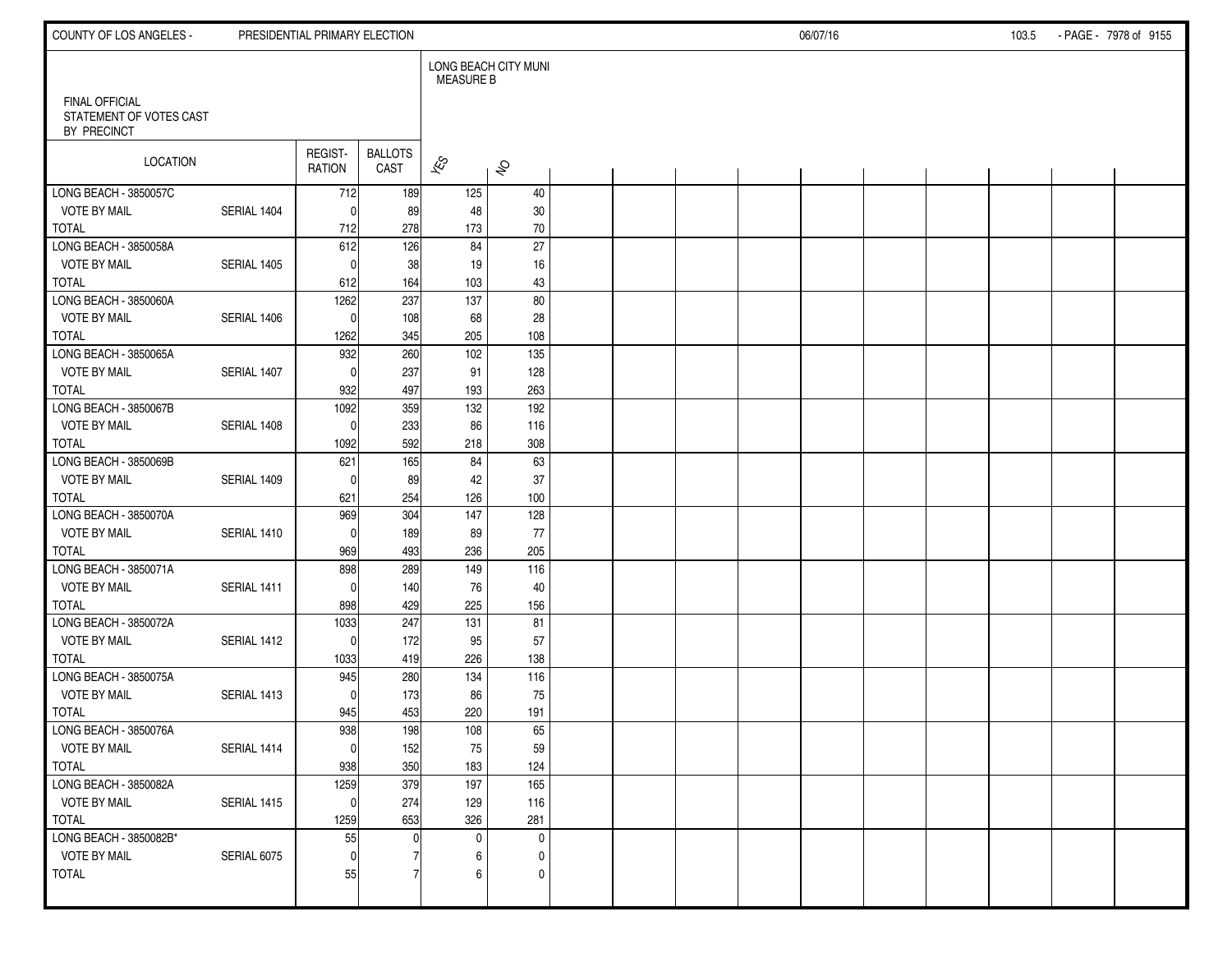| COUNTY OF LOS ANGELES -                |             | PRESIDENTIAL PRIMARY ELECTION |                        |                                          |                     |  |  | 06/07/16 |  | 103.6 | - PAGE - 7979 of 9155 |  |
|----------------------------------------|-------------|-------------------------------|------------------------|------------------------------------------|---------------------|--|--|----------|--|-------|-----------------------|--|
| <b>FINAL OFFICIAL</b>                  |             |                               |                        | LONG BEACH CITY MUNI<br><b>MEASURE B</b> |                     |  |  |          |  |       |                       |  |
| STATEMENT OF VOTES CAST<br>BY PRECINCT |             |                               |                        |                                          |                     |  |  |          |  |       |                       |  |
| LOCATION                               |             | REGIST-<br>RATION             | <b>BALLOTS</b><br>CAST | $\overline{\mathcal{K}}$ S               | $\hat{\mathcal{S}}$ |  |  |          |  |       |                       |  |
| LONG BEACH - 3850084A                  |             | 1211                          | 387                    | 179                                      | 163                 |  |  |          |  |       |                       |  |
| <b>VOTE BY MAIL</b>                    | SERIAL 1416 | $\Omega$                      | 272                    | 139                                      | 108                 |  |  |          |  |       |                       |  |
| <b>TOTAL</b>                           |             | 1211                          | 659                    | 318                                      | 271                 |  |  |          |  |       |                       |  |
| LONG BEACH - 3850085B                  |             | 1085                          | 347                    | 155                                      | 164                 |  |  |          |  |       |                       |  |
| <b>VOTE BY MAIL</b>                    | SERIAL 1417 | $\Omega$                      | 271                    | 133                                      | 112                 |  |  |          |  |       |                       |  |
| <b>TOTAL</b>                           |             | 1085                          | 618                    | 288                                      | 276                 |  |  |          |  |       |                       |  |
| LONG BEACH - 3850088A                  |             | 480                           | 147                    | 69                                       | 60                  |  |  |          |  |       |                       |  |
| <b>VOTE BY MAIL</b>                    | SERIAL 1418 | $\Omega$                      | 94                     | 44                                       | 42                  |  |  |          |  |       |                       |  |
| <b>TOTAL</b>                           |             | 480                           | 241                    | 113                                      | 102                 |  |  |          |  |       |                       |  |
| LONG BEACH - 3850091A                  |             | 1127                          | 156                    | 102                                      | 36                  |  |  |          |  |       |                       |  |
| <b>VOTE BY MAIL</b>                    | SERIAL 1419 | $\Omega$                      | 94                     | 45                                       | 40                  |  |  |          |  |       |                       |  |
| <b>TOTAL</b>                           |             | 1127                          | 250                    | 147                                      | $76\,$              |  |  |          |  |       |                       |  |
| LONG BEACH - 3850091C*                 |             | 94                            | $\mathbf{0}$           | $\mathbf 0$                              | $\pmb{0}$           |  |  |          |  |       |                       |  |
| <b>VOTE BY MAIL</b>                    | SERIAL 6077 | $\mathbf 0$                   | 11                     | 6                                        | 5                   |  |  |          |  |       |                       |  |
| <b>TOTAL</b>                           |             | 94                            | 11                     | $\,6$                                    | 5                   |  |  |          |  |       |                       |  |
| LONG BEACH - 3850092A                  |             | 983                           | 271                    | 162                                      | 76                  |  |  |          |  |       |                       |  |
| <b>VOTE BY MAIL</b>                    | SERIAL 1420 | $\Omega$                      | 109                    | 66                                       | 27                  |  |  |          |  |       |                       |  |
| <b>TOTAL</b>                           |             | 983                           | 380                    | 228                                      | 103                 |  |  |          |  |       |                       |  |
| LONG BEACH - 3850093A                  |             | 711                           | 186                    | 97                                       | 67                  |  |  |          |  |       |                       |  |
| <b>VOTE BY MAIL</b>                    | SERIAL 1421 | $\mathbf{0}$                  | 110                    | 63                                       | 37                  |  |  |          |  |       |                       |  |
| <b>TOTAL</b><br>LONG BEACH - 3850097A  |             | 711<br>1128                   | 296<br>197             | 160<br>119                               | 104<br>26           |  |  |          |  |       |                       |  |
| <b>VOTE BY MAIL</b>                    | SERIAL 1422 | $\Omega$                      | 107                    | 75                                       | 19                  |  |  |          |  |       |                       |  |
| <b>TOTAL</b>                           |             | 1128                          | 304                    | 194                                      | 45                  |  |  |          |  |       |                       |  |
| LONG BEACH - 3850099A                  |             | 1132                          | 254                    | 152                                      | $\overline{71}$     |  |  |          |  |       |                       |  |
| <b>VOTE BY MAIL</b>                    | SERIAL 1423 | $\mathbf{0}$                  | 102                    | 61                                       | 27                  |  |  |          |  |       |                       |  |
| <b>TOTAL</b>                           |             | 1132                          | 356                    | 213                                      | 98                  |  |  |          |  |       |                       |  |
| LONG BEACH - 3850100A                  |             | 846                           | 218                    | 131                                      | 54                  |  |  |          |  |       |                       |  |
| <b>VOTE BY MAIL</b>                    | SERIAL 1424 | $\Omega$                      | 77                     | 49                                       | 21                  |  |  |          |  |       |                       |  |
|                                        |             | 846                           | 295                    | 180                                      | 75                  |  |  |          |  |       |                       |  |
| TOTAL<br>LONG BEACH - 3850101A         |             | 1003                          | 232                    | 131                                      | 68                  |  |  |          |  |       |                       |  |
| <b>VOTE BY MAIL</b>                    | SERIAL 1425 | $\Omega$                      | 108                    | 80                                       | 19                  |  |  |          |  |       |                       |  |
| <b>TOTAL</b>                           |             | 1003                          | 340                    | 211                                      | $87\,$              |  |  |          |  |       |                       |  |
| LONG BEACH - 3850102A                  |             | 1252                          | 283                    | 183                                      | 81                  |  |  |          |  |       |                       |  |
| <b>VOTE BY MAIL</b>                    | SERIAL 1426 | $\mathbf{0}$                  | 77                     | 51                                       | 20                  |  |  |          |  |       |                       |  |
| <b>TOTAL</b>                           |             | 1252                          | 360                    | 234                                      | 101                 |  |  |          |  |       |                       |  |
| LONG BEACH - 3850103A                  |             | 1056                          | 238                    | 152                                      | 51                  |  |  |          |  |       |                       |  |
| <b>VOTE BY MAIL</b>                    | SERIAL 1427 | $\mathbf{0}$                  | 117                    | 73                                       | 28                  |  |  |          |  |       |                       |  |
| <b>TOTAL</b>                           |             | 1056                          | 355                    | 225                                      | 79                  |  |  |          |  |       |                       |  |
|                                        |             |                               |                        |                                          |                     |  |  |          |  |       |                       |  |
|                                        |             |                               |                        |                                          |                     |  |  |          |  |       |                       |  |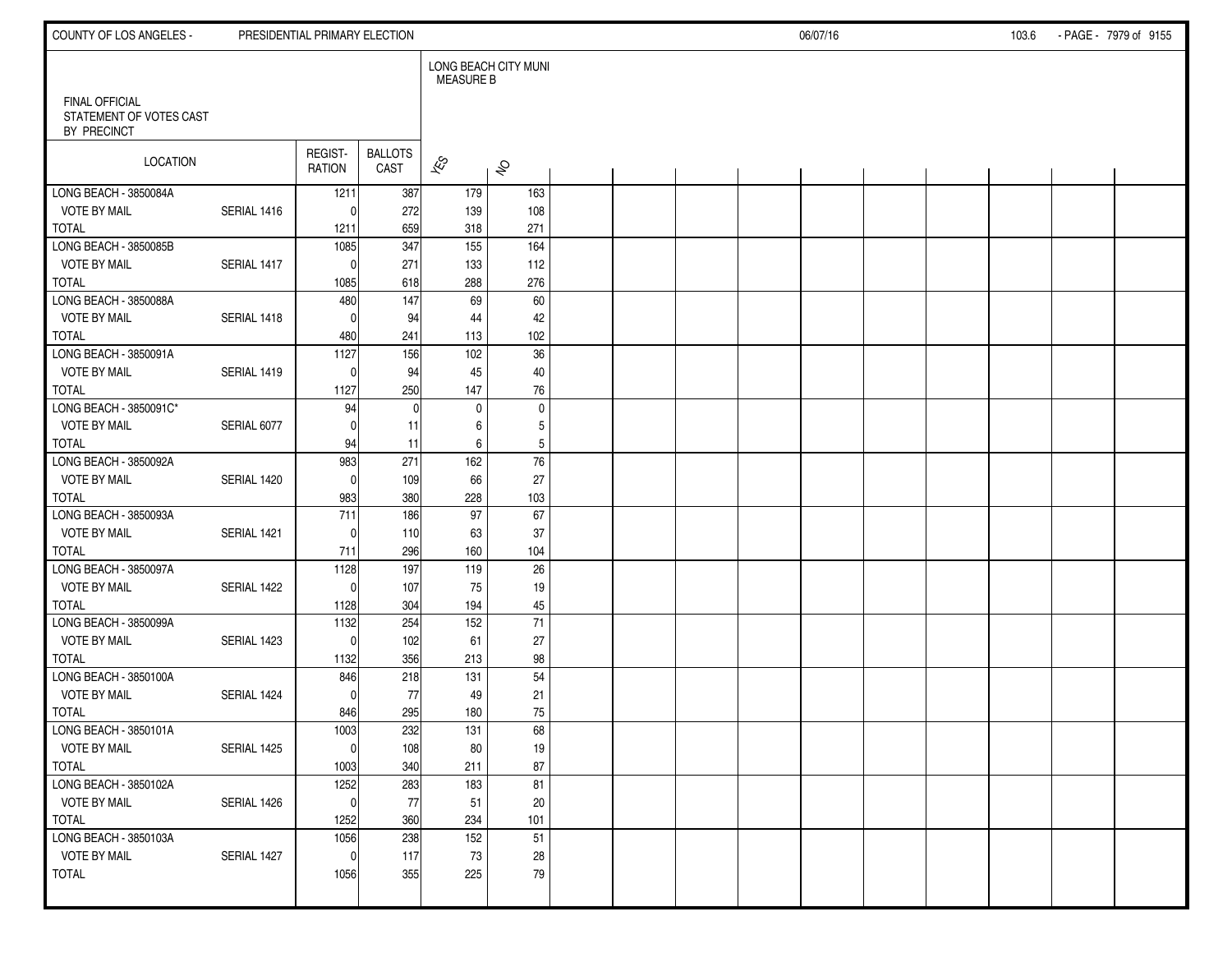| COUNTY OF LOS ANGELES -                                         |             | PRESIDENTIAL PRIMARY ELECTION |                        |                                          |                     |  |  | 06/07/16 |  | 103.7 | - PAGE - 7980 of 9155 |  |
|-----------------------------------------------------------------|-------------|-------------------------------|------------------------|------------------------------------------|---------------------|--|--|----------|--|-------|-----------------------|--|
|                                                                 |             |                               |                        | LONG BEACH CITY MUNI<br><b>MEASURE B</b> |                     |  |  |          |  |       |                       |  |
| <b>FINAL OFFICIAL</b><br>STATEMENT OF VOTES CAST<br>BY PRECINCT |             |                               |                        |                                          |                     |  |  |          |  |       |                       |  |
| LOCATION                                                        |             | REGIST-<br><b>RATION</b>      | <b>BALLOTS</b><br>CAST | $\overline{\mathscr{K}}$                 | $\hat{\mathcal{S}}$ |  |  |          |  |       |                       |  |
| LONG BEACH - 3850108A                                           |             | 819                           | 170                    | 112                                      | 46                  |  |  |          |  |       |                       |  |
| <b>VOTE BY MAIL</b>                                             | SERIAL 1428 | $\Omega$                      | 161                    | 82                                       | 63                  |  |  |          |  |       |                       |  |
| <b>TOTAL</b>                                                    |             | 819                           | 331                    | 194                                      | 109                 |  |  |          |  |       |                       |  |
| LONG BEACH - 3850110A                                           |             | 610                           | 141                    | 83                                       | 42                  |  |  |          |  |       |                       |  |
| <b>VOTE BY MAIL</b>                                             | SERIAL 1429 | $\Omega$                      | 78                     | 42                                       | 24                  |  |  |          |  |       |                       |  |
| <b>TOTAL</b>                                                    |             | 610                           | 219                    | 125                                      | 66                  |  |  |          |  |       |                       |  |
| LONG BEACH - 3850110B*                                          |             |                               |                        | $\mathbf 0$                              | $\pmb{0}$           |  |  |          |  |       |                       |  |
| <b>VOTE BY MAIL</b>                                             | SERIAL 6078 |                               |                        | $\mathbf 0$                              | $\mathbf 0$         |  |  |          |  |       |                       |  |
| <b>TOTAL</b>                                                    |             |                               |                        | $\mathbf 0$                              | $\pmb{0}$           |  |  |          |  |       |                       |  |
| LONG BEACH - 3850113B                                           |             | 1062                          | 160                    | 96                                       | 29                  |  |  |          |  |       |                       |  |
| <b>VOTE BY MAIL</b>                                             | SERIAL 1430 | $\Omega$                      | 91                     | 60                                       | 17                  |  |  |          |  |       |                       |  |
| <b>TOTAL</b>                                                    |             | 1062                          | 251                    | 156                                      | $46\,$              |  |  |          |  |       |                       |  |
| LONG BEACH - 3850113D*                                          |             | 28                            |                        | $\mathbf 0$                              | $\mathbf 0$         |  |  |          |  |       |                       |  |
| <b>VOTE BY MAIL</b>                                             | SERIAL 6079 | $\mathbf{0}$                  |                        | 0                                        | 0                   |  |  |          |  |       |                       |  |
| <b>TOTAL</b>                                                    |             | 28                            |                        | $\mathbf 0$                              | $\mathbf 0$         |  |  |          |  |       |                       |  |
| LONG BEACH - 3850117A                                           |             | 1327                          | 242                    | 141                                      | 68                  |  |  |          |  |       |                       |  |
| <b>VOTE BY MAIL</b>                                             | SERIAL 1431 | $\mathbf{0}$                  | 136                    | 77                                       | 37                  |  |  |          |  |       |                       |  |
| <b>TOTAL</b>                                                    |             | 1327                          | 378                    | 218                                      | 105                 |  |  |          |  |       |                       |  |
| LONG BEACH - 3850120A                                           |             | 979                           | 247                    | 149                                      | 67                  |  |  |          |  |       |                       |  |
| <b>VOTE BY MAIL</b>                                             | SERIAL 1432 | $\Omega$                      | 210                    | 113                                      | 71                  |  |  |          |  |       |                       |  |
| <b>TOTAL</b>                                                    |             | 979                           | 457                    | 262                                      | 138                 |  |  |          |  |       |                       |  |
| LONG BEACH - 3850122A                                           |             | 913                           | 211                    | 113                                      | $\overline{78}$     |  |  |          |  |       |                       |  |
| <b>VOTE BY MAIL</b>                                             | SERIAL 1433 | $\Omega$                      | 119                    | 73                                       | 26                  |  |  |          |  |       |                       |  |
| <b>TOTAL</b>                                                    |             | 913                           | 330                    | 186                                      | 104                 |  |  |          |  |       |                       |  |
| LONG BEACH - 3850123A                                           |             | 966                           | 226                    | 137                                      | 50                  |  |  |          |  |       |                       |  |
| <b>VOTE BY MAIL</b>                                             | SERIAL 1434 | $\mathbf{0}$                  | $72\,$                 | 54                                       | 13                  |  |  |          |  |       |                       |  |
| <b>TOTAL</b>                                                    |             | 966                           | 298                    | 191                                      | 63                  |  |  |          |  |       |                       |  |
| LONG BEACH - 3850128A                                           |             | 616                           | 151                    | 91                                       | 43                  |  |  |          |  |       |                       |  |
| VOTE BY MAIL                                                    | SERIAL 1435 | $\Omega$                      | 63                     | 37                                       | 22                  |  |  |          |  |       |                       |  |
| TOTAL                                                           |             | 616                           | 214                    | 128                                      | 65                  |  |  |          |  |       |                       |  |
| LONG BEACH - 3850134A                                           |             | 971                           | 146                    | 92                                       | 32                  |  |  |          |  |       |                       |  |
| <b>VOTE BY MAIL</b>                                             | SERIAL 1436 | $\Omega$                      | 40                     | 24                                       | 9                   |  |  |          |  |       |                       |  |
| <b>TOTAL</b>                                                    |             | 971                           | 186                    | 116                                      | 41                  |  |  |          |  |       |                       |  |
| LONG BEACH - 3850135A                                           |             | 1329                          | 387                    | 190                                      | 149                 |  |  |          |  |       |                       |  |
| <b>VOTE BY MAIL</b>                                             | SERIAL 1437 | $\Omega$                      | 214                    | 131                                      | 62                  |  |  |          |  |       |                       |  |
| <b>TOTAL</b>                                                    |             | 1329                          | 601                    | 321                                      | 211                 |  |  |          |  |       |                       |  |
| LONG BEACH - 3850136A                                           |             | 662                           | 114                    | 68                                       | 28                  |  |  |          |  |       |                       |  |
| <b>VOTE BY MAIL</b>                                             | SERIAL 1438 | $\mathbf{0}$                  | 28                     | 18                                       | 6                   |  |  |          |  |       |                       |  |
| <b>TOTAL</b>                                                    |             | 662                           | 142                    | 86                                       | 34                  |  |  |          |  |       |                       |  |
|                                                                 |             |                               |                        |                                          |                     |  |  |          |  |       |                       |  |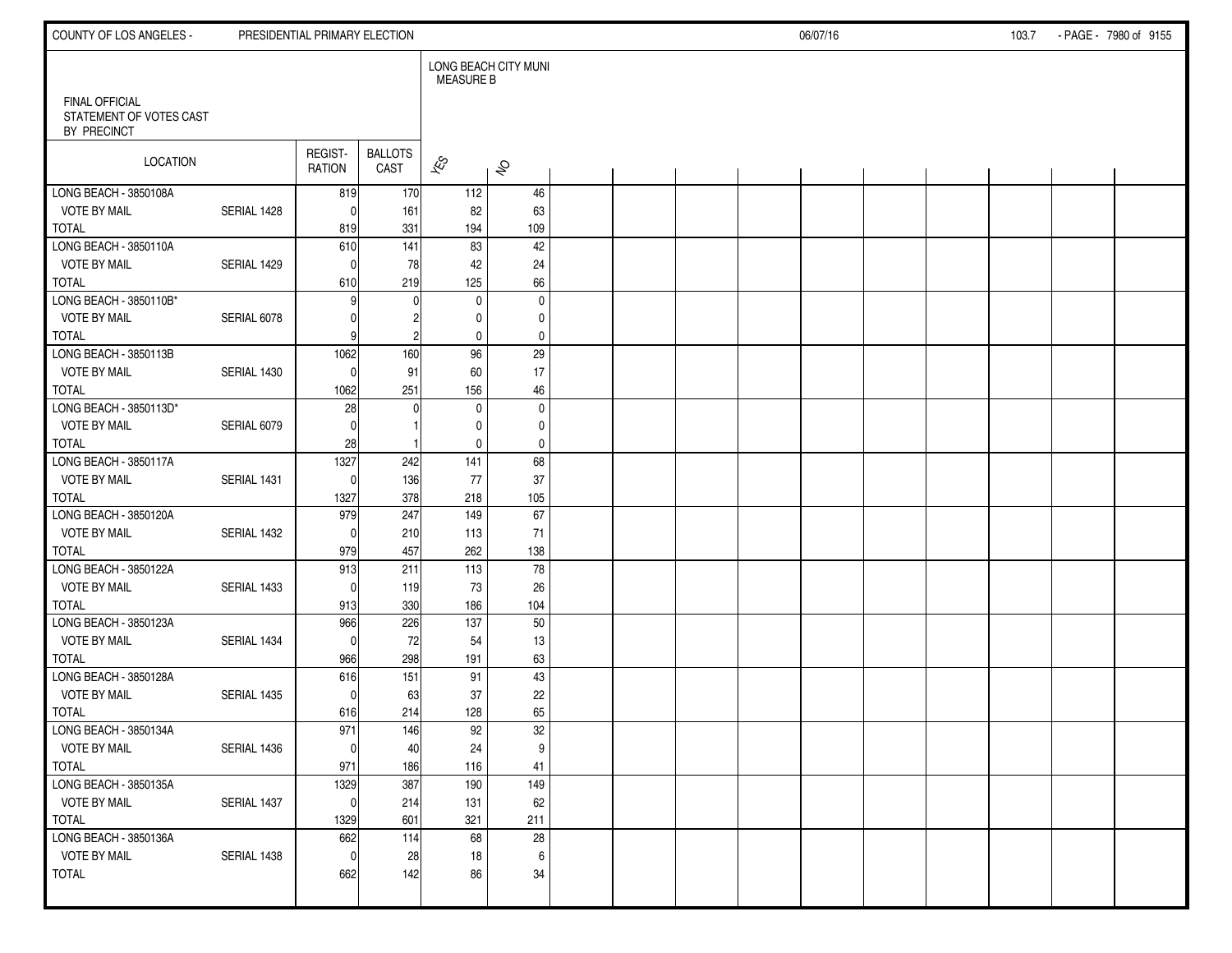| COUNTY OF LOS ANGELES -                                         |             | PRESIDENTIAL PRIMARY ELECTION |                        |                            |                      |  |  | 06/07/16 |  | 103.8 | - PAGE - 7981 of 9155 |  |
|-----------------------------------------------------------------|-------------|-------------------------------|------------------------|----------------------------|----------------------|--|--|----------|--|-------|-----------------------|--|
|                                                                 |             |                               |                        | <b>MEASURE B</b>           | LONG BEACH CITY MUNI |  |  |          |  |       |                       |  |
| <b>FINAL OFFICIAL</b><br>STATEMENT OF VOTES CAST<br>BY PRECINCT |             |                               |                        |                            |                      |  |  |          |  |       |                       |  |
| LOCATION                                                        |             | REGIST-<br>RATION             | <b>BALLOTS</b><br>CAST | $\overline{\mathcal{K}}$ S | $\hat{\mathcal{S}}$  |  |  |          |  |       |                       |  |
| LONG BEACH - 3850137A                                           |             | 1247                          | 231                    | 155                        | 36                   |  |  |          |  |       |                       |  |
| <b>VOTE BY MAIL</b>                                             | SERIAL 1439 | $\Omega$                      | 102                    | 73                         | 17                   |  |  |          |  |       |                       |  |
| <b>TOTAL</b>                                                    |             | 1247                          | 333                    | 228                        | 53                   |  |  |          |  |       |                       |  |
| LONG BEACH - 3850138A                                           |             | 664                           | 98                     | 65                         | 15                   |  |  |          |  |       |                       |  |
| <b>VOTE BY MAIL</b>                                             | SERIAL 1440 | $\Omega$                      | 30                     | 17                         | $\overline{7}$       |  |  |          |  |       |                       |  |
| <b>TOTAL</b>                                                    |             | 664                           | 128                    | 82                         | 22                   |  |  |          |  |       |                       |  |
| LONG BEACH - 3850144A                                           |             | 923                           | 171                    | 111                        | 33                   |  |  |          |  |       |                       |  |
| <b>VOTE BY MAIL</b>                                             | SERIAL 1441 | $\Omega$                      | 92                     | 52                         | $33\,$               |  |  |          |  |       |                       |  |
| <b>TOTAL</b>                                                    |             | 923                           | 263                    | 163                        | 66                   |  |  |          |  |       |                       |  |
| LONG BEACH - 3850145A                                           |             | 964                           | 150                    | $90\,$                     | 35                   |  |  |          |  |       |                       |  |
| <b>VOTE BY MAIL</b>                                             | SERIAL 1442 | $\Omega$                      | 52                     | 34                         | 15                   |  |  |          |  |       |                       |  |
| <b>TOTAL</b>                                                    |             | 964                           | 202                    | 124                        | $50\,$               |  |  |          |  |       |                       |  |
| LONG BEACH - 3850146A                                           |             | 1105                          | 170                    | 98                         | 54                   |  |  |          |  |       |                       |  |
| <b>VOTE BY MAIL</b>                                             | SERIAL 1443 | $\Omega$                      | 91                     | 67                         | 12                   |  |  |          |  |       |                       |  |
| <b>TOTAL</b>                                                    |             | 1105                          | 261                    | 165                        | 66                   |  |  |          |  |       |                       |  |
| LONG BEACH - 3850147A*                                          |             | 133                           | $\Omega$               | $\mathbf 0$                | $\pmb{0}$            |  |  |          |  |       |                       |  |
| <b>VOTE BY MAIL</b>                                             | SERIAL 6080 | $\Omega$                      | 40                     | 14                         | 21                   |  |  |          |  |       |                       |  |
| <b>TOTAL</b>                                                    |             | 133                           | 40                     | 14                         | 21                   |  |  |          |  |       |                       |  |
| LONG BEACH - 3850147B                                           |             | 793                           | 225                    | 107                        | 93                   |  |  |          |  |       |                       |  |
| <b>VOTE BY MAIL</b>                                             | SERIAL 1444 | $\Omega$                      | 131                    | 40                         | 78                   |  |  |          |  |       |                       |  |
| <b>TOTAL</b>                                                    |             | 793                           | 356                    | 147                        | 171                  |  |  |          |  |       |                       |  |
| LONG BEACH - 3850150A                                           |             | 1179                          | 356                    | 173                        | 123                  |  |  |          |  |       |                       |  |
| <b>VOTE BY MAIL</b>                                             | SERIAL 1445 | $\Omega$                      | 162                    | 105                        | 40                   |  |  |          |  |       |                       |  |
| <b>TOTAL</b>                                                    |             | 1179                          | 518                    | 278                        | 163                  |  |  |          |  |       |                       |  |
| LONG BEACH - 3850151A                                           |             | 1190                          | 196                    | 114                        | 56                   |  |  |          |  |       |                       |  |
| <b>VOTE BY MAIL</b>                                             | SERIAL 1446 | $\mathbf{0}$                  | 68                     | 34                         | $20\,$               |  |  |          |  |       |                       |  |
| <b>TOTAL</b><br>LONG BEACH - 3850151C                           |             | 1190                          | 264                    | 148                        | $76\,$<br>27         |  |  |          |  |       |                       |  |
| <b>VOTE BY MAIL</b>                                             | SERIAL 1447 | 842<br>$\Omega$               | 146                    | 89                         |                      |  |  |          |  |       |                       |  |
|                                                                 |             |                               | 51<br>197              | 31                         | 14                   |  |  |          |  |       |                       |  |
| TOTAL                                                           |             | 842                           |                        | 120                        | 41                   |  |  |          |  |       |                       |  |
| LONG BEACH - 3850152A<br><b>VOTE BY MAIL</b>                    | SERIAL 1448 | 1079<br>$\Omega$              | 287                    | 162<br>109                 | 89<br>58             |  |  |          |  |       |                       |  |
| <b>TOTAL</b>                                                    |             | 1079                          | 195<br>482             | 271                        | 147                  |  |  |          |  |       |                       |  |
| LONG BEACH - 3850153A                                           |             | 1096                          | 384                    | 164                        | 174                  |  |  |          |  |       |                       |  |
| <b>VOTE BY MAIL</b>                                             | SERIAL 1449 | $\mathbf{0}$                  | 246                    | 100                        | 130                  |  |  |          |  |       |                       |  |
| <b>TOTAL</b>                                                    |             | 1096                          | 630                    | 264                        | 304                  |  |  |          |  |       |                       |  |
| LONG BEACH - 3850154B                                           |             | 559                           | 77                     | 46                         | 19                   |  |  |          |  |       |                       |  |
| <b>VOTE BY MAIL</b>                                             | SERIAL 1450 | $\Omega$                      | 35                     | 21                         | 10                   |  |  |          |  |       |                       |  |
| <b>TOTAL</b>                                                    |             | 559                           | 112                    | 67                         | 29                   |  |  |          |  |       |                       |  |
|                                                                 |             |                               |                        |                            |                      |  |  |          |  |       |                       |  |
|                                                                 |             |                               |                        |                            |                      |  |  |          |  |       |                       |  |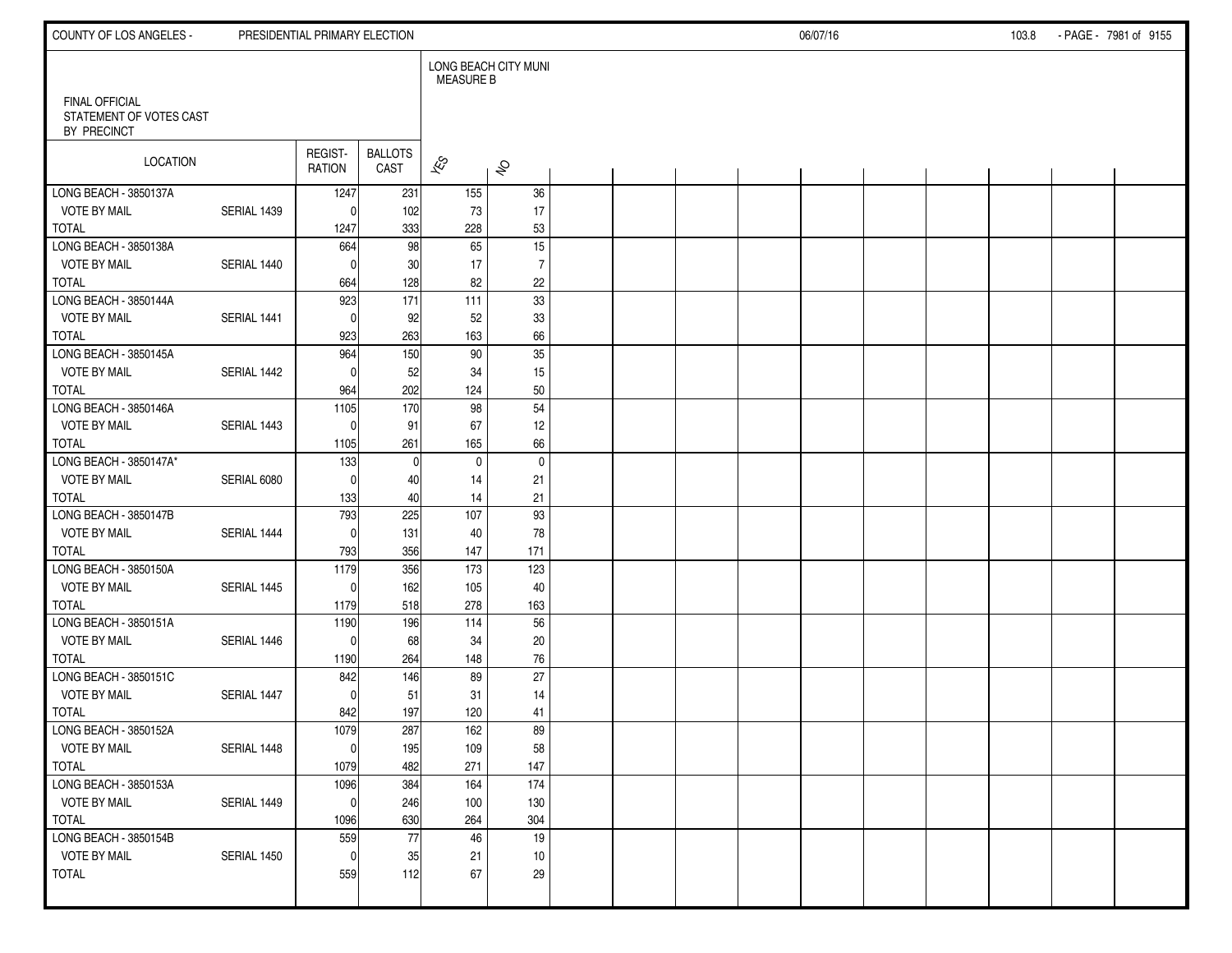| COUNTY OF LOS ANGELES -                |             | PRESIDENTIAL PRIMARY ELECTION |                        |                                          |                     |  |  | 06/07/16 |  | 103.9 | - PAGE - 7982 of 9155 |  |
|----------------------------------------|-------------|-------------------------------|------------------------|------------------------------------------|---------------------|--|--|----------|--|-------|-----------------------|--|
| <b>FINAL OFFICIAL</b>                  |             |                               |                        | LONG BEACH CITY MUNI<br><b>MEASURE B</b> |                     |  |  |          |  |       |                       |  |
| STATEMENT OF VOTES CAST<br>BY PRECINCT |             |                               |                        |                                          |                     |  |  |          |  |       |                       |  |
| LOCATION                               |             | REGIST-<br>RATION             | <b>BALLOTS</b><br>CAST | $\overline{\mathcal{K}}$ S               | $\hat{\mathcal{S}}$ |  |  |          |  |       |                       |  |
| LONG BEACH - 3850156A                  |             | 446                           | 71                     | 42                                       | 21                  |  |  |          |  |       |                       |  |
| <b>VOTE BY MAIL</b>                    | SERIAL 1451 | $\Omega$                      | 23                     | 15                                       | 5                   |  |  |          |  |       |                       |  |
| <b>TOTAL</b>                           |             | 446                           | 94                     | 57                                       | 26                  |  |  |          |  |       |                       |  |
| LONG BEACH - 3850157A                  |             | 1198                          | 277                    | 156                                      | 81                  |  |  |          |  |       |                       |  |
| <b>VOTE BY MAIL</b>                    | SERIAL 1452 | $\Omega$                      | 142                    | 87                                       | 36                  |  |  |          |  |       |                       |  |
| <b>TOTAL</b>                           |             | 1198                          | 419                    | 243                                      | 117                 |  |  |          |  |       |                       |  |
| LONG BEACH - 3850158A                  |             | 1039                          | 189                    | 116                                      | 53                  |  |  |          |  |       |                       |  |
| <b>VOTE BY MAIL</b>                    | SERIAL 1453 | $\mathbf{0}$                  | 102                    | 55                                       | $32\,$              |  |  |          |  |       |                       |  |
| <b>TOTAL</b>                           |             | 1039                          | 291                    | 171                                      | 85                  |  |  |          |  |       |                       |  |
| LONG BEACH - 3850159A                  |             | 863                           | 184                    | 112                                      | 52                  |  |  |          |  |       |                       |  |
| <b>VOTE BY MAIL</b>                    | SERIAL 1454 | $\Omega$                      | 79                     | 51                                       | $18$                |  |  |          |  |       |                       |  |
| <b>TOTAL</b>                           |             | 863                           | 263                    | 163                                      | $70\,$              |  |  |          |  |       |                       |  |
| LONG BEACH - 3850163A                  |             | 979                           | 230                    | 121                                      | $\overline{77}$     |  |  |          |  |       |                       |  |
| <b>VOTE BY MAIL</b>                    | SERIAL 1455 | $\mathbf{0}$                  | 167                    | 90                                       | 48                  |  |  |          |  |       |                       |  |
| <b>TOTAL</b>                           |             | 979                           | 397                    | 211                                      | 125                 |  |  |          |  |       |                       |  |
| LONG BEACH - 3850164A                  |             | 889                           | 119                    | $70\,$                                   | $33\,$              |  |  |          |  |       |                       |  |
| <b>VOTE BY MAIL</b>                    | SERIAL 1456 | $\Omega$                      | 84                     | 45                                       | 22                  |  |  |          |  |       |                       |  |
| <b>TOTAL</b>                           |             | 889                           | 203                    | 115                                      | 55                  |  |  |          |  |       |                       |  |
| LONG BEACH - 3850166B                  |             | 1154                          | 205                    | 121                                      | 50                  |  |  |          |  |       |                       |  |
| <b>VOTE BY MAIL</b>                    | SERIAL 1457 | $\Omega$                      | 95                     | 48                                       | 25                  |  |  |          |  |       |                       |  |
| <b>TOTAL</b>                           |             | 1154                          | 300                    | 169                                      | $75\,$              |  |  |          |  |       |                       |  |
| LONG BEACH - 3850170A                  |             | 689                           | 199                    | 117                                      | 54                  |  |  |          |  |       |                       |  |
| <b>VOTE BY MAIL</b>                    | SERIAL 1458 | $\Omega$                      | 38                     | 24                                       | 10                  |  |  |          |  |       |                       |  |
| <b>TOTAL</b>                           |             | 689                           | 237                    | 141                                      | 64                  |  |  |          |  |       |                       |  |
| LONG BEACH - 3850170B                  |             | 789                           | 125                    | $77\,$                                   | 26                  |  |  |          |  |       |                       |  |
| <b>VOTE BY MAIL</b>                    | SERIAL 1459 | $\mathbf{0}$                  | 47                     | 25                                       | 15                  |  |  |          |  |       |                       |  |
| <b>TOTAL</b>                           |             | 789                           | 172                    | 102                                      | 41                  |  |  |          |  |       |                       |  |
| LONG BEACH - 3850171A                  |             | 1226                          | 194                    | 131                                      | $35\,$              |  |  |          |  |       |                       |  |
| <b>VOTE BY MAIL</b>                    | SERIAL 1460 | $\Omega$                      | 122                    | 95                                       | 21                  |  |  |          |  |       |                       |  |
| TOTAL                                  |             | 1226                          | 316                    | 226                                      | 56                  |  |  |          |  |       |                       |  |
| LONG BEACH - 3850175A                  |             | 862<br>$\Omega$               | 182                    | 102                                      | 46                  |  |  |          |  |       |                       |  |
| <b>VOTE BY MAIL</b>                    | SERIAL 1461 |                               | 100                    | 47                                       | $32\,$              |  |  |          |  |       |                       |  |
| <b>TOTAL</b><br>LONG BEACH - 3850178A  |             | 862<br>950                    | 282<br>282             | 149<br>151                               | 78<br>96            |  |  |          |  |       |                       |  |
| <b>VOTE BY MAIL</b>                    | SERIAL 1462 | $\mathbf{0}$                  | 142                    | 74                                       | 50                  |  |  |          |  |       |                       |  |
| <b>TOTAL</b>                           |             | 950                           | 424                    | 225                                      | 146                 |  |  |          |  |       |                       |  |
| LONG BEACH - 3850179A                  |             | 1094                          | 244                    | 118                                      | 90                  |  |  |          |  |       |                       |  |
| <b>VOTE BY MAIL</b>                    | SERIAL 1463 | $\mathbf{0}$                  | 251                    | 120                                      | 109                 |  |  |          |  |       |                       |  |
| <b>TOTAL</b>                           |             | 1094                          | 495                    | 238                                      | 199                 |  |  |          |  |       |                       |  |
|                                        |             |                               |                        |                                          |                     |  |  |          |  |       |                       |  |
|                                        |             |                               |                        |                                          |                     |  |  |          |  |       |                       |  |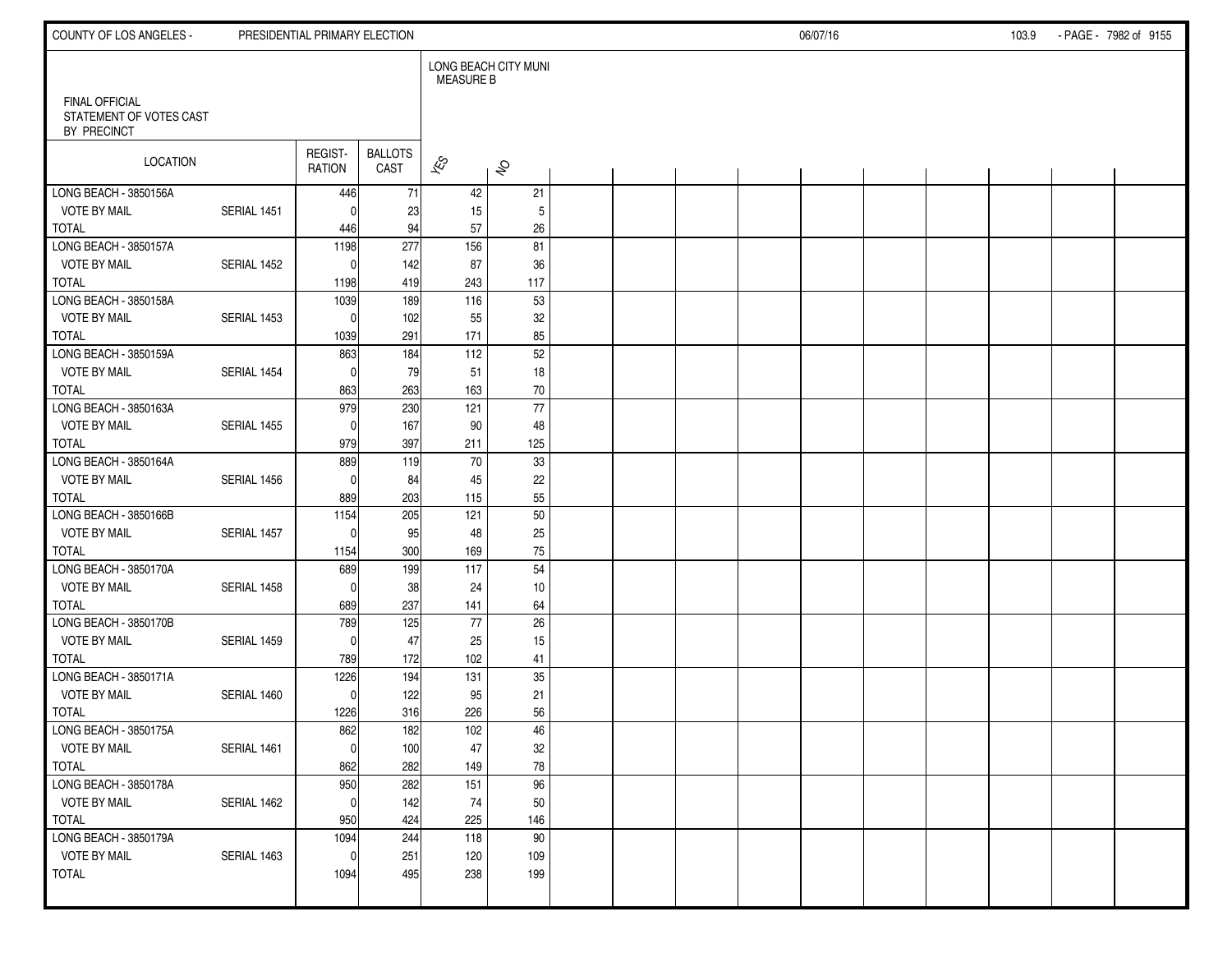| COUNTY OF LOS ANGELES -                                         |             | PRESIDENTIAL PRIMARY ELECTION |                        |                                          |                     |  |  | 06/07/16 |  | 103.10 - PAGE - 7983 of 9155 |  |
|-----------------------------------------------------------------|-------------|-------------------------------|------------------------|------------------------------------------|---------------------|--|--|----------|--|------------------------------|--|
|                                                                 |             |                               |                        | LONG BEACH CITY MUNI<br><b>MEASURE B</b> |                     |  |  |          |  |                              |  |
| <b>FINAL OFFICIAL</b><br>STATEMENT OF VOTES CAST<br>BY PRECINCT |             |                               |                        |                                          |                     |  |  |          |  |                              |  |
| LOCATION                                                        |             | REGIST-<br>RATION             | <b>BALLOTS</b><br>CAST | $\overline{\mathcal{K}}$ S               | $\hat{\mathcal{S}}$ |  |  |          |  |                              |  |
| LONG BEACH - 3850184A                                           |             | 816                           | 188                    | 113                                      | 54                  |  |  |          |  |                              |  |
| <b>VOTE BY MAIL</b>                                             | SERIAL 1464 | $\Omega$                      | 171                    | 85                                       | 60                  |  |  |          |  |                              |  |
| <b>TOTAL</b>                                                    |             | 816                           | 359                    | 198                                      | 114                 |  |  |          |  |                              |  |
| LONG BEACH - 3850185A                                           |             | 907                           | 142                    | 79                                       | 35                  |  |  |          |  |                              |  |
| <b>VOTE BY MAIL</b>                                             | SERIAL 1465 | $\Omega$                      | 77                     | 50                                       | 20                  |  |  |          |  |                              |  |
| <b>TOTAL</b>                                                    |             | 907                           | 219                    | 129                                      | 55                  |  |  |          |  |                              |  |
| LONG BEACH - 3850190A                                           |             | 795                           | 190                    | 131                                      | 40                  |  |  |          |  |                              |  |
| <b>VOTE BY MAIL</b>                                             | SERIAL 1466 | $\Omega$                      | 73                     | 47                                       | 15                  |  |  |          |  |                              |  |
| <b>TOTAL</b>                                                    |             | 795                           | 263                    | 178                                      | 55                  |  |  |          |  |                              |  |
| LONG BEACH - 3850198A                                           |             | 946                           | 254                    | 118                                      | 88                  |  |  |          |  |                              |  |
| <b>VOTE BY MAIL</b>                                             | SERIAL 1467 | $\Omega$                      | 189                    | 93                                       | 69                  |  |  |          |  |                              |  |
| <b>TOTAL</b>                                                    |             | 946                           | 443                    | 211                                      | 157                 |  |  |          |  |                              |  |
| LONG BEACH - 3850200A                                           |             | 876                           | 195                    | 111                                      | 58                  |  |  |          |  |                              |  |
| <b>VOTE BY MAIL</b>                                             | SERIAL 1468 | $\Omega$                      | 84                     | 39                                       | $35\,$              |  |  |          |  |                              |  |
| <b>TOTAL</b>                                                    |             | 876                           | 279                    | 150                                      | $93\,$              |  |  |          |  |                              |  |
| LONG BEACH - 3850201A                                           |             | 1017                          | 208                    | 100                                      | 78                  |  |  |          |  |                              |  |
| <b>VOTE BY MAIL</b>                                             | SERIAL 1469 | $\Omega$                      | 228                    | 112                                      | 95                  |  |  |          |  |                              |  |
| <b>TOTAL</b>                                                    |             | 1017                          | 436                    | 212                                      | 173                 |  |  |          |  |                              |  |
| LONG BEACH - 3850202A                                           |             | 1016                          | 241                    | 132                                      | $\overline{77}$     |  |  |          |  |                              |  |
| <b>VOTE BY MAIL</b>                                             | SERIAL 1470 | $\Omega$                      | 134                    | 86                                       | 34                  |  |  |          |  |                              |  |
| <b>TOTAL</b><br>LONG BEACH - 3850204A                           |             | 1016                          | 375                    | 218                                      | 111<br>147          |  |  |          |  |                              |  |
| <b>VOTE BY MAIL</b>                                             | SERIAL 1471 | 1478<br>$\Omega$              | 405                    | 213<br>150                               |                     |  |  |          |  |                              |  |
|                                                                 |             |                               | 264                    | 363                                      | 89<br>236           |  |  |          |  |                              |  |
| <b>TOTAL</b><br>LONG BEACH - 3850208A*                          |             | 1478<br>310                   | 669<br>$\mathbf{0}$    | $\mathbf 0$                              | $\mathbf 0$         |  |  |          |  |                              |  |
| <b>VOTE BY MAIL</b>                                             | SERIAL 6081 | $\mathbf{0}$                  |                        |                                          |                     |  |  |          |  |                              |  |
| <b>TOTAL</b>                                                    |             | 310                           | 54<br>54               | 38<br>38                                 | 13<br>13            |  |  |          |  |                              |  |
| LONG BEACH - 3850209B                                           |             | 999                           | 299                    | 137                                      | 115                 |  |  |          |  |                              |  |
| <b>VOTE BY MAIL</b>                                             | SERIAL 1472 | $\Omega$                      | 249                    | 128                                      | 91                  |  |  |          |  |                              |  |
|                                                                 |             | 999                           | 548                    | 265                                      | 206                 |  |  |          |  |                              |  |
| TOTAL<br>LONG BEACH - 3850210A                                  |             | 684                           | 229                    | 119                                      | 81                  |  |  |          |  |                              |  |
| <b>VOTE BY MAIL</b>                                             | SERIAL 1473 | $\Omega$                      | 194                    | 105                                      | 67                  |  |  |          |  |                              |  |
| <b>TOTAL</b>                                                    |             | 684                           | 423                    | 224                                      | 148                 |  |  |          |  |                              |  |
| LONG BEACH - 3850211A                                           |             | 1464                          | 492                    | 253                                      | 176                 |  |  |          |  |                              |  |
| <b>VOTE BY MAIL</b>                                             | SERIAL 1474 | $\mathbf 0$                   | 295                    | 182                                      | 80                  |  |  |          |  |                              |  |
| <b>TOTAL</b>                                                    |             | 1464                          | 787                    | 435                                      | 256                 |  |  |          |  |                              |  |
| LONG BEACH - 3850212A                                           |             | 855                           | 235                    | 112                                      | 93                  |  |  |          |  |                              |  |
| <b>VOTE BY MAIL</b>                                             | SERIAL 1475 | $\mathbf{0}$                  | 165                    | 95                                       | 53                  |  |  |          |  |                              |  |
| <b>TOTAL</b>                                                    |             | 855                           | 400                    | 207                                      | 146                 |  |  |          |  |                              |  |
|                                                                 |             |                               |                        |                                          |                     |  |  |          |  |                              |  |
|                                                                 |             |                               |                        |                                          |                     |  |  |          |  |                              |  |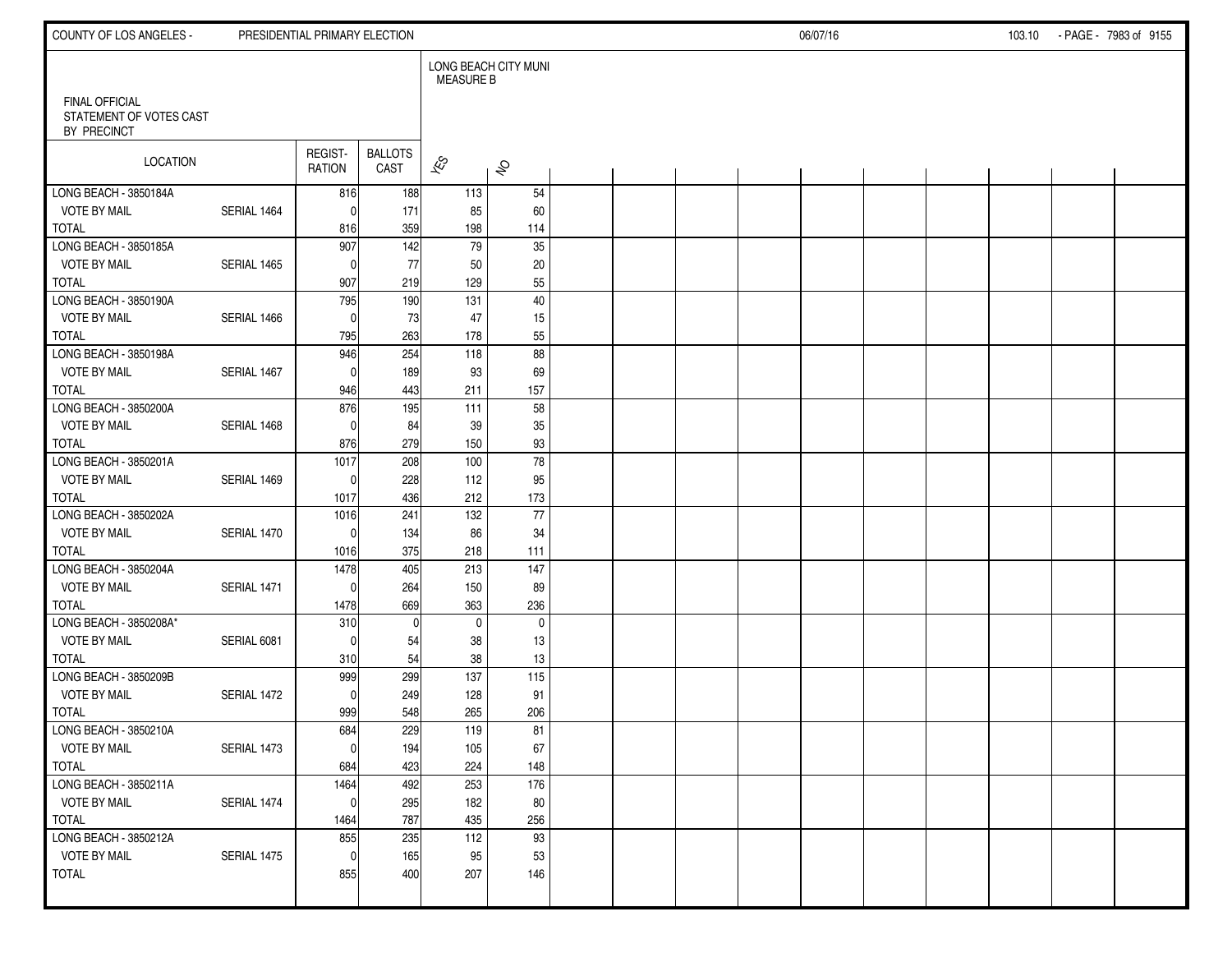| COUNTY OF LOS ANGELES -                |             | PRESIDENTIAL PRIMARY ELECTION |                        |                                          |                     |  |  | 06/07/16 |  | 103.11 - PAGE - 7984 of 9155 |  |
|----------------------------------------|-------------|-------------------------------|------------------------|------------------------------------------|---------------------|--|--|----------|--|------------------------------|--|
| <b>FINAL OFFICIAL</b>                  |             |                               |                        | LONG BEACH CITY MUNI<br><b>MEASURE B</b> |                     |  |  |          |  |                              |  |
| STATEMENT OF VOTES CAST<br>BY PRECINCT |             |                               |                        |                                          |                     |  |  |          |  |                              |  |
| LOCATION                               |             | REGIST-<br>RATION             | <b>BALLOTS</b><br>CAST | $\overline{\mathcal{K}}$ S               | $\hat{\mathcal{S}}$ |  |  |          |  |                              |  |
| LONG BEACH - 3850213A                  |             | 895                           | 203                    | 94                                       | 85                  |  |  |          |  |                              |  |
| <b>VOTE BY MAIL</b>                    | SERIAL 1476 | $\Omega$                      | 265                    | 142                                      | 97                  |  |  |          |  |                              |  |
| <b>TOTAL</b>                           |             | 895                           | 468                    | 236                                      | 182                 |  |  |          |  |                              |  |
| LONG BEACH - 3850215B                  |             | 1475                          | 335                    | 149                                      | 159                 |  |  |          |  |                              |  |
| <b>VOTE BY MAIL</b><br><b>TOTAL</b>    | SERIAL 1477 | $\Omega$                      | 517                    | 250                                      | 223                 |  |  |          |  |                              |  |
| LONG BEACH - 3850216A                  |             | 1475<br>1275                  | 852<br>419             | 399<br>195                               | 382<br>193          |  |  |          |  |                              |  |
| <b>VOTE BY MAIL</b>                    | SERIAL 1478 | $\Omega$                      | 302                    | 138                                      | 141                 |  |  |          |  |                              |  |
| <b>TOTAL</b>                           |             | 1275                          | 721                    | 333                                      | 334                 |  |  |          |  |                              |  |
| LONG BEACH - 3850220A                  |             | 401                           | 77                     | 51                                       | 18                  |  |  |          |  |                              |  |
| <b>VOTE BY MAIL</b>                    | SERIAL 1479 | $\Omega$                      | 30                     | 18                                       | 11                  |  |  |          |  |                              |  |
| <b>TOTAL</b>                           |             | 401                           | 107                    | 69                                       | 29                  |  |  |          |  |                              |  |
| LONG BEACH - 3850222B                  |             | 934                           | 264                    | 131                                      | $111$               |  |  |          |  |                              |  |
| <b>VOTE BY MAIL</b>                    | SERIAL 1480 | $\Omega$                      | 216                    | 129                                      | 65                  |  |  |          |  |                              |  |
| <b>TOTAL</b>                           |             | 934                           | 480                    | 260                                      | 176                 |  |  |          |  |                              |  |
| LONG BEACH - 3850223A                  |             | 963                           | 352                    | 178                                      | 141                 |  |  |          |  |                              |  |
| <b>VOTE BY MAIL</b>                    | SERIAL 1481 | $\Omega$                      | 223                    | 112                                      | 80                  |  |  |          |  |                              |  |
| <b>TOTAL</b>                           |             | 963                           | 575                    | 290                                      | 221                 |  |  |          |  |                              |  |
| LONG BEACH - 3850226B*                 |             |                               |                        | $\mathbf 0$                              | 0                   |  |  |          |  |                              |  |
| <b>VOTE BY MAIL</b>                    | SERIAL 6082 | 0                             |                        | 0                                        | $\mathbf{1}$        |  |  |          |  |                              |  |
| <b>TOTAL</b><br>LONG BEACH - 3850227A  |             |                               |                        | 0<br>199                                 | $\mathbf{1}$<br>117 |  |  |          |  |                              |  |
| <b>VOTE BY MAIL</b>                    | SERIAL 1482 | 1291<br>$\Omega$              | 373<br>203             | 114                                      | 65                  |  |  |          |  |                              |  |
| <b>TOTAL</b>                           |             | 1291                          | 576                    | 313                                      | 182                 |  |  |          |  |                              |  |
| LONG BEACH - 3850229A                  |             | 911                           | 306                    | 160                                      | 109                 |  |  |          |  |                              |  |
| <b>VOTE BY MAIL</b>                    | SERIAL 1483 | $\Omega$                      | 150                    | 97                                       | 38                  |  |  |          |  |                              |  |
| <b>TOTAL</b>                           |             | 911                           | 456                    | 257                                      | 147                 |  |  |          |  |                              |  |
| LONG BEACH - 3850237B                  |             | 702                           | 230                    | 117                                      | 85                  |  |  |          |  |                              |  |
| <b>VOTE BY MAIL</b>                    | SERIAL 1484 | $\Omega$                      | 94                     | 45                                       | 40                  |  |  |          |  |                              |  |
| TOTAL                                  |             | 702                           | 324                    | 162                                      | 125                 |  |  |          |  |                              |  |
| LONG BEACH - 3850239B                  |             | 1030                          | 170                    | 96                                       | 52                  |  |  |          |  |                              |  |
| <b>VOTE BY MAIL</b>                    | SERIAL 1485 | $\Omega$                      | 152                    | 93                                       | 44                  |  |  |          |  |                              |  |
| <b>TOTAL</b>                           |             | 1030                          | 322                    | 189                                      | 96                  |  |  |          |  |                              |  |
| LONG BEACH - 3850241A                  |             | 942                           | 205                    | 113                                      | 66                  |  |  |          |  |                              |  |
| <b>VOTE BY MAIL</b>                    | SERIAL 1486 | $\mathbf{0}$                  | 121                    | 77                                       | 34                  |  |  |          |  |                              |  |
| <b>TOTAL</b>                           |             | 942                           | 326                    | 190                                      | 100                 |  |  |          |  |                              |  |
| LONG BEACH - 3850242A                  |             | 967                           | 244                    | 136                                      | 84                  |  |  |          |  |                              |  |
| <b>VOTE BY MAIL</b>                    | SERIAL 1487 | $\mathbf 0$                   | 199                    | 102                                      | $76\,$              |  |  |          |  |                              |  |
| <b>TOTAL</b>                           |             | 967                           | 443                    | 238                                      | 160                 |  |  |          |  |                              |  |
|                                        |             |                               |                        |                                          |                     |  |  |          |  |                              |  |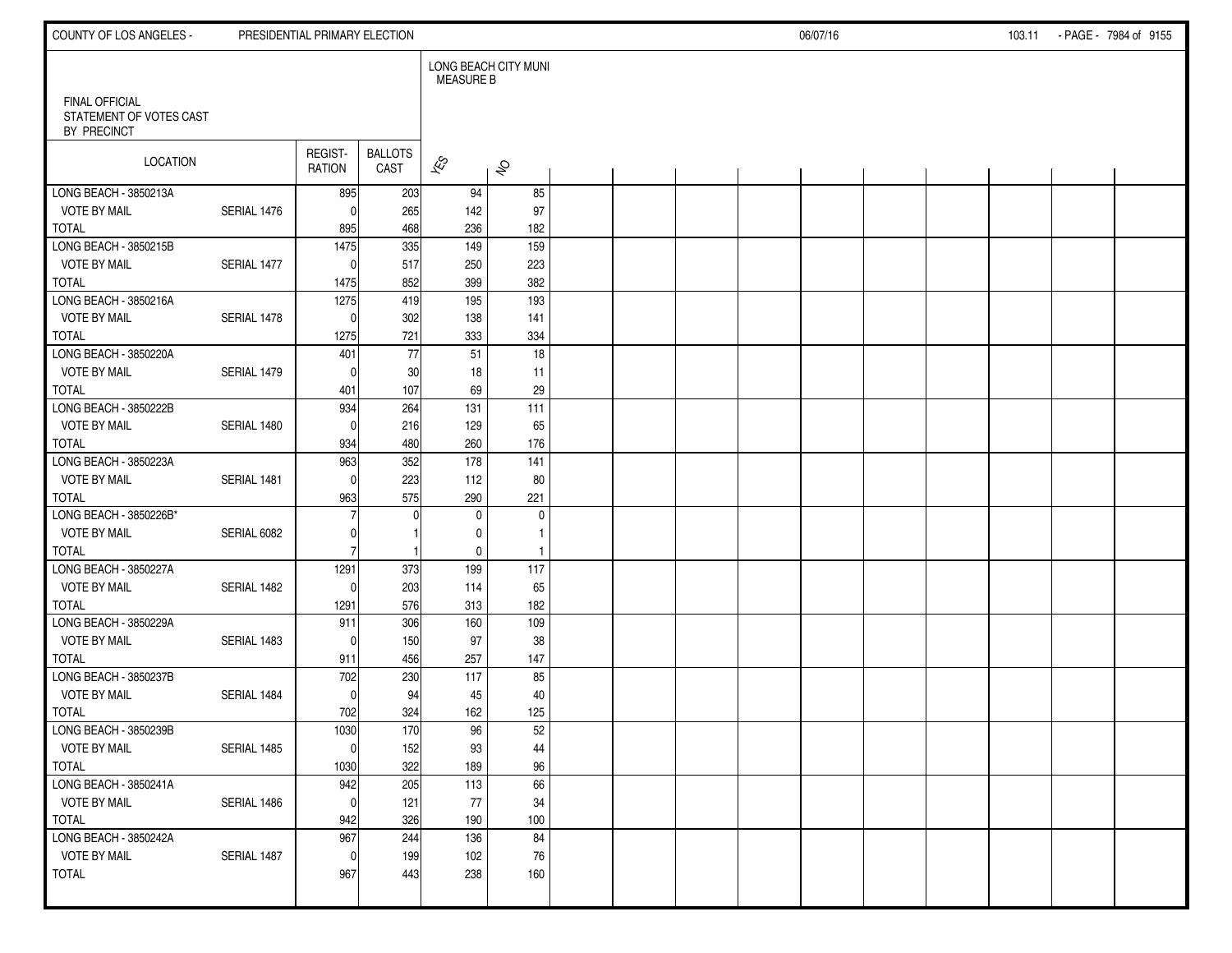| COUNTY OF LOS ANGELES -                                         |             | PRESIDENTIAL PRIMARY ELECTION |                        |                                          |                     |  |  | 06/07/16 |  | 103.12 - PAGE - 7985 of 9155 |  |
|-----------------------------------------------------------------|-------------|-------------------------------|------------------------|------------------------------------------|---------------------|--|--|----------|--|------------------------------|--|
|                                                                 |             |                               |                        | LONG BEACH CITY MUNI<br><b>MEASURE B</b> |                     |  |  |          |  |                              |  |
| <b>FINAL OFFICIAL</b><br>STATEMENT OF VOTES CAST<br>BY PRECINCT |             |                               |                        |                                          |                     |  |  |          |  |                              |  |
| LOCATION                                                        |             | REGIST-<br>RATION             | <b>BALLOTS</b><br>CAST | $\overline{\mathcal{K}}$ S               | $\hat{\mathcal{S}}$ |  |  |          |  |                              |  |
| LONG BEACH - 3850244A                                           |             | 622                           | 99                     | 57                                       | 35                  |  |  |          |  |                              |  |
| <b>VOTE BY MAIL</b>                                             | SERIAL 1488 | $\Omega$                      | 70                     | 49                                       | 15                  |  |  |          |  |                              |  |
| <b>TOTAL</b>                                                    |             | 622                           | 169                    | 106                                      | 50                  |  |  |          |  |                              |  |
| LONG BEACH - 3850246A                                           |             | 1321                          | 211                    | 129                                      | 53                  |  |  |          |  |                              |  |
| <b>VOTE BY MAIL</b>                                             | SERIAL 1489 | $\Omega$                      | 215                    | 135                                      | 57                  |  |  |          |  |                              |  |
| <b>TOTAL</b>                                                    |             | 1321                          | 426                    | 264                                      | 110                 |  |  |          |  |                              |  |
| LONG BEACH - 3850247A                                           |             | 1096                          | 211                    | 131                                      | 53                  |  |  |          |  |                              |  |
| <b>VOTE BY MAIL</b>                                             | SERIAL 1490 | $\Omega$                      | 94                     | 67                                       | 22                  |  |  |          |  |                              |  |
| <b>TOTAL</b>                                                    |             | 1096                          | 305                    | 198                                      | 75                  |  |  |          |  |                              |  |
| LONG BEACH - 3850248A                                           |             | 786                           | 247                    | 118                                      | 104                 |  |  |          |  |                              |  |
| <b>VOTE BY MAIL</b>                                             | SERIAL 1491 | $\Omega$                      | 158                    | 99                                       | 41                  |  |  |          |  |                              |  |
| <b>TOTAL</b>                                                    |             | 786                           | 405                    | 217                                      | 145                 |  |  |          |  |                              |  |
| LONG BEACH - 3850249A                                           |             | 972                           | 254                    | 143                                      | $\overline{77}$     |  |  |          |  |                              |  |
| <b>VOTE BY MAIL</b>                                             | SERIAL 1492 | $\mathbf{0}$                  | 134                    | $72\,$                                   | 39                  |  |  |          |  |                              |  |
| <b>TOTAL</b>                                                    |             | 972                           | 388                    | 215                                      | 116                 |  |  |          |  |                              |  |
| LONG BEACH - 3850251A                                           |             | 930                           | 312                    | 173                                      | 110                 |  |  |          |  |                              |  |
| <b>VOTE BY MAIL</b>                                             | SERIAL 1493 | $\Omega$                      | 163                    | 80                                       | 59                  |  |  |          |  |                              |  |
| <b>TOTAL</b>                                                    |             | 930                           | 475                    | 253                                      | 169                 |  |  |          |  |                              |  |
| LONG BEACH - 3850254A                                           |             | 1333                          | 438                    | 169                                      | 235                 |  |  |          |  |                              |  |
| <b>VOTE BY MAIL</b>                                             | SERIAL 1494 | $\Omega$                      | 412                    | 176                                      | 204                 |  |  |          |  |                              |  |
| <b>TOTAL</b>                                                    |             | 1333                          | 850                    | 345                                      | 439                 |  |  |          |  |                              |  |
| LONG BEACH - 3850255A                                           |             | 1404                          | 350                    | 139                                      | 182                 |  |  |          |  |                              |  |
| <b>VOTE BY MAIL</b>                                             | SERIAL 1495 | $\Omega$                      | 454                    | 200                                      | 213                 |  |  |          |  |                              |  |
| <b>TOTAL</b>                                                    |             | 1404                          | 804                    | 339                                      | 395                 |  |  |          |  |                              |  |
| LONG BEACH - 3850256A                                           |             | 869                           | 253                    | 107                                      | 119                 |  |  |          |  |                              |  |
| <b>VOTE BY MAIL</b>                                             | SERIAL 1496 | $\Omega$                      | 216                    | 119                                      | 82                  |  |  |          |  |                              |  |
| <b>TOTAL</b>                                                    |             | 869                           | 469                    | 226                                      | 201                 |  |  |          |  |                              |  |
| LONG BEACH - 3850259A                                           |             | 935                           | 272                    | 114                                      | 132                 |  |  |          |  |                              |  |
| <b>VOTE BY MAIL</b>                                             | SERIAL 1497 | $\Omega$                      | 296                    | 143                                      | 122                 |  |  |          |  |                              |  |
| TOTAL                                                           |             | 935                           | 568                    | 257                                      | 254                 |  |  |          |  |                              |  |
| LONG BEACH - 3850262A                                           |             | 1460                          | 474                    | 230                                      | 198                 |  |  |          |  |                              |  |
| <b>VOTE BY MAIL</b><br><b>TOTAL</b>                             | SERIAL 1498 | $\Omega$                      | 349<br>823             | 189<br>419                               | 136<br>334          |  |  |          |  |                              |  |
| LONG BEACH - 3850264A                                           |             | 1460<br>833                   | 208                    | 102                                      | $\overline{78}$     |  |  |          |  |                              |  |
| <b>VOTE BY MAIL</b>                                             | SERIAL 1499 | $\mathbf{0}$                  | 173                    | 89                                       | 56                  |  |  |          |  |                              |  |
| <b>TOTAL</b>                                                    |             | 833                           | 381                    | 191                                      | 134                 |  |  |          |  |                              |  |
| LONG BEACH - 3850270A                                           |             | 859                           | 210                    | 125                                      | 65                  |  |  |          |  |                              |  |
| <b>VOTE BY MAIL</b>                                             | SERIAL 1500 | $\mathbf{0}$                  | 157                    | 78                                       | 58                  |  |  |          |  |                              |  |
| <b>TOTAL</b>                                                    |             | 859                           | 367                    | 203                                      | 123                 |  |  |          |  |                              |  |
|                                                                 |             |                               |                        |                                          |                     |  |  |          |  |                              |  |
|                                                                 |             |                               |                        |                                          |                     |  |  |          |  |                              |  |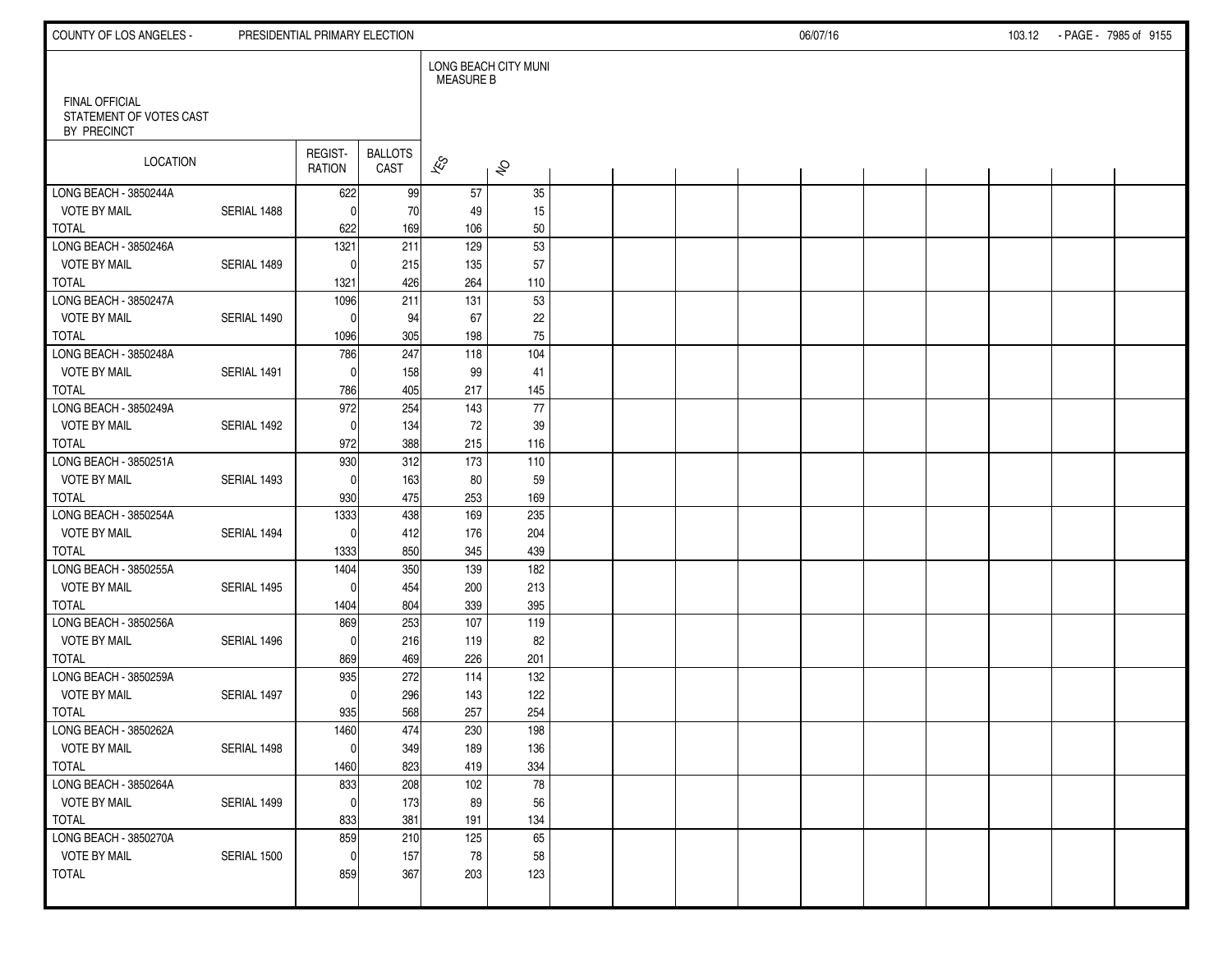| COUNTY OF LOS ANGELES -                      |             | PRESIDENTIAL PRIMARY ELECTION |                        |                                          |                     |  |  | 06/07/16 |  | 103.13 - PAGE - 7986 of 9155 |  |
|----------------------------------------------|-------------|-------------------------------|------------------------|------------------------------------------|---------------------|--|--|----------|--|------------------------------|--|
| <b>FINAL OFFICIAL</b>                        |             |                               |                        | LONG BEACH CITY MUNI<br><b>MEASURE B</b> |                     |  |  |          |  |                              |  |
| STATEMENT OF VOTES CAST<br>BY PRECINCT       |             |                               |                        |                                          |                     |  |  |          |  |                              |  |
| LOCATION                                     |             | REGIST-<br>RATION             | <b>BALLOTS</b><br>CAST | $\overline{\mathcal{K}}$ S               | $\hat{\mathcal{S}}$ |  |  |          |  |                              |  |
| LONG BEACH - 3850271A                        |             | 1091                          | 307                    | 133                                      | 148                 |  |  |          |  |                              |  |
| <b>VOTE BY MAIL</b>                          | SERIAL 1501 | $\Omega$                      | 244                    | 105                                      | 104                 |  |  |          |  |                              |  |
| <b>TOTAL</b>                                 |             | 1091                          | 551                    | 238                                      | 252                 |  |  |          |  |                              |  |
| LONG BEACH - 3850272A                        |             | 1067                          | 288                    | 136                                      | 129                 |  |  |          |  |                              |  |
| <b>VOTE BY MAIL</b>                          | SERIAL 1502 | $\Omega$                      | 213                    | 111                                      | 85                  |  |  |          |  |                              |  |
| <b>TOTAL</b>                                 |             | 1067                          | 501                    | 247                                      | 214                 |  |  |          |  |                              |  |
| LONG BEACH - 3850274A*                       |             | 342                           | $\mathbf 0$            | $\mathbf 0$                              | $\mathbf 0$         |  |  |          |  |                              |  |
| <b>VOTE BY MAIL</b>                          | SERIAL 6084 | $\Omega$                      | 73                     | 37                                       | 27                  |  |  |          |  |                              |  |
| <b>TOTAL</b>                                 |             | 342                           | 73                     | 37                                       | 27                  |  |  |          |  |                              |  |
| LONG BEACH - 3850275A                        |             | 1174                          | 324                    | 133                                      | 167                 |  |  |          |  |                              |  |
| <b>VOTE BY MAIL</b>                          | SERIAL 1503 | $\Omega$                      | 305                    | 120                                      | 145                 |  |  |          |  |                              |  |
| <b>TOTAL</b>                                 |             | 1174                          | 629                    | 253                                      | 312                 |  |  |          |  |                              |  |
| LONG BEACH - 3850276A                        |             | 1196                          | 344                    | 123                                      | 189                 |  |  |          |  |                              |  |
| <b>VOTE BY MAIL</b>                          | SERIAL 1504 | $\Omega$                      | 303                    | 138                                      | 138                 |  |  |          |  |                              |  |
| <b>TOTAL</b>                                 |             | 1196                          | 647                    | 261                                      | 327                 |  |  |          |  |                              |  |
| LONG BEACH - 3850280A                        |             | 1226                          | 354                    | 150                                      | 179                 |  |  |          |  |                              |  |
| <b>VOTE BY MAIL</b>                          | SERIAL 1505 | $\Omega$                      | 384                    | 166                                      | 174                 |  |  |          |  |                              |  |
| <b>TOTAL</b>                                 |             | 1226                          | 738                    | 316                                      | 353                 |  |  |          |  |                              |  |
| LONG BEACH - 3850285A                        |             | 1080                          | 306                    | 136                                      | 138                 |  |  |          |  |                              |  |
| <b>VOTE BY MAIL</b>                          | SERIAL 1506 | $\Omega$                      | 278                    | 140                                      | 114                 |  |  |          |  |                              |  |
| <b>TOTAL</b>                                 |             | 1080                          | 584                    | 276                                      | 252<br>59           |  |  |          |  |                              |  |
| LONG BEACH - 3850286A                        |             | 1544                          | 241                    | 146                                      |                     |  |  |          |  |                              |  |
| <b>VOTE BY MAIL</b>                          | SERIAL 1507 | $\Omega$                      | 193                    | 133                                      | 29                  |  |  |          |  |                              |  |
| <b>TOTAL</b>                                 |             | 1544                          | 434                    | 279                                      | 88                  |  |  |          |  |                              |  |
| LONG BEACH - 3850287A                        |             | 863<br>$\Omega$               | 250                    | 125                                      | 105                 |  |  |          |  |                              |  |
| <b>VOTE BY MAIL</b>                          | SERIAL 1508 |                               | 231                    | 122                                      | 82                  |  |  |          |  |                              |  |
| <b>TOTAL</b><br>LONG BEACH - 3850290A        |             | 863                           | 481                    | 247                                      | 187                 |  |  |          |  |                              |  |
| <b>VOTE BY MAIL</b>                          | SERIAL 1509 | 1218<br>$\Omega$              | 296                    | 133                                      | 126                 |  |  |          |  |                              |  |
|                                              |             |                               | 337                    | 153<br>286                               | 159<br>285          |  |  |          |  |                              |  |
| TOTAL                                        |             | 1218                          | 633                    |                                          |                     |  |  |          |  |                              |  |
| LONG BEACH - 3850292A<br><b>VOTE BY MAIL</b> | SERIAL 1510 | 638<br>$\Omega$               | 176                    | 79<br>75                                 | 81                  |  |  |          |  |                              |  |
| <b>TOTAL</b>                                 |             | 638                           | 181<br>357             |                                          | 84<br>165           |  |  |          |  |                              |  |
| LONG BEACH - 3850294A                        |             | 1082                          | 339                    | 154<br>162                               | 152                 |  |  |          |  |                              |  |
| <b>VOTE BY MAIL</b>                          | SERIAL 1511 | $\mathbf 0$                   | 188                    | 78                                       | 82                  |  |  |          |  |                              |  |
| <b>TOTAL</b>                                 |             | 1082                          | 527                    | 240                                      | 234                 |  |  |          |  |                              |  |
| LONG BEACH - 3850295A                        |             | 1197                          | 362                    | 125                                      | 196                 |  |  |          |  |                              |  |
| <b>VOTE BY MAIL</b>                          | SERIAL 1512 | $\mathbf 0$                   | 282                    | 120                                      | 136                 |  |  |          |  |                              |  |
| <b>TOTAL</b>                                 |             | 1197                          | 644                    | 245                                      | 332                 |  |  |          |  |                              |  |
|                                              |             |                               |                        |                                          |                     |  |  |          |  |                              |  |
|                                              |             |                               |                        |                                          |                     |  |  |          |  |                              |  |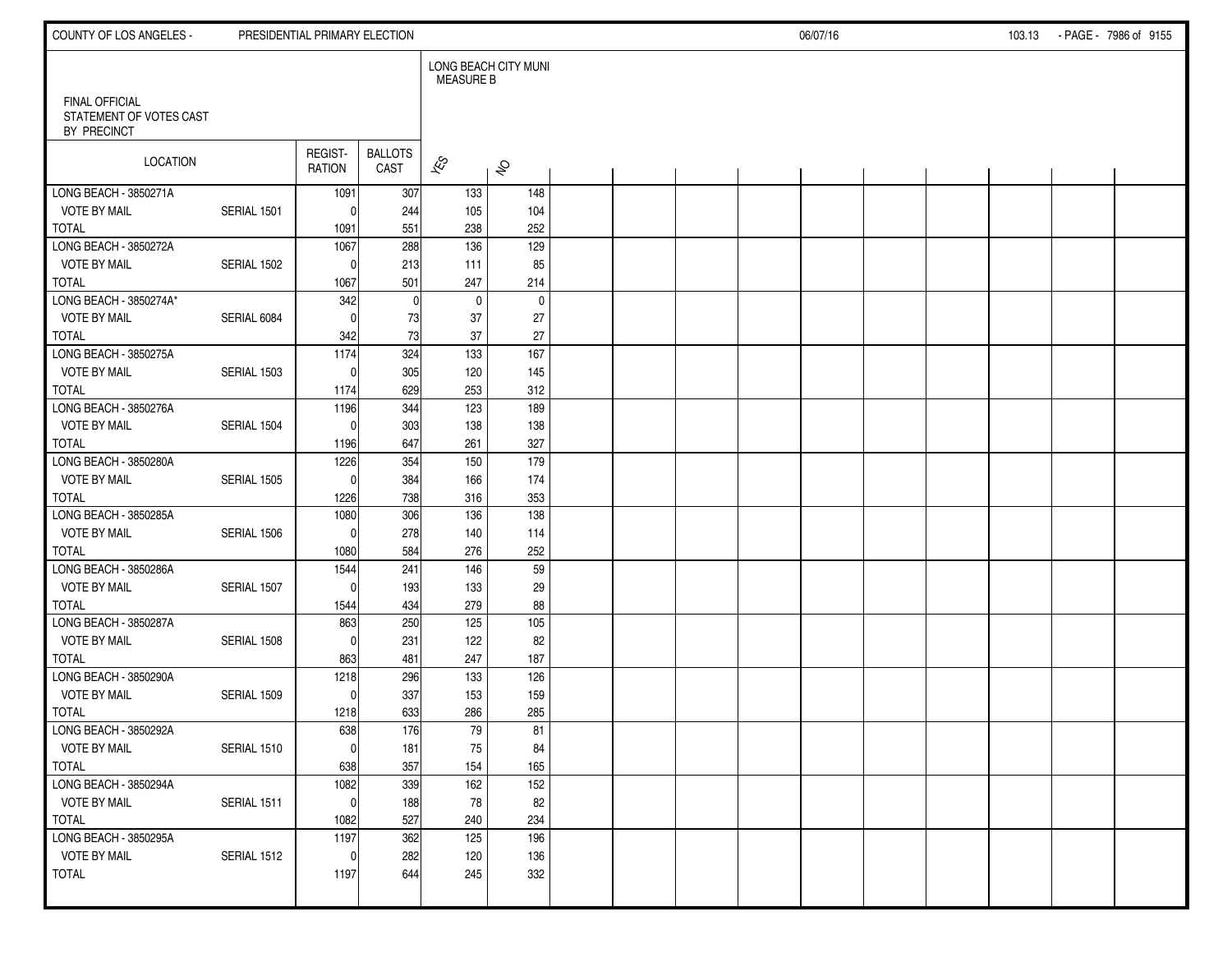| COUNTY OF LOS ANGELES -                      |             | PRESIDENTIAL PRIMARY ELECTION |                        |                                          |                     |  |  | 06/07/16 |  | 103.14 - PAGE - 7987 of 9155 |  |
|----------------------------------------------|-------------|-------------------------------|------------------------|------------------------------------------|---------------------|--|--|----------|--|------------------------------|--|
| <b>FINAL OFFICIAL</b>                        |             |                               |                        | LONG BEACH CITY MUNI<br><b>MEASURE B</b> |                     |  |  |          |  |                              |  |
| STATEMENT OF VOTES CAST<br>BY PRECINCT       |             |                               |                        |                                          |                     |  |  |          |  |                              |  |
| LOCATION                                     |             | REGIST-<br>RATION             | <b>BALLOTS</b><br>CAST | $\overline{\mathcal{K}}$ S               | $\hat{\mathcal{S}}$ |  |  |          |  |                              |  |
| LONG BEACH - 3850296A                        |             | 1425                          | 230                    | 154                                      | 38                  |  |  |          |  |                              |  |
| <b>VOTE BY MAIL</b>                          | SERIAL 1513 | $\Omega$                      | 61                     | 44                                       | 8                   |  |  |          |  |                              |  |
| <b>TOTAL</b>                                 |             | 1425                          | 291                    | 198                                      | 46                  |  |  |          |  |                              |  |
| LONG BEACH - 3850302A                        |             | 1413                          | 499                    | 182                                      | 275                 |  |  |          |  |                              |  |
| <b>VOTE BY MAIL</b>                          | SERIAL 1514 | $\Omega$                      | 357                    | 147                                      | 184                 |  |  |          |  |                              |  |
| <b>TOTAL</b>                                 |             | 1413                          | 856                    | 329                                      | 459                 |  |  |          |  |                              |  |
| LONG BEACH - 3850305A                        |             | 1448                          | 454                    | 165                                      | 242                 |  |  |          |  |                              |  |
| <b>VOTE BY MAIL</b>                          | SERIAL 1515 | $\Omega$                      | 348                    | 132                                      | 177                 |  |  |          |  |                              |  |
| <b>TOTAL</b>                                 |             | 1448                          | 802                    | 297                                      | 419                 |  |  |          |  |                              |  |
| LONG BEACH - 3850307A                        |             | 443                           | 79                     | 52                                       | 16                  |  |  |          |  |                              |  |
| <b>VOTE BY MAIL</b>                          | SERIAL 1516 | $\Omega$                      | 72                     | 40                                       | 21                  |  |  |          |  |                              |  |
| <b>TOTAL</b>                                 |             | 443                           | 151                    | 92                                       | 37                  |  |  |          |  |                              |  |
| LONG BEACH - 3850308A                        |             | 1046                          | 332                    | 187                                      | 116                 |  |  |          |  |                              |  |
| <b>VOTE BY MAIL</b>                          | SERIAL 1517 | $\Omega$                      | 234                    | 123                                      | 88                  |  |  |          |  |                              |  |
| <b>TOTAL</b>                                 |             | 1046                          | 566                    | 310                                      | 204                 |  |  |          |  |                              |  |
| LONG BEACH - 3850309A                        |             | 858                           | 272                    | 140                                      | 96                  |  |  |          |  |                              |  |
| <b>VOTE BY MAIL</b>                          | SERIAL 1518 | $\Omega$                      | 209                    | 124                                      | $72\,$              |  |  |          |  |                              |  |
| <b>TOTAL</b>                                 |             | 858                           | 481                    | 264                                      | 168                 |  |  |          |  |                              |  |
| LONG BEACH - 3850316A                        |             | 1268                          | 368                    | 157                                      | 182                 |  |  |          |  |                              |  |
| <b>VOTE BY MAIL</b>                          | SERIAL 1519 | $\Omega$                      | 294                    | 131                                      | 141                 |  |  |          |  |                              |  |
| <b>TOTAL</b>                                 |             | 1268                          | 662                    | 288                                      | 323                 |  |  |          |  |                              |  |
| LONG BEACH - 3850319A                        |             | 851                           | 272                    | 99                                       | 139                 |  |  |          |  |                              |  |
| <b>VOTE BY MAIL</b>                          | SERIAL 1520 | $\Omega$                      | 166                    | 71                                       | 76                  |  |  |          |  |                              |  |
| <b>TOTAL</b>                                 |             | 851                           | 438                    | 170                                      | 215                 |  |  |          |  |                              |  |
| LONG BEACH - 3850321A                        |             | 1525                          | 501                    | 212                                      | 249                 |  |  |          |  |                              |  |
| <b>VOTE BY MAIL</b>                          | SERIAL 1521 | $\Omega$                      | 346                    | 142                                      | 174                 |  |  |          |  |                              |  |
| <b>TOTAL</b><br>LONG BEACH - 3850323A        |             | 1525                          | 847                    | 354                                      | 423                 |  |  |          |  |                              |  |
| <b>VOTE BY MAIL</b>                          | SERIAL 1522 | 559<br>$\Omega$               | 103                    | 59                                       | $26\,$              |  |  |          |  |                              |  |
|                                              |             | 559                           | 62                     | 43                                       | 15                  |  |  |          |  |                              |  |
| TOTAL                                        |             |                               | 165                    | 102                                      | 41                  |  |  |          |  |                              |  |
| LONG BEACH - 3850324A<br><b>VOTE BY MAIL</b> |             | 1188<br>$\mathbf{0}$          | 363<br>242             | 181                                      | 147<br>86           |  |  |          |  |                              |  |
| <b>TOTAL</b>                                 | SERIAL 1523 |                               | 605                    | 128<br>309                               | 233                 |  |  |          |  |                              |  |
| LONG BEACH - 3850328A                        |             | 1188<br>1475                  | 448                    | 190                                      | 212                 |  |  |          |  |                              |  |
| <b>VOTE BY MAIL</b>                          | SERIAL 1524 | $\mathbf 0$                   | 315                    | 134                                      | 157                 |  |  |          |  |                              |  |
| <b>TOTAL</b>                                 |             | 1475                          | 763                    | 324                                      | 369                 |  |  |          |  |                              |  |
| LONG BEACH - 3850333A                        |             | 1585                          | 257                    | 155                                      | 54                  |  |  |          |  |                              |  |
| <b>VOTE BY MAIL</b>                          | SERIAL 1525 | $\mathbf 0$                   | 187                    | 111                                      | 55                  |  |  |          |  |                              |  |
| <b>TOTAL</b>                                 |             | 1585                          | 444                    | 266                                      | 109                 |  |  |          |  |                              |  |
|                                              |             |                               |                        |                                          |                     |  |  |          |  |                              |  |
|                                              |             |                               |                        |                                          |                     |  |  |          |  |                              |  |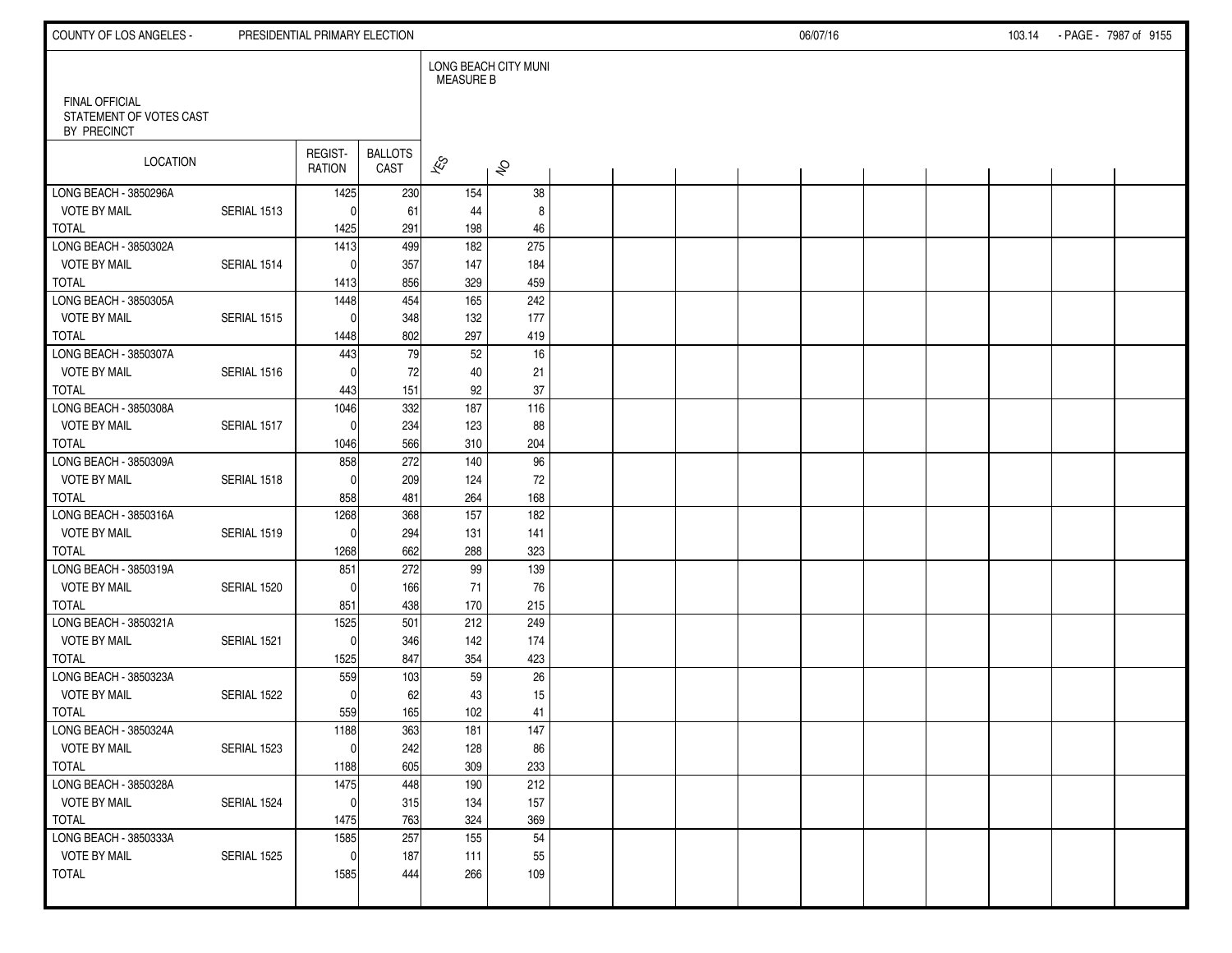| COUNTY OF LOS ANGELES -                |             | PRESIDENTIAL PRIMARY ELECTION |                        |                                          |                         |  |  | 06/07/16 |  | 103.15 - PAGE - 7988 of 9155 |  |
|----------------------------------------|-------------|-------------------------------|------------------------|------------------------------------------|-------------------------|--|--|----------|--|------------------------------|--|
| <b>FINAL OFFICIAL</b>                  |             |                               |                        | LONG BEACH CITY MUNI<br><b>MEASURE B</b> |                         |  |  |          |  |                              |  |
| STATEMENT OF VOTES CAST<br>BY PRECINCT |             |                               |                        |                                          |                         |  |  |          |  |                              |  |
| LOCATION                               |             | REGIST-<br>RATION             | <b>BALLOTS</b><br>CAST | $\overline{\mathcal{K}}$ S               | $\hat{\mathcal{S}}$     |  |  |          |  |                              |  |
| LONG BEACH - 3850335A                  |             | 1055                          | 348                    | 124                                      | 197                     |  |  |          |  |                              |  |
| <b>VOTE BY MAIL</b>                    | SERIAL 1526 | $\Omega$                      | 265                    | 116                                      | 128                     |  |  |          |  |                              |  |
| <b>TOTAL</b>                           |             | 1055                          | 613                    | 240                                      | 325                     |  |  |          |  |                              |  |
| LONG BEACH - 3850337A                  |             | 1499                          | 473                    | 199                                      | 220                     |  |  |          |  |                              |  |
| <b>VOTE BY MAIL</b>                    | SERIAL 1527 | $\Omega$                      | 362                    | 176                                      | 159                     |  |  |          |  |                              |  |
| <b>TOTAL</b>                           |             | 1499                          | 835                    | 375                                      | 379                     |  |  |          |  |                              |  |
| LONG BEACH - 3850338A*                 |             |                               |                        | $\mathbf 0$                              | $\mathsf{O}$            |  |  |          |  |                              |  |
| <b>VOTE BY MAIL</b>                    | SERIAL 6085 | O                             |                        | 0                                        | $\overline{\mathbf{c}}$ |  |  |          |  |                              |  |
| <b>TOTAL</b>                           |             | 9                             |                        | $\pmb{0}$                                | $\overline{c}$          |  |  |          |  |                              |  |
| LONG BEACH - 3850345A                  |             | 1098                          | 216                    | 124                                      | 67                      |  |  |          |  |                              |  |
| <b>VOTE BY MAIL</b>                    | SERIAL 1528 | $\Omega$                      | 94                     | 53                                       | $32\,$                  |  |  |          |  |                              |  |
| <b>TOTAL</b>                           |             | 1098                          | 310                    | 177                                      | 99                      |  |  |          |  |                              |  |
| LONG BEACH - 3850346A                  |             | 935                           | 289                    | 106                                      | 162                     |  |  |          |  |                              |  |
| <b>VOTE BY MAIL</b>                    | SERIAL 1529 | $\Omega$                      | 180                    | 64                                       | 101                     |  |  |          |  |                              |  |
| <b>TOTAL</b>                           |             | 935                           | 469                    | 170                                      | 263                     |  |  |          |  |                              |  |
| LONG BEACH - 3850348A                  |             | 872                           | 303                    | 129                                      | 149                     |  |  |          |  |                              |  |
| <b>VOTE BY MAIL</b>                    | SERIAL 1530 | $\Omega$                      | 164                    | 83                                       | 64                      |  |  |          |  |                              |  |
| <b>TOTAL</b>                           |             | 872                           | 467                    | 212                                      | 213                     |  |  |          |  |                              |  |
| LONG BEACH - 3850349A                  |             | 1234                          | 377                    | 149                                      | 200                     |  |  |          |  |                              |  |
| <b>VOTE BY MAIL</b>                    | SERIAL 1531 | $\Omega$                      | 257                    | 92                                       | 142                     |  |  |          |  |                              |  |
| <b>TOTAL</b>                           |             | 1234                          | 634                    | 241                                      | 342                     |  |  |          |  |                              |  |
| LONG BEACH - 3850351A                  |             | 979                           | 339                    | 136                                      | 164                     |  |  |          |  |                              |  |
| <b>VOTE BY MAIL</b>                    | SERIAL 1532 | $\Omega$                      | 207                    | 101                                      | 84                      |  |  |          |  |                              |  |
| <b>TOTAL</b>                           |             | 979                           | 546                    | 237                                      | 248                     |  |  |          |  |                              |  |
| LONG BEACH - 3850356A                  |             | 1272                          | 396                    | 147                                      | 206                     |  |  |          |  |                              |  |
| <b>VOTE BY MAIL</b>                    | SERIAL 1533 | $\Omega$                      | 284                    | 117                                      | 148                     |  |  |          |  |                              |  |
| <b>TOTAL</b><br>LONG BEACH - 3850361A  |             | 1272<br>851                   | 680<br>270             | 264<br>143                               | 354<br>89               |  |  |          |  |                              |  |
| <b>VOTE BY MAIL</b>                    | SERIAL 1534 | $\Omega$                      | 145                    | 91                                       | 44                      |  |  |          |  |                              |  |
|                                        |             | 851                           | 415                    | 234                                      | 133                     |  |  |          |  |                              |  |
| TOTAL<br>LONG BEACH - 3850362A         |             | 1013                          | 311                    | 156                                      | 104                     |  |  |          |  |                              |  |
| <b>VOTE BY MAIL</b>                    | SERIAL 1535 | $\Omega$                      | 164                    | 93                                       | 47                      |  |  |          |  |                              |  |
| <b>TOTAL</b>                           |             | 1013                          | 475                    | 249                                      | 151                     |  |  |          |  |                              |  |
| LONG BEACH - 3850364A                  |             | 1332                          | 167                    | 104                                      | 41                      |  |  |          |  |                              |  |
| <b>VOTE BY MAIL</b>                    | SERIAL 1536 | $\mathbf 0$                   | 114                    | 69                                       | 31                      |  |  |          |  |                              |  |
| <b>TOTAL</b>                           |             | 1332                          | 281                    | 173                                      | 72                      |  |  |          |  |                              |  |
| LONG BEACH - 3850366A                  |             | 932                           | 289                    | 89                                       | 175                     |  |  |          |  |                              |  |
| <b>VOTE BY MAIL</b>                    | SERIAL 1537 | $\Omega$                      | 198                    | 88                                       | 94                      |  |  |          |  |                              |  |
| <b>TOTAL</b>                           |             | 932                           | 487                    | 177                                      | 269                     |  |  |          |  |                              |  |
|                                        |             |                               |                        |                                          |                         |  |  |          |  |                              |  |
|                                        |             |                               |                        |                                          |                         |  |  |          |  |                              |  |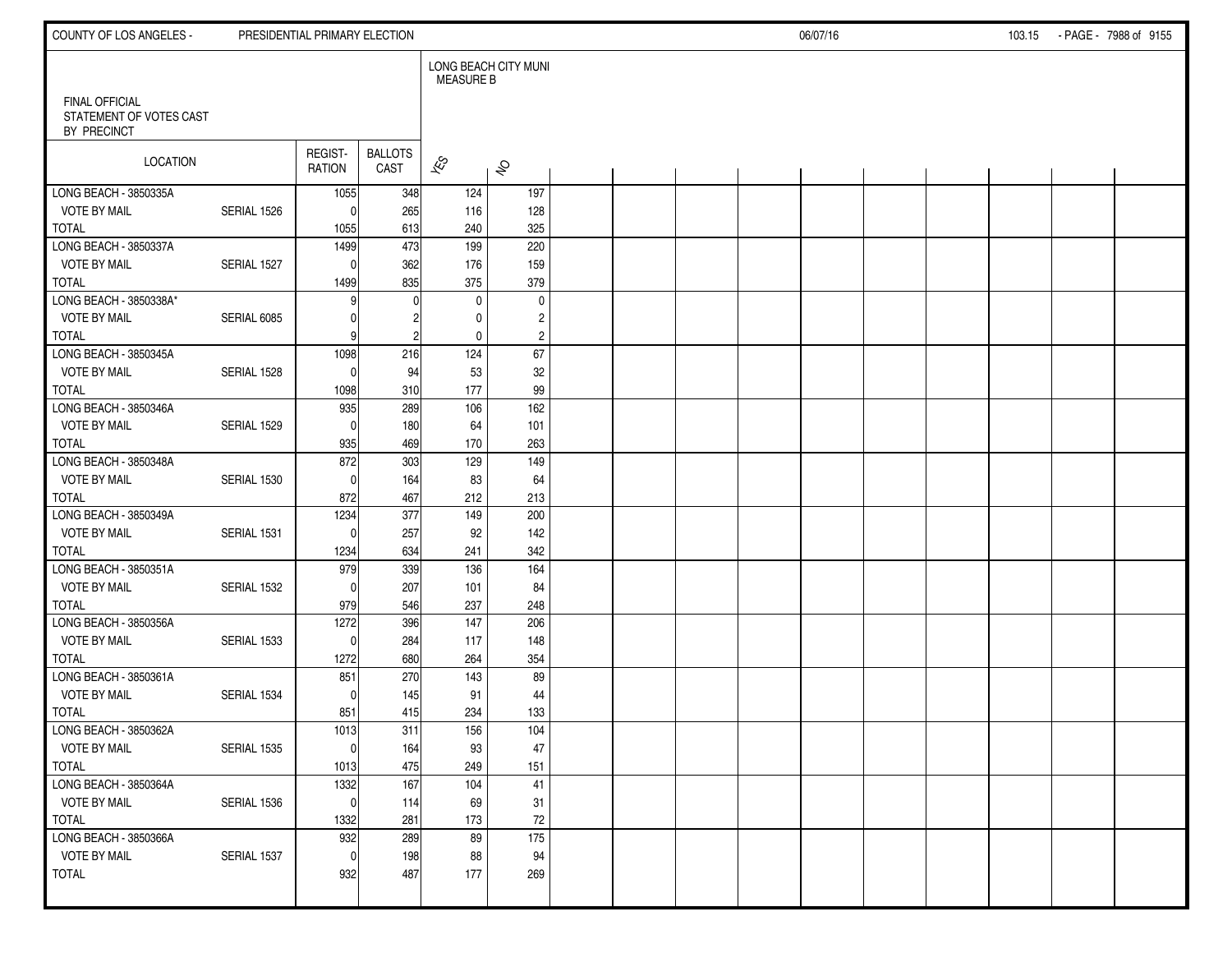| LONG BEACH CITY MUNI<br><b>MEASURE B</b><br><b>FINAL OFFICIAL</b><br>STATEMENT OF VOTES CAST<br>BY PRECINCT<br>REGIST-<br><b>BALLOTS</b><br>LOCATION<br>$\overline{\mathscr{K}}$<br>$\hat{\mathcal{S}}$<br>CAST<br>RATION<br>193<br>80<br>95<br>693<br><b>VOTE BY MAIL</b><br>SERIAL 1538<br>77<br>146<br>55<br>$\Omega$<br><b>TOTAL</b><br>693<br>339<br>135<br>172<br>197<br>55<br>LONG BEACH - 3850368A<br>973<br>119<br><b>VOTE BY MAIL</b><br>SERIAL 1539<br>120<br>63<br>41<br>$\Omega$<br>973<br>317<br>182<br>96<br>LONG BEACH - 3850370C<br>1377<br>423<br>174<br>209<br><b>VOTE BY MAIL</b><br>282<br>SERIAL 1540<br>112<br>146<br>$\Omega$<br>1377<br>705<br>286<br>355<br>168<br>285<br>1423<br>503<br>VOTE BY MAIL<br>253<br>SERIAL 1541<br>94<br>146<br>$\Omega$<br>756<br>262<br>431<br>1423<br>380<br>159<br>LONG BEACH - 3850373A<br>1154<br>183<br><b>VOTE BY MAIL</b><br>SERIAL 1542<br>210<br>80<br>110<br>$\Omega$<br>590<br>239<br>293<br>1154<br>LONG BEACH - 3850374A<br>143<br>159<br>1191<br>331<br><b>VOTE BY MAIL</b><br>132<br>SERIAL 1543<br>268<br>$\Omega$<br>111<br>599<br>254<br>291<br>1191<br>LONG BEACH - 3850378A<br>177<br>172<br>1418<br>386<br><b>VOTE BY MAIL</b><br>98<br>SERIAL 1544<br>210<br>93<br>$\Omega$<br>596<br>270<br>270<br>1418<br>184<br>48<br>945<br>109<br><b>VOTE BY MAIL</b><br>17<br>SERIAL 1545<br>78<br>$\Omega$<br>49<br>262<br>158<br>65<br>945<br>26<br>101<br>59<br>434<br><b>VOTE BY MAIL</b><br>71<br>37<br>21<br>SERIAL 1546<br>$\mathbf{0}$<br>172<br>47<br>434<br>96<br>922<br>188<br>45<br>117<br>VOTE BY MAIL<br>SERIAL 1547<br>27<br>$\Omega$<br>111<br>71<br>922<br>299<br>188<br>$72\,$<br>994<br>248<br>142<br>72<br>97<br>46<br>39<br><b>VOTE BY MAIL</b><br>SERIAL 1548<br>$\Omega$<br>345<br>994<br>188<br>111<br>39<br>82<br>LONG BEACH - 3850395A<br>868<br>149<br>28<br><b>VOTE BY MAIL</b><br>SERIAL 1549<br>56<br>$\Omega$<br>92<br>241<br>138<br>67<br>868<br>40<br>940<br>140<br>83<br><b>VOTE BY MAIL</b><br>SERIAL 1550<br>93<br>55<br>28<br>$\mathbf{0}$<br><b>TOTAL</b><br>68<br>940<br>233<br>138 | COUNTY OF LOS ANGELES - | PRESIDENTIAL PRIMARY ELECTION |  |  |  | 06/07/16 |  | 103.16 - PAGE - 7989 of 9155 |  |
|------------------------------------------------------------------------------------------------------------------------------------------------------------------------------------------------------------------------------------------------------------------------------------------------------------------------------------------------------------------------------------------------------------------------------------------------------------------------------------------------------------------------------------------------------------------------------------------------------------------------------------------------------------------------------------------------------------------------------------------------------------------------------------------------------------------------------------------------------------------------------------------------------------------------------------------------------------------------------------------------------------------------------------------------------------------------------------------------------------------------------------------------------------------------------------------------------------------------------------------------------------------------------------------------------------------------------------------------------------------------------------------------------------------------------------------------------------------------------------------------------------------------------------------------------------------------------------------------------------------------------------------------------------------------------------------------------------------------------------------------------------------------------------------------------------------------------------------------------------------------------------------------------------------------------------------------------------------------------------------------------------------------------------------------------------------------------------------------|-------------------------|-------------------------------|--|--|--|----------|--|------------------------------|--|
|                                                                                                                                                                                                                                                                                                                                                                                                                                                                                                                                                                                                                                                                                                                                                                                                                                                                                                                                                                                                                                                                                                                                                                                                                                                                                                                                                                                                                                                                                                                                                                                                                                                                                                                                                                                                                                                                                                                                                                                                                                                                                                |                         |                               |  |  |  |          |  |                              |  |
|                                                                                                                                                                                                                                                                                                                                                                                                                                                                                                                                                                                                                                                                                                                                                                                                                                                                                                                                                                                                                                                                                                                                                                                                                                                                                                                                                                                                                                                                                                                                                                                                                                                                                                                                                                                                                                                                                                                                                                                                                                                                                                |                         |                               |  |  |  |          |  |                              |  |
|                                                                                                                                                                                                                                                                                                                                                                                                                                                                                                                                                                                                                                                                                                                                                                                                                                                                                                                                                                                                                                                                                                                                                                                                                                                                                                                                                                                                                                                                                                                                                                                                                                                                                                                                                                                                                                                                                                                                                                                                                                                                                                |                         |                               |  |  |  |          |  |                              |  |
|                                                                                                                                                                                                                                                                                                                                                                                                                                                                                                                                                                                                                                                                                                                                                                                                                                                                                                                                                                                                                                                                                                                                                                                                                                                                                                                                                                                                                                                                                                                                                                                                                                                                                                                                                                                                                                                                                                                                                                                                                                                                                                | LONG BEACH - 3850367A   |                               |  |  |  |          |  |                              |  |
|                                                                                                                                                                                                                                                                                                                                                                                                                                                                                                                                                                                                                                                                                                                                                                                                                                                                                                                                                                                                                                                                                                                                                                                                                                                                                                                                                                                                                                                                                                                                                                                                                                                                                                                                                                                                                                                                                                                                                                                                                                                                                                |                         |                               |  |  |  |          |  |                              |  |
|                                                                                                                                                                                                                                                                                                                                                                                                                                                                                                                                                                                                                                                                                                                                                                                                                                                                                                                                                                                                                                                                                                                                                                                                                                                                                                                                                                                                                                                                                                                                                                                                                                                                                                                                                                                                                                                                                                                                                                                                                                                                                                |                         |                               |  |  |  |          |  |                              |  |
|                                                                                                                                                                                                                                                                                                                                                                                                                                                                                                                                                                                                                                                                                                                                                                                                                                                                                                                                                                                                                                                                                                                                                                                                                                                                                                                                                                                                                                                                                                                                                                                                                                                                                                                                                                                                                                                                                                                                                                                                                                                                                                |                         |                               |  |  |  |          |  |                              |  |
|                                                                                                                                                                                                                                                                                                                                                                                                                                                                                                                                                                                                                                                                                                                                                                                                                                                                                                                                                                                                                                                                                                                                                                                                                                                                                                                                                                                                                                                                                                                                                                                                                                                                                                                                                                                                                                                                                                                                                                                                                                                                                                |                         |                               |  |  |  |          |  |                              |  |
|                                                                                                                                                                                                                                                                                                                                                                                                                                                                                                                                                                                                                                                                                                                                                                                                                                                                                                                                                                                                                                                                                                                                                                                                                                                                                                                                                                                                                                                                                                                                                                                                                                                                                                                                                                                                                                                                                                                                                                                                                                                                                                | <b>TOTAL</b>            |                               |  |  |  |          |  |                              |  |
|                                                                                                                                                                                                                                                                                                                                                                                                                                                                                                                                                                                                                                                                                                                                                                                                                                                                                                                                                                                                                                                                                                                                                                                                                                                                                                                                                                                                                                                                                                                                                                                                                                                                                                                                                                                                                                                                                                                                                                                                                                                                                                |                         |                               |  |  |  |          |  |                              |  |
|                                                                                                                                                                                                                                                                                                                                                                                                                                                                                                                                                                                                                                                                                                                                                                                                                                                                                                                                                                                                                                                                                                                                                                                                                                                                                                                                                                                                                                                                                                                                                                                                                                                                                                                                                                                                                                                                                                                                                                                                                                                                                                |                         |                               |  |  |  |          |  |                              |  |
|                                                                                                                                                                                                                                                                                                                                                                                                                                                                                                                                                                                                                                                                                                                                                                                                                                                                                                                                                                                                                                                                                                                                                                                                                                                                                                                                                                                                                                                                                                                                                                                                                                                                                                                                                                                                                                                                                                                                                                                                                                                                                                | <b>TOTAL</b>            |                               |  |  |  |          |  |                              |  |
|                                                                                                                                                                                                                                                                                                                                                                                                                                                                                                                                                                                                                                                                                                                                                                                                                                                                                                                                                                                                                                                                                                                                                                                                                                                                                                                                                                                                                                                                                                                                                                                                                                                                                                                                                                                                                                                                                                                                                                                                                                                                                                | LONG BEACH - 3850372A   |                               |  |  |  |          |  |                              |  |
|                                                                                                                                                                                                                                                                                                                                                                                                                                                                                                                                                                                                                                                                                                                                                                                                                                                                                                                                                                                                                                                                                                                                                                                                                                                                                                                                                                                                                                                                                                                                                                                                                                                                                                                                                                                                                                                                                                                                                                                                                                                                                                |                         |                               |  |  |  |          |  |                              |  |
|                                                                                                                                                                                                                                                                                                                                                                                                                                                                                                                                                                                                                                                                                                                                                                                                                                                                                                                                                                                                                                                                                                                                                                                                                                                                                                                                                                                                                                                                                                                                                                                                                                                                                                                                                                                                                                                                                                                                                                                                                                                                                                | <b>TOTAL</b>            |                               |  |  |  |          |  |                              |  |
|                                                                                                                                                                                                                                                                                                                                                                                                                                                                                                                                                                                                                                                                                                                                                                                                                                                                                                                                                                                                                                                                                                                                                                                                                                                                                                                                                                                                                                                                                                                                                                                                                                                                                                                                                                                                                                                                                                                                                                                                                                                                                                |                         |                               |  |  |  |          |  |                              |  |
|                                                                                                                                                                                                                                                                                                                                                                                                                                                                                                                                                                                                                                                                                                                                                                                                                                                                                                                                                                                                                                                                                                                                                                                                                                                                                                                                                                                                                                                                                                                                                                                                                                                                                                                                                                                                                                                                                                                                                                                                                                                                                                |                         |                               |  |  |  |          |  |                              |  |
|                                                                                                                                                                                                                                                                                                                                                                                                                                                                                                                                                                                                                                                                                                                                                                                                                                                                                                                                                                                                                                                                                                                                                                                                                                                                                                                                                                                                                                                                                                                                                                                                                                                                                                                                                                                                                                                                                                                                                                                                                                                                                                | <b>TOTAL</b>            |                               |  |  |  |          |  |                              |  |
|                                                                                                                                                                                                                                                                                                                                                                                                                                                                                                                                                                                                                                                                                                                                                                                                                                                                                                                                                                                                                                                                                                                                                                                                                                                                                                                                                                                                                                                                                                                                                                                                                                                                                                                                                                                                                                                                                                                                                                                                                                                                                                |                         |                               |  |  |  |          |  |                              |  |
|                                                                                                                                                                                                                                                                                                                                                                                                                                                                                                                                                                                                                                                                                                                                                                                                                                                                                                                                                                                                                                                                                                                                                                                                                                                                                                                                                                                                                                                                                                                                                                                                                                                                                                                                                                                                                                                                                                                                                                                                                                                                                                |                         |                               |  |  |  |          |  |                              |  |
|                                                                                                                                                                                                                                                                                                                                                                                                                                                                                                                                                                                                                                                                                                                                                                                                                                                                                                                                                                                                                                                                                                                                                                                                                                                                                                                                                                                                                                                                                                                                                                                                                                                                                                                                                                                                                                                                                                                                                                                                                                                                                                | <b>TOTAL</b>            |                               |  |  |  |          |  |                              |  |
|                                                                                                                                                                                                                                                                                                                                                                                                                                                                                                                                                                                                                                                                                                                                                                                                                                                                                                                                                                                                                                                                                                                                                                                                                                                                                                                                                                                                                                                                                                                                                                                                                                                                                                                                                                                                                                                                                                                                                                                                                                                                                                |                         |                               |  |  |  |          |  |                              |  |
|                                                                                                                                                                                                                                                                                                                                                                                                                                                                                                                                                                                                                                                                                                                                                                                                                                                                                                                                                                                                                                                                                                                                                                                                                                                                                                                                                                                                                                                                                                                                                                                                                                                                                                                                                                                                                                                                                                                                                                                                                                                                                                |                         |                               |  |  |  |          |  |                              |  |
|                                                                                                                                                                                                                                                                                                                                                                                                                                                                                                                                                                                                                                                                                                                                                                                                                                                                                                                                                                                                                                                                                                                                                                                                                                                                                                                                                                                                                                                                                                                                                                                                                                                                                                                                                                                                                                                                                                                                                                                                                                                                                                | <b>TOTAL</b>            |                               |  |  |  |          |  |                              |  |
|                                                                                                                                                                                                                                                                                                                                                                                                                                                                                                                                                                                                                                                                                                                                                                                                                                                                                                                                                                                                                                                                                                                                                                                                                                                                                                                                                                                                                                                                                                                                                                                                                                                                                                                                                                                                                                                                                                                                                                                                                                                                                                | LONG BEACH - 3850379A   |                               |  |  |  |          |  |                              |  |
|                                                                                                                                                                                                                                                                                                                                                                                                                                                                                                                                                                                                                                                                                                                                                                                                                                                                                                                                                                                                                                                                                                                                                                                                                                                                                                                                                                                                                                                                                                                                                                                                                                                                                                                                                                                                                                                                                                                                                                                                                                                                                                |                         |                               |  |  |  |          |  |                              |  |
|                                                                                                                                                                                                                                                                                                                                                                                                                                                                                                                                                                                                                                                                                                                                                                                                                                                                                                                                                                                                                                                                                                                                                                                                                                                                                                                                                                                                                                                                                                                                                                                                                                                                                                                                                                                                                                                                                                                                                                                                                                                                                                | <b>TOTAL</b>            |                               |  |  |  |          |  |                              |  |
|                                                                                                                                                                                                                                                                                                                                                                                                                                                                                                                                                                                                                                                                                                                                                                                                                                                                                                                                                                                                                                                                                                                                                                                                                                                                                                                                                                                                                                                                                                                                                                                                                                                                                                                                                                                                                                                                                                                                                                                                                                                                                                | LONG BEACH - 3850380A   |                               |  |  |  |          |  |                              |  |
|                                                                                                                                                                                                                                                                                                                                                                                                                                                                                                                                                                                                                                                                                                                                                                                                                                                                                                                                                                                                                                                                                                                                                                                                                                                                                                                                                                                                                                                                                                                                                                                                                                                                                                                                                                                                                                                                                                                                                                                                                                                                                                |                         |                               |  |  |  |          |  |                              |  |
|                                                                                                                                                                                                                                                                                                                                                                                                                                                                                                                                                                                                                                                                                                                                                                                                                                                                                                                                                                                                                                                                                                                                                                                                                                                                                                                                                                                                                                                                                                                                                                                                                                                                                                                                                                                                                                                                                                                                                                                                                                                                                                | <b>TOTAL</b>            |                               |  |  |  |          |  |                              |  |
|                                                                                                                                                                                                                                                                                                                                                                                                                                                                                                                                                                                                                                                                                                                                                                                                                                                                                                                                                                                                                                                                                                                                                                                                                                                                                                                                                                                                                                                                                                                                                                                                                                                                                                                                                                                                                                                                                                                                                                                                                                                                                                | LONG BEACH - 3850384A   |                               |  |  |  |          |  |                              |  |
|                                                                                                                                                                                                                                                                                                                                                                                                                                                                                                                                                                                                                                                                                                                                                                                                                                                                                                                                                                                                                                                                                                                                                                                                                                                                                                                                                                                                                                                                                                                                                                                                                                                                                                                                                                                                                                                                                                                                                                                                                                                                                                |                         |                               |  |  |  |          |  |                              |  |
|                                                                                                                                                                                                                                                                                                                                                                                                                                                                                                                                                                                                                                                                                                                                                                                                                                                                                                                                                                                                                                                                                                                                                                                                                                                                                                                                                                                                                                                                                                                                                                                                                                                                                                                                                                                                                                                                                                                                                                                                                                                                                                | TOTAL                   |                               |  |  |  |          |  |                              |  |
|                                                                                                                                                                                                                                                                                                                                                                                                                                                                                                                                                                                                                                                                                                                                                                                                                                                                                                                                                                                                                                                                                                                                                                                                                                                                                                                                                                                                                                                                                                                                                                                                                                                                                                                                                                                                                                                                                                                                                                                                                                                                                                | LONG BEACH - 3850386C   |                               |  |  |  |          |  |                              |  |
|                                                                                                                                                                                                                                                                                                                                                                                                                                                                                                                                                                                                                                                                                                                                                                                                                                                                                                                                                                                                                                                                                                                                                                                                                                                                                                                                                                                                                                                                                                                                                                                                                                                                                                                                                                                                                                                                                                                                                                                                                                                                                                |                         |                               |  |  |  |          |  |                              |  |
|                                                                                                                                                                                                                                                                                                                                                                                                                                                                                                                                                                                                                                                                                                                                                                                                                                                                                                                                                                                                                                                                                                                                                                                                                                                                                                                                                                                                                                                                                                                                                                                                                                                                                                                                                                                                                                                                                                                                                                                                                                                                                                | <b>TOTAL</b>            |                               |  |  |  |          |  |                              |  |
|                                                                                                                                                                                                                                                                                                                                                                                                                                                                                                                                                                                                                                                                                                                                                                                                                                                                                                                                                                                                                                                                                                                                                                                                                                                                                                                                                                                                                                                                                                                                                                                                                                                                                                                                                                                                                                                                                                                                                                                                                                                                                                |                         |                               |  |  |  |          |  |                              |  |
|                                                                                                                                                                                                                                                                                                                                                                                                                                                                                                                                                                                                                                                                                                                                                                                                                                                                                                                                                                                                                                                                                                                                                                                                                                                                                                                                                                                                                                                                                                                                                                                                                                                                                                                                                                                                                                                                                                                                                                                                                                                                                                |                         |                               |  |  |  |          |  |                              |  |
|                                                                                                                                                                                                                                                                                                                                                                                                                                                                                                                                                                                                                                                                                                                                                                                                                                                                                                                                                                                                                                                                                                                                                                                                                                                                                                                                                                                                                                                                                                                                                                                                                                                                                                                                                                                                                                                                                                                                                                                                                                                                                                | <b>TOTAL</b>            |                               |  |  |  |          |  |                              |  |
|                                                                                                                                                                                                                                                                                                                                                                                                                                                                                                                                                                                                                                                                                                                                                                                                                                                                                                                                                                                                                                                                                                                                                                                                                                                                                                                                                                                                                                                                                                                                                                                                                                                                                                                                                                                                                                                                                                                                                                                                                                                                                                | LONG BEACH - 3850396A   |                               |  |  |  |          |  |                              |  |
|                                                                                                                                                                                                                                                                                                                                                                                                                                                                                                                                                                                                                                                                                                                                                                                                                                                                                                                                                                                                                                                                                                                                                                                                                                                                                                                                                                                                                                                                                                                                                                                                                                                                                                                                                                                                                                                                                                                                                                                                                                                                                                |                         |                               |  |  |  |          |  |                              |  |
|                                                                                                                                                                                                                                                                                                                                                                                                                                                                                                                                                                                                                                                                                                                                                                                                                                                                                                                                                                                                                                                                                                                                                                                                                                                                                                                                                                                                                                                                                                                                                                                                                                                                                                                                                                                                                                                                                                                                                                                                                                                                                                |                         |                               |  |  |  |          |  |                              |  |
|                                                                                                                                                                                                                                                                                                                                                                                                                                                                                                                                                                                                                                                                                                                                                                                                                                                                                                                                                                                                                                                                                                                                                                                                                                                                                                                                                                                                                                                                                                                                                                                                                                                                                                                                                                                                                                                                                                                                                                                                                                                                                                |                         |                               |  |  |  |          |  |                              |  |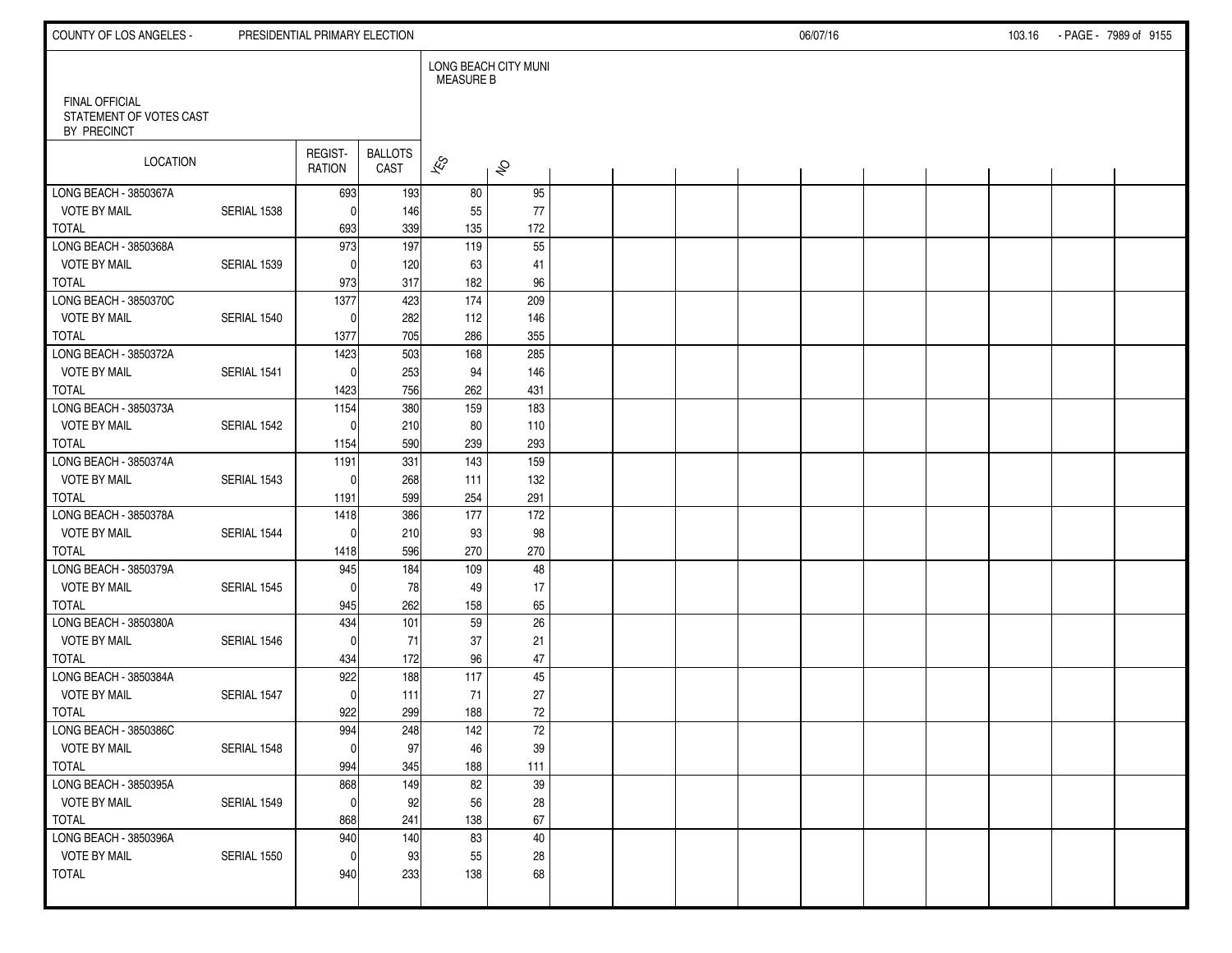| COUNTY OF LOS ANGELES -                      |             | PRESIDENTIAL PRIMARY ELECTION |                        |                                          |                     |  |  | 06/07/16 |  | 103.17 - PAGE - 7990 of 9155 |  |
|----------------------------------------------|-------------|-------------------------------|------------------------|------------------------------------------|---------------------|--|--|----------|--|------------------------------|--|
| <b>FINAL OFFICIAL</b>                        |             |                               |                        | LONG BEACH CITY MUNI<br><b>MEASURE B</b> |                     |  |  |          |  |                              |  |
| STATEMENT OF VOTES CAST<br>BY PRECINCT       |             |                               |                        |                                          |                     |  |  |          |  |                              |  |
| LOCATION                                     |             | REGIST-<br>RATION             | <b>BALLOTS</b><br>CAST | $\overline{\mathcal{K}}$ S               | $\hat{\mathcal{S}}$ |  |  |          |  |                              |  |
| LONG BEACH - 3850399A                        |             | 1104                          | 338                    | 131                                      | 174                 |  |  |          |  |                              |  |
| <b>VOTE BY MAIL</b>                          | SERIAL 1551 | $\Omega$                      | 241                    | 94                                       | 125                 |  |  |          |  |                              |  |
| <b>TOTAL</b>                                 |             | 1104                          | 579                    | 225                                      | 299                 |  |  |          |  |                              |  |
| LONG BEACH - 3850400A                        |             | 996                           | 182                    | 115                                      | $52\,$              |  |  |          |  |                              |  |
| <b>VOTE BY MAIL</b>                          | SERIAL 1552 | $\Omega$                      | 135                    | 82                                       | $35\,$              |  |  |          |  |                              |  |
| <b>TOTAL</b>                                 |             | 996                           | 317                    | 197                                      | 87                  |  |  |          |  |                              |  |
| LONG BEACH - 3850402A                        |             | 1281                          | 321                    | 168                                      | 123                 |  |  |          |  |                              |  |
| <b>VOTE BY MAIL</b>                          | SERIAL 1553 | $\Omega$                      | 118                    | 57                                       | 43                  |  |  |          |  |                              |  |
| <b>TOTAL</b>                                 |             | 1281                          | 439                    | 225                                      | 166                 |  |  |          |  |                              |  |
| LONG BEACH - 3850415A                        |             | 1128                          | 183                    | 117                                      | 31                  |  |  |          |  |                              |  |
| <b>VOTE BY MAIL</b>                          | SERIAL 1554 | $\Omega$                      | 86                     | 62                                       | 11                  |  |  |          |  |                              |  |
| <b>TOTAL</b>                                 |             | 1128                          | 269                    | 179                                      | 42                  |  |  |          |  |                              |  |
| LONG BEACH - 3850418A*                       |             |                               |                        | 0                                        | $\pmb{0}$           |  |  |          |  |                              |  |
| <b>VOTE BY MAIL</b>                          | SERIAL 6089 |                               |                        |                                          | 0                   |  |  |          |  |                              |  |
| <b>TOTAL</b>                                 |             |                               |                        | $\mathbf{1}$                             | 0                   |  |  |          |  |                              |  |
| LONG BEACH - 3850445A                        |             | 1232                          | 328                    | 129                                      | 158                 |  |  |          |  |                              |  |
| <b>VOTE BY MAIL</b>                          | SERIAL 1555 | $\Omega$                      | 377                    | 164                                      | 186                 |  |  |          |  |                              |  |
| <b>TOTAL</b>                                 |             | 1232                          | 705                    | 293                                      | 344                 |  |  |          |  |                              |  |
| LONG BEACH - 3850447A                        |             | 1552                          | 465                    | 182                                      | 230                 |  |  |          |  |                              |  |
| <b>VOTE BY MAIL</b>                          | SERIAL 1556 | $\Omega$                      | 356                    | 142                                      | 173                 |  |  |          |  |                              |  |
| <b>TOTAL</b><br>LONG BEACH - 3850469A*       |             | 1552                          | 821                    | 324                                      | 403                 |  |  |          |  |                              |  |
|                                              |             | 294<br>$\Omega$               | $\mathbf{0}$           | $\mathbf 0$                              | $\mathbf 0$         |  |  |          |  |                              |  |
| <b>VOTE BY MAIL</b>                          | SERIAL 6090 |                               | 163                    | 70                                       | 75<br>$75\,$        |  |  |          |  |                              |  |
| <b>TOTAL</b>                                 |             | 294                           | 163                    | $70\,$                                   | 84                  |  |  |          |  |                              |  |
| LONG BEACH - 3850481A<br><b>VOTE BY MAIL</b> | SERIAL 1557 | 819<br>$\mathbf{0}$           | 189                    | $79\,$                                   | 97                  |  |  |          |  |                              |  |
| <b>TOTAL</b>                                 |             | 819                           | 212<br>401             | 90<br>169                                | 181                 |  |  |          |  |                              |  |
| LONG BEACH - 3850517A                        |             | 784                           | 210                    | 131                                      | 54                  |  |  |          |  |                              |  |
| <b>VOTE BY MAIL</b>                          | SERIAL 1558 | $\Omega$                      | 122                    | 72                                       | 35                  |  |  |          |  |                              |  |
|                                              |             | 784                           | 332                    | 203                                      | 89                  |  |  |          |  |                              |  |
| TOTAL<br>LONG BEACH - 3850530A               |             | 892                           | 148                    | 69                                       | 57                  |  |  |          |  |                              |  |
| <b>VOTE BY MAIL</b>                          | SERIAL 1559 | $\Omega$                      | 128                    | 65                                       | 46                  |  |  |          |  |                              |  |
| <b>TOTAL</b>                                 |             | 892                           | 276                    | 134                                      | 103                 |  |  |          |  |                              |  |
| LONG BEACH - 3850533A                        |             | 924                           | 239                    | 127                                      | 93                  |  |  |          |  |                              |  |
| <b>VOTE BY MAIL</b>                          | SERIAL 1560 | $\mathbf{0}$                  | 200                    | 124                                      | 57                  |  |  |          |  |                              |  |
| <b>TOTAL</b>                                 |             | 924                           | 439                    | 251                                      | 150                 |  |  |          |  |                              |  |
| LONG BEACH - 3850535A                        |             | 877                           | 267                    | 114                                      | 130                 |  |  |          |  |                              |  |
| <b>VOTE BY MAIL</b>                          | SERIAL 1561 | $\mathbf 0$                   | 182                    | 71                                       | 95                  |  |  |          |  |                              |  |
| <b>TOTAL</b>                                 |             | 877                           | 449                    | 185                                      | 225                 |  |  |          |  |                              |  |
|                                              |             |                               |                        |                                          |                     |  |  |          |  |                              |  |
|                                              |             |                               |                        |                                          |                     |  |  |          |  |                              |  |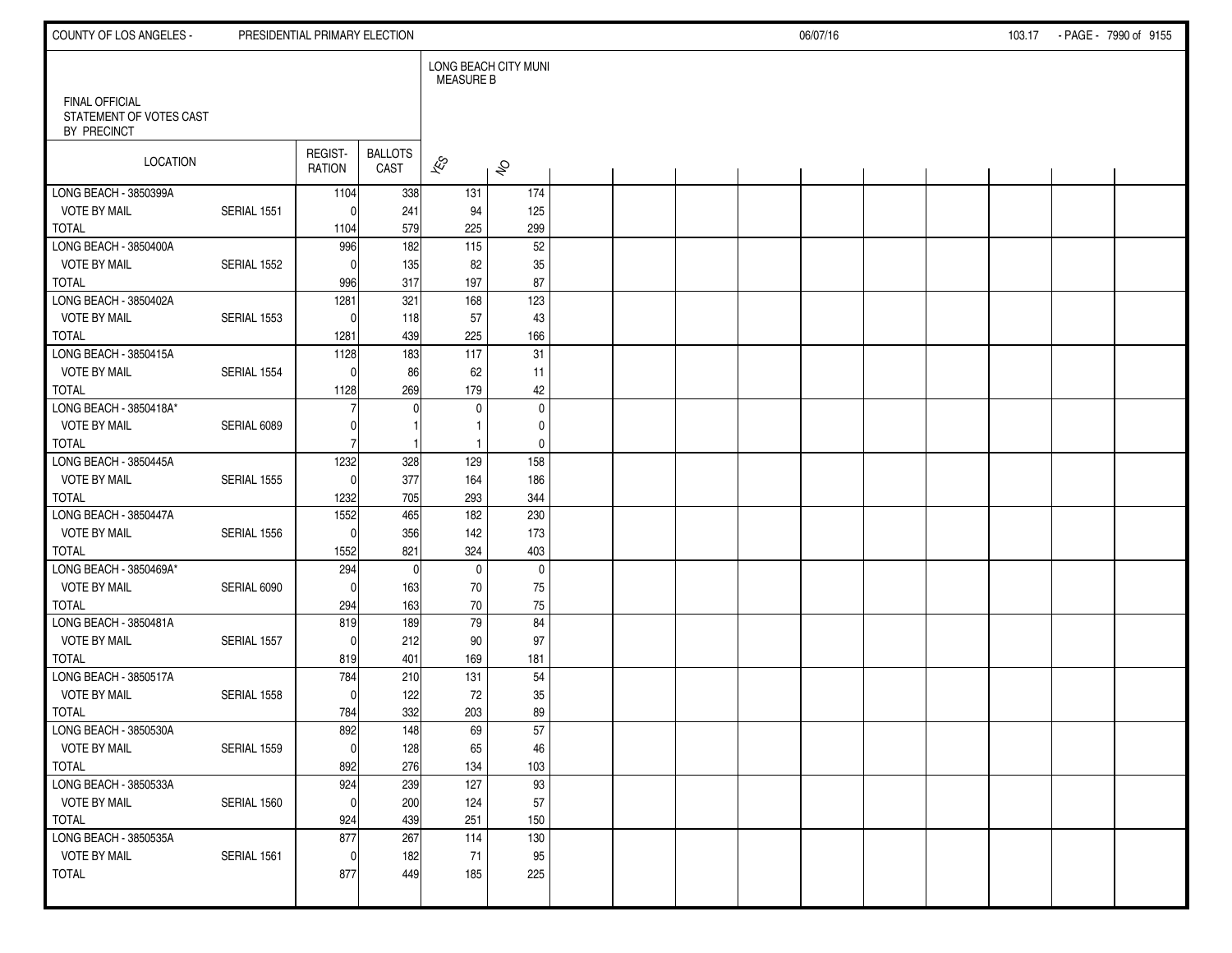| COUNTY OF LOS ANGELES -                      |             | PRESIDENTIAL PRIMARY ELECTION |                        |                                          |                     |  |  | 06/07/16 |  | 103.18 - PAGE - 7991 of 9155 |  |
|----------------------------------------------|-------------|-------------------------------|------------------------|------------------------------------------|---------------------|--|--|----------|--|------------------------------|--|
| <b>FINAL OFFICIAL</b>                        |             |                               |                        | LONG BEACH CITY MUNI<br><b>MEASURE B</b> |                     |  |  |          |  |                              |  |
| STATEMENT OF VOTES CAST<br>BY PRECINCT       |             |                               |                        |                                          |                     |  |  |          |  |                              |  |
| LOCATION                                     |             | REGIST-<br>RATION             | <b>BALLOTS</b><br>CAST | $\overline{\mathcal{K}}$ S               | $\hat{\mathcal{S}}$ |  |  |          |  |                              |  |
| LONG BEACH - 3850539A                        |             | 1132                          | 339                    | 151                                      | 172                 |  |  |          |  |                              |  |
| <b>VOTE BY MAIL</b>                          | SERIAL 1562 | $\Omega$                      | 267                    | 109                                      | 136                 |  |  |          |  |                              |  |
| <b>TOTAL</b>                                 |             | 1132                          | 606                    | 260                                      | 308                 |  |  |          |  |                              |  |
| LONG BEACH - 3850545A                        |             | 746                           | 175                    | 99                                       | 57                  |  |  |          |  |                              |  |
| <b>VOTE BY MAIL</b>                          | SERIAL 1563 | $\Omega$                      | 152                    | 86                                       | 52                  |  |  |          |  |                              |  |
| <b>TOTAL</b>                                 |             | 746                           | 327                    | 185                                      | 109                 |  |  |          |  |                              |  |
| LONG BEACH - 3850546A                        |             | 544                           | 125                    | 68                                       | 34                  |  |  |          |  |                              |  |
| <b>VOTE BY MAIL</b>                          | SERIAL 1564 | $\Omega$                      | 53                     | 30                                       | 15                  |  |  |          |  |                              |  |
| <b>TOTAL</b>                                 |             | 544                           | 178                    | 98                                       | 49                  |  |  |          |  |                              |  |
| LONG BEACH - 3850547A                        |             | 1075                          | 252                    | 156                                      | 72                  |  |  |          |  |                              |  |
| <b>VOTE BY MAIL</b>                          | SERIAL 1565 | $\Omega$                      | 116                    | 57                                       | 48                  |  |  |          |  |                              |  |
| <b>TOTAL</b>                                 |             | 1075                          | 368                    | 213                                      | 120                 |  |  |          |  |                              |  |
| LONG BEACH - 3850549A                        |             | 1569                          | 369                    | 199                                      | 130                 |  |  |          |  |                              |  |
| <b>VOTE BY MAIL</b>                          | SERIAL 1566 | $\Omega$                      | 351                    | 170                                      | 147                 |  |  |          |  |                              |  |
| <b>TOTAL</b>                                 |             | 1569                          | 720                    | 369                                      | 277                 |  |  |          |  |                              |  |
| LONG BEACH - 3850552A                        |             | 693                           | 126                    | 69                                       | 40                  |  |  |          |  |                              |  |
| <b>VOTE BY MAIL</b>                          | SERIAL 1567 | $\Omega$                      | 89                     | 66                                       | 16                  |  |  |          |  |                              |  |
| <b>TOTAL</b>                                 |             | 693                           | 215                    | 135                                      | 56                  |  |  |          |  |                              |  |
| LONG BEACH - 3850552B                        |             | 851                           | 211                    | 120                                      | 65                  |  |  |          |  |                              |  |
| <b>VOTE BY MAIL</b>                          | SERIAL 1568 | $\Omega$                      | 102                    | 48                                       | $35\,$              |  |  |          |  |                              |  |
| <b>TOTAL</b><br>LONG BEACH - 3850553A        |             | 851                           | 313                    | 168                                      | 100<br>67           |  |  |          |  |                              |  |
|                                              |             | 1106                          | 243                    | 137                                      |                     |  |  |          |  |                              |  |
| <b>VOTE BY MAIL</b>                          | SERIAL 1569 | $\Omega$                      | 84                     | 47                                       | 23                  |  |  |          |  |                              |  |
| <b>TOTAL</b>                                 |             | 1106                          | 327                    | 184                                      | $90\,$<br>67        |  |  |          |  |                              |  |
| LONG BEACH - 3850554A<br><b>VOTE BY MAIL</b> | SERIAL 1570 | 1132<br>$\Omega$              | 230                    | 131                                      |                     |  |  |          |  |                              |  |
|                                              |             |                               | 131<br>361             | 71<br>202                                | 47                  |  |  |          |  |                              |  |
| <b>TOTAL</b><br>LONG BEACH - 3850555A        |             | 1132<br>785                   | 141                    | 89                                       | 114<br>43           |  |  |          |  |                              |  |
| <b>VOTE BY MAIL</b>                          | SERIAL 1571 | $\Omega$                      | 75                     | 50                                       | 18                  |  |  |          |  |                              |  |
|                                              |             | 785                           | 216                    | 139                                      | 61                  |  |  |          |  |                              |  |
| TOTAL<br>LONG BEACH - 3850559A               |             | 1356                          | 383                    | 181                                      | 150                 |  |  |          |  |                              |  |
| <b>VOTE BY MAIL</b>                          | SERIAL 1572 | $\mathbf{0}$                  | 234                    | 113                                      | 95                  |  |  |          |  |                              |  |
| <b>TOTAL</b>                                 |             | 1356                          | 617                    | 294                                      | 245                 |  |  |          |  |                              |  |
| LONG BEACH - 3850562A                        |             | 1149                          | 397                    | 177                                      | 196                 |  |  |          |  |                              |  |
| <b>VOTE BY MAIL</b>                          | SERIAL 1573 | $\mathbf 0$                   | 283                    | 122                                      | 130                 |  |  |          |  |                              |  |
| <b>TOTAL</b>                                 |             | 1149                          | 680                    | 299                                      | 326                 |  |  |          |  |                              |  |
| LONG BEACH - 3850563A                        |             | 1318                          | 338                    | 177                                      | 131                 |  |  |          |  |                              |  |
| <b>VOTE BY MAIL</b>                          | SERIAL 1574 | $\mathbf 0$                   | 293                    | 131                                      | 125                 |  |  |          |  |                              |  |
| <b>TOTAL</b>                                 |             | 1318                          | 631                    | 308                                      | 256                 |  |  |          |  |                              |  |
|                                              |             |                               |                        |                                          |                     |  |  |          |  |                              |  |
|                                              |             |                               |                        |                                          |                     |  |  |          |  |                              |  |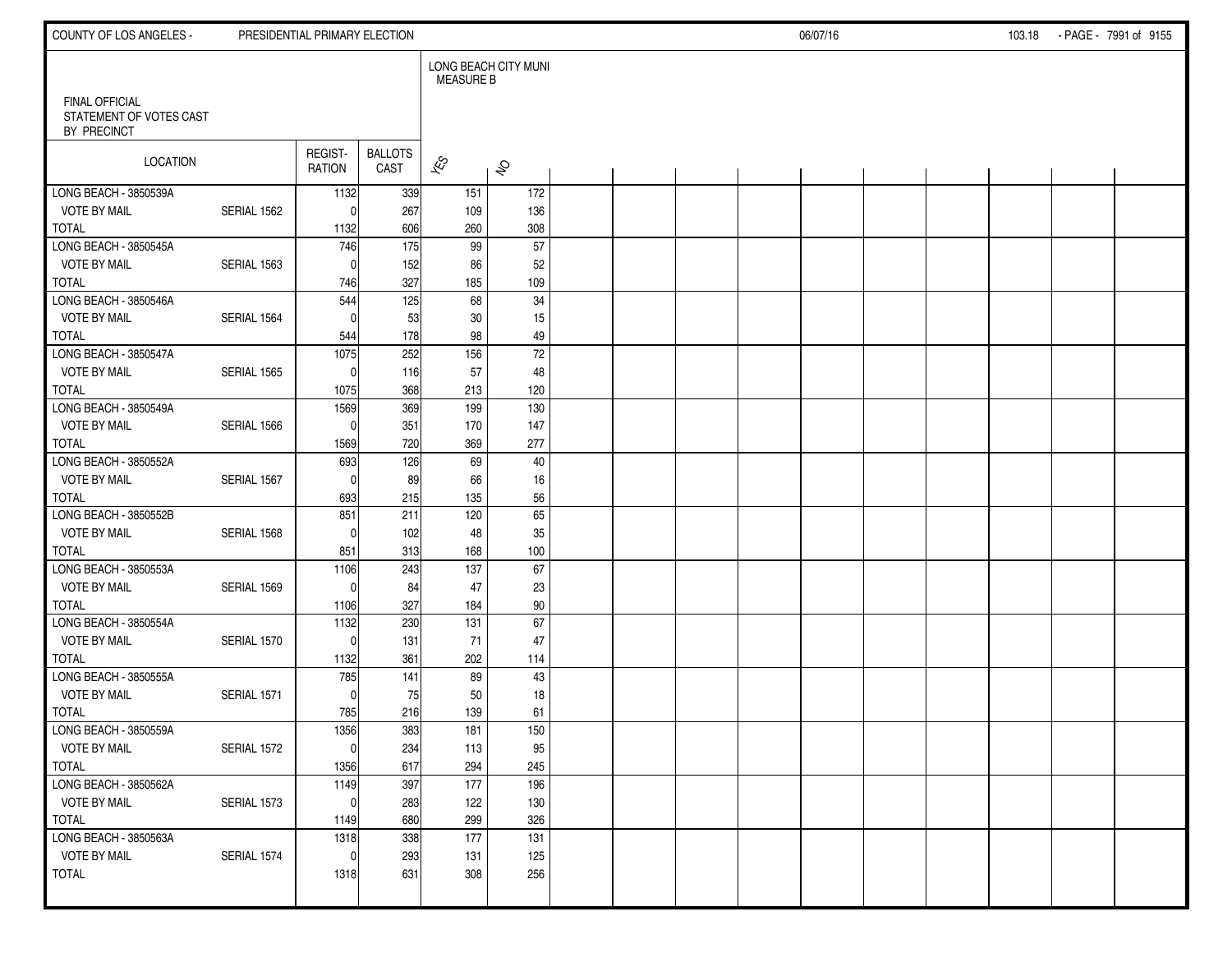| COUNTY OF LOS ANGELES -                                         |             | PRESIDENTIAL PRIMARY ELECTION |                        |                                          |                     |  |  | 06/07/16 |  | 103.19 - PAGE - 7992 of 9155 |  |
|-----------------------------------------------------------------|-------------|-------------------------------|------------------------|------------------------------------------|---------------------|--|--|----------|--|------------------------------|--|
|                                                                 |             |                               |                        | LONG BEACH CITY MUNI<br><b>MEASURE B</b> |                     |  |  |          |  |                              |  |
| <b>FINAL OFFICIAL</b><br>STATEMENT OF VOTES CAST<br>BY PRECINCT |             |                               |                        |                                          |                     |  |  |          |  |                              |  |
| LOCATION                                                        |             | REGIST-<br>RATION             | <b>BALLOTS</b><br>CAST | $\overline{\mathcal{K}}$ S               | $\hat{\mathcal{S}}$ |  |  |          |  |                              |  |
| LONG BEACH - 3850564B                                           |             | 1068                          | 272                    | 150                                      | 87                  |  |  |          |  |                              |  |
| <b>VOTE BY MAIL</b>                                             | SERIAL 1575 | $\Omega$                      | 158                    | 92                                       | 54                  |  |  |          |  |                              |  |
| <b>TOTAL</b>                                                    |             | 1068                          | 430                    | 242                                      | 141                 |  |  |          |  |                              |  |
| LONG BEACH - 3850568A                                           |             | 977                           | 298                    | 170                                      | 85                  |  |  |          |  |                              |  |
| <b>VOTE BY MAIL</b>                                             | SERIAL 1576 | $\Omega$                      | 159                    | 84                                       | 54                  |  |  |          |  |                              |  |
| <b>TOTAL</b>                                                    |             | 977                           | 457                    | 254                                      | 139                 |  |  |          |  |                              |  |
| LONG BEACH - 3850572A                                           |             | 1047                          | 243                    | 132                                      | 89                  |  |  |          |  |                              |  |
| <b>VOTE BY MAIL</b>                                             | SERIAL 1577 | $\Omega$                      | 127                    | 67                                       | 44                  |  |  |          |  |                              |  |
| <b>TOTAL</b>                                                    |             | 1047                          | 370                    | 199                                      | 133                 |  |  |          |  |                              |  |
| LONG BEACH - 3850577A                                           |             | 1215                          | 185                    | 113                                      | 40                  |  |  |          |  |                              |  |
| <b>VOTE BY MAIL</b>                                             | SERIAL 1578 | $\Omega$                      | 115                    | 68                                       | 35                  |  |  |          |  |                              |  |
| <b>TOTAL</b>                                                    |             | 1215                          | 300                    | 181                                      | $75\,$              |  |  |          |  |                              |  |
| LONG BEACH - 3850591A                                           |             | 992                           | 244                    | 140                                      | 50                  |  |  |          |  |                              |  |
| <b>VOTE BY MAIL</b>                                             | SERIAL 1579 | $\mathbf{0}$                  | 114                    | 60                                       | 43                  |  |  |          |  |                              |  |
| <b>TOTAL</b>                                                    |             | 992                           | 358                    | 200                                      | $93\,$              |  |  |          |  |                              |  |
| LONG BEACH - 3850593A                                           |             | 810                           | 215                    | 132                                      | 54                  |  |  |          |  |                              |  |
| <b>VOTE BY MAIL</b>                                             | SERIAL 1580 | $\Omega$                      | 70                     | 42                                       | 25                  |  |  |          |  |                              |  |
| <b>TOTAL</b>                                                    |             | 810                           | 285                    | 174                                      | 79                  |  |  |          |  |                              |  |
| LONG BEACH - 3850594A                                           |             | 1340                          | 343                    | 203                                      | $80\,$              |  |  |          |  |                              |  |
| <b>VOTE BY MAIL</b>                                             | SERIAL 1581 | $\Omega$                      | 168                    | 97                                       | 49                  |  |  |          |  |                              |  |
| <b>TOTAL</b>                                                    |             | 1340                          | 511                    | 300                                      | 129                 |  |  |          |  |                              |  |
| LONG BEACH - 3850611C                                           |             | 696                           | 90                     | 53                                       | $\overline{24}$     |  |  |          |  |                              |  |
| <b>VOTE BY MAIL</b>                                             | SERIAL 1582 | $\Omega$                      | 71                     | 44                                       | 21                  |  |  |          |  |                              |  |
| <b>TOTAL</b>                                                    |             | 696                           | 161                    | 97                                       | 45                  |  |  |          |  |                              |  |
| LONG BEACH - 3850612A                                           |             | 813                           | 200                    | 119                                      | 60                  |  |  |          |  |                              |  |
| <b>VOTE BY MAIL</b>                                             | SERIAL 1583 | $\mathbf{0}$                  | 108                    | 60                                       | 31                  |  |  |          |  |                              |  |
| <b>TOTAL</b><br>LONG BEACH - 3850613A                           |             | 813                           | 308                    | 179                                      | 91                  |  |  |          |  |                              |  |
| <b>VOTE BY MAIL</b>                                             | SERIAL 1584 | 704<br>$\Omega$               | 140                    | 75<br>32                                 | 46                  |  |  |          |  |                              |  |
|                                                                 |             | 704                           | 65<br>205              | 107                                      | 22<br>68            |  |  |          |  |                              |  |
| TOTAL<br>LONG BEACH - 3850614A                                  |             |                               |                        |                                          |                     |  |  |          |  |                              |  |
| <b>VOTE BY MAIL</b>                                             | SERIAL 1585 | 1136<br>$\Omega$              | 280<br>99              | 163<br>50                                | 68<br>37            |  |  |          |  |                              |  |
| <b>TOTAL</b>                                                    |             | 1136                          | 379                    | 213                                      | 105                 |  |  |          |  |                              |  |
| LONG BEACH - 3850616A                                           |             | 1025                          | 202                    | 126                                      | 49                  |  |  |          |  |                              |  |
| <b>VOTE BY MAIL</b>                                             | SERIAL 1586 | $\mathbf{0}$                  | 169                    | 82                                       | 64                  |  |  |          |  |                              |  |
| <b>TOTAL</b>                                                    |             | 1025                          | 371                    | 208                                      | 113                 |  |  |          |  |                              |  |
| LONG BEACH - 3850617A                                           |             | 860                           | 221                    | 119                                      | 79                  |  |  |          |  |                              |  |
| <b>VOTE BY MAIL</b>                                             | SERIAL 1587 | $\mathbf 0$                   | 158                    | 86                                       | 54                  |  |  |          |  |                              |  |
| <b>TOTAL</b>                                                    |             | 860                           | 379                    | 205                                      | 133                 |  |  |          |  |                              |  |
|                                                                 |             |                               |                        |                                          |                     |  |  |          |  |                              |  |
|                                                                 |             |                               |                        |                                          |                     |  |  |          |  |                              |  |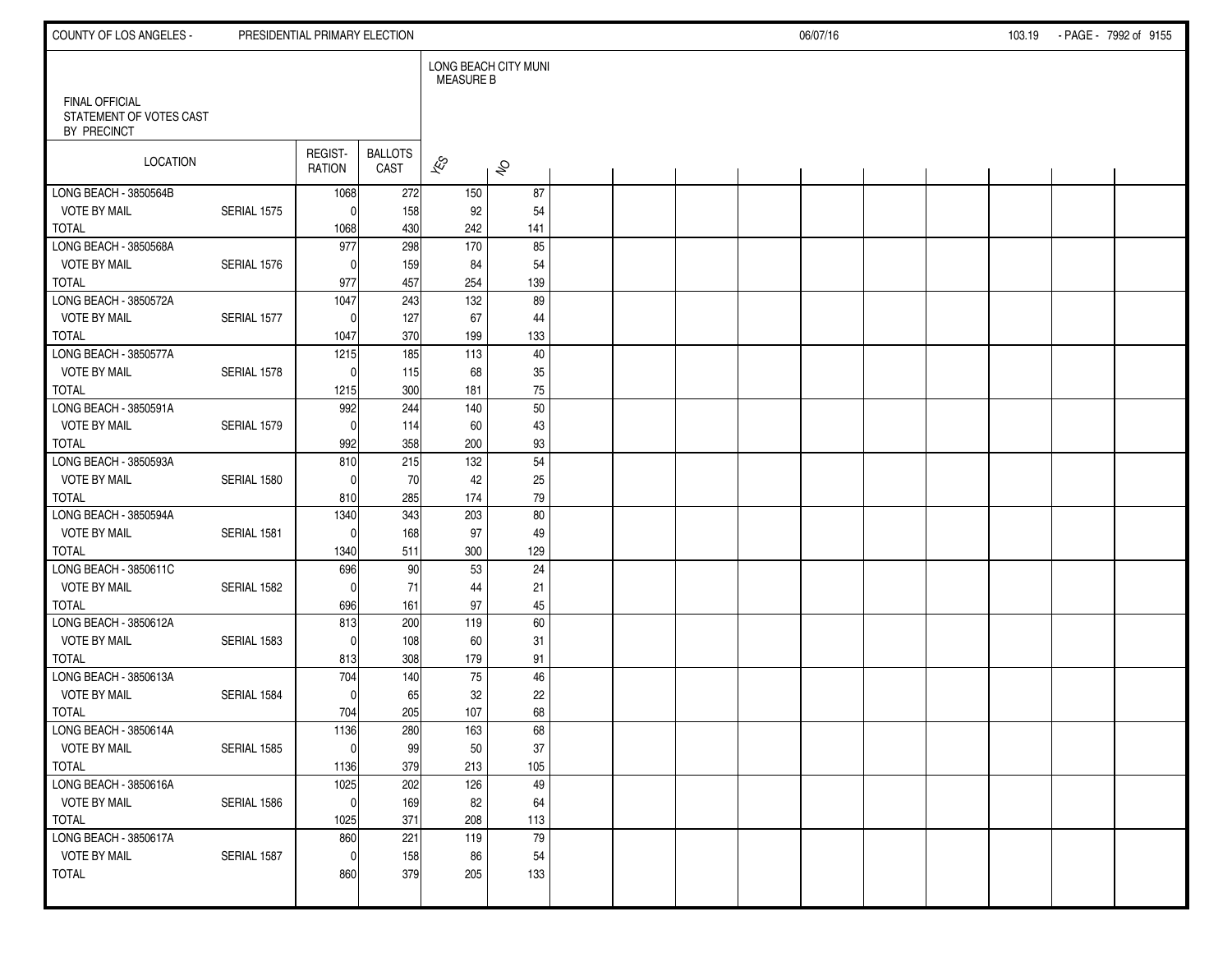| COUNTY OF LOS ANGELES -                |             | PRESIDENTIAL PRIMARY ELECTION |                        |                                          |                     |  |  | 06/07/16 |  | 103.20 | - PAGE - 7993 of 9155 |  |
|----------------------------------------|-------------|-------------------------------|------------------------|------------------------------------------|---------------------|--|--|----------|--|--------|-----------------------|--|
| <b>FINAL OFFICIAL</b>                  |             |                               |                        | LONG BEACH CITY MUNI<br><b>MEASURE B</b> |                     |  |  |          |  |        |                       |  |
| STATEMENT OF VOTES CAST<br>BY PRECINCT |             |                               |                        |                                          |                     |  |  |          |  |        |                       |  |
| LOCATION                               |             | REGIST-<br>RATION             | <b>BALLOTS</b><br>CAST | $\overline{\mathcal{K}}$ S               | $\hat{\mathcal{S}}$ |  |  |          |  |        |                       |  |
| LONG BEACH - 3850618A                  |             | 921                           | 228                    | 138                                      | 57                  |  |  |          |  |        |                       |  |
| <b>VOTE BY MAIL</b>                    | SERIAL 1588 | $\Omega$                      | 125                    | 75                                       | 37                  |  |  |          |  |        |                       |  |
| <b>TOTAL</b>                           |             | 921                           | 353                    | 213                                      | 94                  |  |  |          |  |        |                       |  |
| LONG BEACH - 3850620A                  |             | 1147                          | 330                    | 172                                      | 112                 |  |  |          |  |        |                       |  |
| <b>VOTE BY MAIL</b>                    | SERIAL 1589 | $\Omega$                      | 163                    | 78                                       | 63                  |  |  |          |  |        |                       |  |
| <b>TOTAL</b>                           |             | 1147                          | 493                    | 250                                      | 175                 |  |  |          |  |        |                       |  |
| LONG BEACH - 3850621A                  |             | 843                           | 221                    | 129                                      | 63                  |  |  |          |  |        |                       |  |
| <b>VOTE BY MAIL</b>                    | SERIAL 1590 | $\Omega$                      | 102                    | 62                                       | $30\,$              |  |  |          |  |        |                       |  |
| <b>TOTAL</b>                           |             | 843                           | 323                    | 191                                      | $93\,$              |  |  |          |  |        |                       |  |
| LONG BEACH - 3850624A                  |             | 865                           | 175                    | 97                                       | 45                  |  |  |          |  |        |                       |  |
| <b>VOTE BY MAIL</b>                    | SERIAL 1591 | $\Omega$                      | 106                    | 52                                       | 42                  |  |  |          |  |        |                       |  |
| <b>TOTAL</b>                           |             | 865                           | 281                    | 149                                      | 87                  |  |  |          |  |        |                       |  |
| LONG BEACH - 3850625A                  |             | 1149                          | 203                    | 126                                      | 57                  |  |  |          |  |        |                       |  |
| <b>VOTE BY MAIL</b>                    | SERIAL 1592 | $\Omega$                      | 187                    | 97                                       | 67                  |  |  |          |  |        |                       |  |
| <b>TOTAL</b>                           |             | 1149                          | 390                    | 223                                      | 124                 |  |  |          |  |        |                       |  |
| LONG BEACH - 3850630A                  |             | 1307                          | 431                    | 165                                      | 223                 |  |  |          |  |        |                       |  |
| <b>VOTE BY MAIL</b>                    | SERIAL 1593 | $\Omega$                      | 288                    | 114                                      | 153                 |  |  |          |  |        |                       |  |
| <b>TOTAL</b>                           |             | 1307                          | 719                    | 279                                      | 376                 |  |  |          |  |        |                       |  |
| LONG BEACH - 3850632B                  |             | 832                           | 247                    | 89                                       | 135                 |  |  |          |  |        |                       |  |
| <b>VOTE BY MAIL</b>                    | SERIAL 1594 | $\Omega$                      | 133                    | 49                                       | 75                  |  |  |          |  |        |                       |  |
| <b>TOTAL</b>                           |             | 832                           | 380                    | 138                                      | 210                 |  |  |          |  |        |                       |  |
| LONG BEACH - 3850636A                  |             | 957                           | 276                    | 124                                      | 110                 |  |  |          |  |        |                       |  |
| <b>VOTE BY MAIL</b>                    | SERIAL 1595 | $\Omega$                      | 186                    | 57                                       | 111                 |  |  |          |  |        |                       |  |
| <b>TOTAL</b>                           |             | 957                           | 462                    | 181                                      | 221                 |  |  |          |  |        |                       |  |
| LONG BEACH - 3850637A                  |             | 813                           | 260                    | 113                                      | 117                 |  |  |          |  |        |                       |  |
| <b>VOTE BY MAIL</b>                    | SERIAL 1596 | $\mathbf{0}$                  | 183                    | 85                                       | 75<br>192           |  |  |          |  |        |                       |  |
| <b>TOTAL</b><br>LONG BEACH - 3850639A  |             | 813<br>1006                   | 443<br>355             | 198                                      | 184                 |  |  |          |  |        |                       |  |
| <b>VOTE BY MAIL</b>                    | SERIAL 1597 | $\Omega$                      | 205                    | 135<br>89                                | 93                  |  |  |          |  |        |                       |  |
|                                        |             | 1006                          | 560                    | 224                                      | 277                 |  |  |          |  |        |                       |  |
| TOTAL<br>LONG BEACH - 3850645A         |             |                               |                        | 19                                       |                     |  |  |          |  |        |                       |  |
| <b>VOTE BY MAIL</b>                    | SERIAL 1598 | 729<br>$\Omega$               | 28<br>9                | $\overline{7}$                           | 4<br>$\mathbf{1}$   |  |  |          |  |        |                       |  |
| <b>TOTAL</b>                           |             | 729                           | 37                     | 26                                       | 5                   |  |  |          |  |        |                       |  |
| LONG BEACH - 3850648A                  |             | 1461                          | 436                    | 189                                      | 209                 |  |  |          |  |        |                       |  |
| <b>VOTE BY MAIL</b>                    | SERIAL 1599 | $\mathbf 0$                   | 354                    | 156                                      | 167                 |  |  |          |  |        |                       |  |
| <b>TOTAL</b>                           |             | 1461                          | 790                    | 345                                      | 376                 |  |  |          |  |        |                       |  |
| LONG BEACH - 3850650A                  |             | 808                           | 203                    | 74                                       | 98                  |  |  |          |  |        |                       |  |
| <b>VOTE BY MAIL</b>                    | SERIAL 1600 | $\mathbf 0$                   | 173                    | 69                                       | 86                  |  |  |          |  |        |                       |  |
| <b>TOTAL</b>                           |             | 808                           | 376                    | 143                                      | 184                 |  |  |          |  |        |                       |  |
|                                        |             |                               |                        |                                          |                     |  |  |          |  |        |                       |  |
|                                        |             |                               |                        |                                          |                     |  |  |          |  |        |                       |  |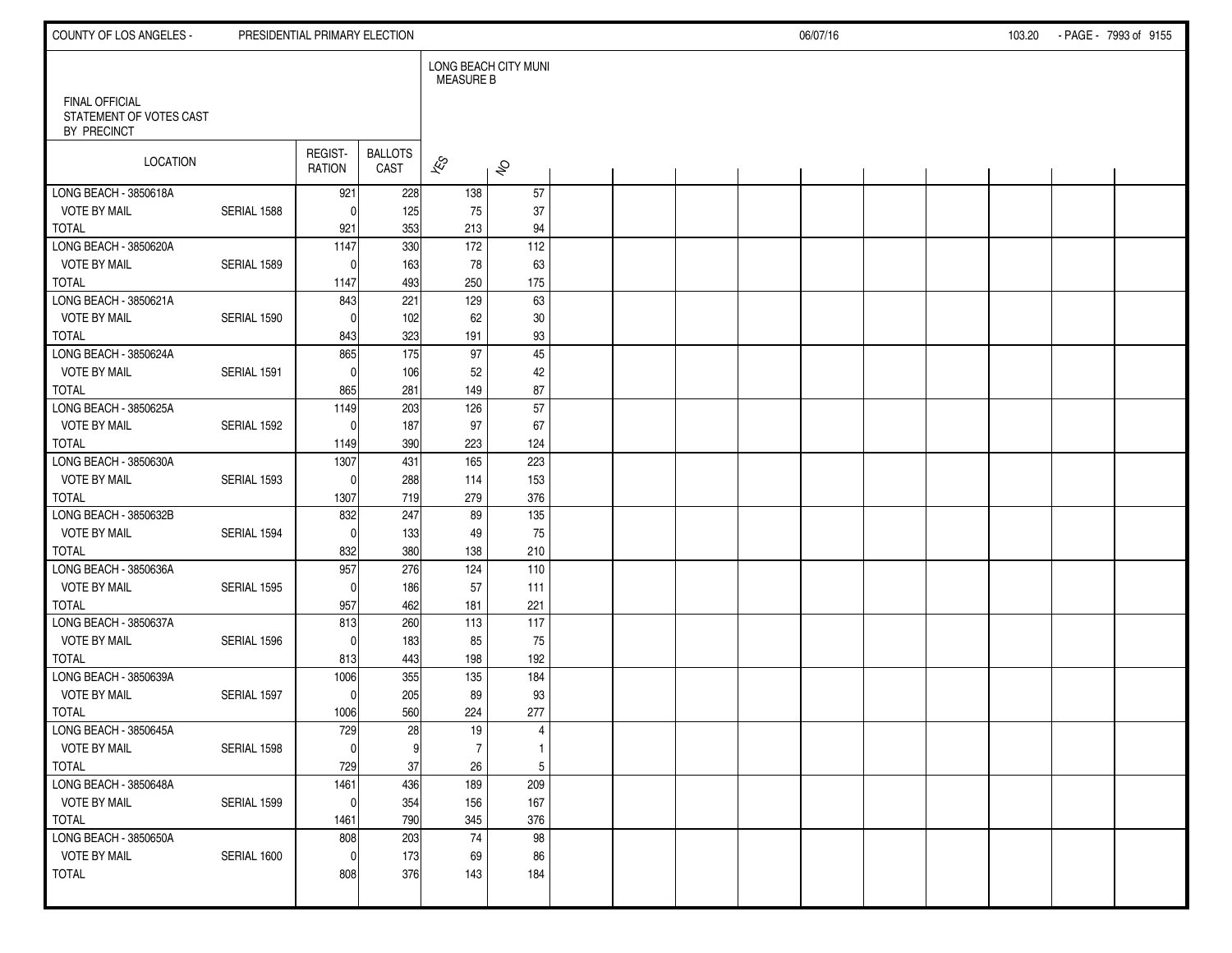| COUNTY OF LOS ANGELES -                |             | PRESIDENTIAL PRIMARY ELECTION |                        |                          |                      |  |  | 06/07/16 |  | 103.21 | - PAGE - 7994 of 9155 |  |
|----------------------------------------|-------------|-------------------------------|------------------------|--------------------------|----------------------|--|--|----------|--|--------|-----------------------|--|
| <b>FINAL OFFICIAL</b>                  |             |                               |                        | <b>MEASURE B</b>         | LONG BEACH CITY MUNI |  |  |          |  |        |                       |  |
| STATEMENT OF VOTES CAST<br>BY PRECINCT |             |                               |                        |                          |                      |  |  |          |  |        |                       |  |
| LOCATION                               |             | REGIST-<br>RATION             | <b>BALLOTS</b><br>CAST | $\overline{\mathscr{K}}$ | $\hat{\mathcal{S}}$  |  |  |          |  |        |                       |  |
| LONG BEACH - 3850660A                  |             | 1225                          | 295                    | 173                      | 85                   |  |  |          |  |        |                       |  |
| <b>VOTE BY MAIL</b>                    | SERIAL 1601 | $\Omega$                      | 96                     | 57                       | 27                   |  |  |          |  |        |                       |  |
| <b>TOTAL</b>                           |             | 1225                          | 391                    | 230                      | 112                  |  |  |          |  |        |                       |  |
| LONG BEACH - 3850671A                  |             | 1173                          | 247                    | 174                      | 48                   |  |  |          |  |        |                       |  |
| <b>VOTE BY MAIL</b>                    | SERIAL 1602 | $\Omega$                      | 118                    | 73                       | 34                   |  |  |          |  |        |                       |  |
| <b>TOTAL</b>                           |             | 1173                          | 365                    | 247                      | 82                   |  |  |          |  |        |                       |  |
| LONG BEACH - 3850671C*                 |             | 19                            |                        | $\mathbf 0$              | $\pmb{0}$            |  |  |          |  |        |                       |  |
| <b>VOTE BY MAIL</b>                    | SERIAL 6093 | $\Omega$                      |                        | $\mathbf 0$              | $\pmb{0}$            |  |  |          |  |        |                       |  |
| <b>TOTAL</b>                           |             | 19                            |                        | $\mathbf 0$              | $\pmb{0}$            |  |  |          |  |        |                       |  |
| LONG BEACH - 3850687A                  |             | 1067                          | 131                    | 78                       | 35                   |  |  |          |  |        |                       |  |
| <b>VOTE BY MAIL</b>                    | SERIAL 1603 | $\Omega$                      | 51                     | 33                       | 11                   |  |  |          |  |        |                       |  |
| <b>TOTAL</b>                           |             | 1067                          | 182                    | 111                      | 46                   |  |  |          |  |        |                       |  |
| LONG BEACH - 3850688A                  |             | 1090                          | 252                    | 113                      | 109                  |  |  |          |  |        |                       |  |
| <b>VOTE BY MAIL</b>                    | SERIAL 1604 | $\mathbf{0}$                  | 361                    | 179                      | 150                  |  |  |          |  |        |                       |  |
| <b>TOTAL</b>                           |             | 1090                          | 613                    | 292                      | 259                  |  |  |          |  |        |                       |  |
| LONG BEACH - 3850701A                  |             | 878                           | 193                    | 124                      | 44                   |  |  |          |  |        |                       |  |
| <b>VOTE BY MAIL</b>                    | SERIAL 1605 | $\Omega$                      | 99                     | 74                       | 20                   |  |  |          |  |        |                       |  |
| <b>TOTAL</b>                           |             | 878                           | 292                    | 198                      | 64                   |  |  |          |  |        |                       |  |
| LONG BEACH - 3850702A                  |             | 1376                          | 203                    | 116                      | 51                   |  |  |          |  |        |                       |  |
| <b>VOTE BY MAIL</b>                    | SERIAL 1606 | $\Omega$                      | 73                     | 53                       | 16                   |  |  |          |  |        |                       |  |
| <b>TOTAL</b>                           |             | 1376                          | 276                    | 169                      | 67                   |  |  |          |  |        |                       |  |
| BALLOT GROUP 166 - 9990166A            |             |                               |                        | $\mathbf 0$              | $\mathbf 0$          |  |  |          |  |        |                       |  |
| <b>VOTE BY MAIL</b>                    | SERIAL 8166 |                               |                        | $\mathbf 0$              |                      |  |  |          |  |        |                       |  |
| <b>TOTAL</b>                           |             |                               |                        | 0                        |                      |  |  |          |  |        |                       |  |
| BALLOT GROUP 169 - 9990169A            |             |                               | O                      | $\mathbf 0$              | $\mathbf 0$          |  |  |          |  |        |                       |  |
| VOTE BY MAIL                           | SERIAL 8169 |                               |                        |                          |                      |  |  |          |  |        |                       |  |
| <b>TOTAL</b>                           |             | O                             | $\overline{c}$         | $\mathbf{1}$             |                      |  |  |          |  |        |                       |  |
| BALLOT GROUP 182 - 9990182A            |             |                               |                        | $\mathbf 0$              | $\pmb{0}$            |  |  |          |  |        |                       |  |
| VOTE BY MAIL                           | SERIAL 8182 |                               | 24                     | 16                       | $\overline{7}$       |  |  |          |  |        |                       |  |
| TOTAL                                  |             | O                             | 24                     | $16\,$                   | $\overline{7}$       |  |  |          |  |        |                       |  |
| BALLOT GROUP 188 - 9990188A            |             | <sup>0</sup>                  |                        | $\mathbf{0}$             | 0                    |  |  |          |  |        |                       |  |
| <b>VOTE BY MAIL</b>                    | SERIAL 8188 |                               |                        |                          | $\Omega$             |  |  |          |  |        |                       |  |
| <b>TOTAL</b>                           |             |                               |                        |                          | 0                    |  |  |          |  |        |                       |  |
| BALLOT GROUP 204 - 9990204A            |             |                               | O                      | $\mathbf 0$              | $\mathbf 0$          |  |  |          |  |        |                       |  |
| <b>VOTE BY MAIL</b>                    | SERIAL 8204 |                               | 12                     | 5                        | 5                    |  |  |          |  |        |                       |  |
| <b>TOTAL</b>                           |             |                               | 12<br>C                | 5                        | 5<br>$\mathbf 0$     |  |  |          |  |        |                       |  |
| BALLOT GROUP 205 - 9990205A            |             |                               |                        | $\mathbf{0}$             | $\Omega$             |  |  |          |  |        |                       |  |
| <b>VOTE BY MAIL</b>                    | SERIAL 8205 |                               |                        |                          |                      |  |  |          |  |        |                       |  |
| TOTAL                                  |             |                               |                        |                          | 0                    |  |  |          |  |        |                       |  |
|                                        |             |                               |                        |                          |                      |  |  |          |  |        |                       |  |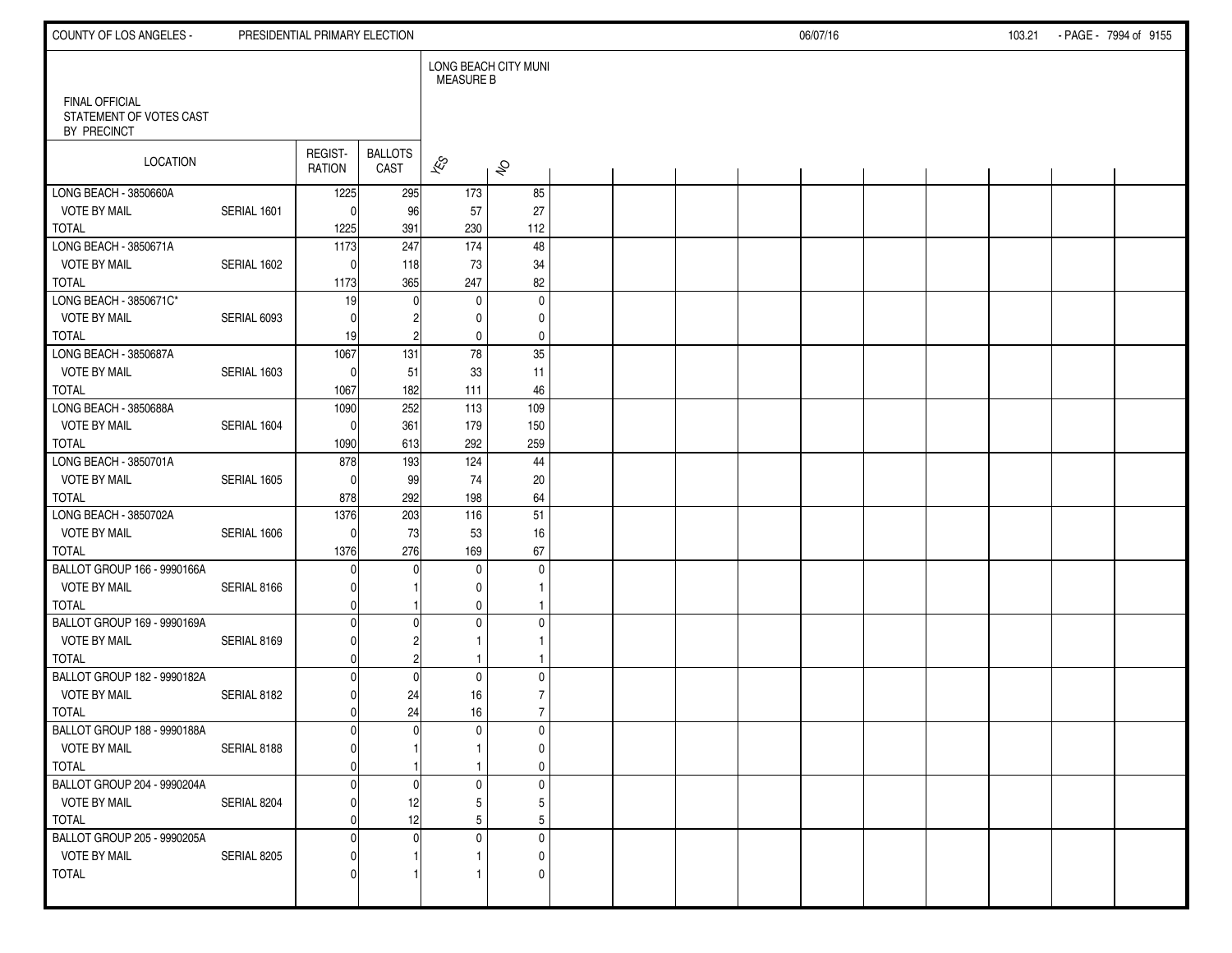| COUNTY OF LOS ANGELES -                                         |             | PRESIDENTIAL PRIMARY ELECTION |                |                             |                      |  |  | 06/07/16 |  | 103.22 - PAGE - 7995 of 9155 |  |
|-----------------------------------------------------------------|-------------|-------------------------------|----------------|-----------------------------|----------------------|--|--|----------|--|------------------------------|--|
|                                                                 |             |                               |                | <b>MEASURE B</b>            | LONG BEACH CITY MUNI |  |  |          |  |                              |  |
| <b>FINAL OFFICIAL</b><br>STATEMENT OF VOTES CAST<br>BY PRECINCT |             |                               |                |                             |                      |  |  |          |  |                              |  |
|                                                                 |             | REGIST-                       | <b>BALLOTS</b> |                             |                      |  |  |          |  |                              |  |
| <b>LOCATION</b>                                                 |             | <b>RATION</b>                 | CAST           | $\mathscr{E}_{\mathcal{S}}$ | $\hat{\mathcal{S}}$  |  |  |          |  |                              |  |
| BALLOT GROUP 206 - 9990206A                                     |             | 0l                            |                | 0                           | 0                    |  |  |          |  |                              |  |
| <b>VOTE BY MAIL</b>                                             | SERIAL 8206 |                               |                | 0                           |                      |  |  |          |  |                              |  |
| <b>TOTAL</b><br>BALLOT GROUP 208 - 9990208A                     |             |                               |                | 0<br>0                      | $\pmb{0}$            |  |  |          |  |                              |  |
| <b>VOTE BY MAIL</b>                                             | SERIAL 8208 |                               |                | 1                           | 1                    |  |  |          |  |                              |  |
| <b>TOTAL</b>                                                    |             |                               |                | 1                           |                      |  |  |          |  |                              |  |
| BALLOT GROUP 209 - 9990209A                                     |             |                               |                | 0                           | $\pmb{0}$            |  |  |          |  |                              |  |
| <b>VOTE BY MAIL</b>                                             | SERIAL 8209 |                               | 18             | 8                           | 5                    |  |  |          |  |                              |  |
| <b>TOTAL</b>                                                    |             |                               | 18             | 8                           | 5                    |  |  |          |  |                              |  |
| BALLOT GROUP 214 - 9990214A                                     |             |                               |                | 0                           | $\pmb{0}$            |  |  |          |  |                              |  |
| <b>VOTE BY MAIL</b>                                             | SERIAL 8214 |                               |                | 4                           | 0                    |  |  |          |  |                              |  |
| <b>TOTAL</b>                                                    |             |                               |                | 4                           | 0                    |  |  |          |  |                              |  |
| BALLOT GROUP 219 - 9990219A                                     |             | 01                            |                | $\mathbf 0$                 | $\pmb{0}$            |  |  |          |  |                              |  |
| <b>VOTE BY MAIL</b>                                             | SERIAL 8219 |                               |                | $\overline{c}$              | 0                    |  |  |          |  |                              |  |
| TOTAL                                                           |             |                               |                | $\overline{c}$              | 0                    |  |  |          |  |                              |  |
|                                                                 |             |                               |                |                             |                      |  |  |          |  |                              |  |
|                                                                 |             |                               |                |                             |                      |  |  |          |  |                              |  |
|                                                                 |             |                               |                |                             |                      |  |  |          |  |                              |  |
|                                                                 |             |                               |                |                             |                      |  |  |          |  |                              |  |
|                                                                 |             |                               |                |                             |                      |  |  |          |  |                              |  |
|                                                                 |             |                               |                |                             |                      |  |  |          |  |                              |  |
|                                                                 |             |                               |                |                             |                      |  |  |          |  |                              |  |
|                                                                 |             |                               |                |                             |                      |  |  |          |  |                              |  |
|                                                                 |             |                               |                |                             |                      |  |  |          |  |                              |  |
|                                                                 |             |                               |                |                             |                      |  |  |          |  |                              |  |
|                                                                 |             |                               |                |                             |                      |  |  |          |  |                              |  |
|                                                                 |             |                               |                |                             |                      |  |  |          |  |                              |  |
|                                                                 |             |                               |                |                             |                      |  |  |          |  |                              |  |
|                                                                 |             |                               |                |                             |                      |  |  |          |  |                              |  |
|                                                                 |             |                               |                |                             |                      |  |  |          |  |                              |  |
|                                                                 |             |                               |                |                             |                      |  |  |          |  |                              |  |
|                                                                 |             |                               |                |                             |                      |  |  |          |  |                              |  |
|                                                                 |             |                               |                |                             |                      |  |  |          |  |                              |  |
|                                                                 |             |                               |                |                             |                      |  |  |          |  |                              |  |
|                                                                 |             |                               |                |                             |                      |  |  |          |  |                              |  |
|                                                                 |             |                               |                |                             |                      |  |  |          |  |                              |  |
|                                                                 |             |                               |                |                             |                      |  |  |          |  |                              |  |
|                                                                 |             |                               |                |                             |                      |  |  |          |  |                              |  |